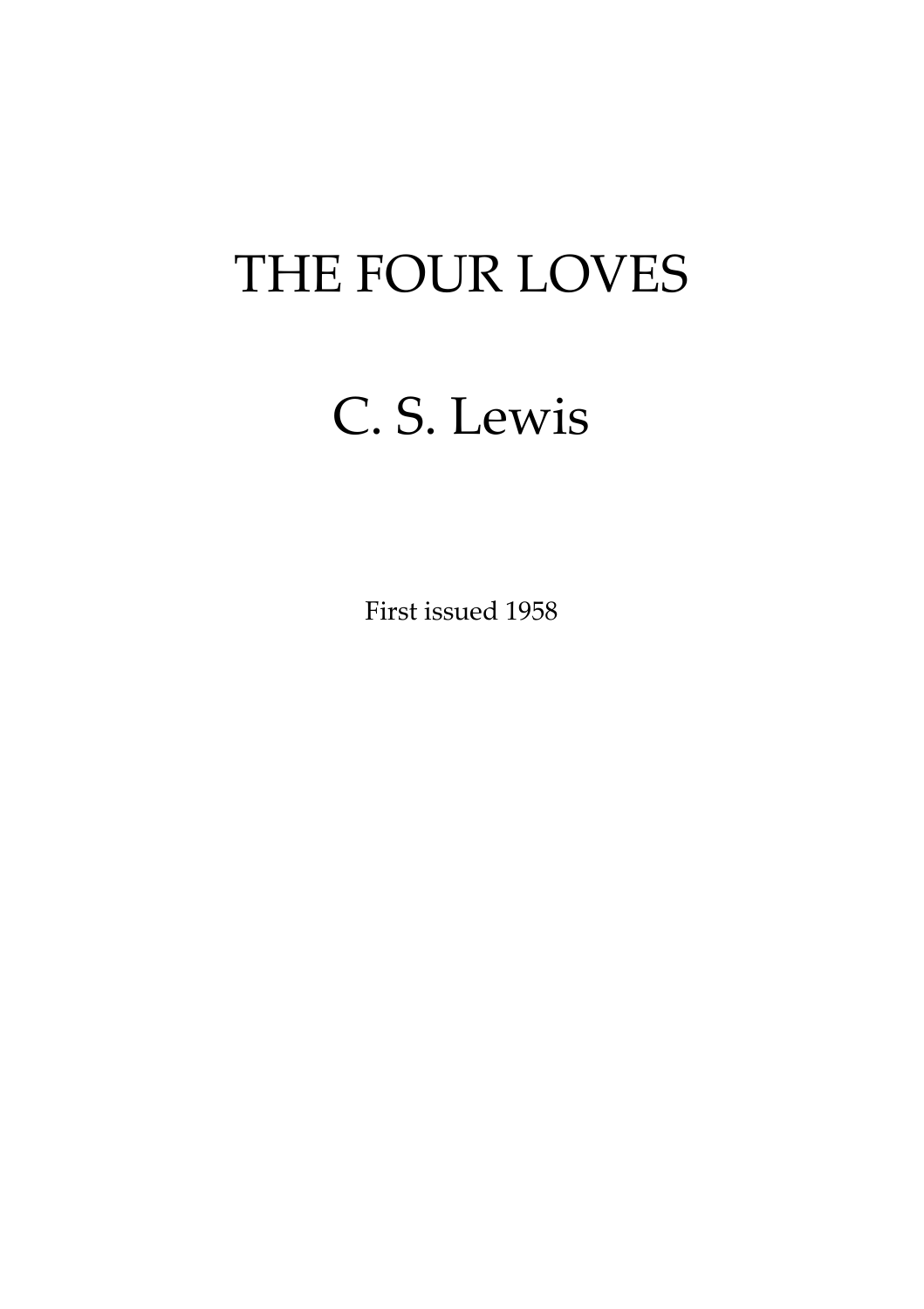**Contents** 

Chapter 1 Introduction Chapter 2 Likings and Loves for the sub-human Chapter 3 Affection Chapter 4 Friendship Chapter 5 Eros Chapter 6 Charity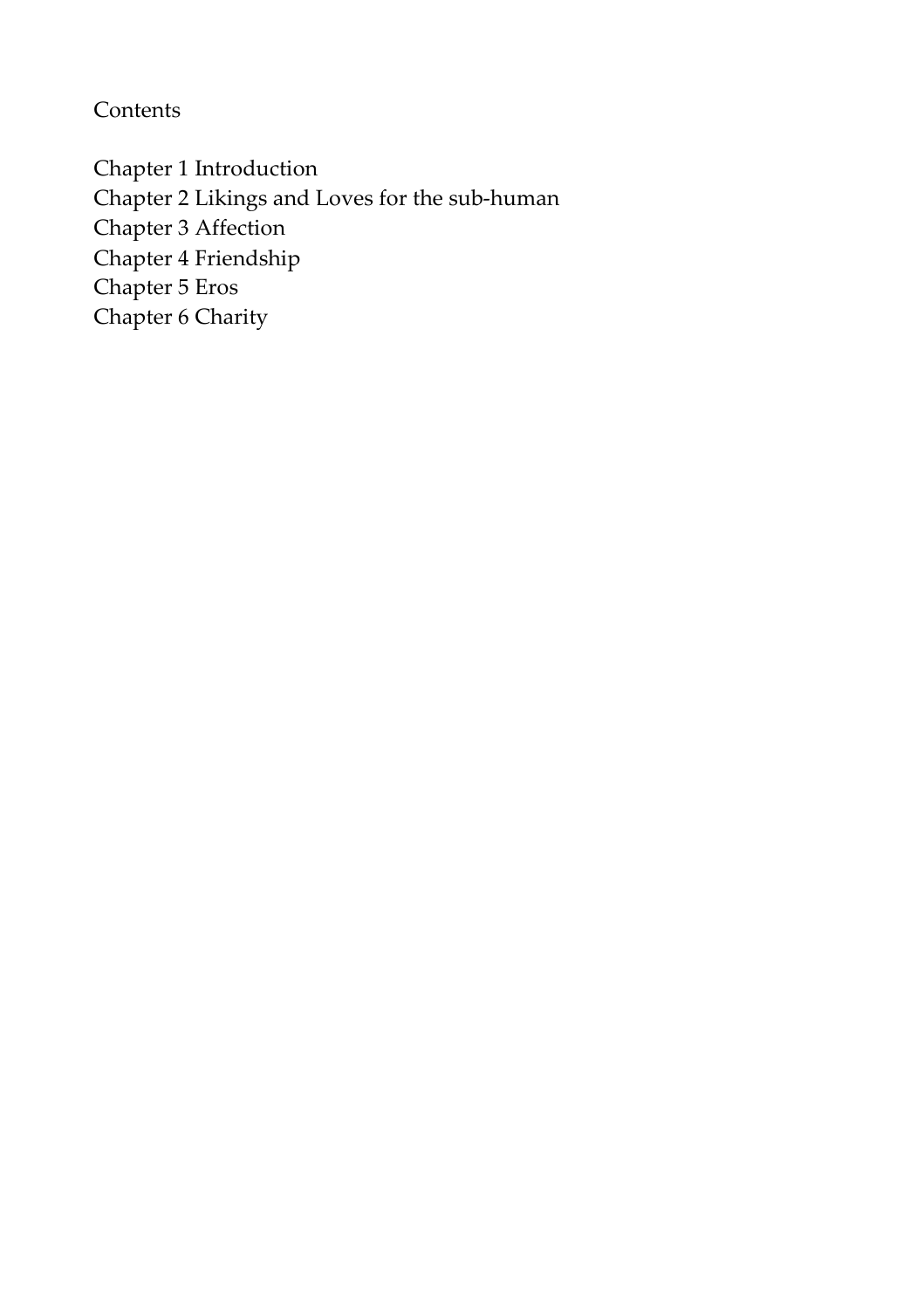### CHAPTER I **INTRODUCTION**

"God is love," says St. John. When I first tried to write this book I thought that his maxim would provide me with a very plain highroad through the whole subject. I thought I should be able to say that human loves deserved to be called loves at all just in so far as they resembled that Love which is God. The first distinction I made was therefore between what I called Gift-love and Need-love. The typical example of Gift-love would be that love which moves a man to work and plan and save for the future well-being of his family which he will die without sharing or seeing; of the second, that which sends a lonely or frightened child to its mother's arms.

There was no doubt which was more like Love Himself. Divine Love is Gift-love. The Father gives all He is and has to the Son. The Son gives Himself back to the Father and gives Himself to the world, and for the world to the Father, and thus gives the world (in Himself) back to the Father too.

And what, on the other hand, can be less like anything we believe of God's life than Need-love? He lacks nothing, but our Need-love, as Plato saw, is "the son of Poverty". It is the accurate reflection in consciousness of our actual nature. We are born helpless. As soon as we are fully conscious we discover loneliness. We need others physically, emotionally, intellectually; we need them if we are to know anything, even ourselves.

I was looking forward to writing some fairly easy panegyrics on the first sort of love and disparagements of the second. And much of what I was going to say still seems to me to be true. I still think that if all we mean by our love is a craving to be loved, we are in a very deplorable state. But I would not now say (with my master, MacDonald) that if we mean only this craving we are mistaking for love something that is not love at all. I cannot now deny the name love to Need-love. Every time I have tried to think the thing out along those lines I have ended in puzzles and contradictions. The reality is more complicated than I supposed.

First of all, we do violence to most languages, including our own, if we do not call Need-love "love". Of course language is not an infallible guide, but it contains, with all its defects, a good deal of stored insight and experience. If you begin by flouting it, it has a way of avenging itself later on. We had better not follow Humpty Dumpty in making words mean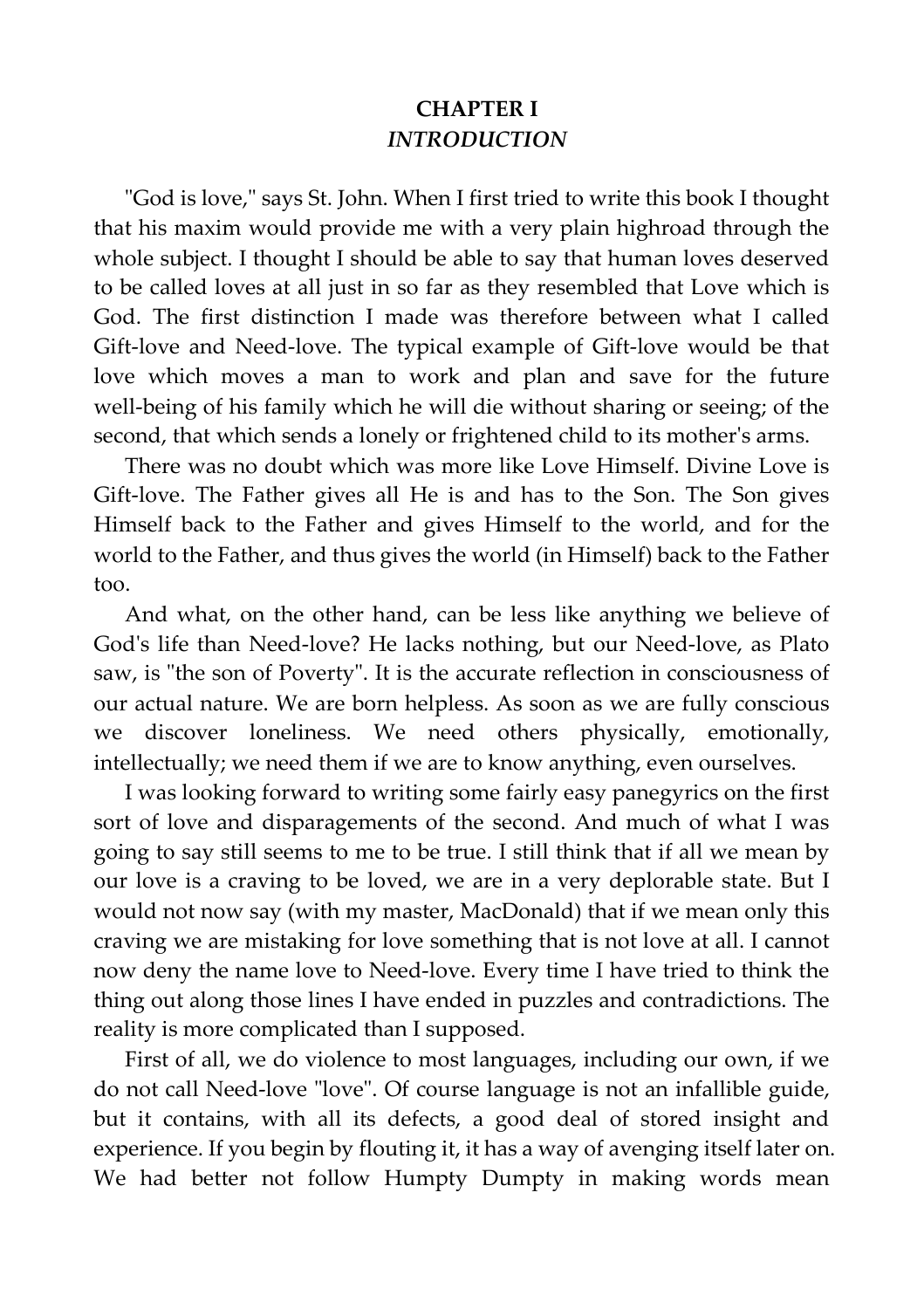whatever we please.

Secondly, we must be cautious about calling Need-love "mere selfishness". Mere is always a dangerous word. No doubt Need-love, like all our impulses, can be selfishly indulged. A tyrannous and gluttonous demand for affection can be a horrible thing. But in ordinary life no one calls a child selfish because it turns for comfort to its mother; nor an adult who turns to his fellow "for company". Those, whether children or adults, who do so least are not usually the most selfless. Where Need-love is felt there may be reasons for denying or totally mortifying it; but not to feel it is in general the mark of the cold egoist. Since we do in reality need one another ("it is not good for man to be alone"), then the failure of this need to appear as Need-love in consciousness - in other words, the illusory feeling that it is good for us to be alone - is a Bad spiritual symptom; just as lack of appetite is a bad medical symptom because men do really need food.

But thirdly, we come to something far more important. Every Christian would agree that a man's spiritual health is exactly proportional to his love for God. But man's love for God, from the very nature of the case, must always be very largely, and must often be entirely, a Need-love. This is obvious when we implore forgiveness for our sins or support in our tribulations. But in the long run it is perhaps even more apparent in our growing - for it ought to be growing - awareness that our whole being by its very nature is one vast need; incomplete, preparatory, empty yet cluttered, crying out for Him who can untie things that are now knotted together and tie up things that are still dangling loose. I do not say that man can never bring to God anything at all but sheer Need-love. Exalted souls may tell us of a reach beyond that. But they would also, I think, be the first to tell us that those heights would cease to be true Graces, would become Neo-Platonic or finally diabolical illusions, the moment a man dared to think that he could live on them and henceforth drop out the element of need. "The highest," says the Imitation, "does not stand without the lowest." It would be a bold and silly creature that came before its Creator with the boast "I'm no beggar. I love you disinterestedly". Those who come nearest to a Gift-love for God will next moment, even at the very same moment, be beating their breasts with the publican and laying their indigence before the only real Giver. And God will have it so. He addresses our Need-love: "Come unto me all ye that travail and are heavy-laden," or, in the Old Testament, "Open your mouth wide and I will fill it."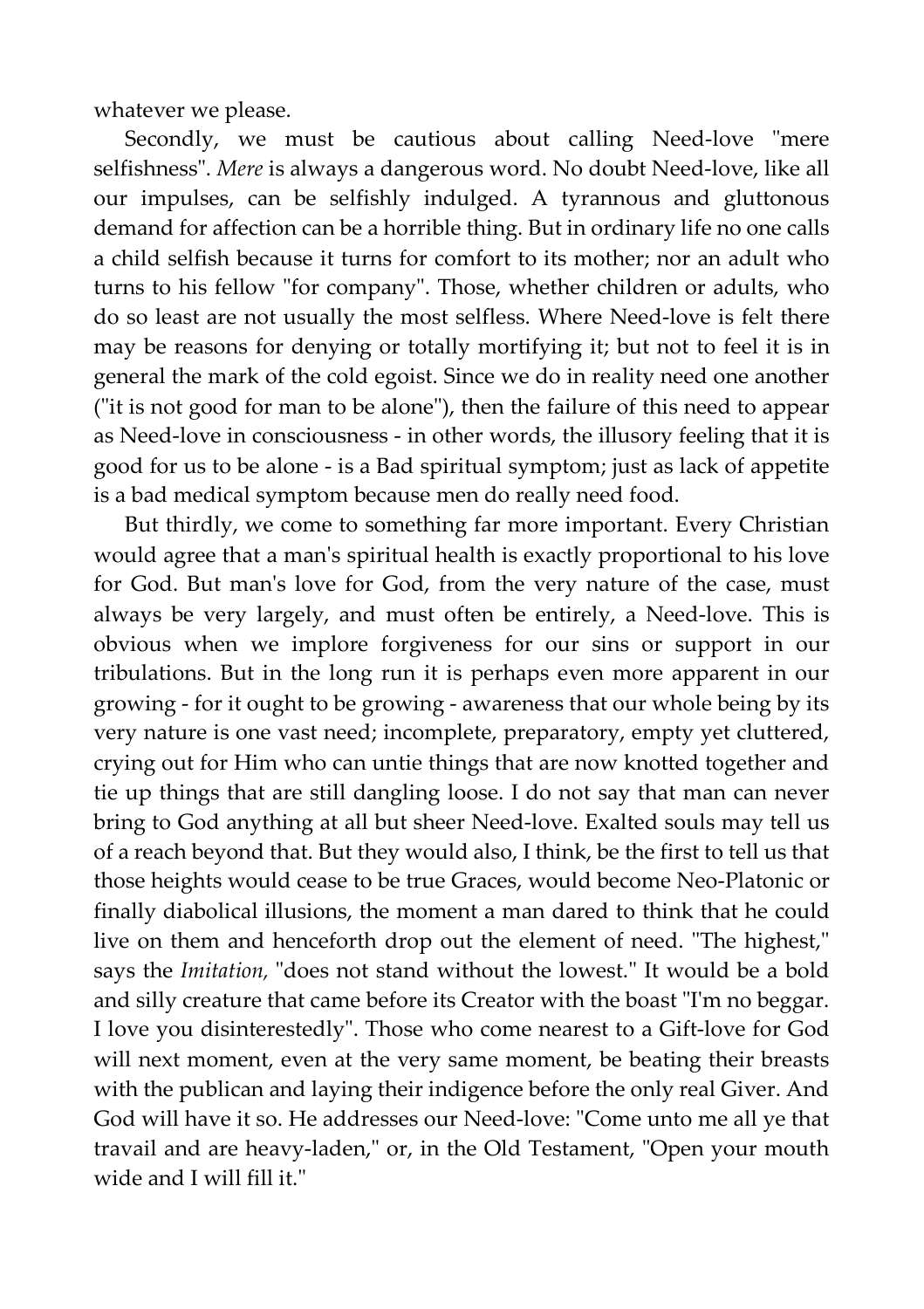Thus one Need-love, the greatest of all, either coincides with or at least makes a main ingredient in man's highest, healthiest, and most realistic spiritual condition. A very strange corollary follows. Man approaches God most nearly when he is in one sense least like God. For what can be more unlike than fullness and need, sovereignty and humility, righteousness and penitence, limitless power and a cry for help? This paradox staggered me when I first ran into it; it also wrecked all my previous attempts to write about love. When we face it, something like this seems to result.

We must distinguish two things which might both possibly be called "nearness to God". One is likeness to God. God has impressed some sort of likeness to Himself, I suppose, in all that He has made. Space and time, in their own fashion, mirror His greatness; all life, His fecundity; animal life, His activity. Man has a more important likeness than these by being rational. Angels, we believe, have likenesses which Man lacks: immortality and intuitive knowledge. In that way all men, whether good or bad, all angels including those that fell, are more like God than the animals are. Their natures are in this sense "nearer" to the Divine Nature. But, secondly, there is what we may call nearness of approach. If this is what we mean, the states in which a man is "nearest" to God are those in which he is most surely and swiftly approaching his final union with God, vision of God and enjoyment of God. And as soon as we distinguish nearness-by-likeness and nearness-of-approach, we see that they do not necessarily coincide. They may or may not.

Perhaps an analogy may help. Let us suppose that we are doing a mountain walk to the village which is our home. At mid-day we come to the top of a cliff, where we are, in space, very near it because it is just below us. We could drop a stone into it. But as we are no cragsmen we can't get down. We must go a long way round; five miles, maybe. At many points during that *detour* we shall, statically, be far further from the village than we were when we sat above the cliff. But only statically. In terms of progress we shall be far "nearer" our baths and teas.

Since God is blessed, omnipotent, sovereign and creative, there is obviously a sense in which happiness, strength, freedom and fertility (whether of mind or body), wherever they appear in human life, constitute likenesses, and in that way proximities, to God. But no one supposes that the possession of these gifts has any necessary connection with our sanctification. No kind of riches is a passport to the Kingdom of Heaven.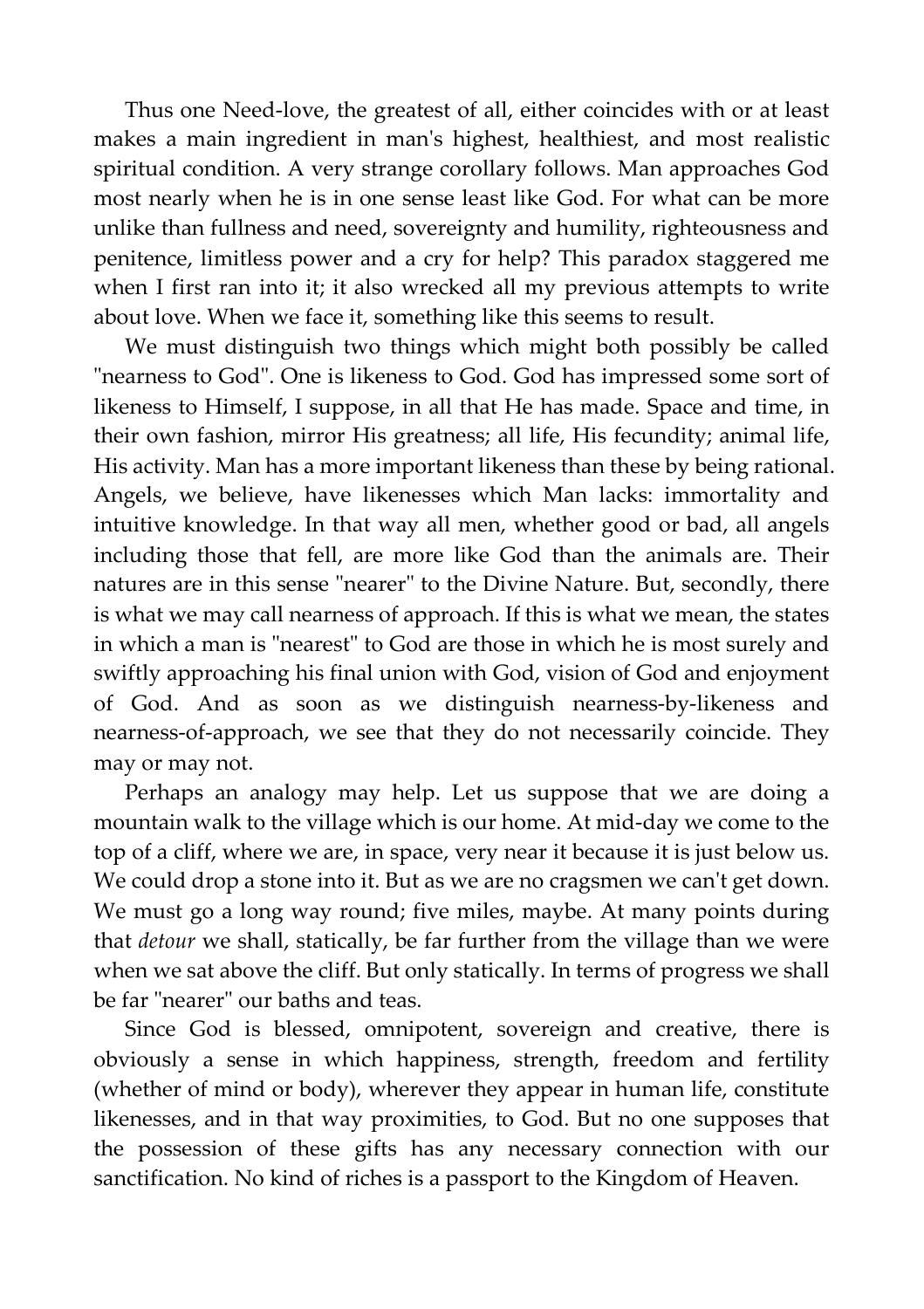At the cliff's top we are near the village, but however long we sit there we shall never be any nearer to our bath and our tea. So here the likeness, and in that sense nearness, to Himself which God has conferred upon certain creatures and certain states of those creatures is something finished, built in. What is near Him by likeness is never, by that fact alone, going to be any nearer. But nearness of approach is, by definition, increasing nearness. And whereas the likeness is given to us - and can be received with or without thanks, can be used or abused - the approach, however initiated and supported by Grace, is something we must do. Creatures are made in their varying ways images of God without their own collaboration or even consent. It is not so that they become sons of God. And the likeness they receive by sonship is not that of images or portraits. It is in one way more than likeness, for it is unison or unity with God in will; but this is consistent with all the differences we have been considering. Hence, as a better writer has said, our imitation of God in this life - that is, our willed imitation as distinct from any of the likenesses which He has impressed upon our natures or states - must be an imitation of God incarnate: our model is the Jesus, not only of Calvary, but of the workshop, the roads, the crowds, the clamorous demands and surly oppositions, the lack of all peace and privacy, the interruptions. For this, so strangely unlike anything we can attribute to the Divine life in itself, is apparently not only like, but is, the Divine life operating under human conditions.

I must now explain why I have found this distinction necessary to any treatment of our loves. St. John's saying that God is love has long been balanced in my mind against the remark of a modern author (M. Denis de Rougemont) that "love ceases to be a demon only when he ceases to be a god"; which of course can be re-stated in the form "begins to be a demon the moment he begins to be a god". This balance seems to me an indispensable safeguard. If we ignore it the truth that God is love may slyly come to mean for us the converse, that love is God.

I suppose that everyone who has thought about the matter will see what M. de Rougemont meant. Every human love, at its height, has a tendency to claim for itself a divine authority. Its voice tends to sound as if it were the will of God Himself. It tells us not to count the cost, it demands of us a total commitment, it attempts to override all other claims and insinuates that any action which is sincerely done "for love's sake" is thereby lawful and even meritorious. That erotic love and love of one's country may thus attempt to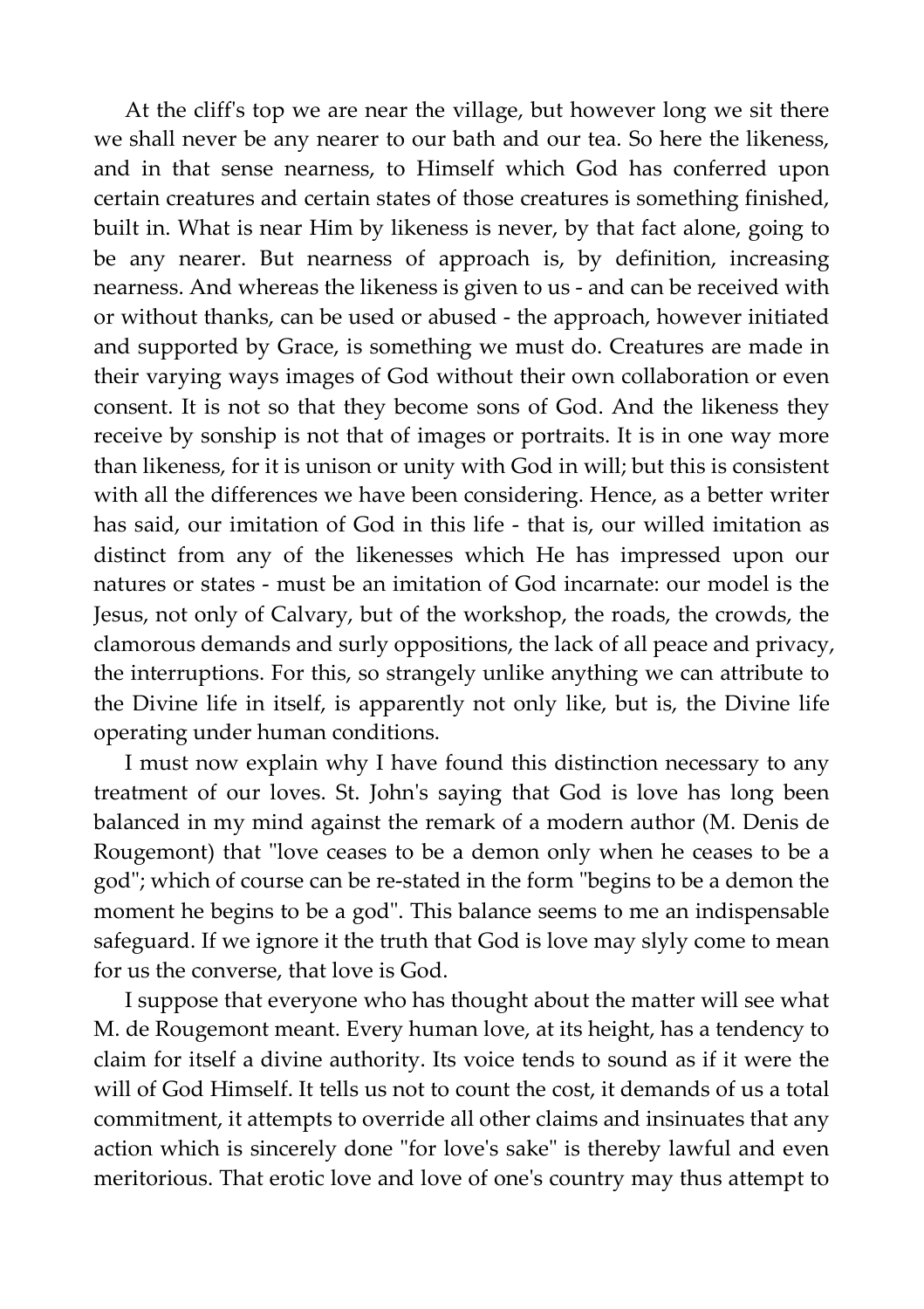"become gods" is generally recognised. But family affection may do the same. So, in a different way, may friendship. I shall not here elaborate the point, for it will meet us again and again in later chapters.

Now it must be noticed that the natural loves make this blasphemous claim not when they are in their worst, but when they are in their best, natural condition; when they are what our grandfathers called "pure" or "noble". This is especially obvious in the erotic sphere. A faithful and genuinely self-sacrificing passion will speak to us with what seems the voice of God. Merely animal or frivolous lust will not. It will corrupt its addict in a dozen ways, but not in that way; a man may act upon such feelings but he cannot revere them any more than a man who scratches reveres the itch. A silly woman's temporary indulgence, which is really self-indulgence, to a spoiled child - her living doll while the fit lasts - is much less likely to "become a god" than the deep, narrow devotion of a woman who (quite really) "Lives for her son". And I am inclined to think that the sort of love for a man's country which is worked up by beer and brass bands will not lead him to do much harm (or much good) for her sake. It will probably be fully discharged by ordering another drink and joining in the chorus.

And this of course is what we ought to expect. Our loves do not make their claim to divinity until the claim becomes plausible. It does not become plausible until there is in them a real resemblance to God, to Love Himself. Let us here make no mistake. Our Gift-loves are really God-like; and among our Gift-loves those are most God-like which are most boundless and unwearied in giving. All the things the poets say about them are true. Their joy, their energy, their patience, their readiness to forgive, their desire for the good of the beloved - all this is real and all but adorable image of the Divine life. In its presence we are right to thank God "who has given such power to men". We may say, quite truly and in an intelligible sense, that those who love greatly are "near" to God. But of course it is "nearness by likeness". It will not of itself produce "nearness of approach". The likeness has been given us. It has no necessary connection with that slow and painful approach which must be our own (though by no means our unaided) task. Meanwhile, however, the likeness is a splendour. That is why we may mistake Like for Same. We may give our human loves the unconditional allegiance which we owe only to God. Then they become gods: then they become demons. Then they will destroy us, and also destroy themselves.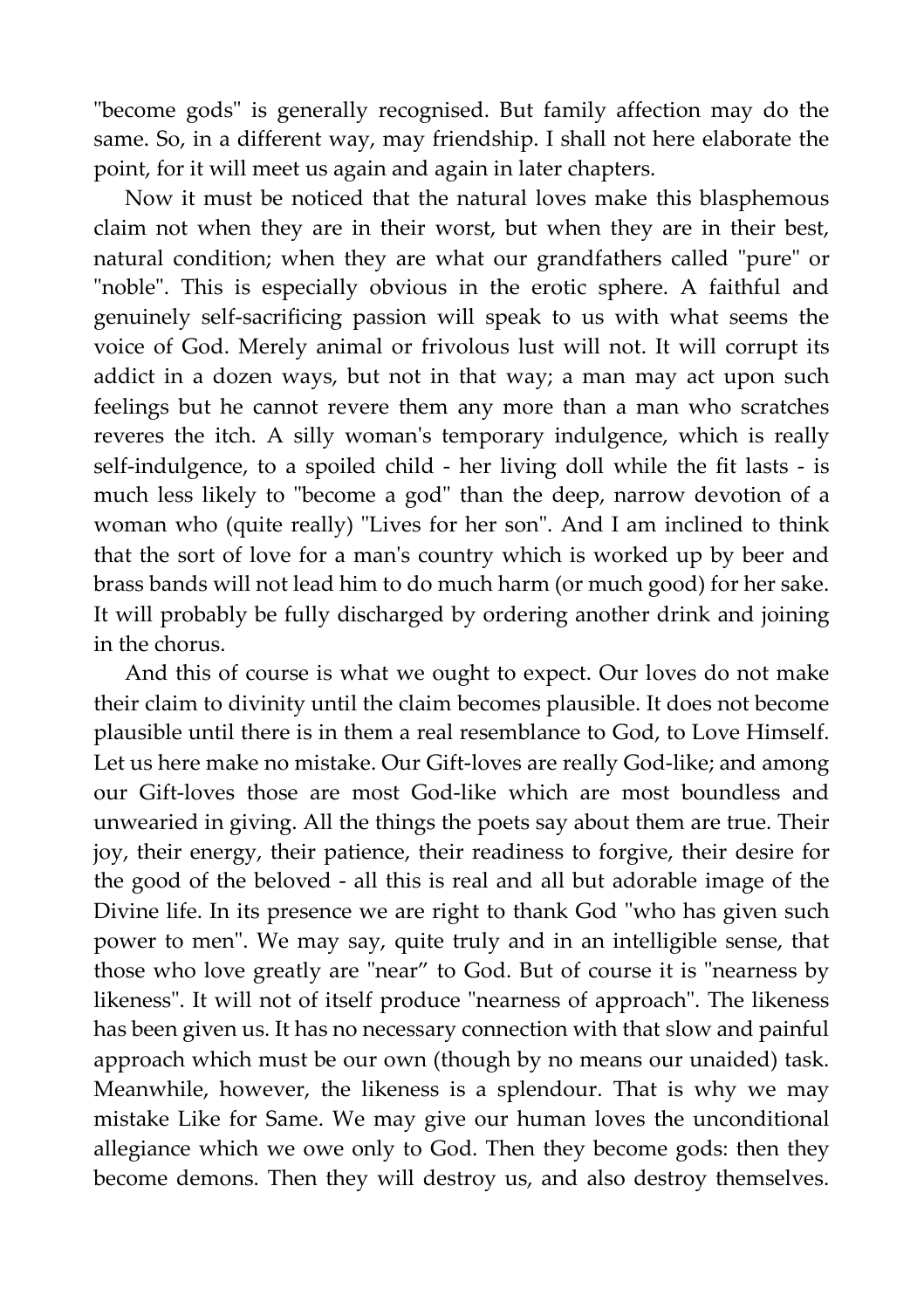For natural loves that are allowed to become gods do not remain loves. They are still called so, but can become in fact complicated forms of hatred.

Our Need-loves may be greedy and exacting but they do not set up to be gods. They are not near enough (by likeness) to God to attempt that.

It follows from what has been said that we must join neither the idolaters nor the "debunkers" of human love. Idolatry both of erotic love and of "the domestic affections" was the great error of Nineteenth Century literature. Browning, Kingsley, and Patmore sometimes talk as if they thought that falling in love was the same thing as sanctification; the novelists habitually oppose to "the World" not the Kingdom of Heaven but the home. We live in the reaction against this. The debunkers stigmatise as slush and sentimentality a very great deal of what their fathers said in praise of love. They are always pulling up and exposing the grubby roots of our natural loves. But I take it we must listen neither "to the over-wise nor to the over-foolish giant". The highest does not stand without the lowest. A plant must have roots below as well as sunlight above and roots must be grubby. Much of the grubbiness is clean dirt if only you will leave it in the garden and not keep on sprinkling it over the library table. The human loves can be glorious images of Divine love. No less than that: but also no more proximities of likeness which in one instance may help, and in another may hinder, proximity of approach. Sometimes perhaps they have not very much to do with it either way.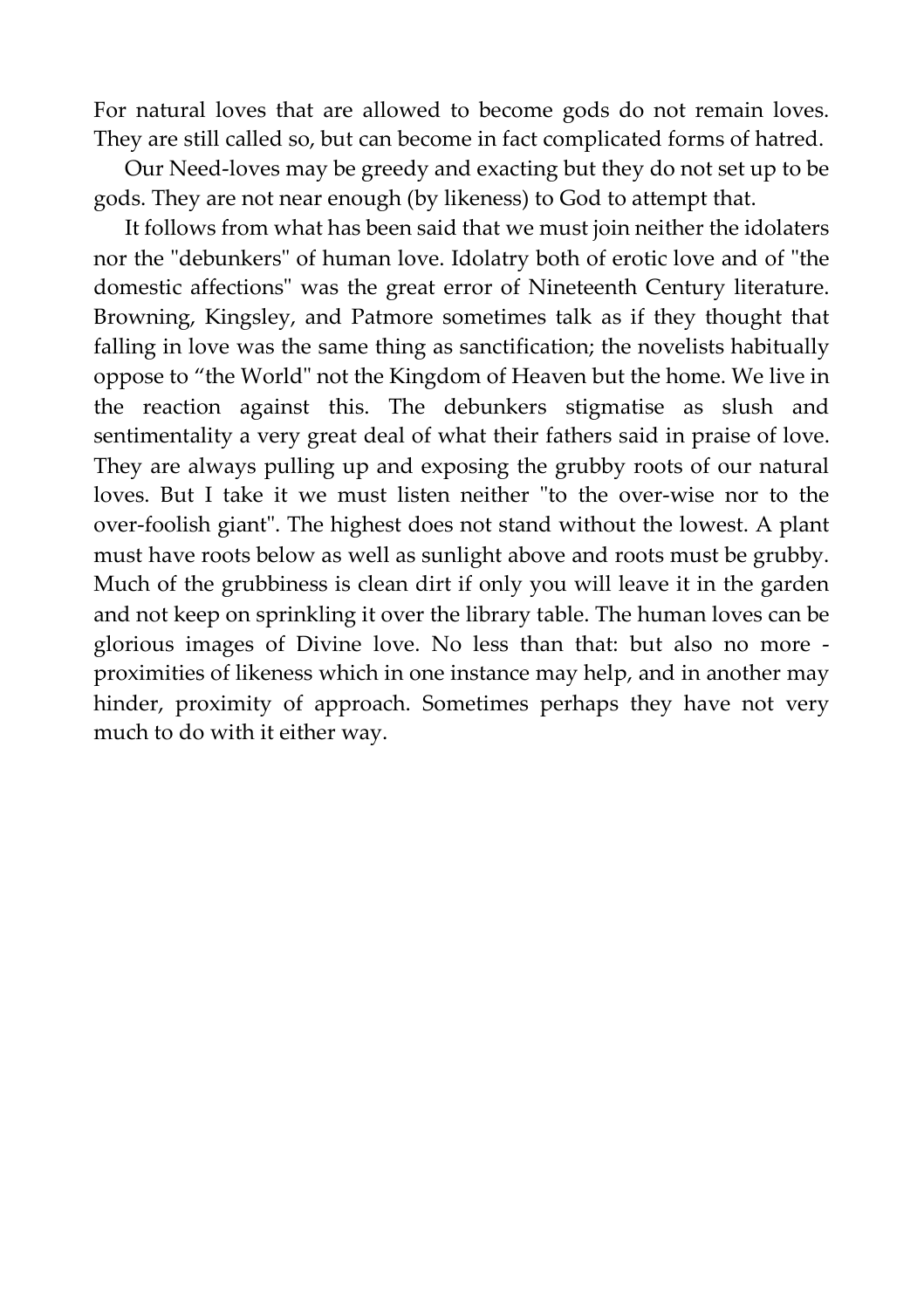### CHAPTER II LIKINGS AND LOVES FOR THE SUB-HUMAN

Most of my generation were reproved as children for saying that we " loved " strawberries, and some people take a pride in the fact that English has the two verbs love and like while French has to get on with aimer for both. But French has a good many other languages on its side. Indeed it very often has actual English usage on its side too. Nearly all speakers, however pedantic or however pious, talk every day about "loving" - a food, a game, or a pursuit. And in fact there is a continuity between our elementary likings for things and our loves for people. Since "the highest does not stand without the lowest" we had better begin at the bottom, with mere likings; and, since to "like" anything means to take some sort of pleasure in it, we must begin with pleasure.

Now it is a very old discovery that pleasures can be divided into two classes; those which would not be pleasures at all unless they were preceded by desire, and those which are pleasures in their own right and need no such preparation. An example of the first would be a drink of water. This is a pleasure if you are thirsty and a great one if you are very thirsty. But probably no one in the world, except in obedience to thirst or to a doctor's orders, ever poured himself out a glass of water and drank it just for the fun of the thing. An example of the other class would be the unsought and unexpected pleasures of smell - the breath from a bean-field or a row of sweet-peas meeting you on your morning walk. You were in want of nothing, completely contented, before it; the pleasure, which may be very great, is an unsolicited, super-added gift. I am taking very simple instances for clarity's sake, and of course there are many complications. If you are given a coffee or beer where you expect (and would have been satisfied with) water, then of course you get a pleasure of the first kind (allaying of thirst) and one of the second (a nice taste) at the same time. Again, an addiction may turn what was once a pleasure of the second kind into one of the first. For the temperate man an occasional glass of wine is a treat like the smell of the bean-field. But to the alcoholic, whose palate and digestion have long since been destroyed, no liquor gives any pleasure except that of relief from an unbearable craving. So far as he can still discern tastes at all, he rather dislikes it; but it is better than the misery of remaining sober. Yet through all their permutations and combinations the distinction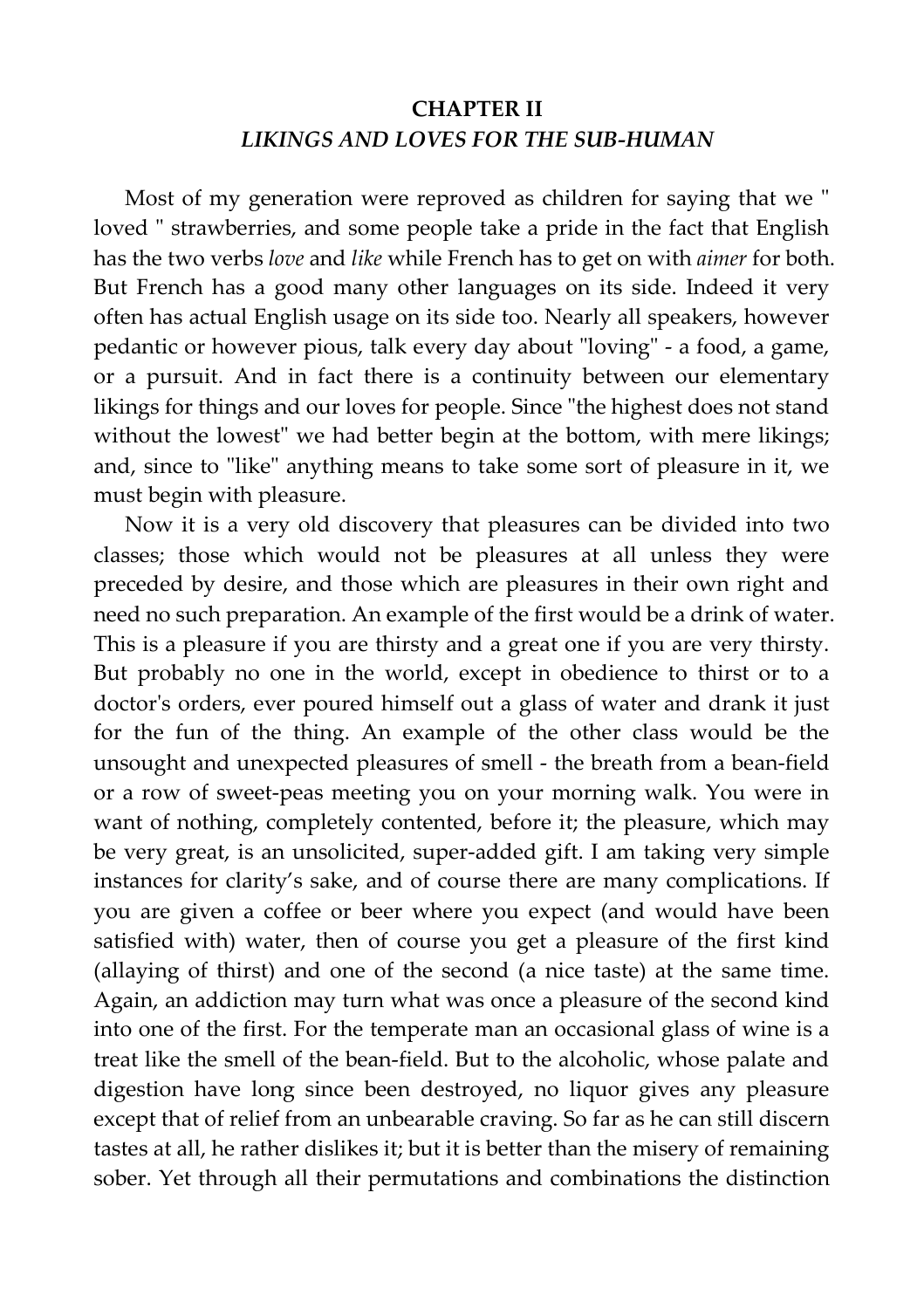between the two classes remains tolerably clear. We may call them Need-pleasures and Pleasures of Appreciation.

The resemblance between these Need-pleasures and the "Need-loves" in my first chapter will occur to everyone. But there, you remember, I confessed that I had had to resist a tendency to disparage the Need-loves or even to say they were not loves at all. Here, for most people, there may be an opposite inclination. It would be very easy to spread ourselves in laudation of the Need-pleasures and to frown upon those that are Appreciatives the one so natural (a word to conjure with), so necessary, so shielded from excess by their very naturalness, the other unnecessary and opening the door to every kind of luxury and vice. If we were short of matter on this theme we could turn on the tap by opening the works of the Stoics and it would run till we had a bathful. But throughout this inquiry we must be careful never to adopt prematurely a moral or evaluating attitude. The human mind is generally far more eager to praise and dispraise than to describe and define. It wants to make every distinction a distinction of value; hence those fatal critics who can never point out the differing quality of two poets without putting them in an order of preference as if they were candidates for a prize. We must do nothing of the sort about the pleasures. The reality is too complicated. We are already warned of this by the fact that Need-pleasure is the state in which Appreciative pleasures end up when they go bad (by addiction).

For us at any rate the importance of the two sorts of pleasure lies in the extent to which they foreshadow characteristics in our "loves" (properly so called).

The thirsty man who has just drunk off a tumbler of water may say, "By Jove, I wanted that." So may the alcoholic who has just had his "nip". The man who passes the sweet-peas in his morning walk is more likely to say, "How lovely the smell is." The connoisseur after his first sip of the famous claret, may similarly say, "This is a great wine." When Need-pleasures are in question we tend to make statements about ourselves in the past tense; when Appreciative pleasures are in question we tend to make statements about the object in the present tense. It is easy to see why Shakespeare has described the satisfaction of a tyrannous lust as something

Past reason hunted and, no sooner had,

Past reason hated.

But the most innocent and necessary of Need-pleasures have about them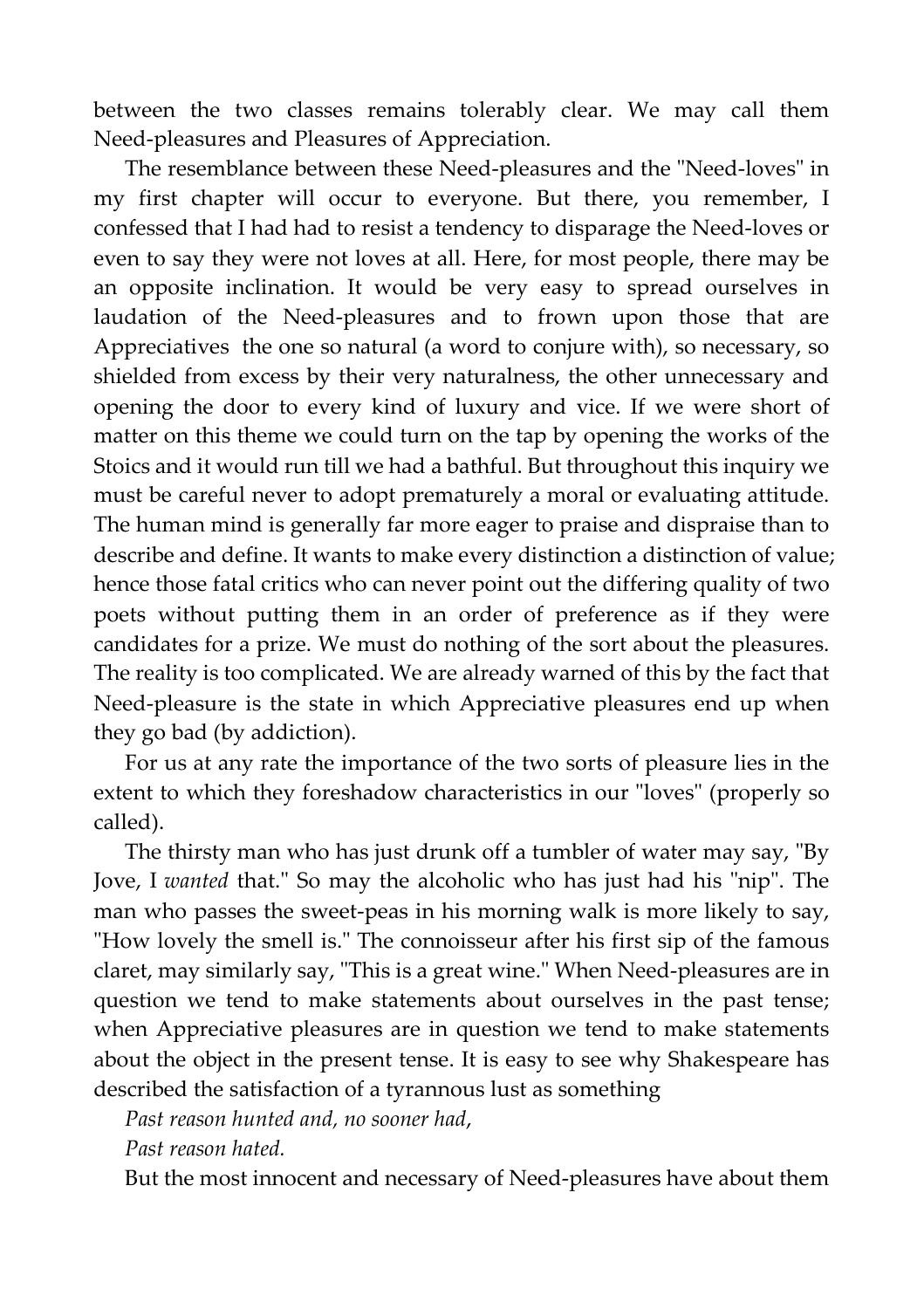something of the same character - only something, of course. They are not hated once we have had them, but they certainly "die on us" with extraordinary abruptness, and completely. The scullery tap and the tumbler are very attractive indeed when we come in parched from mowing the grass; six seconds later they are emptied of all interest. The smell of frying food is very different before and after breakfast. And, if you will forgive me for citing the most extreme instance of all, have there not for most of us been moments (in a strange town) when the sight of the word GENTLEMEN over a door has roused a joy almost worthy of celebration in verse?

Pleasures of Appreciation are very different. They make us feel that something has not merely gratified our senses in fact but claimed our appreciation by right. 'The connoisseur does not merely enjoy his claret as he might enjoy warming his feet when they were cold. He feels that here is a wine that deserves his full attention; that justifies all the tradition and skill that have gone to its making and all the years of training that have made his own palate fit to judge it. There is even a glimmering of unselfishness in his attitude. He wants the wine to be preserved and kept in good condition, not entirely for his own sake. Even if he were an his death-bed and was never going to drink wine again, he would be horrified at the thought of this vintage being spilled or spoiled or even drunk by clods (like myself) who can't tell a good claret from a bad. And so with the man who passes the sweet-peas. He does not simply enjoy, he feels that this fragrance somehow deserves to be enjoyed. He would blame himself if he went past unattentive and undelighted. It would be blockish, insensitive. It would be a shame that so fine a thing should have been wasted on him. He will remember the delicious moment years hence. He will be sorry when he hears that the garden past which his walk led him that day has now been swallowed up by cinemas, garages and the new bypass.

Scientifically both sorts of pleasures are, no doubt, relative to our organisms. But the Need-pleasures loudly proclaim their relativity not only to the human frame but to its momentary condition, and outside that relation have no meaning or interest for us at all. The objects which afford pleasures of appreciation give us the feeling - whether irrational or not - that we somehow owe it to them to savour, to attend to and praise it. "It would be a sin to set a wine like that before Lewis," says the expert in claret. "How can you walk past this garden taking no notice of the smell?" we ask. But we should never feel this about a Need-pleasure: never blame ourselves or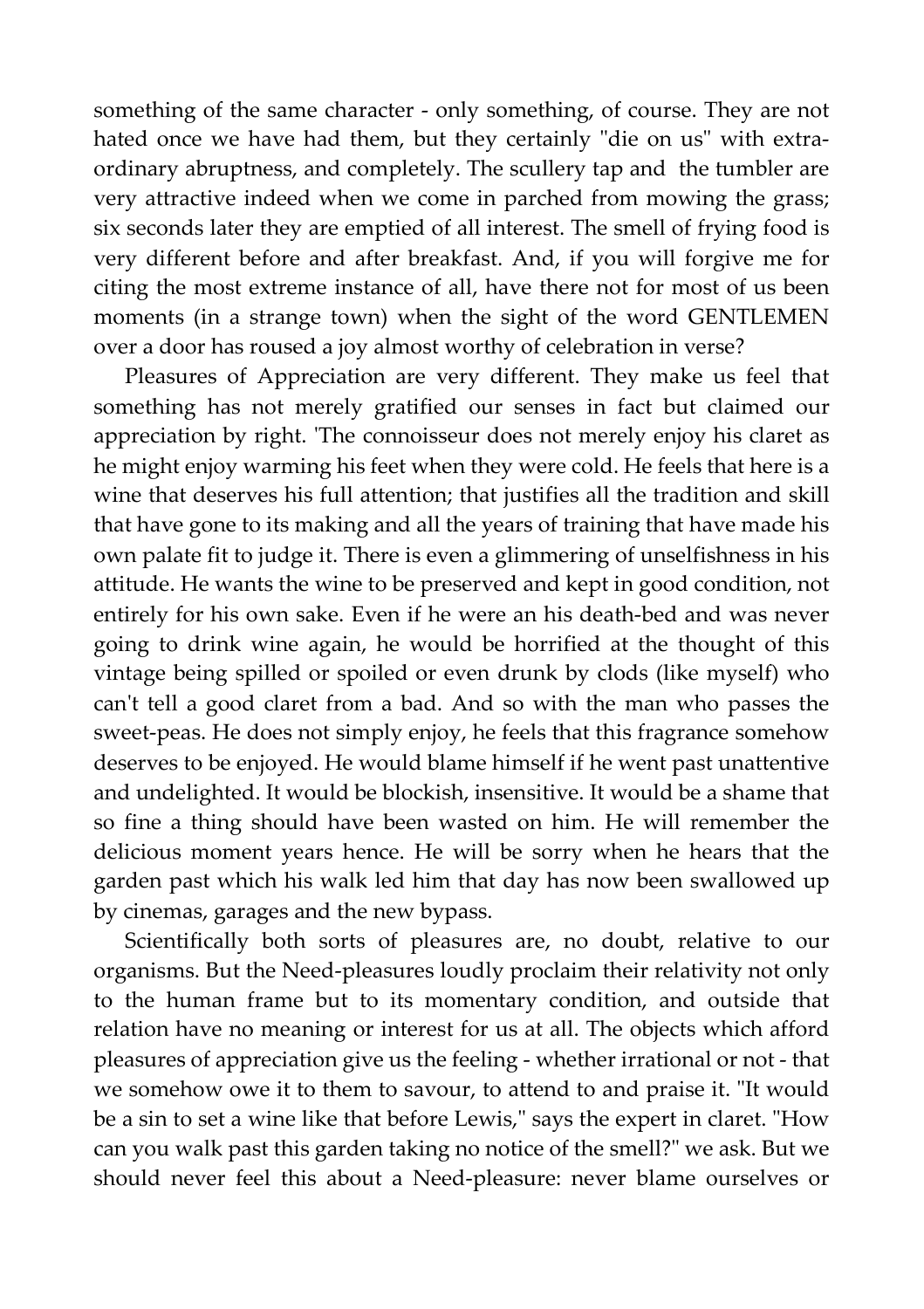others for not having been thirsty and therefore walking past a well without taking a drink of water.

How the Need-pleasures foreshadow our Need-loves is obvious enough. In the latter the beloved is seen in relation to our own needs, just as the scullery tap is seen by the thirsty man or the glass of gin by the alcoholic. And the Need-love, like the Need-pleasure, will not last longer than the need. This does not, fortunately, mean that all affections which begin in Need-love are transitory. The need itself may be permanent or recurrent. Another kind of love may be grafted on the Need-love. Moral principles (conjugal fidelity, filial piety, gratitude, and the like) may preserve the relationship for a lifetime. But where Need-love is left unaided we can hardly expect it not to "die on us" once the need is no more. That is why the world rings with the complaints of mothers whose grownup children neglect them and of forsaken mistresses whose lovers' love was pure need which they have satisfied. Our Need-love for God is in a different position because our need of Him can never end either in this world or in any other. But our awareness of it can, and then the Need-love dies too. "The Devil was sick, the Devil a monk would be." There seems no reason for describing as hypocritical the short-lived piety of those whose religion fades away once they have emerged from "danger, necessity, or tribulation". Why should they not have been sincere? They were desperate and they howled for help. Who wouldn't?

What Appreciative pleasure foreshadows is not so quickly described.

First of all, it is the starting point for our whole experience of beauty. It is impossible to draw a line below which such pleasures are "sensual" and above which they are "aesthetic". The experiences of the expert in claret already contain elements of concentration, judgment and disciplined perceptiveness, which are not sensual; those of the musician still contain elements which are. There is no frontier - there is seamless continuity between the sensuous pleasure of garden smells and an enjoyment of the countryside (or "beauty") as a whole, or even our enjoyment of the painters and poets who treat it.

And, as we have seen, there is in these pleasures from the very beginning a shadow or dawn of, or an invitation to, disinterestedness. Of course in one way we can he disinterested or unselfish, and far more heroically so, about the Need-pleasures: it is a cup of water that the wounded Sidney sacrifices to the dying soldier. But that is not the sort of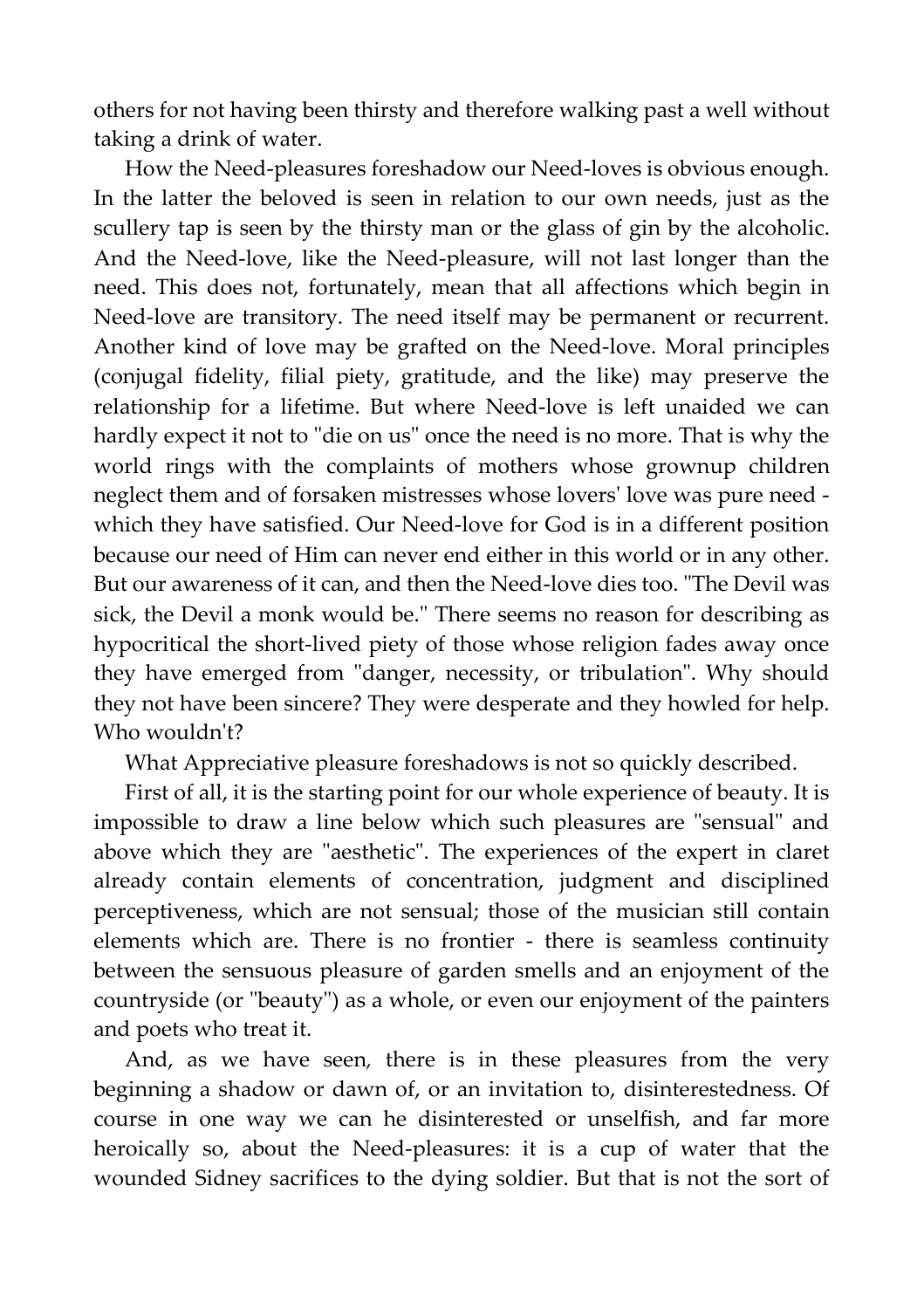disinterestedness I now mean. Sidney loves his neighbour. But in the Appreciative pleasures, even at their lowest, and more and more as they grow up into the full appreciation of all Beauty, we get something that we can hardly help calling love and hardly help calling disinterested, towards the object itself. It is the feeling which would make a man unwilling to deface a great picture even if he were the last man left alive and himself about to die; which makes us glad of unspoiled forests that we shall never see; which makes us anxious that the garden or bean-field should continue to exist. We do not merely like the things; we pronounce them, in a momentarily Godlike sense, "very good".

And now our principle of starting at the lowest - without which "the highest does not stand " - begins to pay a dividend. It has revealed to me a deficiency in our previous classification of the loves into those of Need and those of Gift. There is a third element in love, no less important than these, which is foreshadowed by our appreciative pleasures. This judgment that the object is very good, this attention (almost homage) offered to it as a kind of debt, this wish that it should be and should continue being what it is even if we were never to enjoy it, can go out not only to things but to persons. When it is offered to a woman we call it admiration; when to a man, hero- worship; when to God, worship simply.

Need-love cries to God from our poverty; Gift-love longs to serve, or even to suffer for, God; Appreciative love says: "We give thanks to thee for thy great glory." Need-love says of a woman "I cannot live without her"; Gift-love longs to give her happiness, comfort, protection if possible, wealth. Appreciative love gazes and holds its breath and is silent, rejoices that such a wonder should exist even if not for him, will not be wholly dejected by losing her, would rather have it so than never to have seen her at all.

We murder to dissect. In actual life, thank God, the three elements of love mix and succeed one another, moment by moment. Perhaps none of them except Needlove ever exists alone, in "chemical" purity, for more than a few seconds. And perhaps that is because nothing about us except our neediness is, in this life, permanent.

Two forms of love for what is not personal demand special treatment.

For some people, perhaps especially for Englishmen and Russians, what we call "the love of nature" is a permanent and serious sentiment. I mean here that love of nature which cannot be adequately classified simply as an instance of our love for beauty. Of course many natural objects - trees,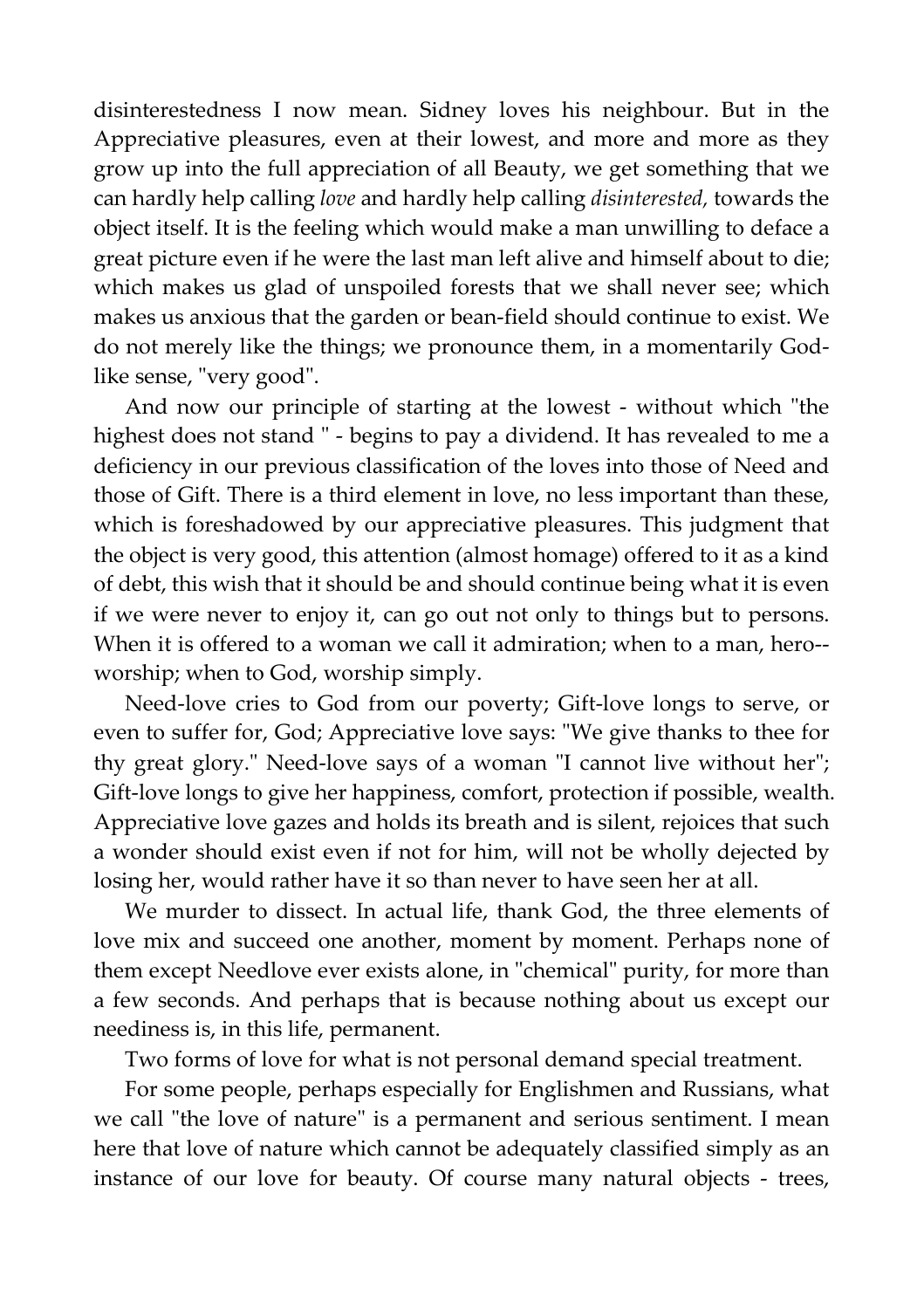flowers and animals - are beautiful. But the nature-lovers whom I have in mind are not very much concerned with individual beautiful objects of that sort. The man who is distracts them. An enthusiastic botanist is for them a dreadful companion on a ramble. He is always stopping to draw their attention to particulars. Nor are they looking for "views" or landscapes. Wordsworth, their spokesman, strongly deprecates this. It leads to "a comparison of scene with scene", makes you "pamper" yourself with "meagre novelties of colour and proportion". While you are busying yourself with this critical and discriminating activity you lose what really matters - the "moods of time and season", the "spirit" of the place. And of course Wordsworth is right. That is why, if you love nature in his fashion, a landscape painter is (out of doors) an even worse companion than a botanist.

It is the "moods" or the "spirit" that matter. Nature-lovers want to receive as fully as possible whatever nature, at each particular time and place, is, so to speak, saying. The obvious richness, grace and harmony of some scenes are no more precious to them than the grimness, bleakness, terror, monotony, or "visionary dreariness" of others. The featureless itself gets from them a willing response. It is one more word uttered by nature. They lay themselves bare to the sheer quality of every countryside every hour of the day. They want to absorb it into themselves, to be coloured through and through by it.

This experience, like so many others, after being lauded to the skies in the Nineteenth Century, has been debunked by the moderns. And one must certainly concede to the debunkers that Wordsworth, not when he was communicating it as a poet, but when he was merely talking about it as a philosopher (or philosophaster), said some very silly things. It is silly, unless you have found any evidence, to believe that flowers enjoy the air they breathe, and sillier not to add that, if this were true, flowers would undoubtedly have pains as well as pleasures. Nor have many people been taught moral philosophy by an "impulse from a vernal wood".

If they were, it would not necessarily be the sort of moral philosophy Wordsworth would have approved. It might be that of ruthless competition. For some moderns I think it is. They love nature in so far as, for them, she calls to "the dark gods in the blood"; not although, but because, sex and hunger and sheer power there operate without pity or shame.

If you take nature as a teacher she will teach you exactly the lessons you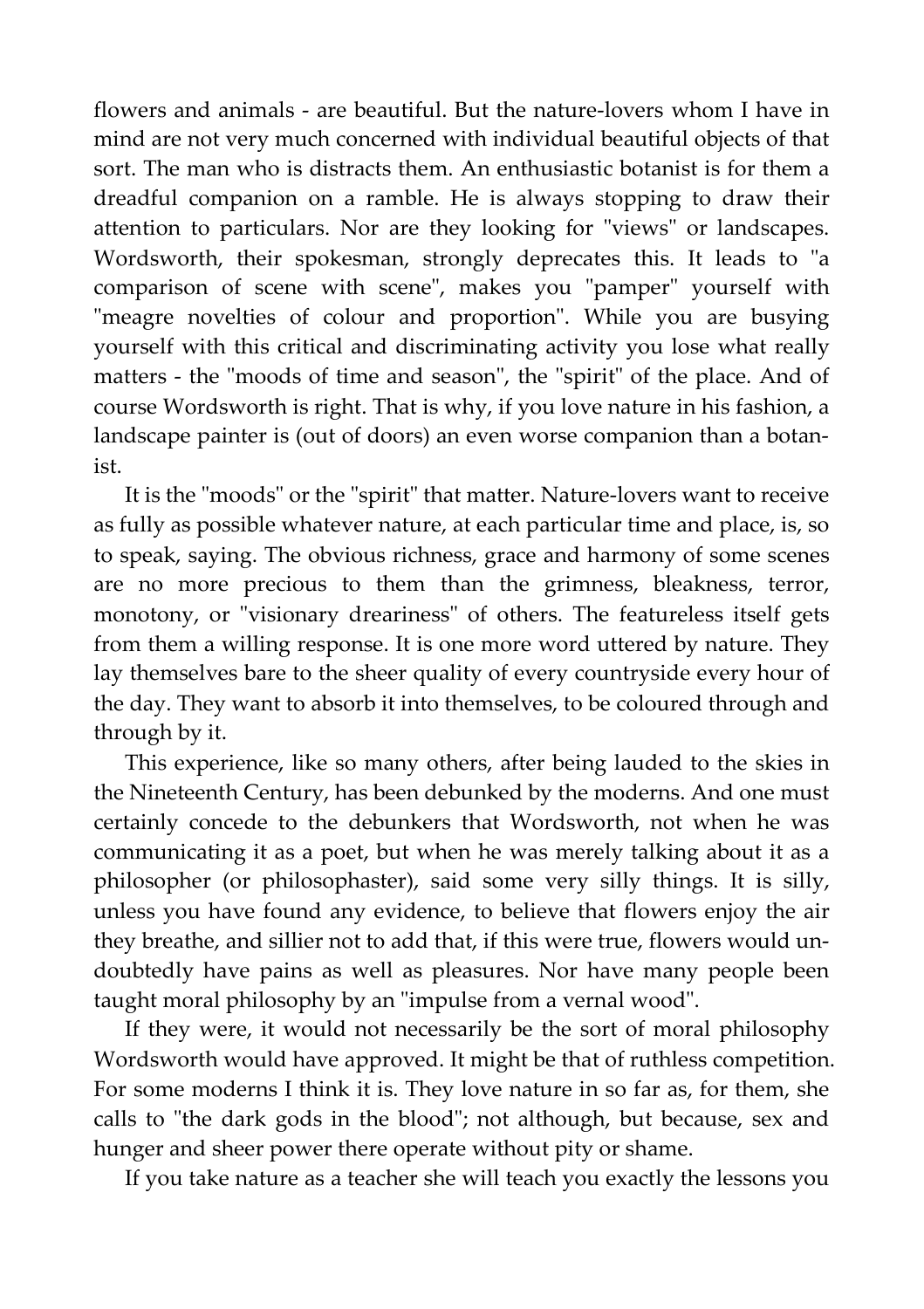had already decided to learn; this is only another way of saying that nature does not teach. The tendency to take her as a teacher is obviously very easily grafted on to the experience we call "love of nature". But it is only a graft. While we are actually subjected to them, the "moods" and "spirits" of nature point no morals. Overwhelming gaiety, insupportable grandeur, sombre desolation are flung at you. Make what you can of them, if you must make at all. The only imperative that nature utters is, "Look. Listen. Attend."

The fact that this imperative is so often misinterpreted and sets people making theologies and pantheologies and antitheologies - all of which can be debunked - does not really touch the central experience itself. What nature-lovers - whether they are Wordsworthians or people with "dark gods in their blood" - get from nature is an iconography, a language of images. I do not mean simply visual images; it is the "moods" or "spirits" themselves - the powerful expositions of terror, gloom, jocundity, cruelty, lust, innocence, purity - that are the images. In them each man can clothe his own belief. We must learn our theology or philosophy elsewhere (not surprisingly, we often learn them from theologians and philosophers).

But when I speak of "clothing" our belief in such images I do not mean anything like using nature for similes or metaphors in the manner of the poets. Indeed I might have said "filling" or "incarnating" rather than clothing. Many people - I am one myself - would never, but for what nature does to us, have had any content to put into the words we must use in confessing our faith. Nature never taught me that there exists a God of glory and of infinite majesty. I had to learn that in other ways. But nature gave the word glory a meaning for me. I still do not know where else I could have found one. I do not see how the "fear" of God could have ever meant to me anything but the lowest prudential efforts to be safe, if I had never seen certain ominous ravines and unapproachable crags. And if nature had never awakened certain longings in me, huge areas of what I can now mean by the "love" of God would never, so far as I can see, have existed.

Of course the fact that a Christian can so use nature is not even the beginning of a proof that Christianity is true. Those suffering from Dark Gods can equally use her (I suppose) for their creed. That is precisely the point. Nature does not teach. A true philosophy may sometimes validate an experience of nature; an experience of nature cannot validate a philosophy. Nature will not verify any theological or metaphysical proposition (or not in the manner we are now considering); she will help to show what it means.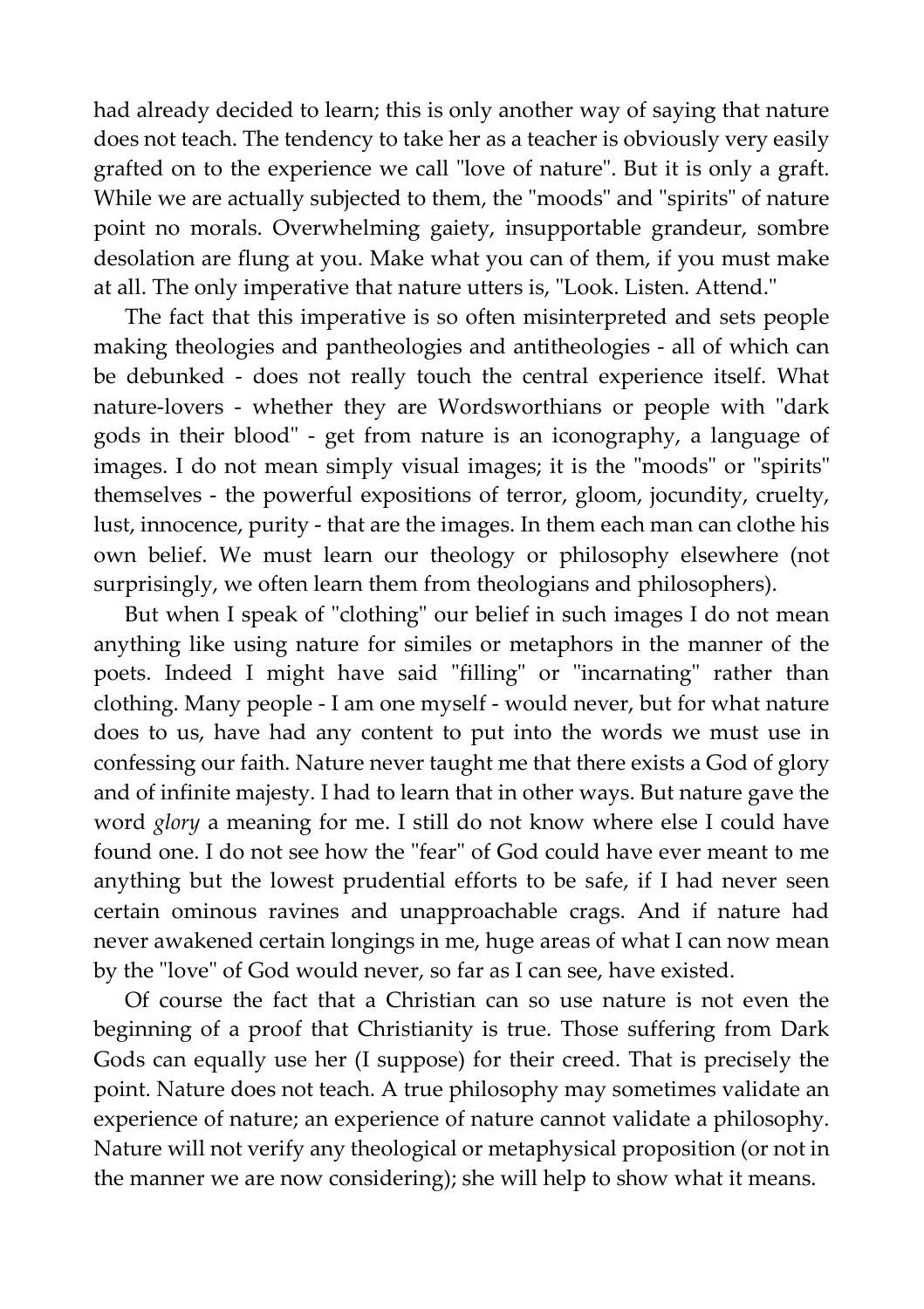And not, on the Christian premises, by accident. The created glory may be expected to give us hints of the uncreated; for the one is derived from the other and in same fashion reflects it.

In some fashion. But not perhaps in so direct and simple a fashion as we at first might suppose. For of course all the facts stressed by nature-lovers of the other school are facts too; there are worms in the belly as well as primroses in the wood. Try to reconcile them, or to show that they don't really need reconciliation, and you are turning from direct experience of nature - our present subject - to metaphysics or theodicy or something of that sort. That may be a sensible thing to do; but I think it should be kept distinct from the love of nature. While we are on that level, while we are still claiming to speak of what nature has directly "said" to us, we must stick to it. We have seen an image of glory. We must not try to find a direct path through it and beyond it to an increasing knowledge of God. The path peters out almost at once. Terrors and mysteries, the whole depth of God's counsels and the whole tangle of the history of the universe, choke it. We can't get through; not that way. We must make a detour - leave the hills and woods and go back to our studies, to church, to our Bibles, to our knees. Otherwise the love of nature is beginning to turn into a nature religion. And then, even if it does not lead us to the Dark Gods, it will lead us to a great deal of nonsense.

But we need not surrender the love of nature - chastened and limited as I have suggested - to the debunkers. Nature cannot satisfy the desires she arouses nor answer theological questions nor sanctify us. Our real journey to God involves constantly turning our backs on her; passing from the dawn-lit fields into some poky little church, or (it might be) going to work. in an East End parish. But the love of her has been a valuable and, for some people, an indispensable initiation.

I need not say "has been". For in fact those who allow no more than this to the love of nature seem to be those who retain it. This is what one should expect. This love, when it sets up as a religion, is beginning to be a god therefore to be a demon. And demons never keep their promises. Nature "dies on" those who try to live for a love of nature. Coleridge ended by being insensible to her; Wordsworth, by lamenting that the glory had passed away. Say your prayers in a garden early, ignoring steadfastly the dew, the birds and the flowers, and you will come away overwhelmed by its freshness and joy; go there in order to be overwhelmed and, after a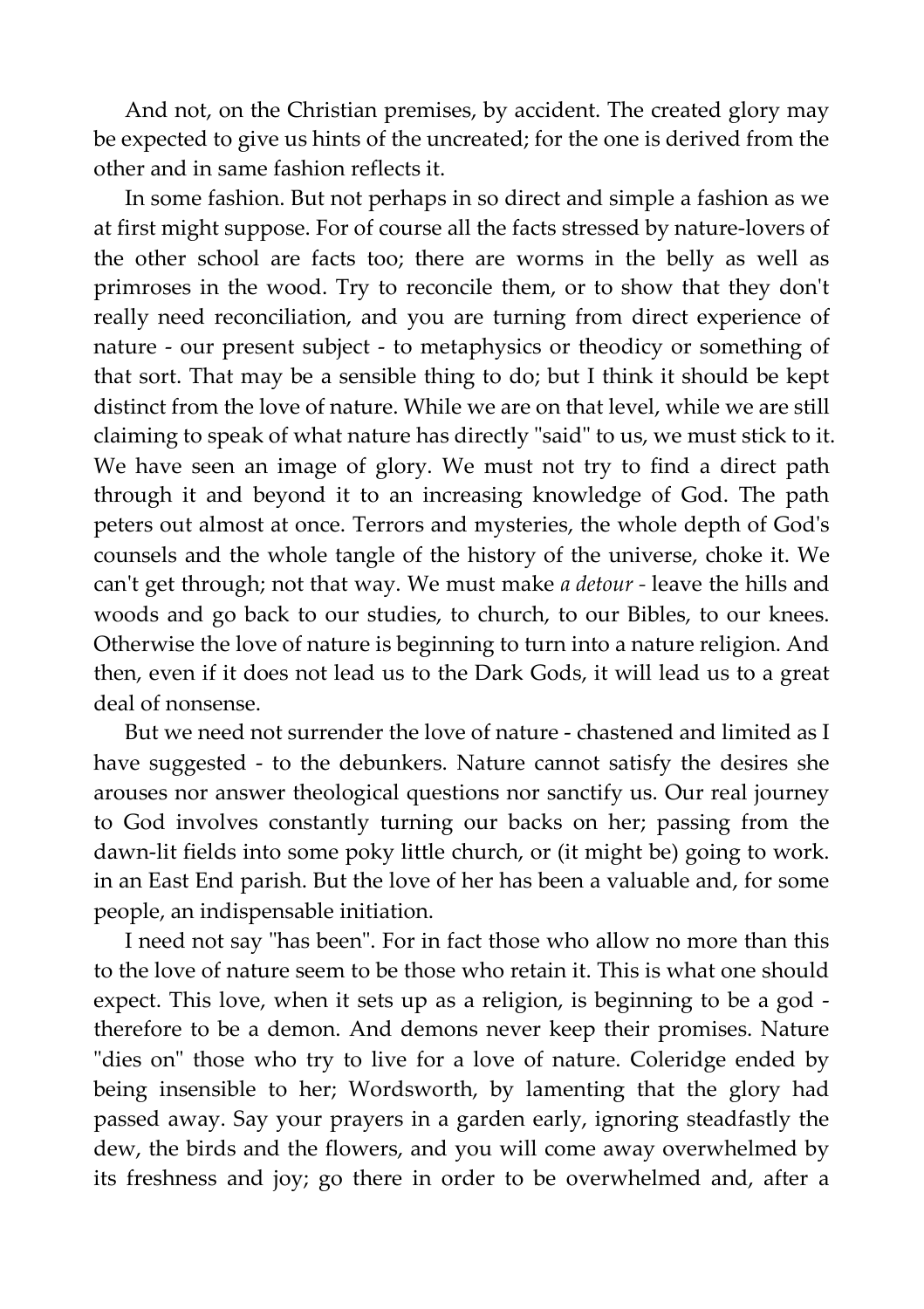certain age, nine times out of ten nothing will happen to you.

I turn now to the love of one's country. Here there is no need to labour M. de Rougemont's maxim; we all know now that this love becomes a demon when it becomes a god. Some begin to suspect that it is never anything but a demon. But then they have to reject half the high poetry and half the heroic action our race has achieved. We cannot keep even Christ's lament over Jerusalem. He too exhibits love for His country.

Let us limit our field. There is no need here for an essay on international ethics. When this love becomes demoniac it will of course produce wicked acts. But others, more skilled, may say what acts between nations are wicked.. We are only considering the sentiment itself in the shape of being able to distinguish its innocent from its demoniac condition. Neither of these is the efficient cause of national behaviour. For strictly speaking it is rulers, not nations, who behave internationally. Demoniac patriotism in their subjects - I write only for subjects - will make it easier for them to act wickedly; healthy patriotism may make it harder: when they are wicked they may by propaganda encourage a demoniac condition of our sentiments in order to secure our acquiescence in their wickedness. If they are good, they could do the opposite. That is one reason why we private persons should keep a wary eye on the health or disease of our own love for our country. And that is what I am writing about.

How ambivalent patriotism is may be gauged by the fact that no two writers have expressed it more vigorously than Kipling and Chesterton. If it were one element two such men could not both have praised it. In reality it contains many ingredients, of which many different blends are possible.

First, there is love of home, of the place we grew up in or the places, perhaps many, which have been our homes; and of all places fairly near these and fairly like them; love of old acquaintances, of familiar sights, sounds and smells. Note that at its largest this is, for us, a love of England, Wales, Scotland, or Ulster. Only foreigners and politicians talk about "Britain". Kipling's "I do not love my empire's foes" strikes a ludicrously false note. My empire! With this love for the place there goes a love for the way of life; for beer and tea and open fires, trains with compartments in them and an unarmed police force and all the rest of it; for the local dialect and (a shade less) for our native language. As Chesterton says, a man's reasons for not wanting his country to be ruled by foreigners are very like his reasons for not wanting his house to be burned down ; because he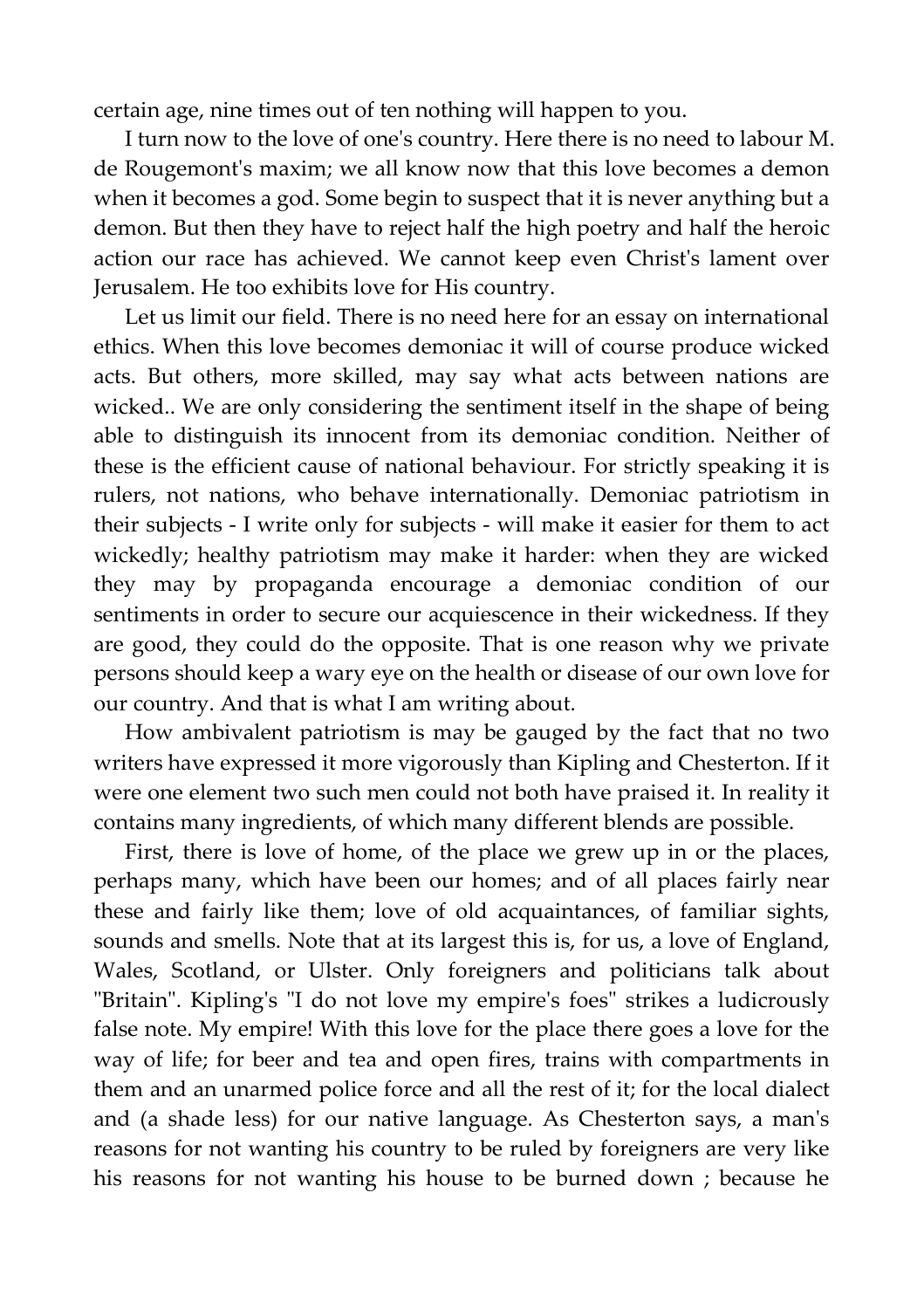"could not even begin" to enumerate all the things he would miss.

It would be hard to find any legitimate point of view from which this feeling could be condemned. As the family offers us the first step beyond self-love, so this offers us the first step beyond family selfishness. Of course it is not pure charity; it involves love of our neighbours in the local, not of our Neighbour, in the Dominical, sense. But those who do not love the fellow-villagers or fellow-townsmen whom they have seen are not likely to have got very far towards loving "Man" whom they have not. All natural affections, including this, can become rivals to spiritual love: but they can also be preparatory imitations of it, training (so to speak) of the spiritual muscles which Grace may later put to a higher service; as women nurse dolls in childhood and later nurse children. There may come an occasion for renouncing this love; pluck out your right eye. But you need to have an eye first: a creature which had none - which had only got so far as a "photosensitive" spot - would be very ill employed in meditation on that severe text.

Of course patriotism of this kind is not in the least aggressive. It asks only to be let alone. It becomes militant only to protect what it loves. In any mind which has a pennyworth of imagination it produces a good attitude towards foreigners. How can I love my home without coming to realise that other men, no less rightly, love theirs? Once you have realised that the Frenchmen like *cafe complet* just as we like bacon and eggs - why, good luck to them and let them have it. The last thing we want is to make everywhere else just like our own home. It would not be home unless it were different.

The second ingredient is a particular attitude to our country's past. I mean to that past as it lives in popular imagination; the great deeds of our ancestors. Remember Marathon. Remember Waterloo. "We must be free or die who speak the tongue that Shakespeare spoke." This past is felt both to impose an obligation and to hold out an assurance; we must not fall below the standards our fathers set us, and because we are their sons there is good hope we shall not.

This feeling has not quite such good credentials as the sheer love of home. The actual history of every country is full of shabby and even shameful doings. The heroic stories, if taken to be typical, give a false impression of it and are often themselves open to serious historical criticism. Hence a patriotism based on our glorious past is fair game for the debunker. As knowledge increases it may snap and be converted into disillusioned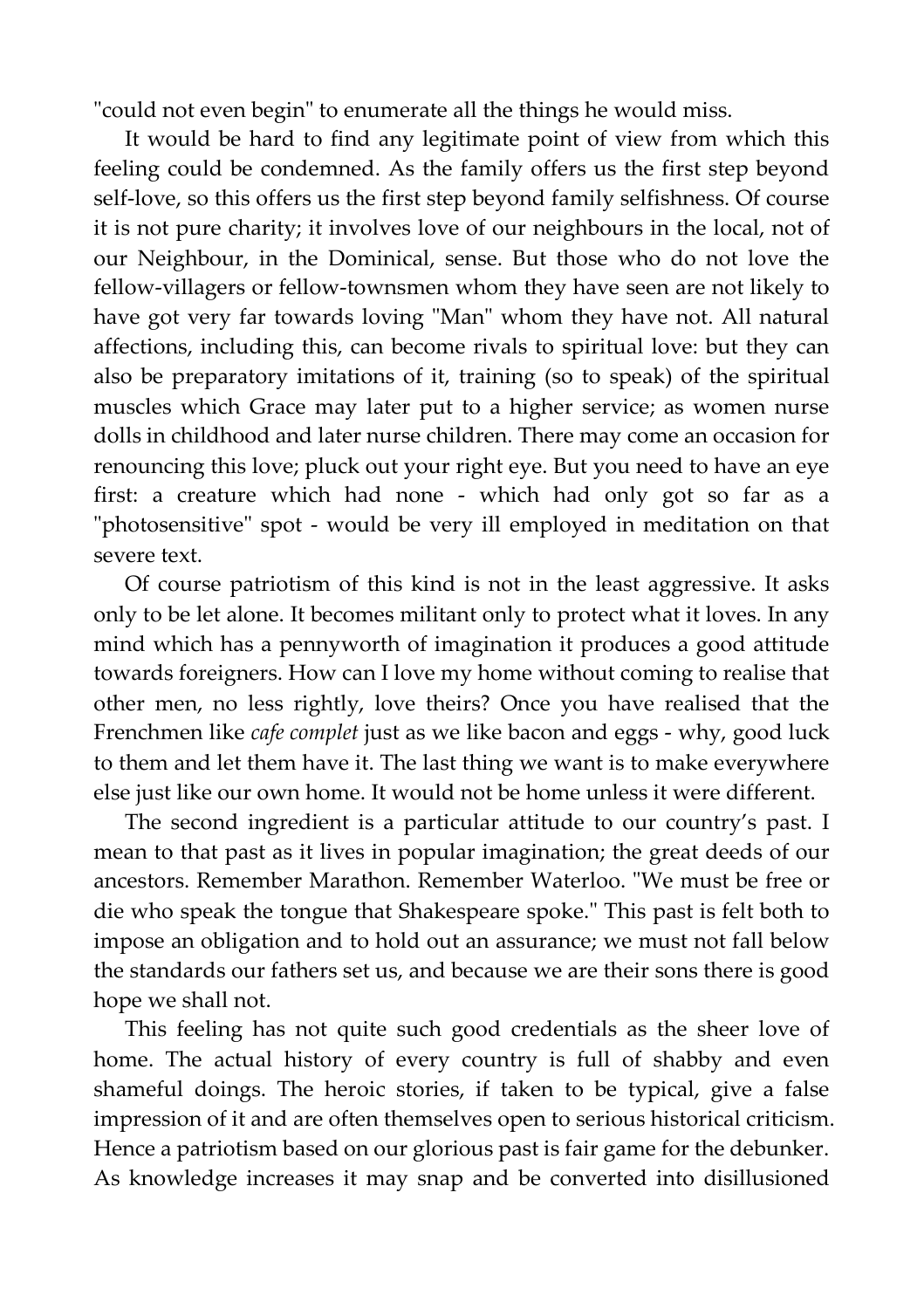cynicism, or may be maintained by a voluntary shutting of the eyes. But who can condemn what clearly makes many people, at many important moments, behave so much better than they could have done without its help?

I think it is possible to be strengthened by the image of the past without being either deceived or puffed up. The image becomes dangerous in the precise degree to which it is mistaken, or substituted, for serious and systematic historical study. The stories are best when they are handed on and accepted as stories. I do not mean by this that they should be handed on as mere fictions (some of them are after all true). But the emphasis should be on the tale as such, on the picture which fires the imagination, the example that strengthens the will. The schoolboy who hears them should dimly feel though of course he cannot put it into words - that he is hearing saga. Let him be thrilled - preferably "out of school" - by the "Deeds that won the Empire"; but the less we mix this up with his "history lessons" or mistake it for a serious analysis - worse still, a justification - of imperial policy, the better. When I was a child I had a book full of coloured pictures called Our Island Story. That title has always seemed to me to strike exactly the right note. The book did not look at all like a text-book either. What does seem to me poisonous, what breeds a type of patriotism that is pernicious if it lasts but not likely to last long in an educated adult, is the perfectly serious indoctrination of the young in knowably false or biased history - the heroic legend drably disguised as text-book fact. With this creeps in the tacit assumption that other nations have not equally their heroes; perhaps even the belief - surely it is very bad biology - that we can literally "inherit" a tradition. And these almost inevitably lead on to a third thing that is sometimes called patriotism.

This third thing is not a sentiment but a belief: a firm, even prosaic belief that our own nation, in sober fact, has long been, and still is markedly superior to all others. I once ventured to say to an old clergyman who was voicing this sort of patriotism, "But, sir, aren't we told that every people thinks its own men the bravest and its own women the fairest in the world?" He replied with total gravity - he could not have been graver if he had been saying the Creed at the altar - "Yes, but in England it's true." To be sure, this conviction had not made my friend (God rest his soul) a villain; only an extremely lovable old ass. It can however produce asses that kick and bite. On the lunatic fringe it may shade off into that popular Racialism which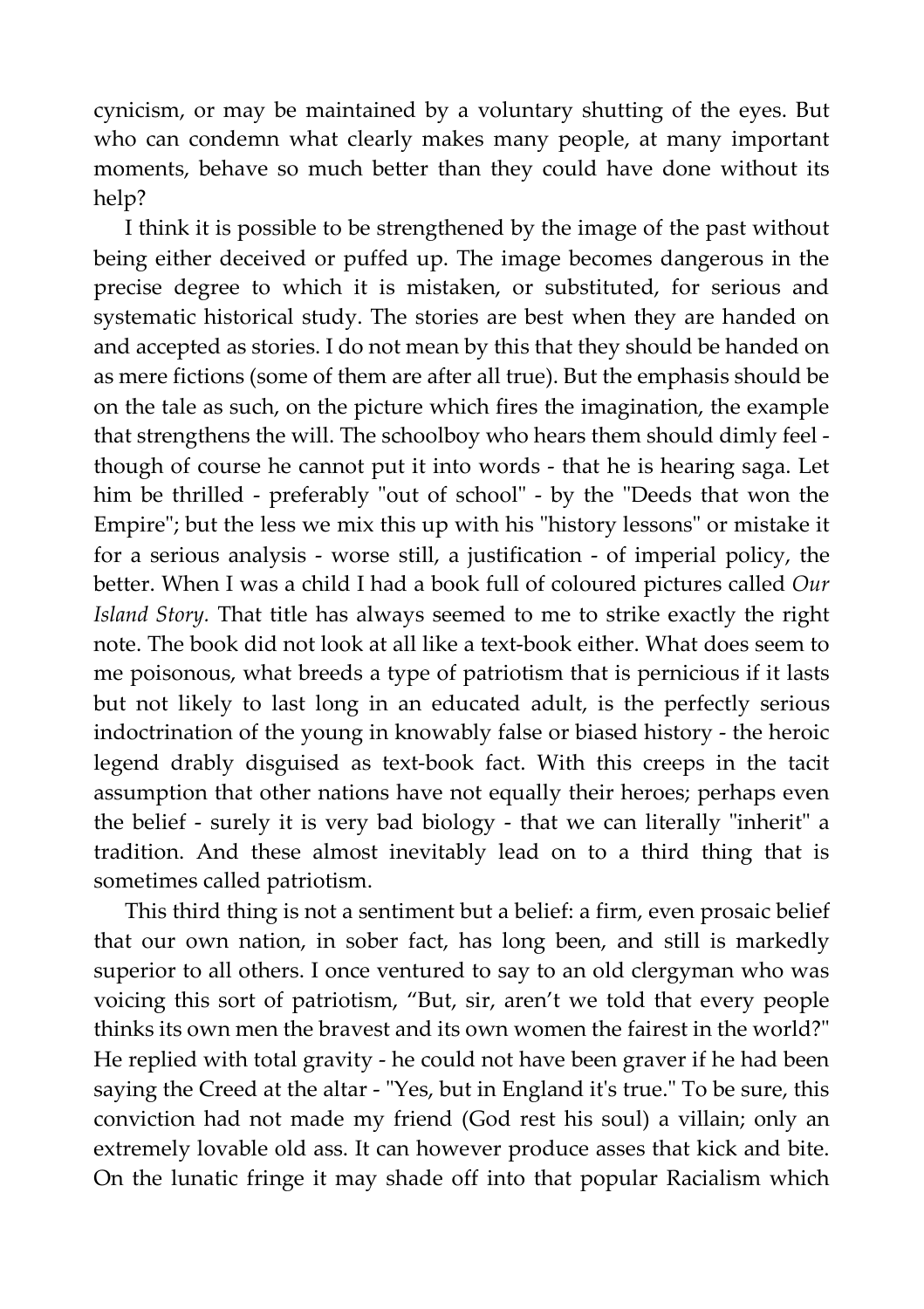Christianity and science equally forbid.

This brings us to the fourth ingredient. If our nation is really so much better than others it may be held to have either the duties or the rights of a superior being towards them. In the Nineteenth Century the English became very conscious of such duties: the "white man's burden". What we called natives were our wards and we their self-appointed guardians. This was not all hypocrisy. We did do them some good. But our habit of talking as if England's motive for acquiring an empire (or any youngster's motives for seeking a job in the I.C.S.) had been mainly altruistic nauseated the world. And yet this showed the sense of superiority working at its beat. Some nations who have also felt it have stressed the rights not the duties. To them, some foreigners were so bad that one had the right to exterminate them. Others, fitted only to be hewers of wood and drawer's of water to the chosen people, had better be made to get on with their hewing and drawing. Dogs, know your betters! I am far from suggesting that the two attitudes are on the same level. But both are fatal. Both demand that the area in which they operate should grow "wider still and wider". And both have about them this sure mark of evil: only by being terrible do they avoid being comic. If there were no broken treaties with Redskins, no extermination of the Tasmanians, no gaschambers and no Belsen, no Amritsar, Black and Tans or Apartheid, the pomposity of both would be roaring farce.

Finally we reach the stage where patriotism in its demoniac form unconsciously denies itself. Chesterton picked on two lines from Kipling as the perfect example. It was unfair to Kipling, who knew-wonderfully, for so homeless a man - what the love of home can mean. But the lines, in isolation, can be taken to sum up the thing. They run :

If England was what England seems

'Ow quick we'd drop 'er. But she ain't!

Love never spoke that way. It is like loving your children only "if they're good", your wife only while she keeps her looks, your husband only so long as he is famous and successful. "No man," said one of the Greeks, "loves his city because it is great, but because it is his." A man who really loves his country will love her in her ruin and degeneration - "England, with all thy faults, I love, thee still." She will be to him "a poor thing but mine own". He may think her good and great, when she is not, because he loves her; the delusion is up to a point pardonable. But Kipling's soldier reverses it; he loves her because he thinks her good and great - loves her on her merits. She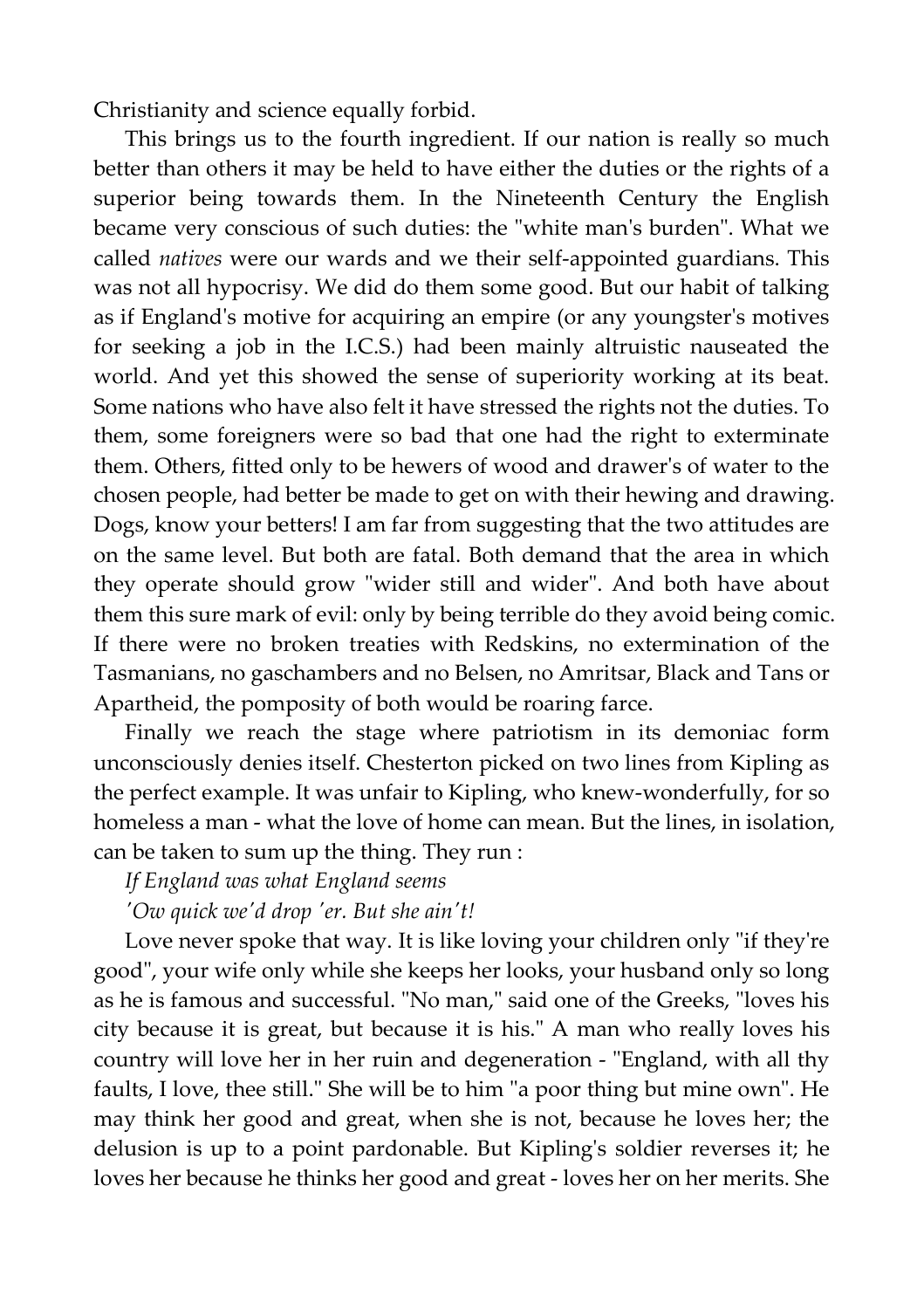is a fine going concern and it gratifies his pride to be in it. How if she ceased to be such? The answer is plainly given: "Ow quick we'd drop 'er." When the ship begins to sink he will leave her. Thus that kind of patriotism which sets off with the greatest swagger of drums and banners actually sets off on the road that can lead to Vichy. And this is a phenomenon which will meet us again. When the natural loves become lawless they do not merely do harm to other loves; they themselves cease to be the loves they were - to be loves at all.

Patriotism has then, many faces. Those who would reject it entirely do not seem to have considered what will certainly step - has already begun to step - into its place. For a long time yet, or perhaps forever, nations will live in danger. Rulers must somehow nerve their subjects to defend them or at least to prepare for their defence. Where the sentiment of patriotism has been destroyed this can be done only by presenting every international conflict in a purely ethical light. If people will spend neither sweat nor blood for "their country" they must be made to feel that they are spending them for justice, or civilisation, or humanity. This is a step down, not up. Patriotic sentiment did not of course need to disregard ethics. Good men needed to be convinced that their country's cause was just; but it was still their country's cause, not the cause of justice as such. The difference seems to me important. I may without self-righteousness or hypocrisy think it just to defend my house by force against a burglar; but if I start pretending that I blacked his eye purely on moral grounds - wholly indifferent to the fact that the house in question was mine - I become insufferable. The pretence that when England's cause is just we are on England's side - as some neutral Don Quixote might be - for that reason alone, is equally spurious. And nonsense draws evil after it. If our country's cause is the cause of God, wars must be wars of annihilation. A false transcendence is given to things which are very much of this world.

The glory of the old sentiment was that while it could steel men to the utmost endeavour, it still knew itself to be a sentiment. Wars could be heroic without pretending to be Holy Wars. The hero's death was not confused with the martyr's. And (delightfully) the same sentiment which could be so serious in a rearguard action, could also in peacetime, take itself as lightly as all happy loves often do. It could laugh at itself. Our older patriotic songs cannot be sung without a twinkle in the eye; later ones sound more like hymns. Give me "The British Grenadiers" (with a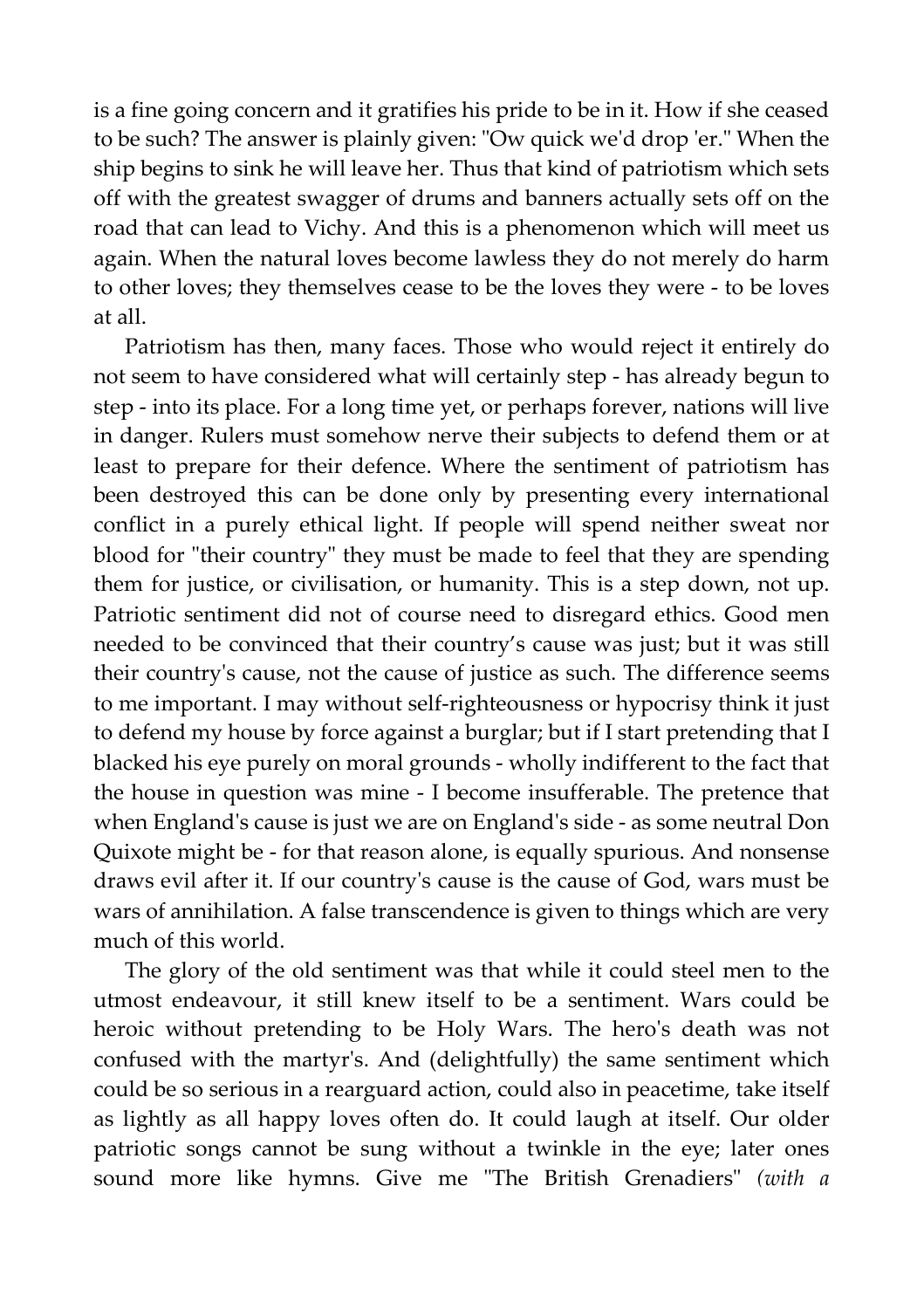tow-row-row-row) any day rather than " Land of Hope and Glory ".

It will be noticed that the sort of love I have been describing, and all its ingredients, can be for something other than a country: for a school, a regiment, a great family, or a class. All the same criticisms will still apply. It can also be felt for bodies that claim more than a natural affection : for a Church or (alas) a party in a Church, or for a religious order. This terrible subject would require a book to itself. Here it will be enough to say that the Heavenly Society is also an earthly society. Our (merely natural) patriotism towards the latter can very easily borrow the transcendent claims of the former and use them to justify the most abominable actions. If ever the book which I am not going to write is written it must be the full confession by Christendom of Christendom's specific contribution to the sum of human cruelty and treachery. Large areas of "the World" will not hear us till we have publicly disowned much of our past. Why should they? We have shouted the name of Christ and enacted the service of Moloch.

It may be thought that I should not end this chapter without a word about our love for animals. But that will fit in better in the next. Whether animals are in fact subpersonal or not, they are never loved as if they were. The fact or the illusion of personality is always present, so that love for them is really an instance of that Affection which is the subject of the following chapter.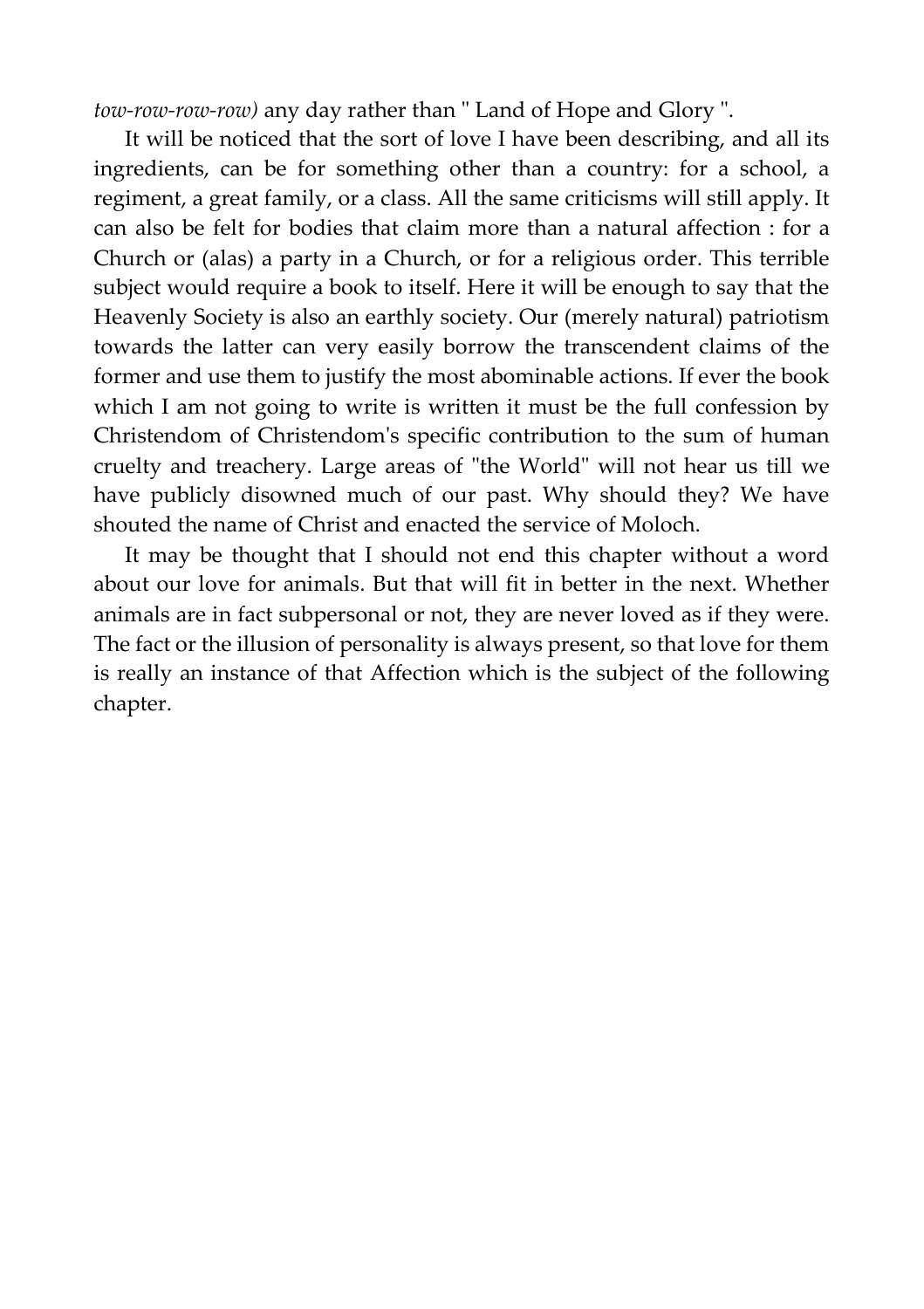### CHAPTER III **AFFECTION**

I begin with the humblest and most widely diffused of loves, the love in which our experience seems to differ least from that of the animals. Let me add at once that I do not on that account give it a lower value. Nothing in Man is either worse or better for being shared with the beasts. When we blame a man for being "a mere animal", we mean not that he displays animal characteristics (we all do) but that he displays these, and only these, on occasions where the specifically human was demanded. (When we call him "brutal" we usually mean that he commits cruelties impossible to most real brutes; they're not clever enough).

The Greeks called this love storge (two syllables and the g is "hard"). I shall here call it simply Affection. My Greek Lexicon defines storge as "affection, especially of parents to offspring"; but also of offspring to parents. And that, I have no doubt, is the original form of the thing as well as the central meaning of the word. The image we must start with is that of a mother nursing a baby, a bitch or a cat with a basketful of puppies or kittens; all in a squeaking, nuzzling heap together; purrings, lickings, baby-talk, milk, warmth, the smell of young life.

The importance of this image is that it presents us at the very outset with a certain paradox. The Need and Need-love of the young is obvious; so is the Gift-love of the mother. She gives birth, gives suck, gives protection. On the other hand, she must give birth or die. She must give suck or suffer. That way, her Affection too is a Need-love. There is the paradox. It is a Need-love but what it needs is to give. It is a Gift-love but it needs to be needed. We shall have to return to this point.

But even in animal life, and still more in our own, Affection extends far beyond the relation of mother and young. This warm comfortableness, this satisfaction in being together, takes in all sorts of objects. It is indeed the least discriminating of loves. There are women for whom we can predict few wooers and men who are likely to have few friends. They have nothing to offer. But almost anyone can become an object of Affection; the ugly, the stupid, even the exasperating. There need be no apparent fitness between those whom it unites. I have seen it felt for an imbecile not only by his parents but by his brothers. It ignores the barriers of age, sex, class and education. It can exist between a clever young man from the university and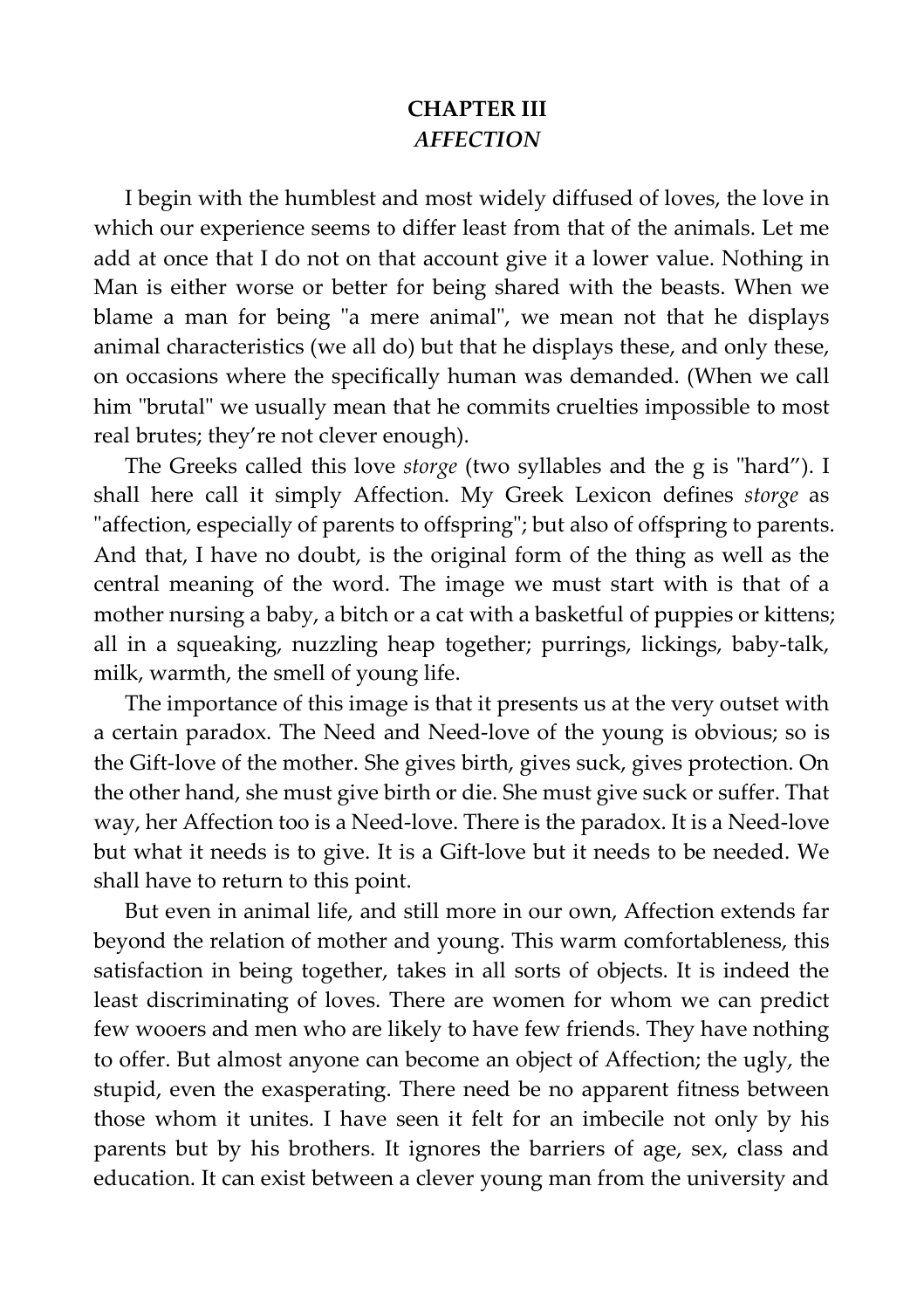an old nurse, though their minds inhabit different worlds. It ignores even the barriers of species. We see it not only between dog and man but, more surprisingly, between dog and cat. Gilbert White claims to have discovered it between a horse and a hen.

Some of the novelists have seized this well. In Tristram Shandy "my father" and Uncle Toby are so far from being united by any community of interests or ideas that they cannot converse for ten minutes without cross-purposes; but we are made to feel their deep mutual affection. So with Don Quixote and Sancho Panza, Pickwick and Sam WeIler, Dick Swiveller and the Marchioness. So too, though probably without the author's conscious intention in The Wind in the Willows; the quaternion of Mole, Rat, Badger and Toad suggests the amazing heterogeneity possible between those who are bound by Affection.

But Affection has its own criteria. Its objects have to be familiar. We can sometimes point to the very day and hour when we fell in love or began a new friendship. I doubt if we ever catch Affection beginning. To become aware of it is to become aware that it has already been going on for some time. The use of "old" or vieux as a term of Affection is significant. The dog barks at strangers who have never done it any harm and wags its tail for old acquaintances even if they never did it a good turn. The child will love a crusty old gardener who has hardly ever taken any notice of it and shrink from the visitor who is making every attempt to win its regard. But it must be an old gardener, one who has "always" been there - the short but seemingly immemorial "always" of childhood.

Affection, as I have said, is the humblest love. It gives itself no airs. People can be proud of being "in love", or of friendship. Affection, is modest - even furtive and shame-faced. Once when I had remarked on the affection quite often found between cat and dog, my friend replied, "Yes. But I bet no dog would ever confess it to the other dogs." That is at least a good caricature of much human Affection." Let homely faces stay at home," says Comus. Now Affection has a very homely face. So have many of those for whom we feel it. It is no proof of our refinement or perceptiveness that we love them; nor that they love us. What I have called Appreciative Love is no basic element in Affection. It usually needs absence or bereavement to set us praising those to whom only Affection binds us. We take them for granted: and this taking for granted, which is an outrage in erotic love, is here right and proper up to a point. It fits the comfortable, quiet nature of the feeling.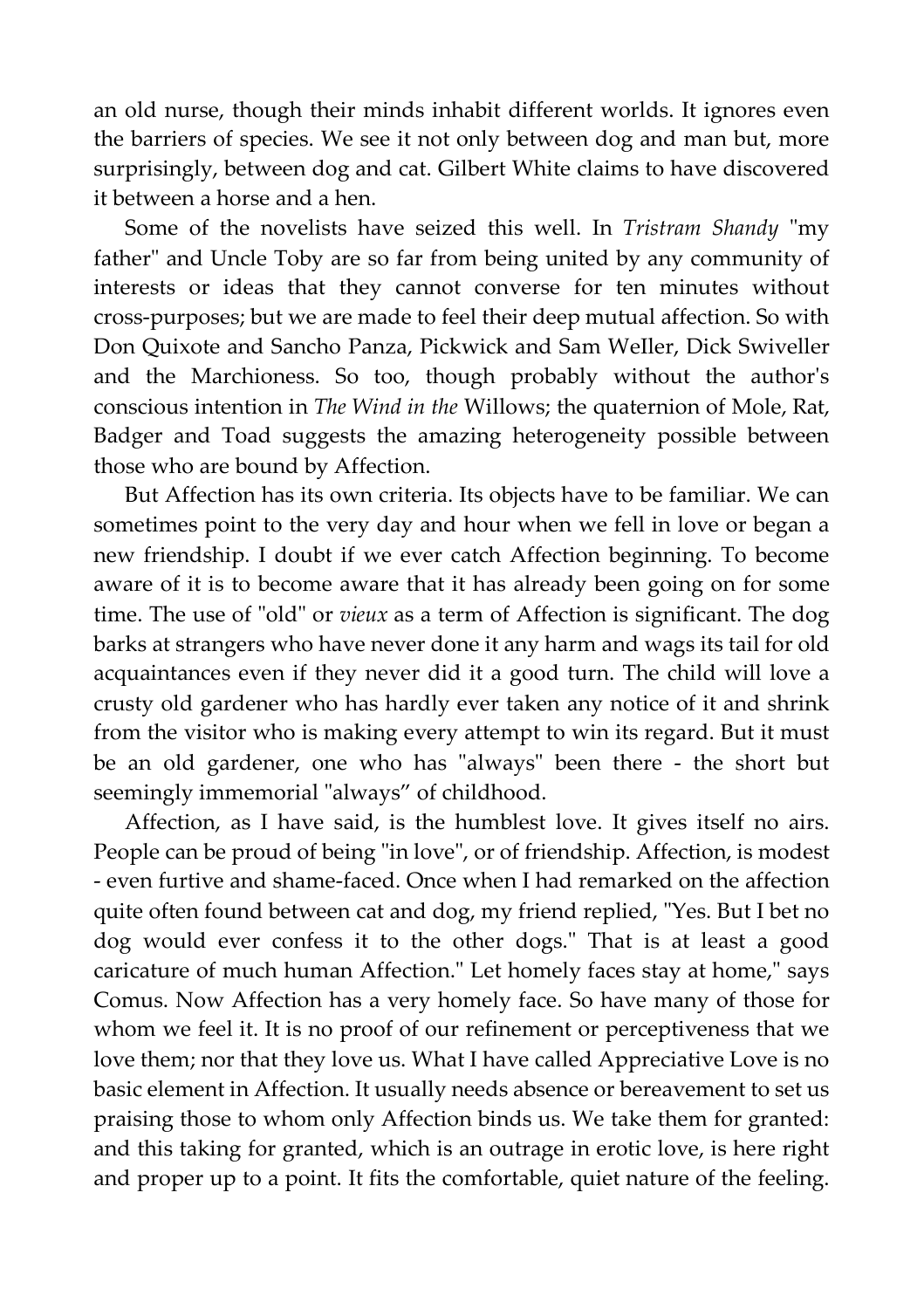Affection would not be affection if it was loudly and frequently expressed; to produce it in public is like getting your household furniture out for a move. It did very well in its place, but it looks shabby or tawdry or grotesque in the sunshine. Affection almost slinks or seeps through our lives. It lives with humble, un-dress, private things; soft slippers, old clothes, old jokes, the thump of a sleepy dog's tail on the kitchen floor, the sound of a sewing-machine, a gollywog left on the lawn.

But I must at once correct myself. I am talking of Affection as it is when it exists apart from the other loves. It often does so exist; often not. As gin is not only a drink in itself but also a base for many mixed drinks, so Affection, besides being a love itself, can enter into the other loves and colour them all through and become the very medium in which from day to day they operate. They would not perhaps wear very well without it. To make a friend is not the same as to become affectionate. But when your friend has become an old friend, all those things about him which had originally nothing to do with the friendship become familiar and dear with familiarity. As for erotic love, I can imagine nothing more disagreeable than to experience it for more than a very short time without this homespun clothing of affection. That would be a most uneasy condition, either too angelic or too animal or each by turn; never quite great enough or little enough for man. There is indeed a peculiar charm, both in friendship and in Eros, about those moments when Appreciative Love lies, as it were, curled up asleep, and the mere ease and ordinariness of the relationship (free as solitude, yet neither is alone) wraps us round. No need to talk. No need to make love. No needs at all except perhaps to stir the fire.

This blending and overlapping of the loves is well kept before us by the fact that at most times and places all three of them had in common, as their expression, the kiss. In modern England friendship no longer uses it, but Affection and Eros do. It belongs so fully to both that we cannot now tell which borrowed it from the other or whether there were borrowing at all. To be sure, you may say that the kiss of Affection differs from the kiss of Eros. Yes, but not all kisses between lovers are lovers' kisses. Again, both these loves tend - and it embarrasses many moderns - to use a "little language" or "baby-talk". And this is not peculiar to the human species. Professor Lorenz has told us that when jackdaws are amorous their calls "consist chiefly of infantile sounds reserved by adult jackdaws for these occasions " (King Solomon's Ring, p.158). We and the birds have the same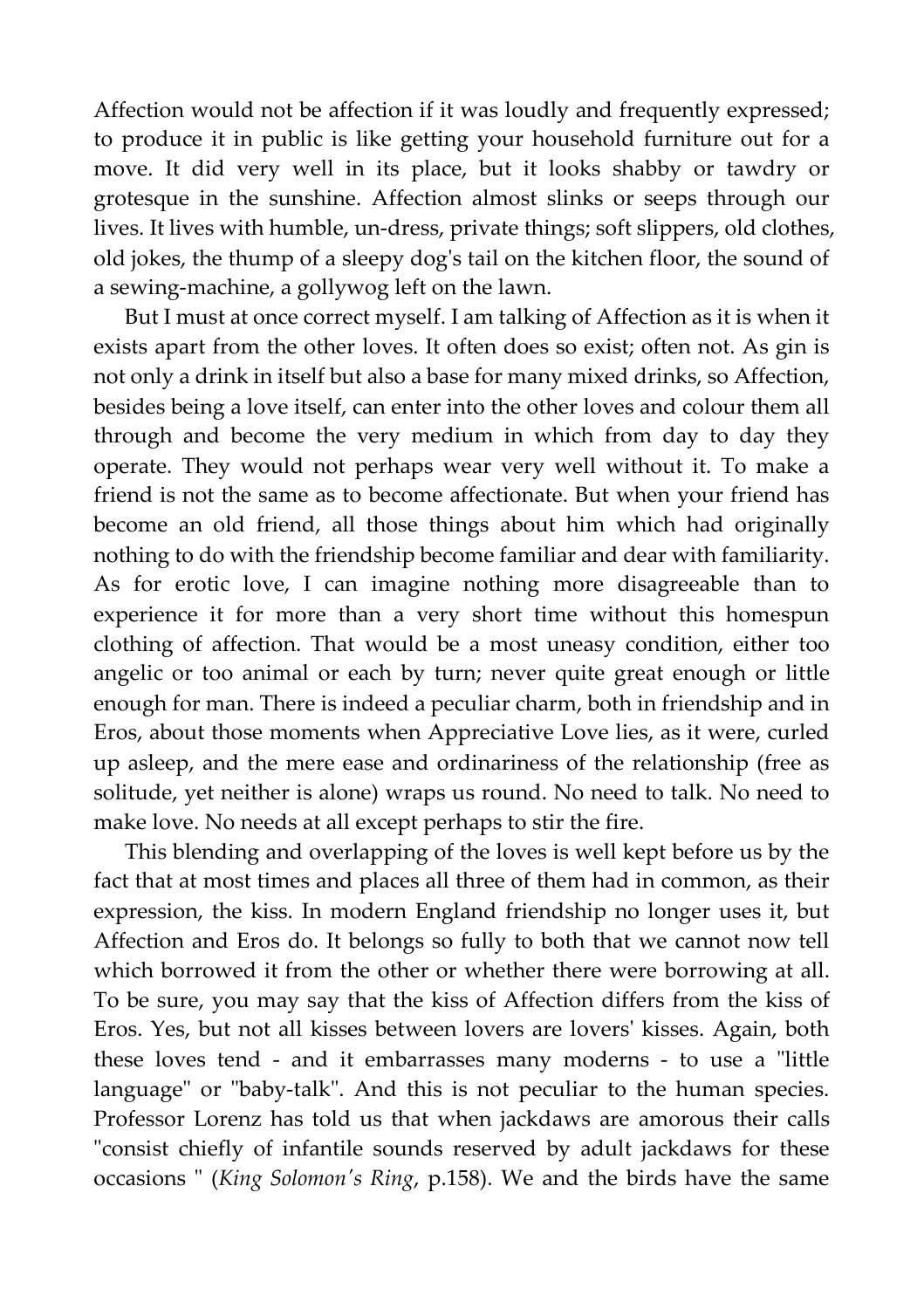excuse. Different sorts of tenderness are both tenderness and the language of the earliest tenderness we have ever known is recalled to do duty for the new sort.

One of the most remarkable by-products of Affection has not yet been mentioned. I have said that is not primarily an Appreciative Love. It is not discriminating. It can "rub along" with the most unpromising people. Yet oddly enough this very fact means that it can in the end make appreciations possible which, but for it might never have existed. We may say, and not quite untruly, that we have chosen our friends and the woman we love for their various excellencies - for beauty, frankness, goodness of heart, wit, intelligence, or what not. But it had to be the particular kind of wit, the particular kind of beauty, the particular kind of goodness that we like, and we have our personal tastes in these matters. That is why friends and lovers feel that they were "made for one another". The especial glory of Affection is that it can unite those who most emphatically, even comically, are not; people who, if they had not found themselves put down by fate in the same household or community, would have had nothing to do with each other. If Affection grows out of this - of course it often does not - their eyes begin to open. Growing fond of "old so-and-so", at first simply because he happens to be there, I presently begin to see that there is "something in him" after all. The moment when one first says, really meaning it, that though he is not "my sort of man" he is a very good man "in his own way" is one of liberation. It does not feel like that; we may feel only tolerant and indulgent. But really we have crossed a frontier. That "in his own way" means that we are getting beyond our own idiosyncracies, that we are learning to appreciate goodness or intelligence in themselves, not merely goodness or intelligence flavoured and served to suit our own palate.

"Dogs and cats should always be brought up together," said someone, "it broadens their minds so." Affection broadens ours; of all natural loves it is the most catholic, the least finical, the broadest. The people with whom you are thrown together in the family, the college, the mess, the ship, the religious house, are from this point of view a wider circle than the friends, however numerous, whom you have made for yourself in the outer world. By having a great many friends I do not prove that I have a wide appreciation of human excellence. You might as well say I prove the width of my literary taste by being able to enjoy all the books in my own study. The answer is the same in both cases-" You chose those books. You chose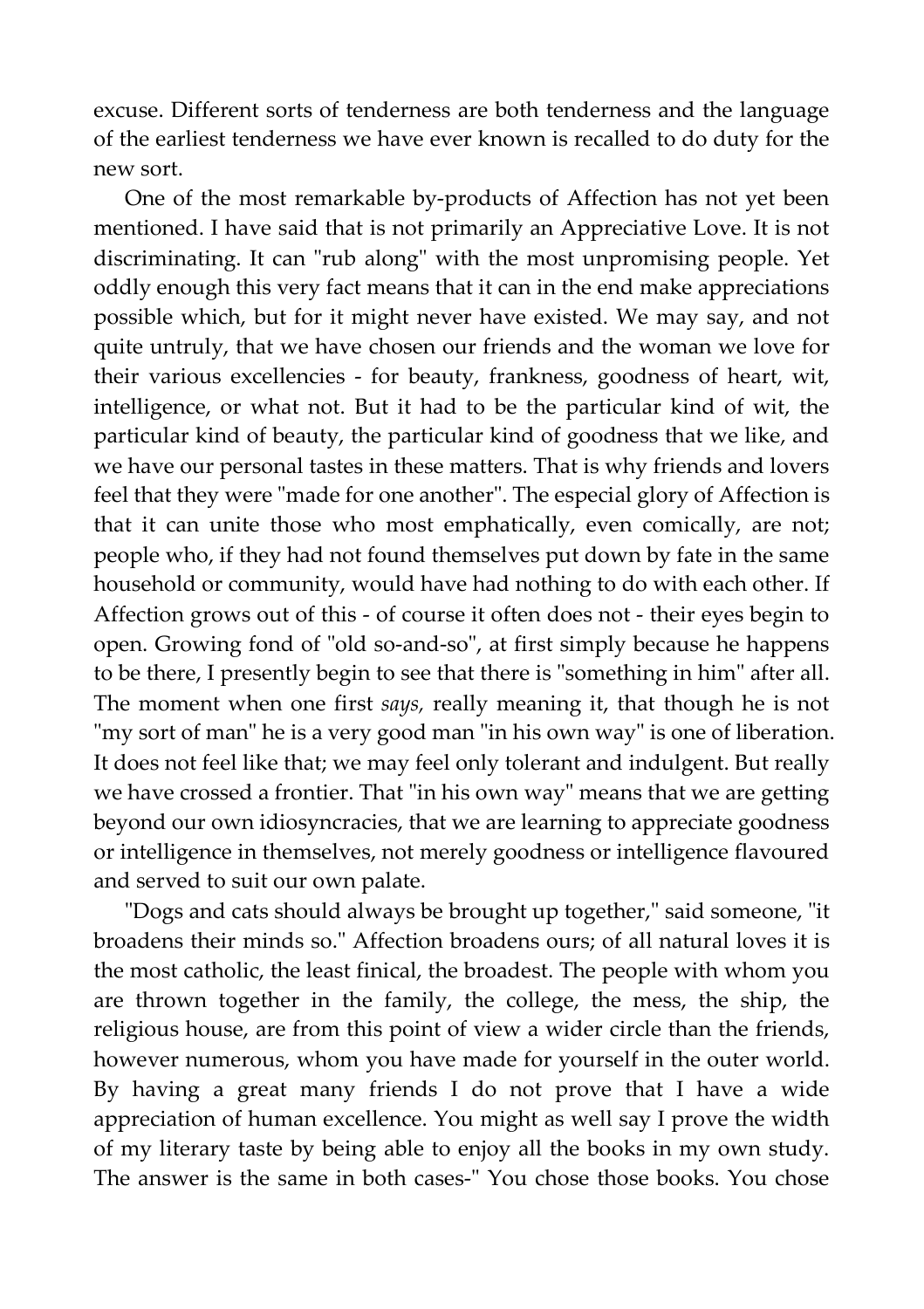those friends. Of course they suit you." The truly wide taste in reading is that which enables a man to find something for his needs on the sixpenny tray outside any secondhand bookshop. The truly wide taste in humanity will similarly find something to appreciate in the crosssection of humanity whom one has to meet every day. In my experience it is Affection that creates this taste, teaching us first to notice, then to endure, then to smile at, then to enjoy, and finally to appreciate, the people who "happen to be there". Made for us? Thank God, no. They are themselves, odder than you could have believed and worth far more than we guessed.

And now we are drawing near the point of danger. Affection, I have said, gives itself no airs; charity, said St. Paul, is not puffed up. Affection can love the unattractive: God and His saints love the unlovable. Affection "does not expect too much", turns a blind eye to faults, revives easily after quarrels; just so charity suffers long and is kind and forgives. Affection opens our eyes to goodness we could not have seen, or should not have appreciated without it. So does humble sanctity. If we dwelled exclusively on these resemblances we might be led on to believe that this Affection is not simply one of the natural loves but is Love Himself working in our human hearts and fulfilling the law. Were the Victorian novelists right after all? Is love (of this sort) really enough? Are the "domestic affections ", when in their best and fullest development, the same thing as the Christian life? The answer to all these questions, I submit, is certainly No.

I do not mean simply that those novelists sometimes wrote as if they had never heard the text about "hating" wife and mother and one's own life also. That of course is true. The rivalry between all natural loves and the love of God is something a Christian dare not forget. God is the great Rival, the ultimate object of human jealousy; that beauty, terrible as the Gorgon's, which may at any moment steal from me - or it seems like stealing to me my wife's or husband's or daughter's heart. The bitterness of some unbelief, though disguised even from those who feel it an anti-clericalism or hatred of superstition, is really due to this. But I am not at present thinking of that rivalry; we shall have to face it in a later chapter. For the moment our business is more "down to earth".

How many of these "happy homes" really exist? Worse still; are all the unhappy ones unhappy because Affection is absent? I believe not. It can be present, causing the unhappiness. Nearly all the characteristics of this love are ambivalent. They may work for ill as well as for good. By itself, left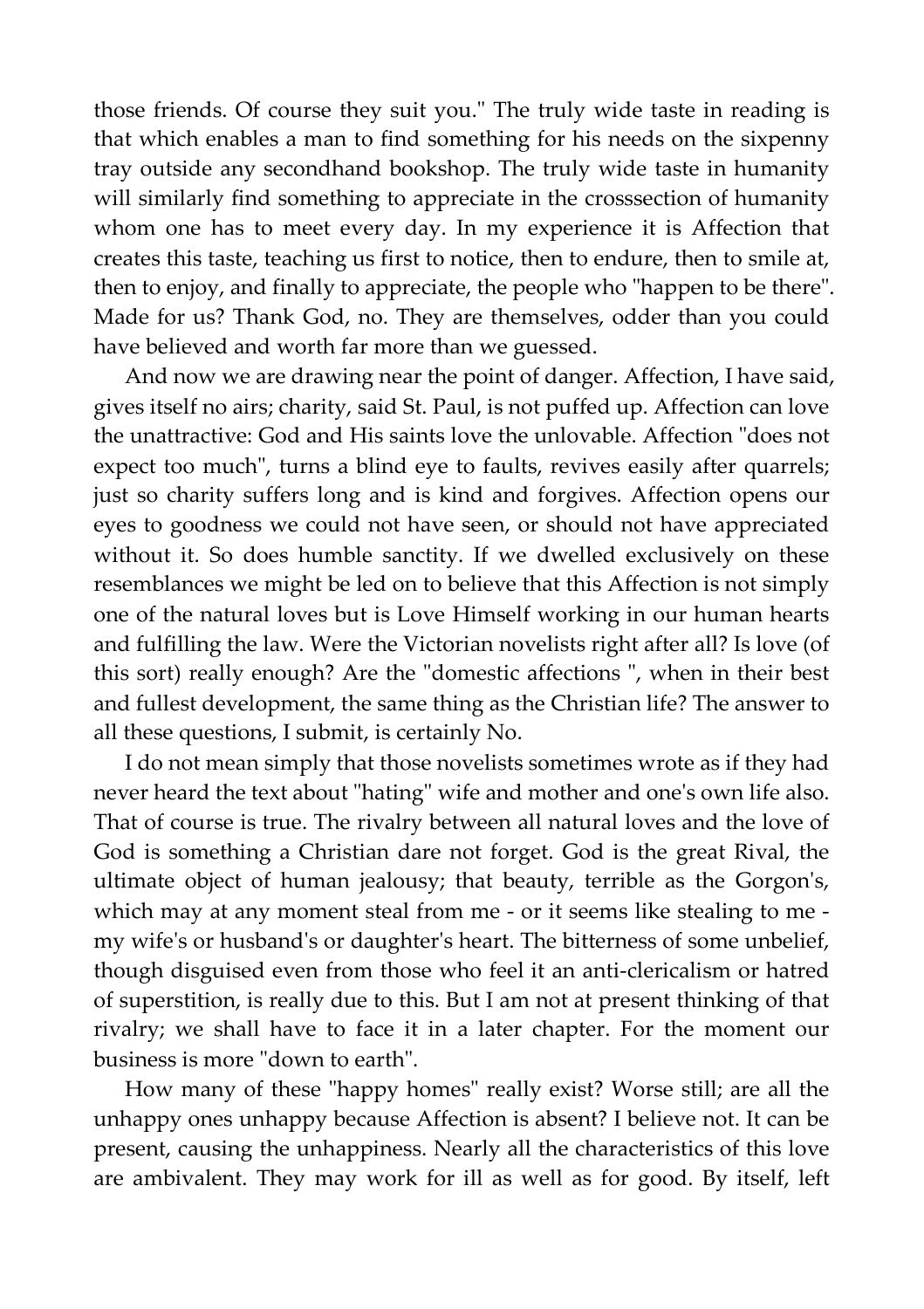simply to follow its own bent, it can darken and degrade human life. The debunkers and anti-sentimentalists have not said all the truth about it, but all they have said is true.

Symptomatic of this, perhaps, is the odiousness of nearly all those treacly tunes and saccharine poems in which popular art expresses Affection. They are odious because of their falsity. They represent as a ready-made recipe for bliss (and even for goodness) what is in fact only an opportunity. There is no hint that we shall have to do anything: only let Affection pour over us like a warm shower-bath and all, it is implied, will be well.

Affection, we have seen, includes both Need-love and Gift-love. I begin with the Need - our craving for the Affection of others.

Now there is a clear reason why this craving, of all love-cravings, easily becomes the most unreasonable. I have said that almost anyone may be the object of Affection. Yes, and almost everyone expects to be. The egregious Mr. Pontifex in The Day of all Flesh is outraged to discover that his son does not love him; it is "unnatural" for a boy not to love his own father. It never occurs to him to ask whether, since the first day the boy can remember, he has ever done or said anything that could excite love. Similarly, at the beginning of King Lear the hero is shown as a very unlovable old man devoured with a ravenous appetite for Affection. I am driven to literary examples because you, the reader, and I, do not live in the same neighbourhood; if we did, there would unfortunately be no difficulty about replacing them with examples from real life. The thing happens every day. And we can see why. We all know that we must do something, if not to merit, at least to attract, erotic love or friendship. But Affection is often assumed to be provided, ready made, by nature; "built-in", "laid-on", "on the house". We have a right to expect it. If the others do not give it, they are unnatural.

This assumption is no doubt the distortion of a truth. Much has been "built-in". Because we are a mammalian species, instinct will provide at least some degree, often a high one, of maternal love. Because we are a social species familiar association provides a milieu in which, if all goes well, Affection will arise and grow strong without demanding any very shiny qualities in its objects. If it is given us, it will not necessarily be given us on our merits; we may get it with very little trouble. From a dim perception of the truth (many are loved with affection far beyond their deserts) Mr.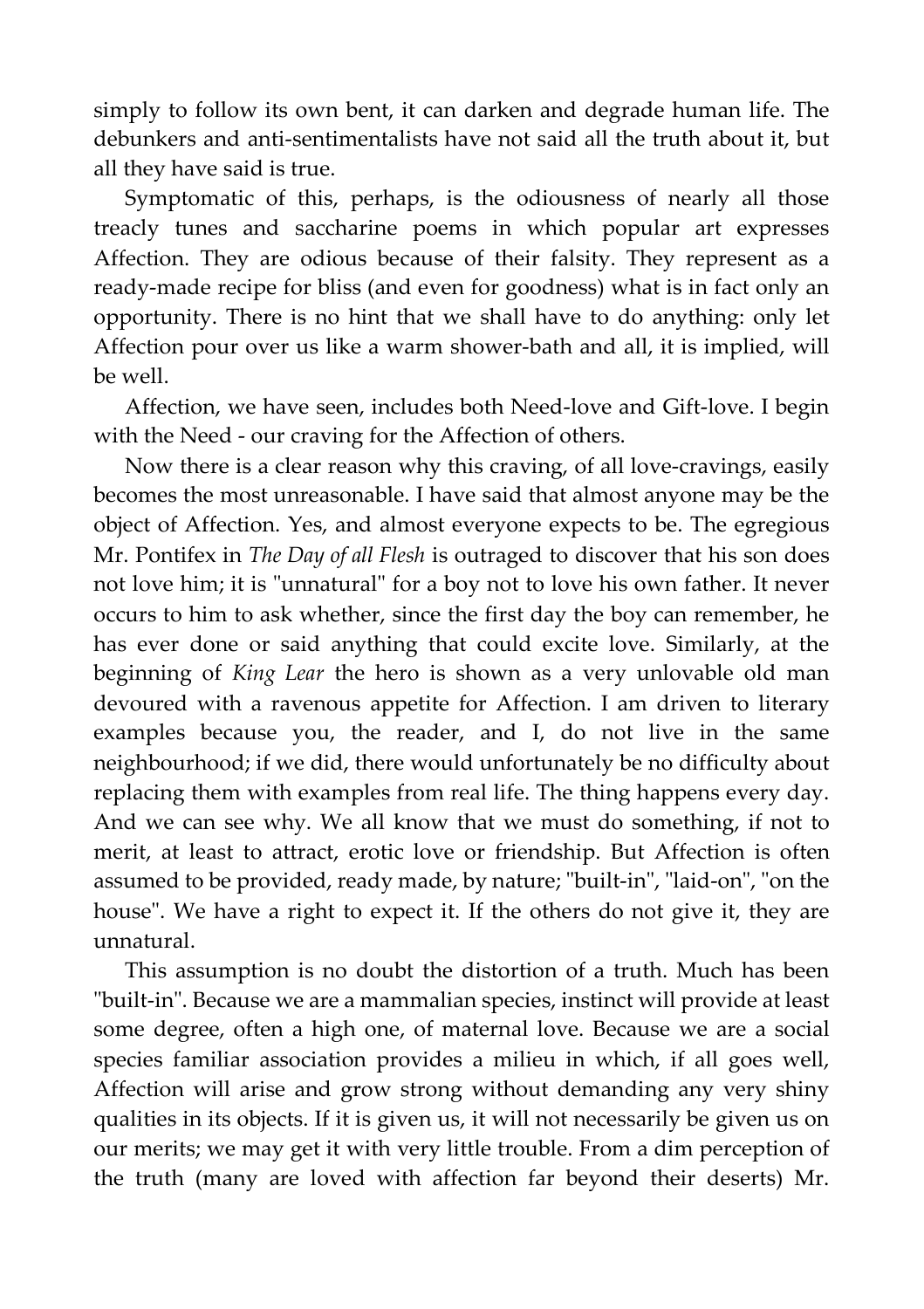Pontifex draws the ludicrous conclusion "Therefore I, without desert, have a right to it." It is as if, on a far higher plane, we argued that because no man by merit has a right to the Grace of God, I, having no merit, am entitled to it. There is no question or right in either case. What we have is not "a right to expect" but a "reasonable expectation" of being loved by our intimates if we, and they, are more or less ordinary people. But we may not be. We may be intolerable. If we are, "nature" will work against us. For the very same conditions of intimacy which make Affection possible also - and no less naturally - make possible a peculiarly incurable distaste; a hatred as immemorial, constant, unemphatic, almost at times unconscious, as the corresponding form of love. Siegfried, in the opera, could not remember a time before every shuffle, mutter and fidget of his dwarfish foster-father had become odious. We never catch this kind of hatred, any more than Affection, at the moment of its beginning. It was always there before. Notice that old is a term of wearied loathing as well as of endearment: "at his old tricks," "in his old way," "the same old thing."

It would be absurd to say that Lear is lacking in Affection. In so far as Affection is Need-love he is half-crazy with it. Unless, in his own way, he loved his daughters he would not so desperately desire their love. The most unlovable parent (or child) may be full of such ravenous love. But it works to their own misery and everyone else's. The situation becomes suffocating. If people are already unlovable a continual demand on their part (as of right) to be loved - their manifest sense of injury, their reproaches, whether loud and clamorous or merely implicit in every look and gesture of resentful self-pity, - produce in us a sense of guilt (they are intended to do so) for a fault we could not have avoided and cannot cease to commit. They seal up the very fountain for which they are thirsty. If ever, at some favoured moment, any germ ot Affection for them stirs in us, their demand for more and still more, petrifies us again. And of course such people always desire the same proof of our love: we are to join their side, to hear and share their grievance against someone else. If my boy really loved me he would see how selfish his father is.. if my brother loved me he would make a party with me against my sister... if you loved me you wouldn't let me be treated like this...

And all the while they remain unaware of the real road. "If you would be loved, be lovable," said Ovid. That cheery old reprobate only meant, "If you want to attract the girls you must be attractive," but his maxim has a wider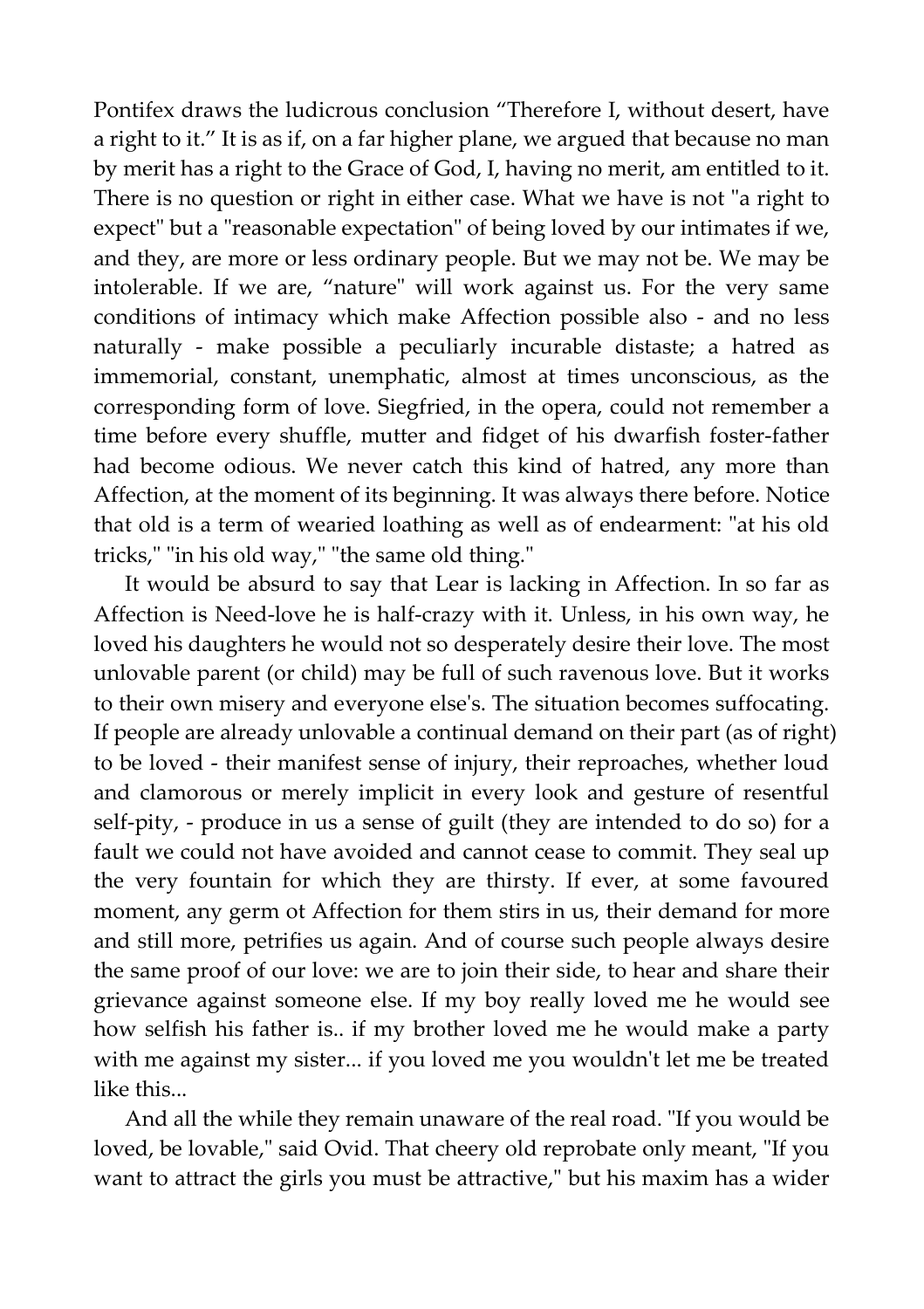application. The amorist was wises in his generation than Mr. Pontifex and King Lear.

The really surprising thing is not that these insatiable demands made by the unlovable are sometimes made in vain, but that they are so often met. Sometimes one sees a woman's girlhood, youth and long years of her maturity up to the verge of old age all spent in tending, obeying, caressing, and perhaps supporting, a maternal vampire who can never be caressed and obeyed enough. The sacrifice - but there are two opinions about that may be beautiful; the old woman who exacts it is not.

The "built-in" or unmerited character of Affection thus invites a hideous misinterpretation. So does its ease and informality.

We hear a great deal about the rudeness of the rising generation. I am an oldster myself and might be expected to take the oldsters' side, but in fact I have been far more impressed by the bad manners of parents to children than by those of children to parents. Who has not been the embarrassed guest at family meals where the father or mother treated their grown-up offspring with an incivility which, offered to any other young people, would simply have terminated the acquaintance? Dogmatic assertions on matters which the children understand and their elders don't, ruthless interruptions, flat contradictions, ridicule of things the young take seriously - sometimes of their religion - insulting references to their friends, all provide an easy answer to the question "Why are they always out? Why do they like every house better than their home?" Who does not prefer civility to barbarism?

If you asked any of these insufferable people - they are not all parents of course - why they behaved that way at home, they would reply, "Oh, hang it all, one comes home to relax. A chap can't be always on his best behaviour. If a man can't be himself in his own house, where can he? Of course we don't want Company Manners at home. We're a happy family. We can say anything to one another here. No one minds. We all understand."

Once again it is so nearly true yet so fatally wrong. Affection is an affair of old clothes, and ease, of the unguarded moment, of liberties which would be ill-bred if we took them with strangers. But old clothes are one thing; to wear the same shirt till it stank would be another. There are proper clothes for a garden party; but the clothes for home must be proper too, in their own different way. Similarly there is a distinction between public and domestic courtesy. The root principle of both is the same: "that no one give any kind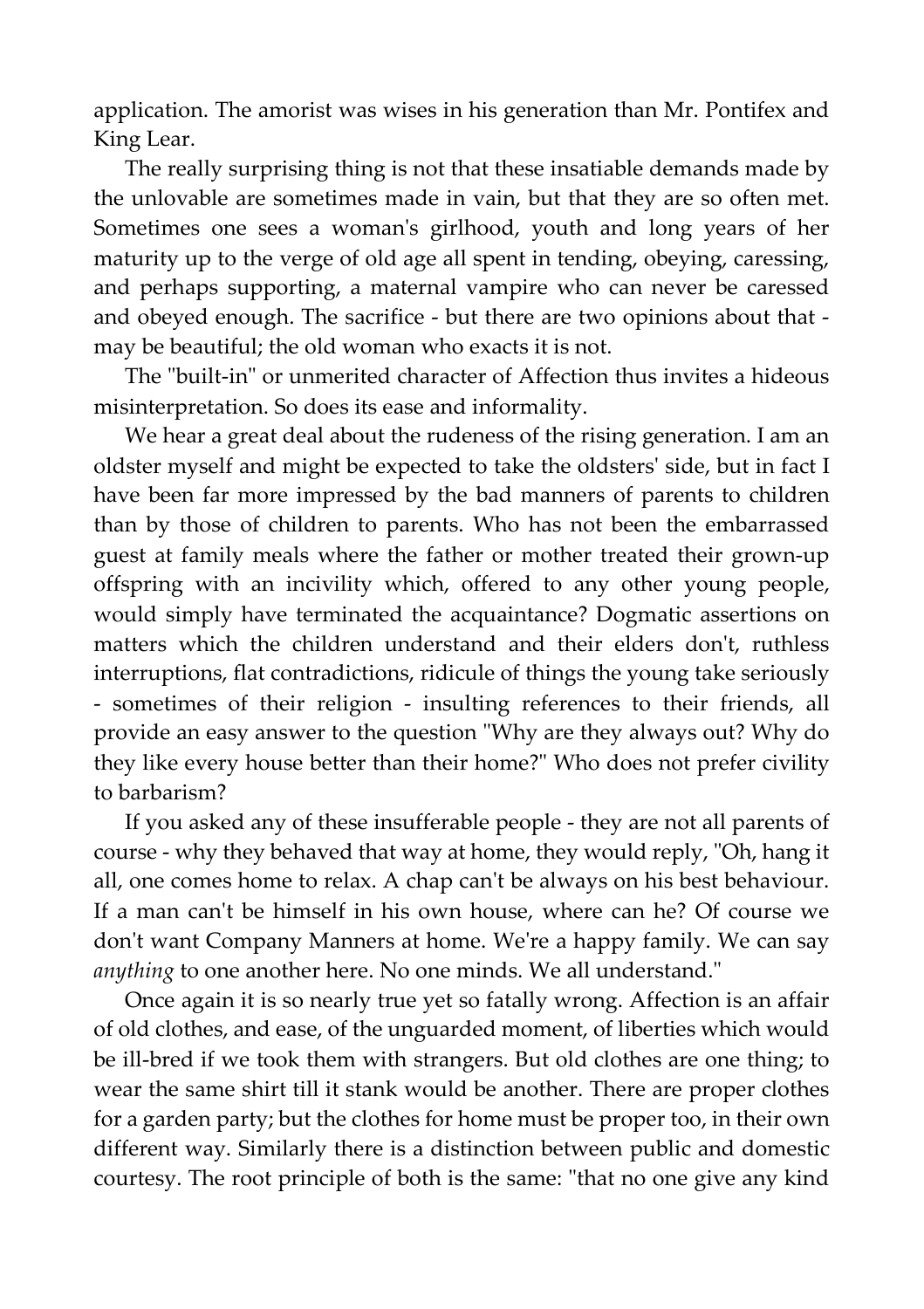of preference to himself." But the more public the occasion, the more our obedience to this principle has been "taped" or formalised. There are "rules" of good manners. The more intimate the occasion, the less the formalisation; but not therefore the less need of courtesy. On the contrary, Affection at its best practises a courtesy which is incomparably more subtle, sensitive and deep than the public kind. In public a ritual would do. At home you must have the reality which that ritual represented, or else the deafening triumphs of the greatest egoist present. You must really give no kind of preference to yourself; at a party it is enough to conceal the preference. Hence the old proverb "come live with me and you'll know me." Hence a man's familiar manners first reveal the true value of his (significantly odious phrase!) "Company" or "Party" manners. Those who leave their manners behind them when they come home from the dance or the sherry party have no real courtesy even there. They were merely aping those who had.

"We can say anything to one another." The truth behind this is that Affection at its best can say whatever Affection at its best wishes to say, regardless of the rules that govern public courtesy; for Affection at its best wishes neither to wound nor to humiliate nor to domineer. You may address the wife of your bosom as "Pig!" when she has inadvertently drunk your cocktail as well. as her own. You may roar down the story which your father is telling once too often. You may tease and hoax and banter. You can say "Shut up. I want to read". You can do anything in the right tone and at the right moment - the tone and moment which are not intended to, and will not, hurt. The better the Affection the more unerringly it knows which these are (every love has its art of love). But the domestic Rudesby means something quite different when he claims liberty to say "anything". Having a very imperfect sort of Affection himself, or perhaps at that moment none, he arrogates to himself the beautiful liberties which only the fullest Affection has a right to or knows how to manage. He then uses them spitefully in obedience to his resentments; or ruthlessly in obedience to his egoism; or at best stupidly, lacking the art. And all the time he may have a clear conscience. He knows that Affection takes liberties. He is taking liberties. Therefore (he concludes) he is being affectionate. Resent anything and he will say that the defect of love is on your side. He is hurt. He has been misunderstood.

He then sometimes avenges himself by getting on his high horse and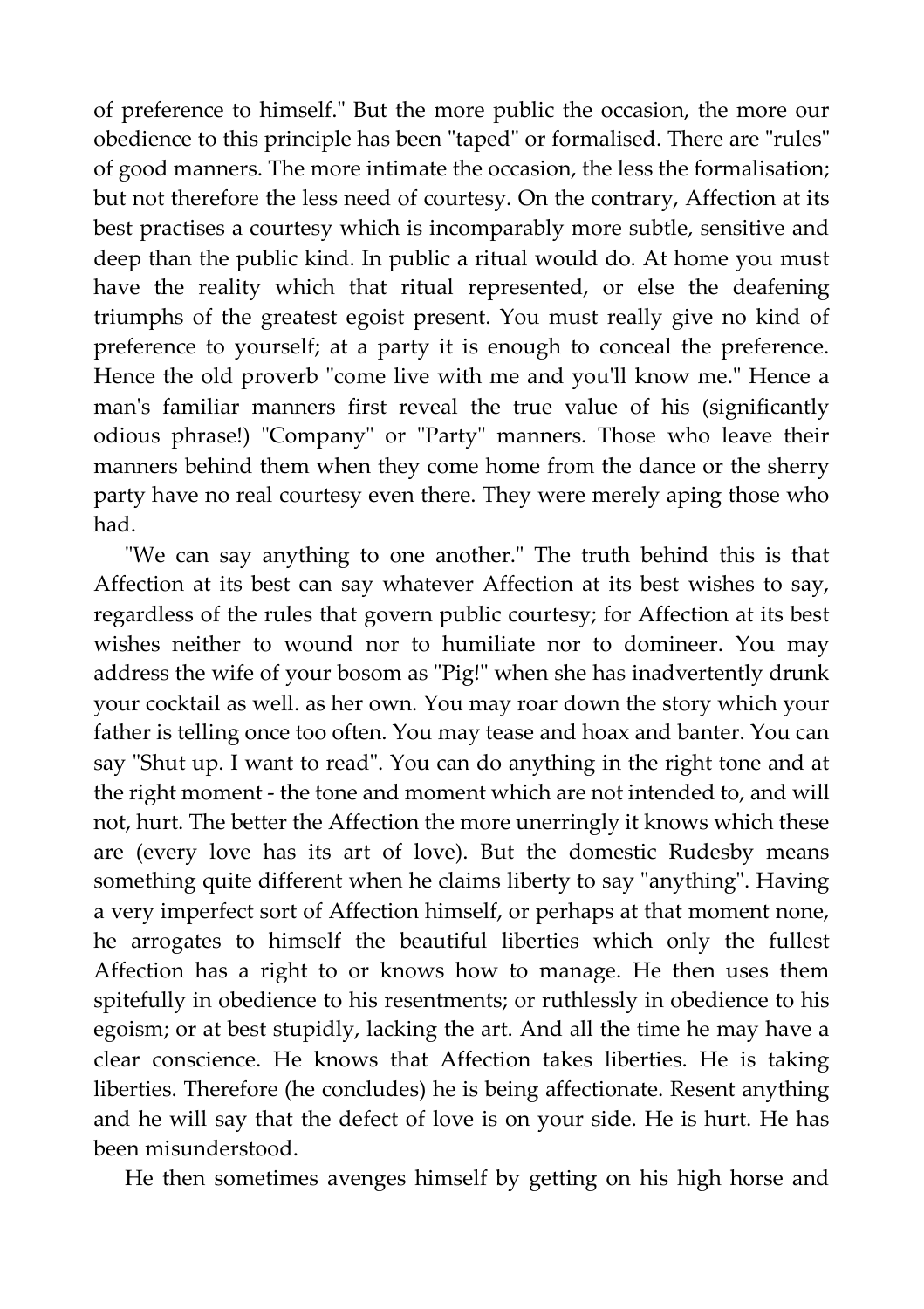becoming elaborately "polite". The implication is of course, "Oh ! So we are not to be intimate? We are to behave like mere acquaintances? I had hoped but no matter. Have it your own way." This illustrates prettily the difference between intimate and formal courtesy. Precisely what suits the one may be a breach of the other. To be free and easy when you are presented to some eminent stranger is bad manners; to practise formal and ceremonial courtesies at home ("public faces in private places") is - and is always intended to be bad manners. There is a delicious illustration of really good domestic manners in Tristram Shandy. At a singularly unsuitable moment Uncle Toby has been holding forth on his favourite theme of fortification. "My Father," driven for once beyond endurance, violently interrupts. Then he sees his brother's face; the utterly unretaliating face of Toby, deeply wounded, not by the slight to himself - he would never think of that but by the slight to the noble art. My Father at once repents. There is an apology, a total reconciliation. Uncle Toby, to show how complete is his forgiveness, to show that he is not on his dignity, resumes the lecture on fortification.

But we have not yet touched on jealousy. I suppose no one now believes that jealousy is especially connected with erotic love. If anyone does the behaviour of children, employees and domestic animals, ought soon to undeceive him. Every kind of love, almost every kind of association, is liable to it. The jealousy of Affection is closely connected with its reliance on what is old and familiar. So also with the total, or relative, unimportance for Affection of what I call Appreciative love. We don't want the " old "familiar faces" to became brighter or more beautiful, the old ways to be changed even for the better, the old jokes and interests to be replaced by exciting novelties. Change is a threat to Affection.

A brother and sister, or two brothers - for sex here is not at work - grow to a certain age sharing everything. They have read the same comics, climbed the same trees, been pirates or spacemen together, taken up and abandoned stamp-collecting at the same moment. Then a dreadful thing happens. One of them flashes ahead - discovers poetry or science or serious music or perhaps undergoes a religious conversion. His life is flooded with the new interest. The other cannot share it; he is left behind. I doubt whether even the infidelity of a wife or husband raises a more miserable sense of desertion or a fiercer jealousy than this can sometimes do. It is not yet jealousy of the new friends whom the deserted will soon be making. That will come; at first it is jealousy of the thing itself - of this science, this music,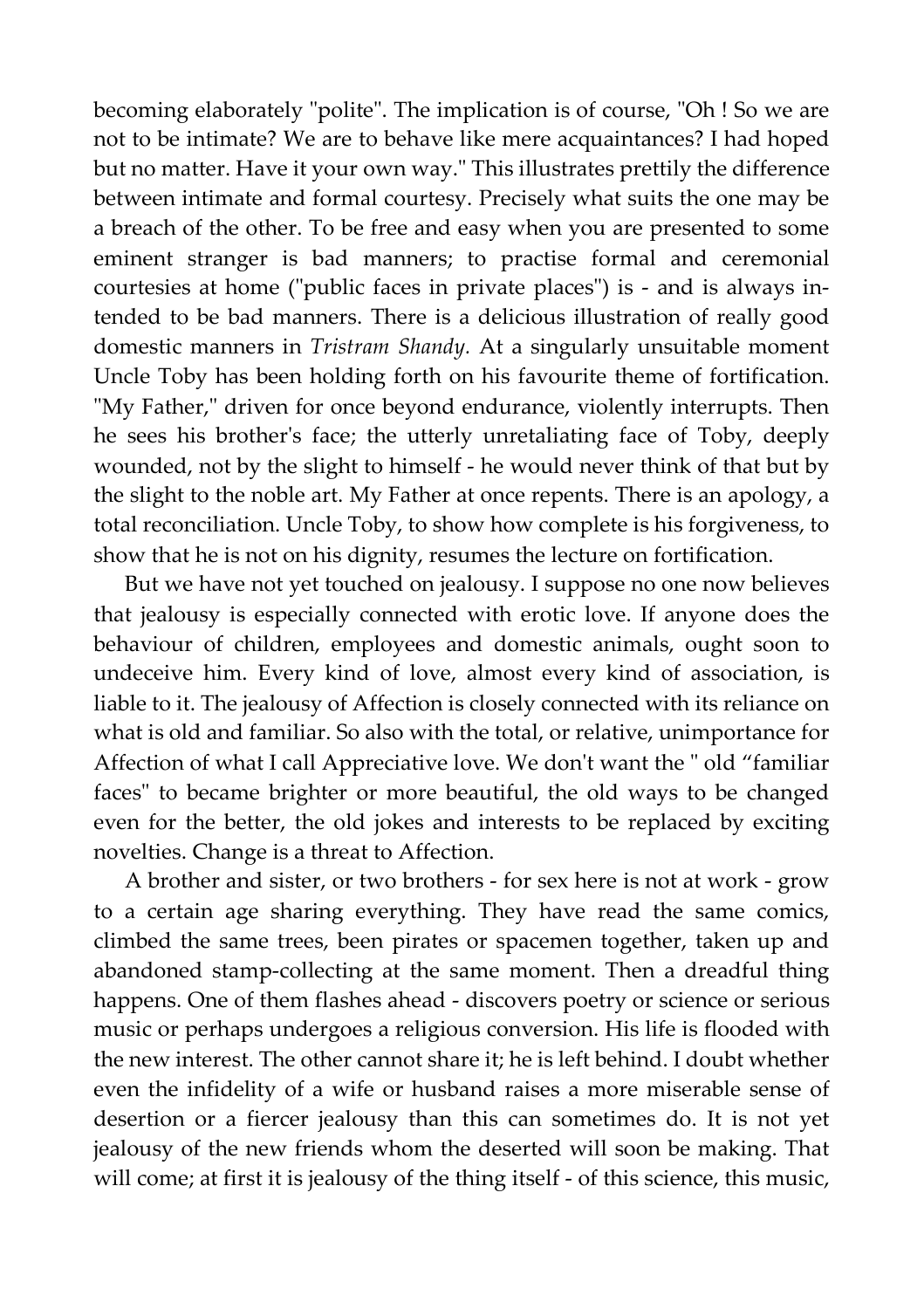of God (always called "religion" or "all this religion" in such contexts). The jealousy will probably be expressed by ridicule. The new interest is "all silly nonsense", contemptibly childish (or contemptibly grown-up), or else the deserter is not really interested in it at all - he's showing off, swanking; it's all affectation. Presently the books will be hidden, the scientific specimens destroyed, the radio forcibly switched off the classical programmes. For Affection is the most instinctive, in that sense the most animal, of the loves; its jealousy is proportionately fierce. It snarls and bares its teeth like a dog whose food has been. snatched away. And why would it not? Something or someone has snatched away from the child I am picturing his life-long food, his second self. His world is in ruins.

But it is not only children who react thus. Few things in the ordinary peacetime life of a civilised country are more nearly fiendish than the rancour with which a whole unbelieving family will turn on the one member of it who has become a Christian, or a whole lowbrow family on the one who shows signs of becoming an intellectual. This is not, as I once thought, simply the innate and, as it were, disinterested hatred of darkness for light. A church-going family in which one has gone atheist will not always behave any better. It is the reaction to a desertion, even to robbery. Someone or something has stolen "our" boy (or girl). He who was one of Us has become one of Them. What right had anybody to do it? He is ours. But once change has thus begun, who knows where it will end? (And we all so happy and comfortable before and doing no harm to no one!)

Sometimes a curious double jealousy is felt, or rather two inconsistent jealousies which chase each other round in the sufferer's mind. On the one hand "This" is "All nonsense, all bloody high-brow nonsense, all canting humbug". But on the other, "Supposing - it can't be, it mustn't be, but just supposing there were something in it?" Supposing there really were anything in literature, or in Christianity? How if the deserter has really entered a new world which the rest of us never suspected? But, if so, how unfair! Why him? Why was it never opened to us? "A chit of a girl - a whippem-snapper of a boy - being shown things that are hidden from their elders?" And since that is clearly incredible and unendurable, jealousy returns to the hypothesis "All nonsense ".

Parents in this state are much more comfortably placed than brothers and sisters. Their past is unknown to their children. Whatever the deserter's new world is, they can always claim that they have been through it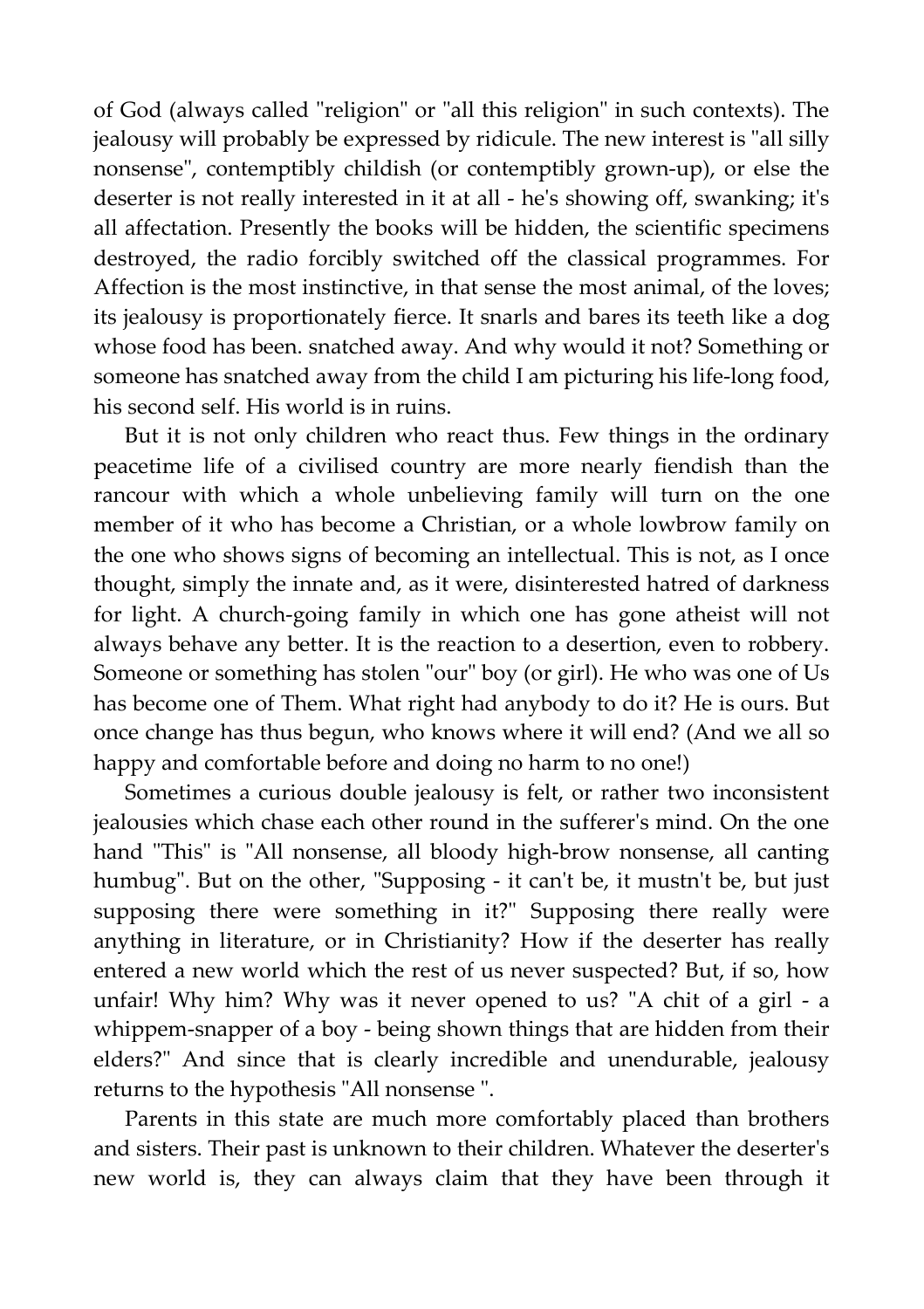themselves and come out the other end. "It's a phase," they say, "It'll blow over." Nothing could be more satisfactory. It cannot be there and then refuted, for it is a statement about the future. It stings, yet - so indulgently said - is hard to resent. Better still, the elders may really believe it. Best of all, it may finally turn out to have been true. It won't be their fault if it doesn't.

"Boy, boy, these wild courses of yours will break your mother's heart." That eminently Victorian appeal may often have been true. Affection was bitterly wounded when one member of the family fell from the homely ethos into something worse - gambling, drink, keeping an opera girl. Unfortunately it is almost equally possible to break your mother's heart by rising above the homely ethos. The conservative tenacity of Affection works both ways, It can be a domestic counterpart to that nationally suicidal type of education which keeps back the promising child because the idlers and dunces might be "hurt" if it were undemocratically moved into a higher class than themselves.

All these perversions of Affection are mainly connected with Affection as a Need-love. But Affection as a Gift-love has its perversions too.

I am thinking of Mrs. Fidget, who died a few month ago. It is really astonishing how her family have brightened up. The drawn look has gone from her husband' face; he begins to be able to laugh. The younger boy whom I had always thought an embittered, peevish little creature, turns out to be quite human. The older, which was hardly ever at home except when he was in bed, is nearly always there now and has begun to reorganise the garden. The girl, who was always supposed to be "delicate " (though I never found out what exactly the trouble was), now has the riding lessons which were once out of the question, dances all night, and plays any amount of tennis. Even the dog who was never allowed out except on a lead is now a well-known member of the Lamp-post Club in their road.

Mrs. Fidget very often said that she lived for her family. And it was not untrue. Everyone in the neighbourhood knew it. "She lives for her family," they said; "what a wife and mother!" She did all the washing; true, she did it badly, and they could have afforded to send it out to laundry, and they frequently begged her not to do it. But she did. There was always a hot lunch for anyone who was at home and always a hot meal at night (even in mid-summer). They implored her not to provide this. They protested almost with tears in their eyes (and with truth) that they liked cold meals. It made no difference. She was living for her family. She always sat up to "welcome"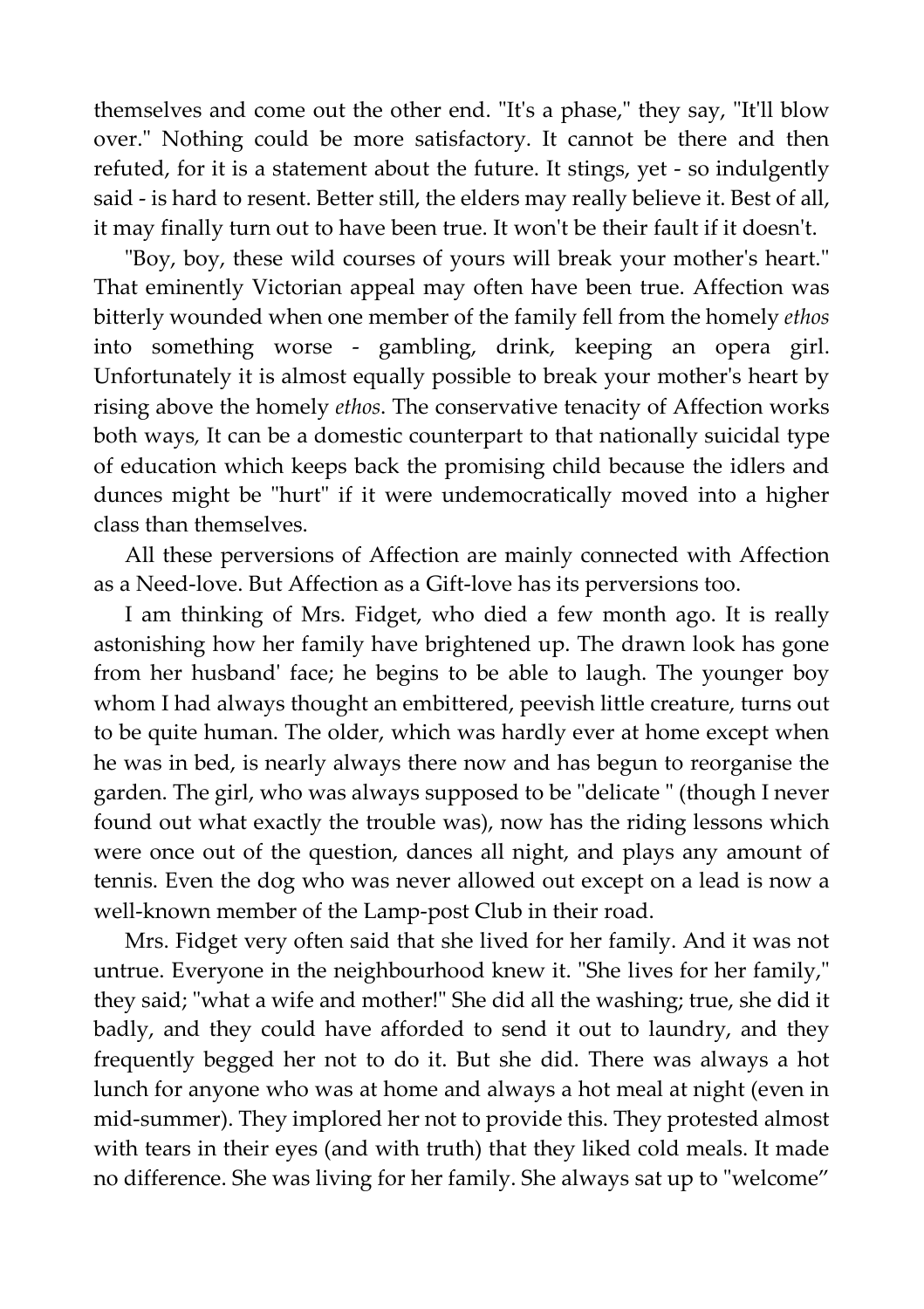you if you were out late at night; two or three in the morning, it made no odds; you would always find the frail, pale, weary face awaiting you, like a silent accusation. Which means of course that you couldn't with any decency go out very often. She was always making things too; being in her own estimation (I'm no judge myself) an excellent amateur dressmaker and a great knitter. And of course, unless you were a heartless brute, you had to wear the things. (The Vicar tells me that, since her death, the contributions of that family alone to "sales of work" outweigh those of all his other parishioners put together). And then her care for their health! She bore the whole burden of that daughter's "delicacy" alone. The Doctor - an old friend, and it was not being done on National Health - was never allowed to discuss matters with his patient. After the briefest examination of her, he was taken into another room by the mother. The girl was to have no worries, no responsibility for her own health. Only loving care; caresses, special foods, horrible tonic wines and breakfast in bed. For Mrs. Fidget, as she so often said, would "work her fingers to the bone" for her family. They couldn't stop her. Nor could they - being decent people - quite sit still and watch her do it. They had to help. Indeed they were always having to help. That is, they did things for her to help her to do things for them which they didn't want done. As for the dear dog, it was to her, she said, "just like one of the children". It was in fact as like one of them as she could make it. But since it had no scruples it got on rather better than they, and though vetted, dieted and guarded within an inch of its life, contrived sometimes to reach the dustbin or the dog next door.

The Vicar says Mrs. Fidget is now at rest. Let us hope she is. What's quite certain is that her family are.

It is easy to see how liability to this state is, so to speak, congenital in the maternal instinct. This, as we saw, is a Gift-love, but one that needs to give; therefore needs to be needed. But the proper aim of giving is to put the recipient in a state where he no longer needs our gift. We feed children in order that they may soon be able to feed themselves; we teach them in order that they may soon not need our teaching. Thus a heavy task is laid upon this Gift-love. It must work towards its own abdication. We must aim at making ourselves superfluous. The hour when we can say "They need me no longer" should be our reward. But the instinct, simply in its own nature, has no power to fulfil this law. The instinct desires the good of its object, but not simply; only the good it can itself give. A much higher love - a love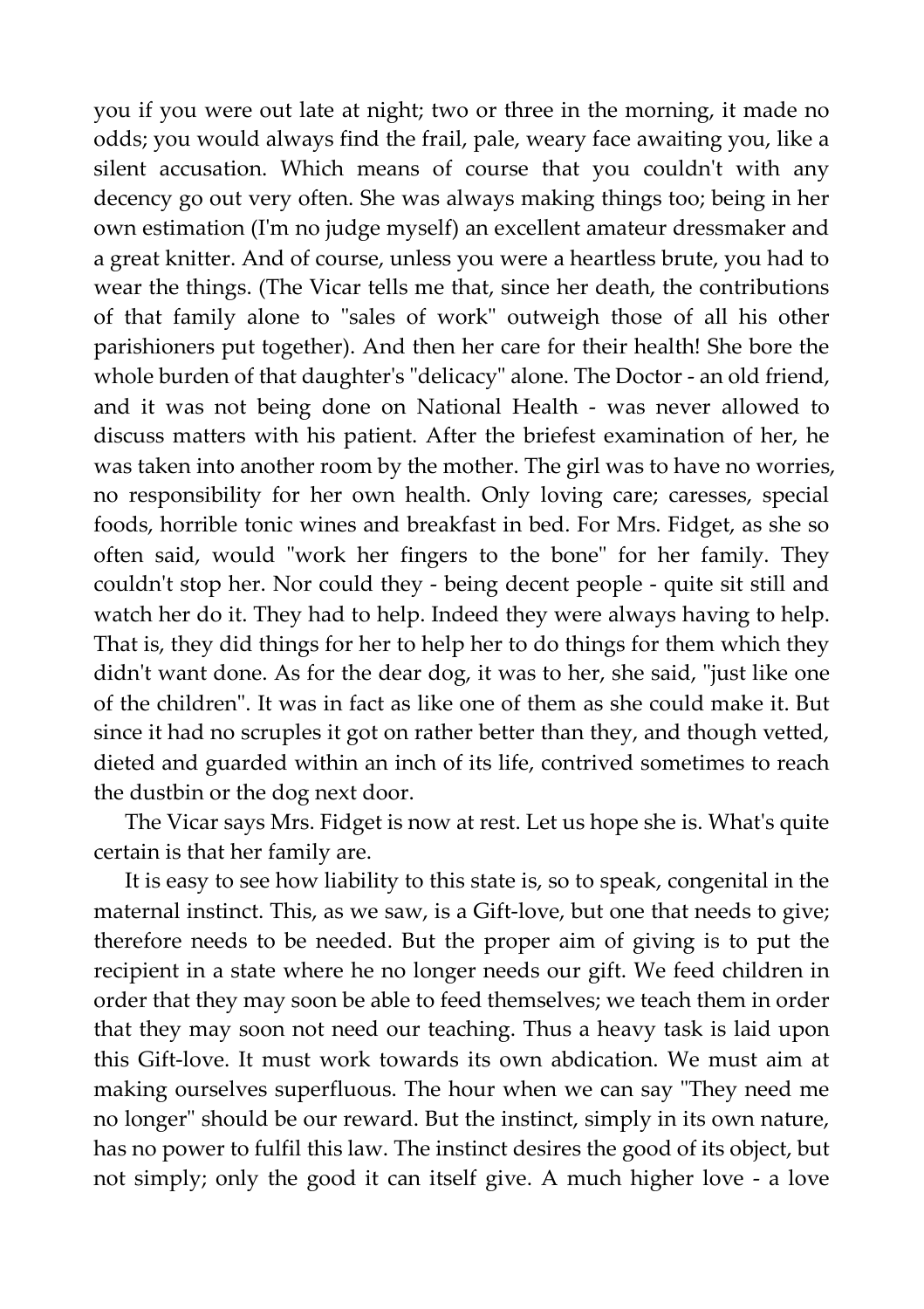which desires the good of the object as such, from whatever source that good comes - must step in and help or tame the instinct before it can make the abdication. And of course it often does. But when it does not, the ravenous need to be needed will gratify itself either by keeping its objects needy or by inventing for them imaginary needs. It will do this all the more ruthlessly because it thinks (in one sense truly) that it is a Gift-love and therefore regards itself as "unselfish".

It is not only mothers who can do this. All those other Affections which, whether by derivation from parental instinct or by similarity of function, need to be needed may fall into the same pit. The Affection of patron for protege is one. In Jane Austen's novel, Emma intends that Harriet Smith should have a happy life; but only the sort of happy life which Emma herself has planned for her. My own profession - that of a university teacher - is in this way dangerous. If we are any good we must always be working towards the moment at which our pupils are fit to become our critics and rivals. We should be delighted when it arrives, as the fencing master is delighted when his pupil can pink and disarm him. And many are.

But not all. I am old enough to remember the sad case of Dr. Quartz. No university boasted a more effective or devoted teacher. He spent the whole of himself on his pupils. He made an indelible impression on nearly all of them. He was the object of much well-merited hero-worship. Naturally, and delightfully, they continued to visit him after the tutorial relation had ended - went round to his house of an evening and had famous discussions. But the curious thing is that this never lasted. Sooner or later - it might be within a few months or even a few weeks - came the fatal evening when they knocked on his door and were told that the Doctor was engaged. After that he would always be engaged. They were banished from him forever. This was because, at their last meeting, they had rebelled. They had asserted their independence - differed from the master and supported their own view, perhaps not without success. Faced with that very independence which he had laboured to produce and which it was his duty to produce if he could, Dr. Quartz could not bear it. Wotan had toiled to create the free Siegfried; presented with the free Siegfried, he was enraged. Dr. Quartz was an unhappy man.

This terrible need to be needed often finds its outlet in pampering an animal. To learn that someone is "fond of animals" tells us very little until we know in what way. For there are two ways. On the one hand the higher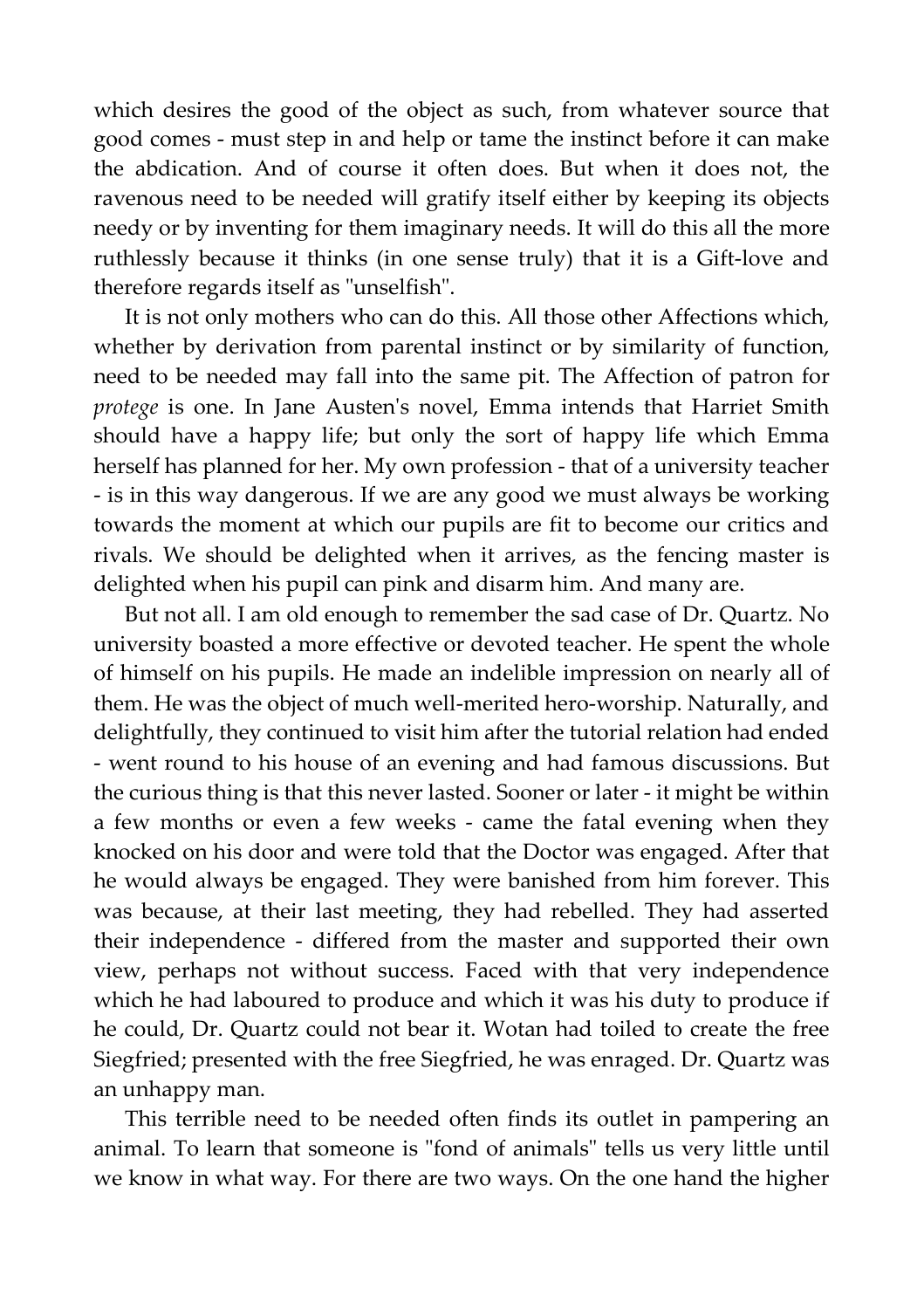and domesticated animal is, so to speak, a "bridge" between us and the rest of nature. We all at times feel somewhat painfully our human isolation from the sub-human world - the atrophy of instinct which our intelligence entails, our excessive self-consciousness, the innumerable complexities of our situation, our inability to live in the present. If only we could shuffle it all off! We must not - and incidentally we can't - become beasts. But we can be with a beast. It is personal enough to give the word with a real meaning; yet it remains very largely an unconscious little bundle of biological impulses. It has three legs in nature's world and one in ours. It is a link, an ambassador. Who would not wish, as Bosanquet put it, "to have a representative at the court of Pan"? Man with dog closes a gap in the universe. But of course animals are often used in a worse fashion. If you need to be needed and if your family, very properly, decline to need you, a pet is the obvious substitute. You can keep it all its life in need of you. You can keep it permanently infantile, reduce it to permanent invalidism, cut it of from all genuine animal well-being, and compensate for this by creating needs for countless little indulgences which only you can grant. The unfortunate creature thus becomes very useful to the rest of the household; it acts as a sump or drain - you are too busy spoiling a dog's life to spoil theirs. Dog's are better for this purpose than cats: a monkey, I am told, is best of all. Also it is more like the real thing. To be sure, it's all very had luck for the animal. But probably it cannot fully realise the wrong you have done it. Better still, you would never know if it did. The most down-trodden human, driven too far, may one day turn and blurt out a terrible truth. Animals can't speak.

Those who say "The more I see of men the better I like dogs" - those who find in animals a relief from the demands of human companionship - will be well advised to examine their real reasons.

I hope I am not being misunderstood. If this chapter leads anyone to doubt that the lack of "natural affection" is an extreme depravity I shall have failed. Nor do I question for a moment that Affection is responsible for nine-tenths of whatever solid and durable happiness there is in our natural lives. I shall therefore have some sympathy with those whose comment on the last few pages takes the form "Of course. Of course. These things can happen. Selfish or neurotic people can twist anything even love, into some sort of misery or exploitation. But why stress these marginal cases? A little common sense, a little give and take, prevents their occurrence among decent people:" But I think this comment itself needs commentary.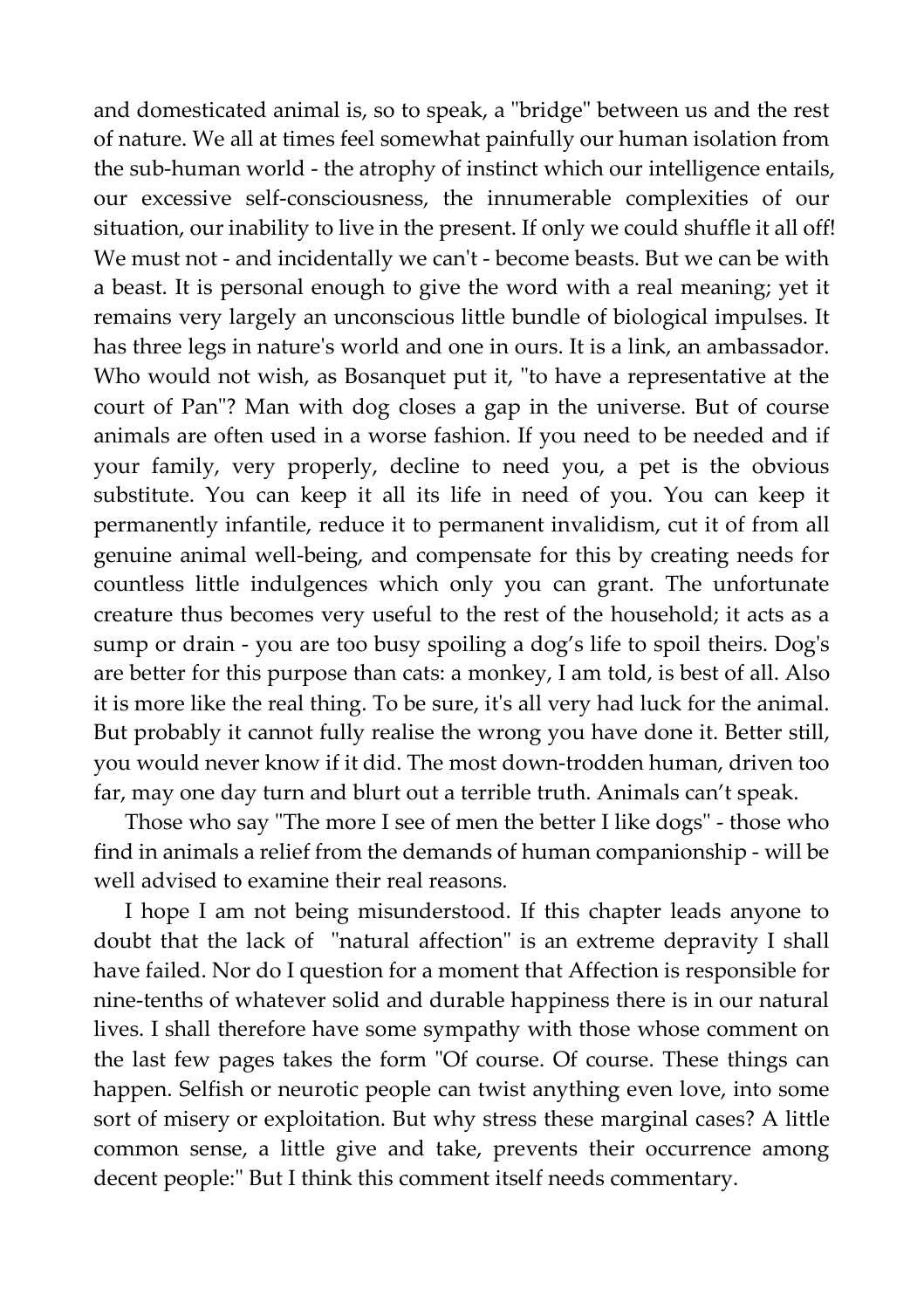Firstly, as to neurotic. I do not think we shall see things more clearly by classifying all these maleficial states of Affection as pathological. No doubt there are really pathological conditions which make the temptation these states abnormally hard or even impossible to resist for particular people. Send those people to the doctors by all means. But I believe that everyone who is honest with himself will admit that he has felt these temptations. Their occurrence is not a disease; or if it is, the name of that disease is Being a Fallen Man. In ordinary people the yieldings to them - and who does not sometimes yield? - is not disease, but sin. Spiritual direction will here help us more than medical treatment. Medicine labours to restore "natural" structure or "normal" function. But greed, egoism, self-deception and self-pity are not unnatural or abnormal in the same sense as astigmation or a floating kidney. For who, in Heaven's name, would describe as natural or normal the man from whom these failings were wholly absent? "Natural", if you like, in a quite different sense; archnatural, unfallen. We have seen only one such Man. And He was not at all like the psychologist's picture of the integrated, balanced, adjusted, happily married, employed, popular citizen. You can't really be very well "adjusted" to your world if it says you "have a devil" and ends by nailing you up naked to a stake of wood.

But secondly, the comment in its own language admits the very thing I am trying to say. Affection produces happiness if - and only if - there is common sense and give and take and "decency". In other words, only if something more, and other, than Affection is added. The mere feeling is not enough. You need "common sense", that is, reason. You need "give and take"; that is, you need justice, continually stimulating mere Affection when it fades and restraining it when it forgets or would defy the art of love. You need "decency". There is no disguising the fact that this means goodness; patience, selfdenial, humility, and the continual intervention of a far higher sort of love than Affection, in itself, can ever be. That is the whole Point. If we try to live by Affection alone, Affection will "go bad on us".

How bad, I believe we seldom recognise. Can Mrs. Fidget really have been quite unaware of the countless frustrations and miseries she inflicted on her family? It passes belief. She knew - of course she knew - that it spoiled your whole evening to know that when you came home you would find her uselessly, accusingly; "sitting up for you". She continued all these practices because if she had dropped them she would have been faced with the fact that she was determined not to see; would have known, that she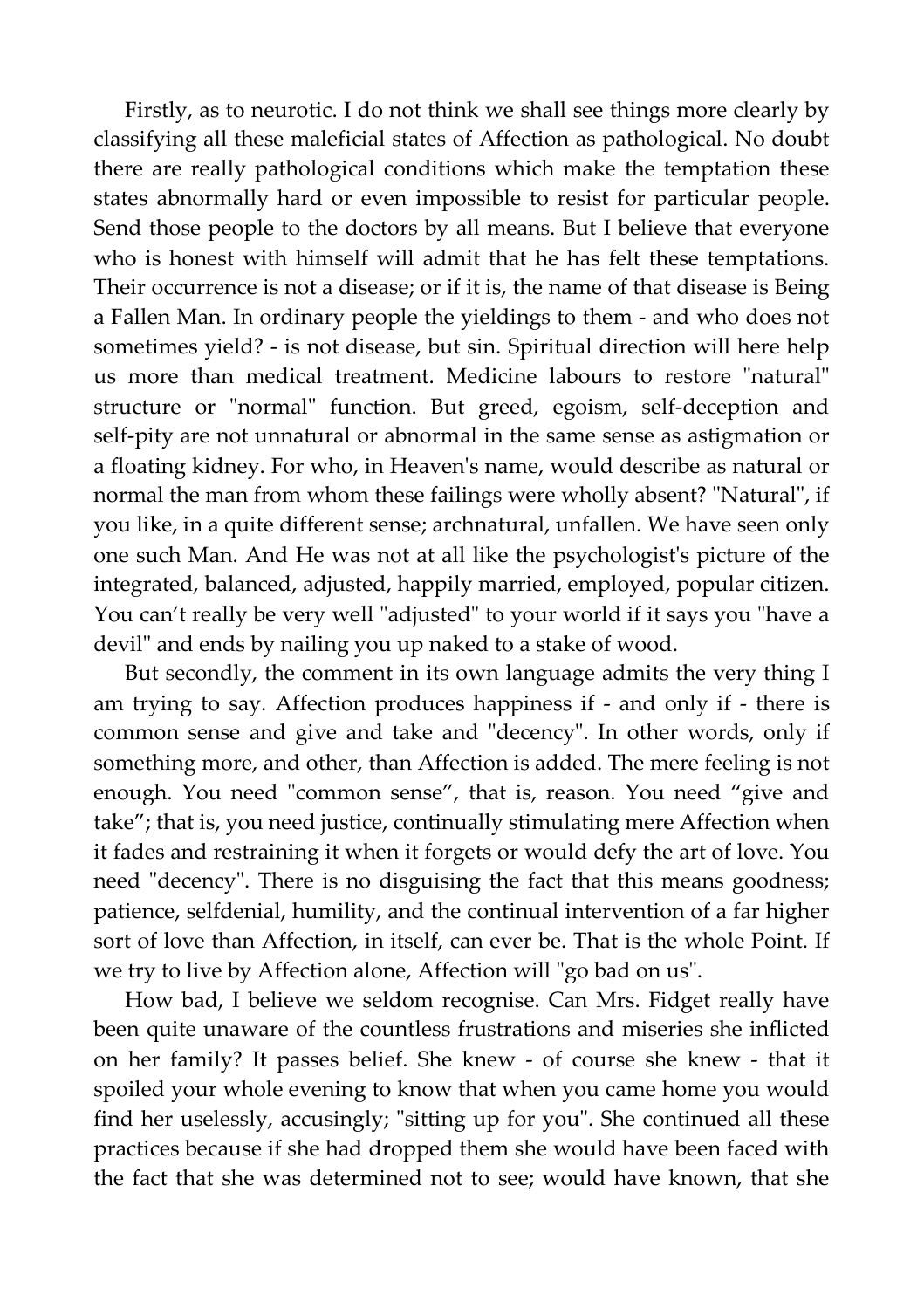was not necessary. That is the first motive. Then too, the very laboriousness of her life silenced her secret doubts as to the quality of her love. The more her feet burned and her back ached, the better, for this pain whispered in her ear "How much I must love them if I do all this!" That is the second motive. But I think there is a lower depth. The unappreciativeness of the others, those terrible, wounding words - anything will "wound" a Mrs. Fidget - in which they begged her to send the washing out, enabled her to feel ill-used, therefore, to have a continual grievance, to enjoy the pleasures of resentment. If anyone says he does not know those pleasures, he is a liar or a saint. It is true that they are pleasures only to those who hate. But then a love like Mrs. Fidget's contains a good deal of hatred. It was of erotic love that the Roman poet said, "I love and hate," but other kinds of love admit the same mixture. They carry in them the seeds of hatred. If Affection is made the absolute sovereign of a human life the seeds will germinate. Love, having become a god, becomes a demon.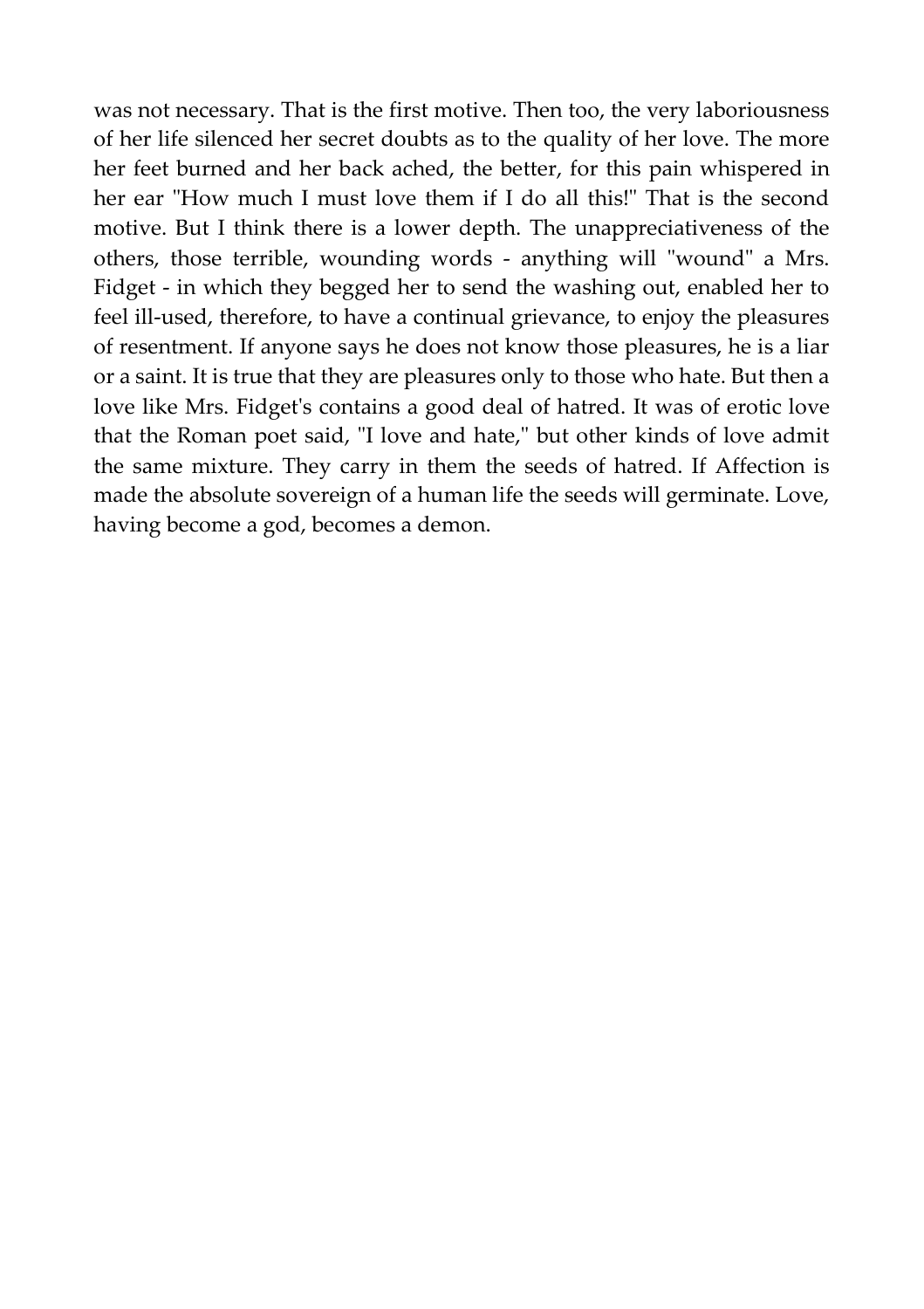## CHAPTER IV **FRIENDSHIP**

When either Affection or Eros is one's theme, one finds a prepared audience. The importance and beauty of both have been stressed and almost exaggerated again and again. Even those who would debunk them are in conscious reaction against this laudatory tradition and, to that extent, influenced by it. But very few modern people think Friendship a love of comparable value or even a love at all. I cannot remember that any poem since In Memoriam, or any novel, has celebrated it. Tristan and Isolde, Antony and Cleopatra, Romeo and Juliet, have innumerable counterparts in modern literature: David and Jonathan, Pylades and Orestes, Roland and Oliver, Amis and Amile, have not. To the Ancients, Friendship seemed the happiest and most fully human of all loves; the crown of life and the school of virtue. The modern world, in comparison, ignores it. We admit of course that besides a wife and family a man needs a few "friends". But the very tone of the admission, and the sort of acquaintanceships which those who make it would describe as "friendships", show clearly that what they are talking about has very little to do with that Philia which Aristotle classified among the virtues or that Amicitia on which Cicero wrote a book. It is something quite marginal, not a main course in life's banquet; a diversion; something that fills up the chinks of one's time. How has this come about?

The first and most obvious answer is that few value it because few experience it. And the possibility of going through life without the experience is rooted in that fact which separates Friendship so sharply from both the other loves. Friendship is - in a sense not at all derogatory to it - the least natural of loves; the least instinctive, organic, biological, gregarious and necessary. It has least commerce with our nerves; there is nothing throaty about it nothing that quickens the pulse or turns you red and pale. It is essentially between individuals; the moment two men are friends they have in some degree drawn apart together from the herd. Without Eros none of us would have been begotten and without Affection none of us would have been reared; but we can live and breed without Friendship. The species, biologically considered, has no need of it. The pack or herd - the community - may even dislike and distrust it. Its leaders very often do. Headmasters and Headmistresses and Heads of religious communities, colonels and ships' captains, can feel uneasy when close and strong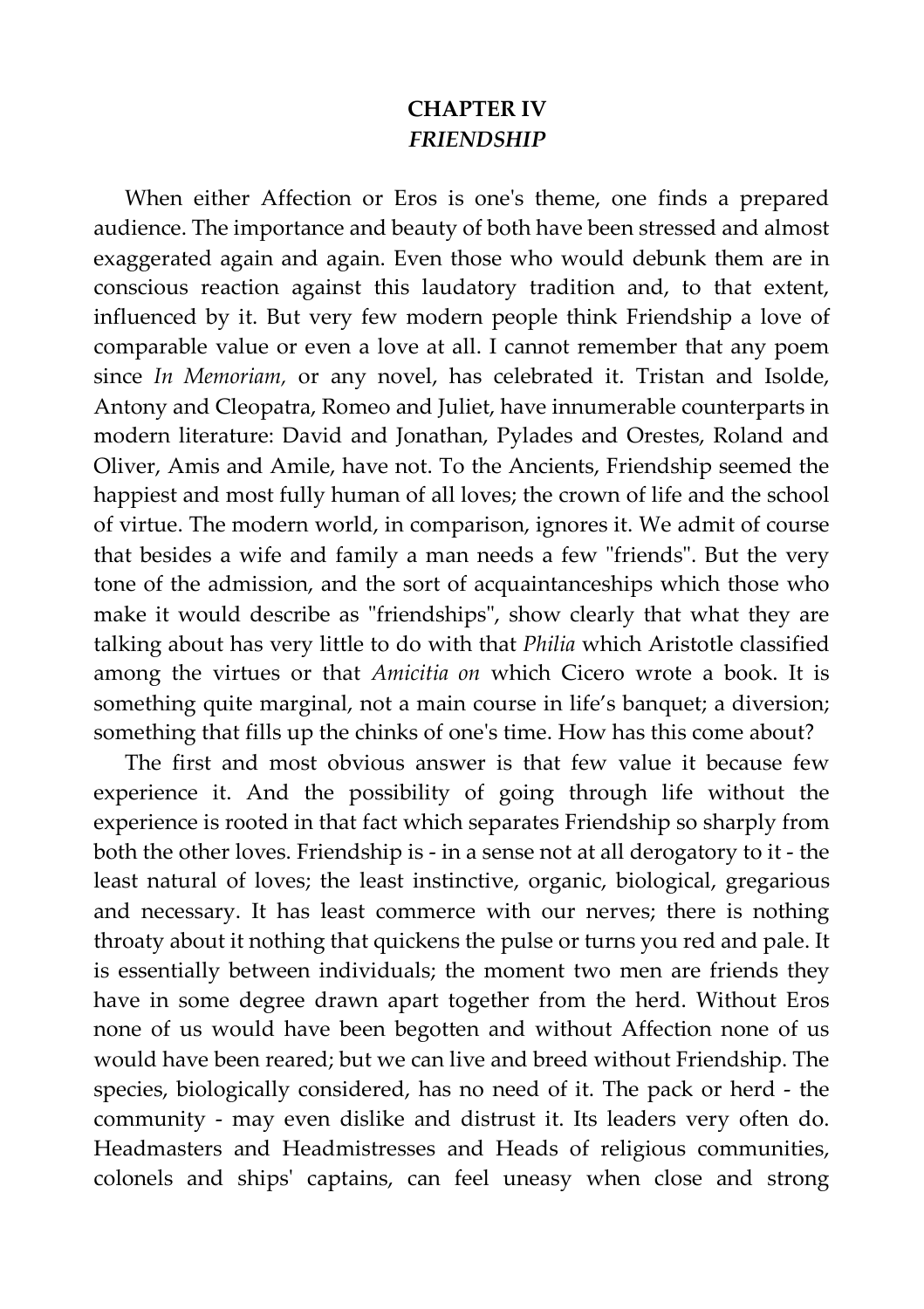friendships arise between little knots of the subjects.

This (so to call it) "non-natural " quality in Friendship goes far to explain why it was exalted in ancient and mediaeval times and has come to be made light of in our own. The deepest and most permanent thought of those ages was ascetic and world-renouncing. Nature and emotion and the body were feared as dangers to our souls, or despised as degradations of our human status. Inevitably that sort of love was most prized which seemed most independent, or even defiant, of mere nature. Affection and Eros were too obviously connected with our nerves, too obviously shared with the brutes. You could feel the tugging at your guts and fluttering in your diaphragm. But in Friendship - in that luminous, tranquil, rational world of relationships freely chosen - you got away from all that. This alone, of all the loves, seemed to raise you the level of gods or angels.

But then came Romanticism and "tearful comedy" and the "return to nature" and the exaltation of Sentiment; and in their train all that great wallow of emotion which, though often criticised, has lasted ever since. Finally, the exaltation of instinct, the dark gods in the blood; whose hierophants may be incapable of male friendship. Under this new dispensation all that had once commended this love now began to work against it. It had not tearful smiles and keepsakes and baby-talk enough to please the sentimentalists. There was not blood and guts enough about it to attract the primitivists. It looked thin and etiolated; a sort of vegetarian substitute for the more organic loves.

Other causes have contributed. To those - and they are now the majority - who see human life merely as a development and complication of animal life all forms of behaviour which cannot produce certificates of an animal origin and of survival value are suspect. Friendship's certificates are not very satisfactory. Again, that outlook which values the collective above the individual necessarily disparages Friendship; it is a relation between men at their highest level of individuality. It withdraws men from collective "togetherness" as surely as solitude itself could do; and more dangerously, for it withdraws them by two's and three's. Some forms of democratic sentiment are naturally hostile to it because it is selective and an affair of the few. To say "These are my friends" implies "Those are not". For all these reasons if a man believes (as I do) that the old estimate of Friendship was the correct one, he can hardly write a chapter on it except as a rehabilitation.

This imposes on me at the outset a very tiresome bit of demolition. It has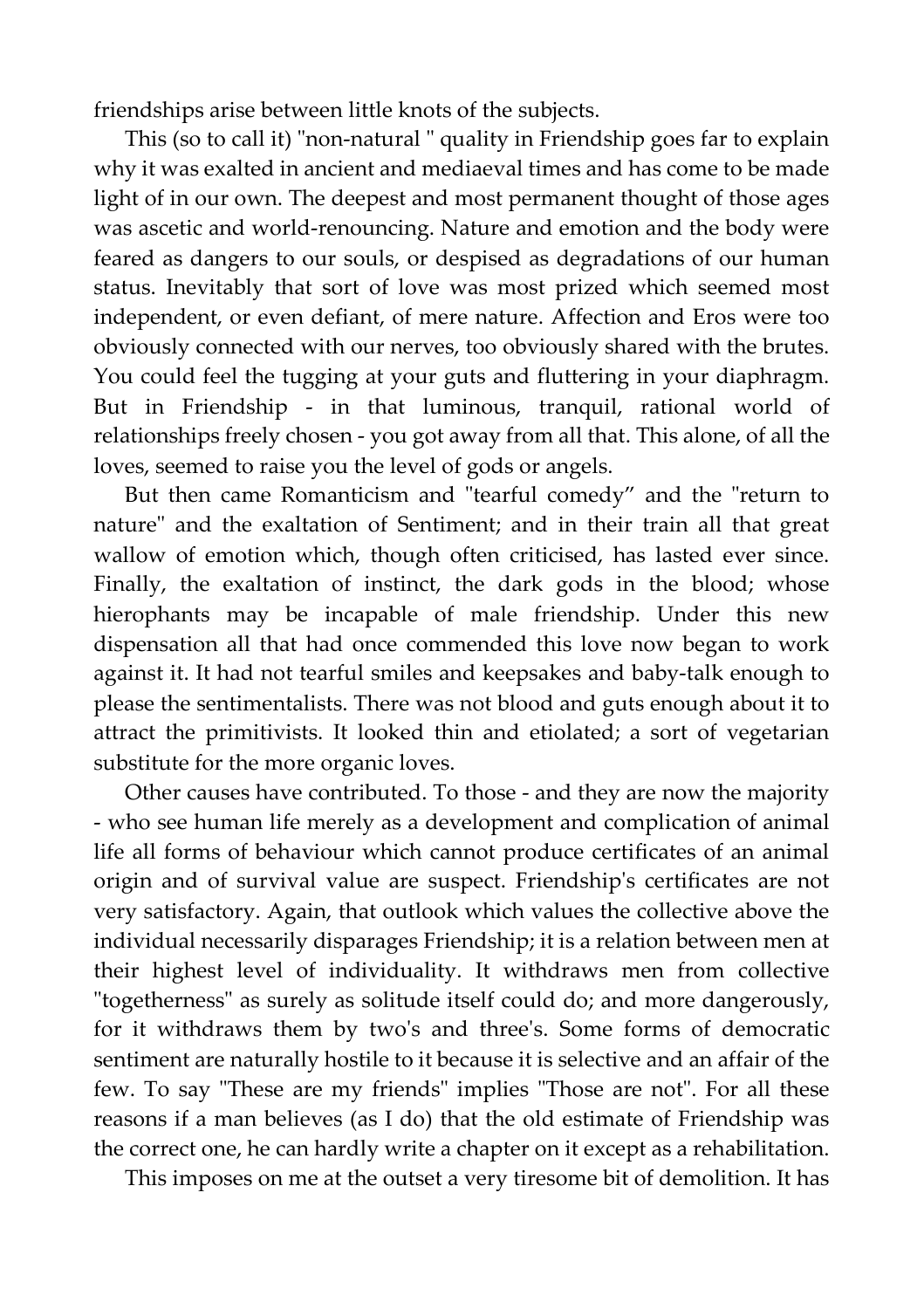actually become necessary in our time to rebut the theory that every firm and serious friendship is really homosexual.

The dangerous word *really* is here important. To say that every Friendship is consciously and explicitly homosexual would be too obviously false; the wiseacres take refuge in the less palpable charge that it is really - unconsciously, cryptically, in some Pickwickian sense homosexual. And this, though it cannot be proved, can never of course be refuted. The fact that no positive evidence of homosexuality can be discovered in the behaviour of two Friends does not disconcert the wiseacres at all: "That", they say gravely, "is just what we should expect." The very lack of evidence is thus treated as evidence; the absence of smoke proves that the fire is very carefully hidden. Yes - if it exists at all. But we must first prove its existence. Otherwise we are arguing like a man, who should say "If there were an invisible cat in that chair, the chair would look empty; but the chair does look empty; therefore there is an invisible cat in it."

A belief in invisible cats cannot perhaps be logically disproved, but it tells us a good deal about those who hold it. Those who cannot conceive Friendship as a substantive love but only as a disguise or elaboration of Eros betray the fact that they have never had a Friend. The rest of us know that though we can have erotic love and friendship for the same person yet in some ways nothing is less like a Friendship than a love-affair. Lovers are always talking to one another about their love; Friends hardly ever about their Friendship. Lovers are normally face to face, absorbed in each other; Friends, side by side, absorbed in some common interest. Above all, Eros (while it lasts) is neccessarily between two only. But two, far from being the necessary number for Friendship, is not even the best. And the reason for this is important.

Lamb says somewhere that if, of three friends (A, B, and C), A should die, then B loses not only A but "A's part in C", while C loses not only A but "A's part in B". In each of my friends there is something that only some other friend can fully bring out. By myself I am not large enough to call the whole man into activity; I want other lights than my own to show all his facets. Now that Charles is dead, I shall never again see Ronald's reaction to a specifically Caroline joke. Far from having more of Ronald, having him "to myself" now that Charles is away, I have less of Ronald. Hence true Friendship is the least jealous of loves. Two friends delight to be joined by a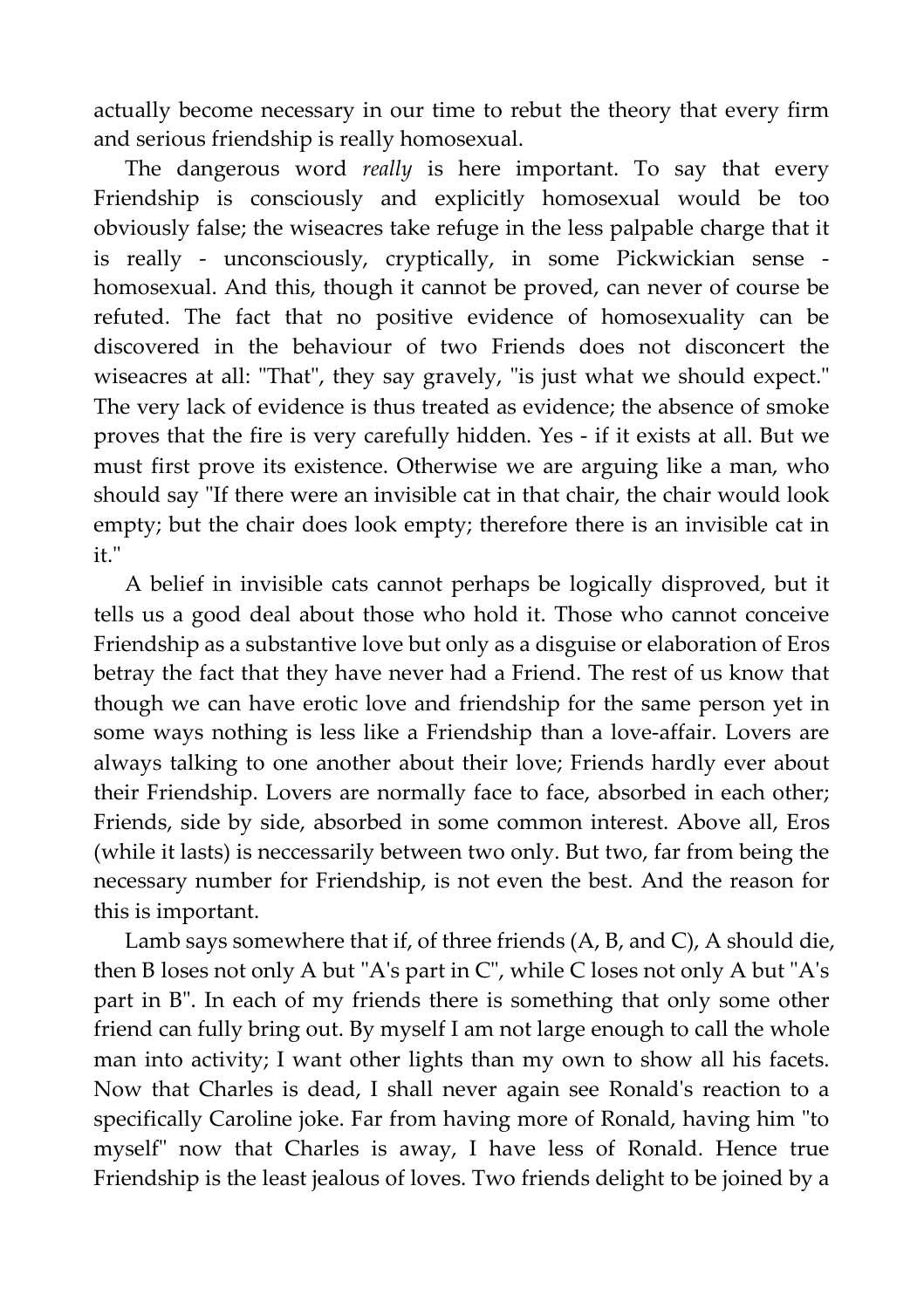third, and three by a fourth, if only the newcomer is qualified to become a real friend. They can then say, as the blessed souls say in Dante, "Here comes one who will augment our loves." For in this love "to divide is not to take away". Of course the scarcity of kindred souls - not to mention practical considerations about the size of rooms and the audibility of voices - set limits to the enlargement of the circle; but within those limits we possess each friend not less, but more as the number of those with whom we share him increases. In this, Friendship exhibits a glorious "nearness by resemblance" to Heaven itself where the very multitude of the blessed (which no man can number) increases the fruition which each has of God. For every soul, seeing Him in her own way, doubtless communicates that unique vision to all the rest. That, says an old author, is why the Seraphim in Isaiah's vision are crying "Holy, Holy, Holy" to one another (Isaiah vi,3). The more we thus share the Heavenly Bread between us, the more we shall all have.

The homosexual theory therefore seems to me not even plausible. This is not to say that Friendship and abnormal Eros have never been combined. Certain cultures at certain periods seem to have tended to the contamination. In war-like societies it was, I think, especially likely to creep into the relation between the mature Brave and his young armour-bearer or squire. The absence of the women while you were on the warpath had no doubt something to do with it. In deciding, if we think we need or can decide, where it crept in and where it did not, we must surely be guided by the evidence (when there is any) and not by an a priori theory. Kisses, tears and embraces are not in themselves evidence of homosexuality. The implications would be, if nothing else, too comic. Hrathgar embracing Beowulf, Johnson embracing Boswell (a pretty flagrantly heterosexual couple) and all those hairy old toughs of centurions in Tacitus, clinging to one another and begging for last kisses when the legion was broken up... all pansies? If you can believe that you can believe anything.

On a broad historical view it is, of course, not the demonstrative gestures af Friendship among our ancestors but the absence of such gestures in our own society that calls for some special explanation. We, not they, are out of step.

I have said that Friendship is the least biological of our loves. Both the individual and the community can survive without it. But there is something else, often confused with Friendship, which the community does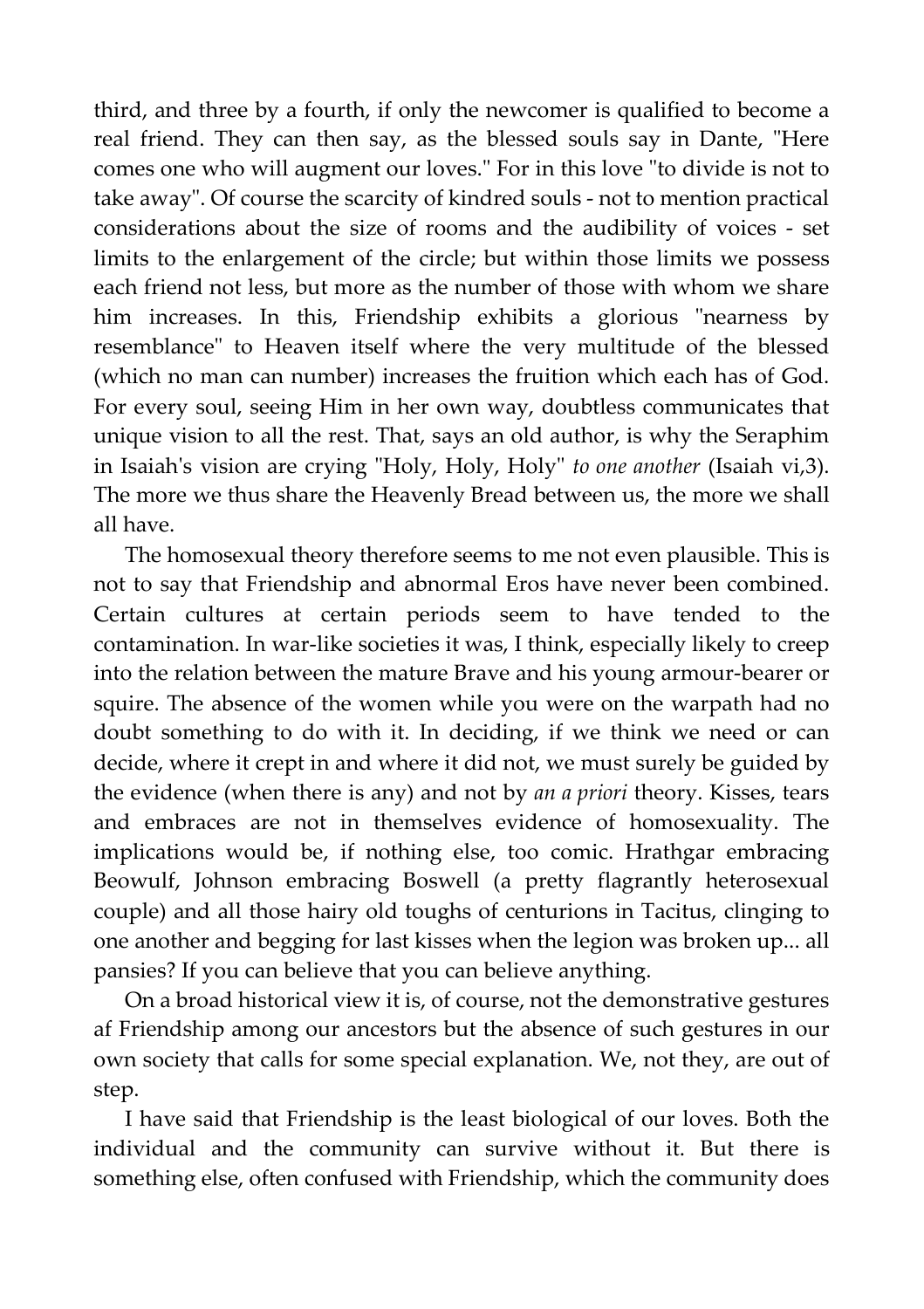need; something which, though not Friendship; is the matrix of Friendship.

In early communities the cooperation of the males as hunters or fighters was no less necessary than the begetting and rearing of children. A tribe where there was no taste for the one would die no less surely than a tribe where there was no taste for the other. Long before history began we men have got together apart from the women and done things. We had to. And to like doing what must be done is a characteristic that has survival value. We not only had to do the things, we had to talk about them. We had to plan the hunt and the battle. When they were over we had to hold a post mortem and draw conclusions for future use. We liked this even better. We ridiculed or punished the cowards and bunglers, we praised the star-performers. We revelled in technicalities. ("He might have known he'd never get near the brute, not with the wind that way "... "You see, I had a lighter arrowhead; that's what did it"... "What I always say is". "stuck him just like that, see? Just the way I'm holding this stick "...). In fact, we talked shop. We enjoyed one another's society greatly: we Braves, we hunters, all bound together by shared skill, shared dangers and hardships, esoteric jokes - away from the women and children. As some wag has said, palaeolithic man may or may not have had a club on his shoulder but he certainly had a club of the other sort. It was probably part of his religion; like that sacred smoking-club where the savages in Melville's Typee were "famously snug" every evening of their lives.

What were the women doing meanwhile? How should I know? I am a man and never spied on the mysteries of the Bona Dea. They certainly often had rituals from which men were excluded. When, as sometimes happened, agriculture was in their hands, they must, like the men, have had common skills, toils and triumphs. Yet perhaps their world was never as emphatically feminine as that of their men-folk was masculine. The children were with them; perhaps the old men were there too. But I am only guessing. I can trace the prehistory of Friendship only in the male line.

This pleasure in co-operation, in talking shop, in the mutual respect and understanding of men who daily see one another tested, is biologically valuable. You may, if you like, regard it as a product of the "gregarious instinct". To me that seems a roundabout way of getting at something which we all understand far better already than anyone has ever understood the word instinct - something which is going on at this moment in dozens of ward-rooms, bar-rooms, common-rooms, messes and golfclubs. I prefer to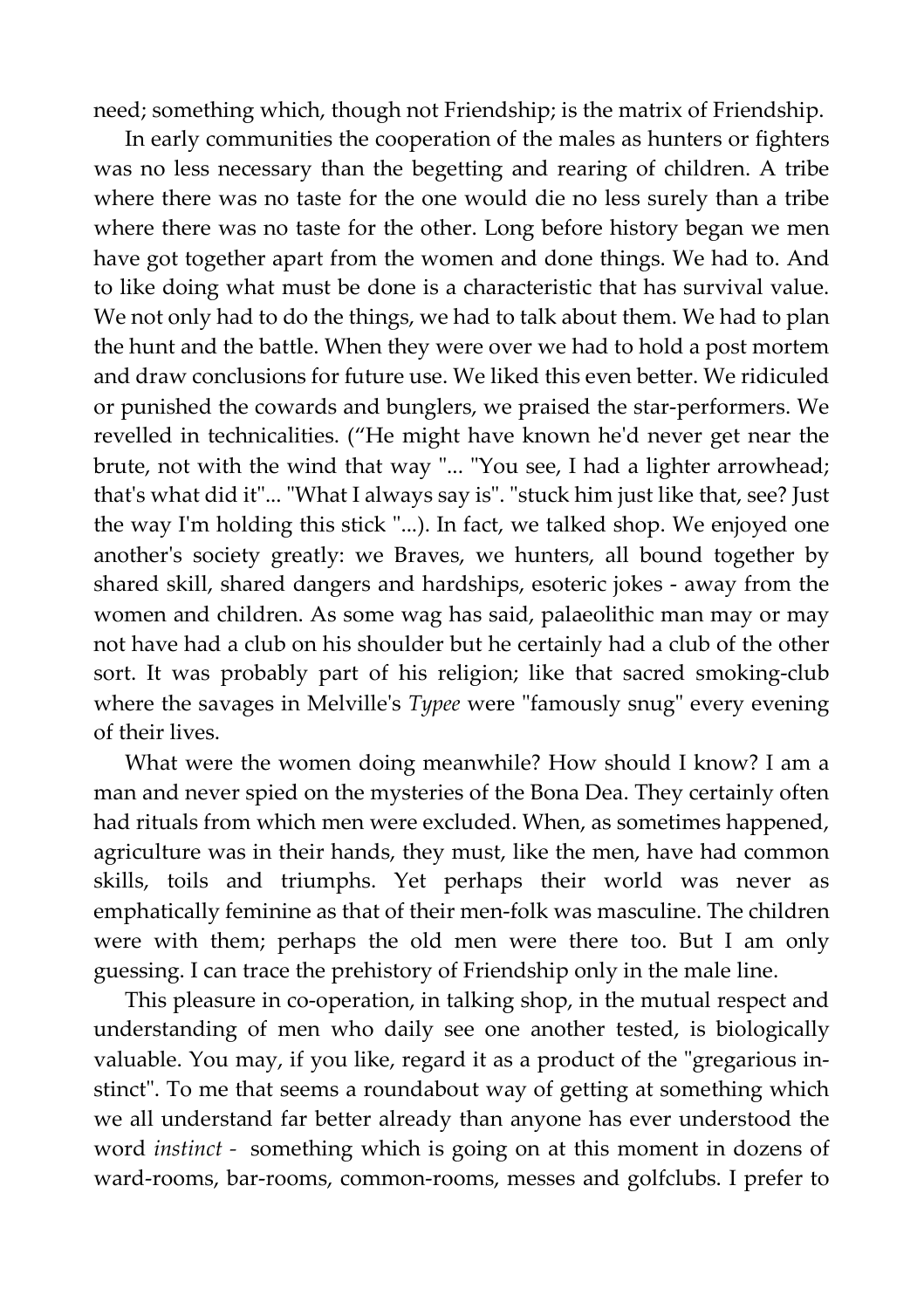call it Companionship--or Clubbableness.

This Companionship is, however, only the matrix of Friendship. It is often called Friendship, and many people when they speak of their "friends" mean only their companions. But it is not Friendship in the sense I give to the word. By saying this I do not at all intend to disparage the merely Clubbable relation. We do not disparage silver by distinguishing it from gold.

Friendship arises out of mere Companionship when two or more of the companions discover that they have in common some insight or interest or even taste which the others do not share and which, till that moment, each believed to be his own unique treasure (or burden). The typical expression of opening Friendship would be something like, "What? You too? I thought I was the only one." We can imagine that among those early hunters and warriors single individuals - one in a century? one in a thousand years? saw what others did not; saw that the deer was beautiful as well as edible, that hunting was fun as well as necessary, dreamed that his gods might be not only powerful but holy. But as long as each of these percipient persons dies without finding a kindred soul, nothing (I suspect) will come of it; art or sport or spiritual religion will not be born. It is when two such persons discover one another, when, whether with immense difficulties and semi-articulate fumblings or with what would seem to us amazing and elliptical speed, they share their vision it is then that Friendship is born. And instantly they stand together in an immense solitude.

Lovers seek for privacy. Friends find this solitude about them, this barrier between them and the herd, whether they want it or not. They would be glad to reduce it. The first two would be glad to find a third.

In our own time Friendship arises in the same way. For us of course the shared activity and therefore the companionship on which Friendship supervenes will not often be a bodily one like hunting or fighting. It may be a common religion, common studies, a common profession, even a common recreation. All who share it will be our companions; but one or two or three who share something more will be our Friends. In this kind of love, as Emerson said, Do you love me? means Do you see the same truth? - Or at least, "Do you care about the same truth?" The man who agrees with us that some question, little regarded by others, is of great importance, can be our Friend. He need not agree with us about the answer.

Notice that Friendship thus repeats an a more individual and less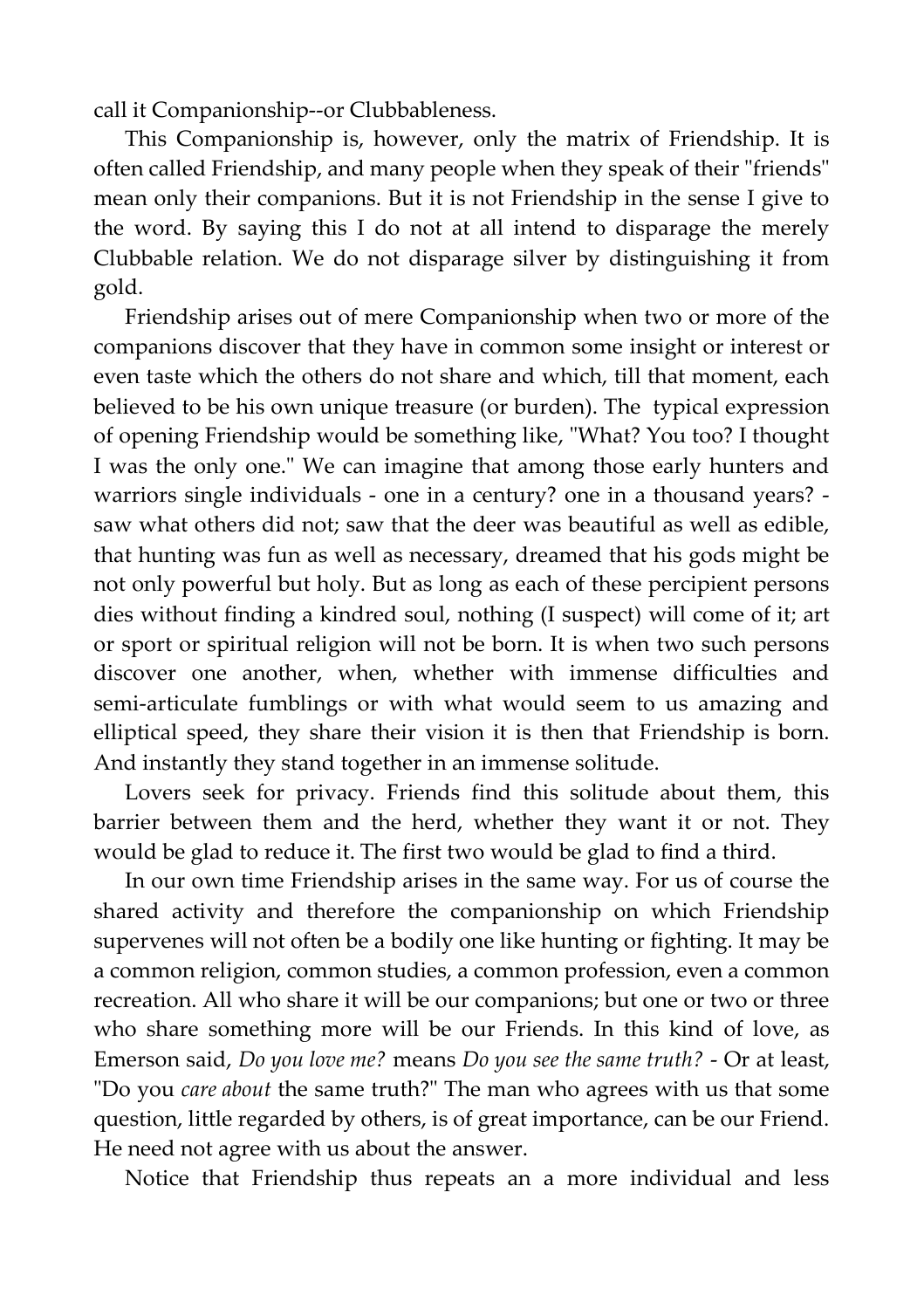socially necessary level the character of the Companionship which was its matrix. The Companionship was between people who were doing something together - hunting, studying, painting or what you will. The Friends will still be doing something together, but something more inward, less widely shared and less easily defined; still hunters, but of some immaterial quarry; still collaborating, but in some work the world does not, or not yet, take account of; still travelling companions, but on a different kind of journey. Hence we picture lovers face to face but Friends side by side; their eyes look ahead.

That is why those pathetic people who simply "want friends" can never make any. The very condition of having Friends is that we should want something else besides Friends. Where the truthful answer to the question Do you see the same truth? would be "I see nothing and I don't care about the truth; I only want a Friend", no Friendship can arise - though Affection of course may. There would be nothing for the Friendship to be about; and Friendship must be about something, even if it were only an enthusiasm for dominoes or white mice. Those who have nothing can share nothing; those who are going nowhere can have no fellow-travellers.

When the two people who thus discover that they are on the same secret road are of different sexes, the friendship which arises between them will very easily pass - may pass in the first half-hour - into erotic love. Indeed, unless they are physically repulsive to each other or unless one or both already loves elsewhere, it is almost certain to do so sooner or later. And conversely, erotic love may lead to Friendship between the lovers. But this, so far from obliterating the distinction between the two loves, puts it in a clearer light. If one who was first, in the deep and full sense, your Friend, is then gradually or suddenly revealed as also your lover you will certainly not want to share the Beloved's erotic love with any third. But you will have no jealousy at all about sharing the Friendship. Nothing so enriches an erotic love as the discovery that the Beloved can deeply, truly and spontaneously enter into Friendship with the Friends you already had: to feel that not only are we two united by erotic love but we three or four or five are all traveller's on the same quest, have all a common vision.

The co-existence of Friendship and Eros may also help some moderns to realise that Friendship is in reality a love, and even as great a love as Eros. Suppose you are fortunate enough to have "fallen in love with" and married your Friend. And now suppose it possible that you were offered the choice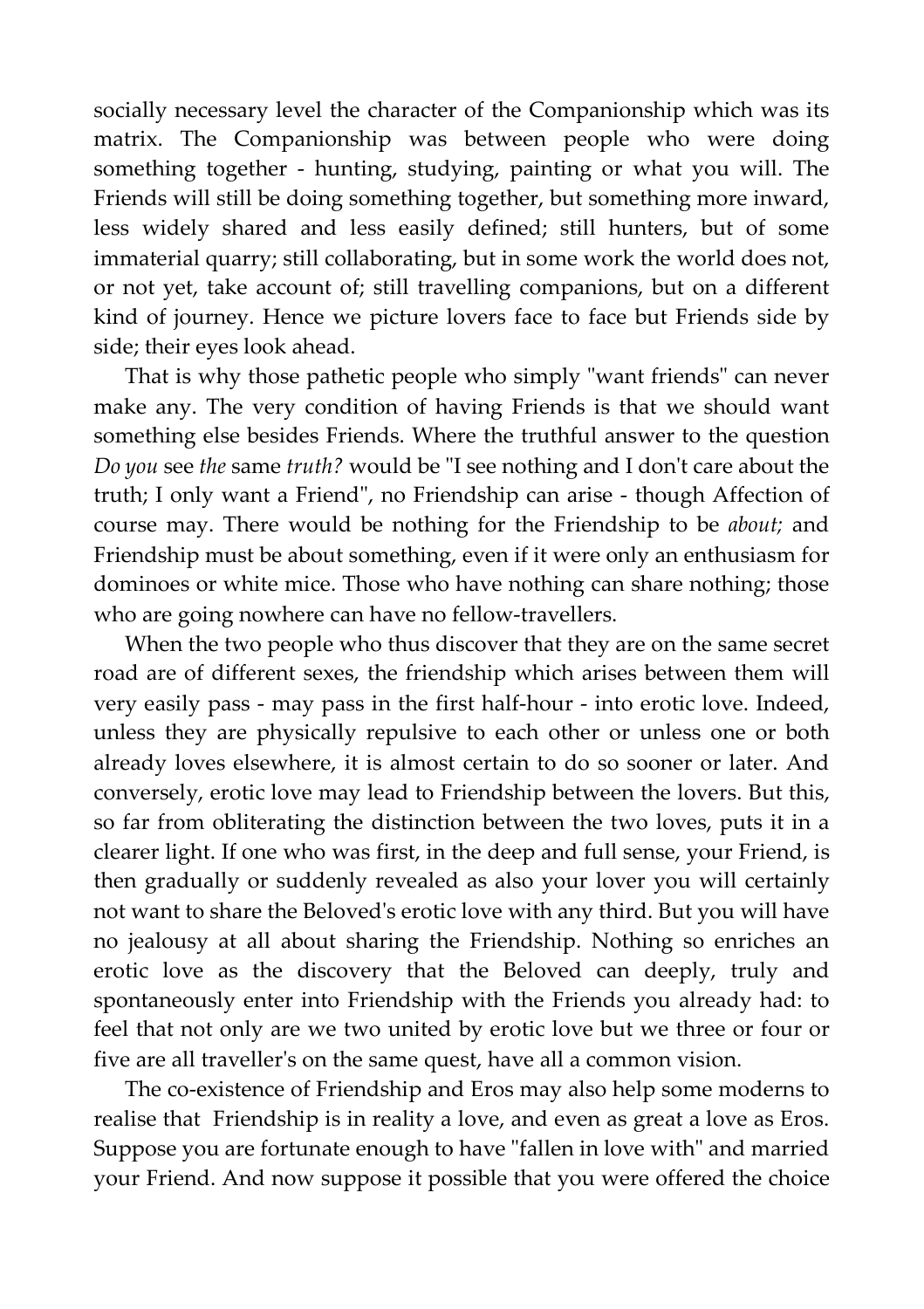of two futures: "Either you two will cease to be lovers but remain forever joint seekers of the same God, the same beauty, the same truth, or else, losing all that, you will retain as long as you live the raptures and ardours, all the wonder and the wild desire of Eros. Choose which you please." Which should we choose? Which choice should we not regret after we had made it?

I have stressed the "unnecessary" character of Friendship, and this of course requires more justification than I have yet given it.

It could be argued that Friendships are of practical value to the Community. Every civilised religion began in a small group of friends. Mathematics effectively began when a few Greek friends got together to talk about numbers and lines and angles. What is now the Royal Society was originally a few gentlemen meeting in their spare time to discuss things which they (and not many others) had a fancy for. What we now call "the Romantic Movement" once was Mr. Wordsworth and Mr. Coleridge talking incessantly (at least Mr. Coleridge was) about a secret vision of their own. Communism, Tractarianism, Methodism, the movement against slavery, the Reformation, the Renaissance, might perhaps be said without much exaggeration, to have begun in the same way.

There is something in this. But nearly every reader would probably think some of these movements good for society and some bad. The whole list, if accepted, would tend to show, at best, that Friendship is both a possible benefactor and a possible danger to the community. And even as a benefactor it would have, not so much survival value, as what we may call "civilisation value"; would be something (in Aristotelian phrase) which helps the community not to live but to live well. Survival value and civilisation value coincide at some periods and in some circumstances, but not in all. What at any rate seems certain is that when Friendship bears fruit which the community can use it has to do so accidentally, as a by-product. Religions devised for a social purpose, like Roman emperor-worship or modern attempts to "sell Christianity as a means of "saving civilisation", do not come to much. The little knots of Friends who turn their backs on the "World" are those who really transform it. Egyptian and Babylonian Mathematics were practical and social, pursued in the service of Agriculture and Magic. But the free Greek Mathematics, pursued by Friends as a leisure occupation, have mattered to us more.

Others again would say that Friendship is extremely useful, perhaps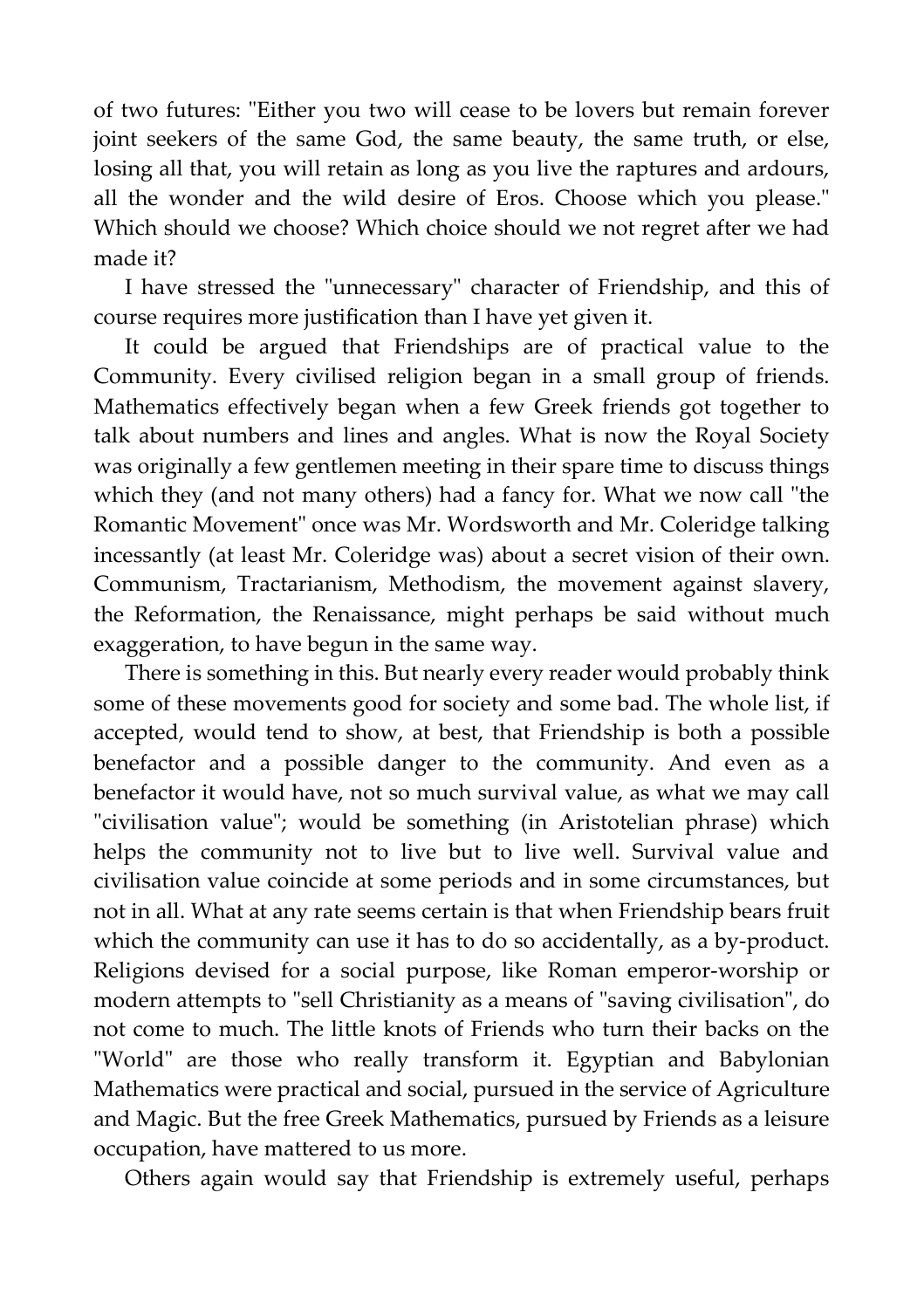necessary for survival, to the individual. They could produce plenty of authority: "bare is back without brother behind it" and "there is a friend that sticketh closer than a brother". But when we speak thus we are using friend to mean "ally". In ordinary usage friend means, or should mean, more than that. A Friend will, to be sure, prove himself to be also an ally when alliance becomes necessary; will lend or give when we are in need, nurse us in sickness, stand up for us among our enemies, do what he can for our widows and orphans. But such good offices are not the stuff of Friendship. The occasions for them are almost interruptions. They are in one way relevant to it, in another not. Relevant, because you would be a false friend if you would not do them when the need arose; irrelevant, because the role of benefactor always remains accidental, even a little alien, to that of Friend. It is almost embarrassing. For Friendship is utterly free from Affection's need to be needed. We are sorry that any gift or loan or night-watching should have been necessary - and now, for heaven's sake, let us forget all about it and go back to the things we really want to do or talk of together. Even gratitude is no enrichment to this love. The stereotyped "Don't mention it" here expresses what we really feel. The mark of perfect Friendship is not that help will be given when the pinch comes (of course it will) but that, having been given, it makes no difference at all. It was a distraction, an anomaly. It was a horrible waste of the time, always too short, that we had together. Perhaps we had only a couple of hours in which to talk and, God bless us, twenty minutes of it has had to be devoted to affairs.

For of course we do not want to know our Friend's affairs at all. Friendship, unlike Eros, is uninquisitive. You become a man's Friend without knowing or caring whether he is married or single or how he earns his living. What have all these "unconcerning things, matters of fact" to do with the real question, Do you see the same truth? In a circle of true Friends each man is simply what he is: stands for nothing but himself. No one cares twopence about anyone else's family, profession, class, income, race, or previous history. Of course you will get to know about most of these in the end. But casually. They will come out bit by bit, to furnish an illustration or an analogy, to serve as pegs for an anecdote; never for their own sake. That is the kingliness of Friendship.We meet like sovereign princes of independent states, abroad, on neutral ground, freed from our contexts. This love (essentially) ignores not only our physical bodies but that whole embodiment which consists of our family, job, past and connections. At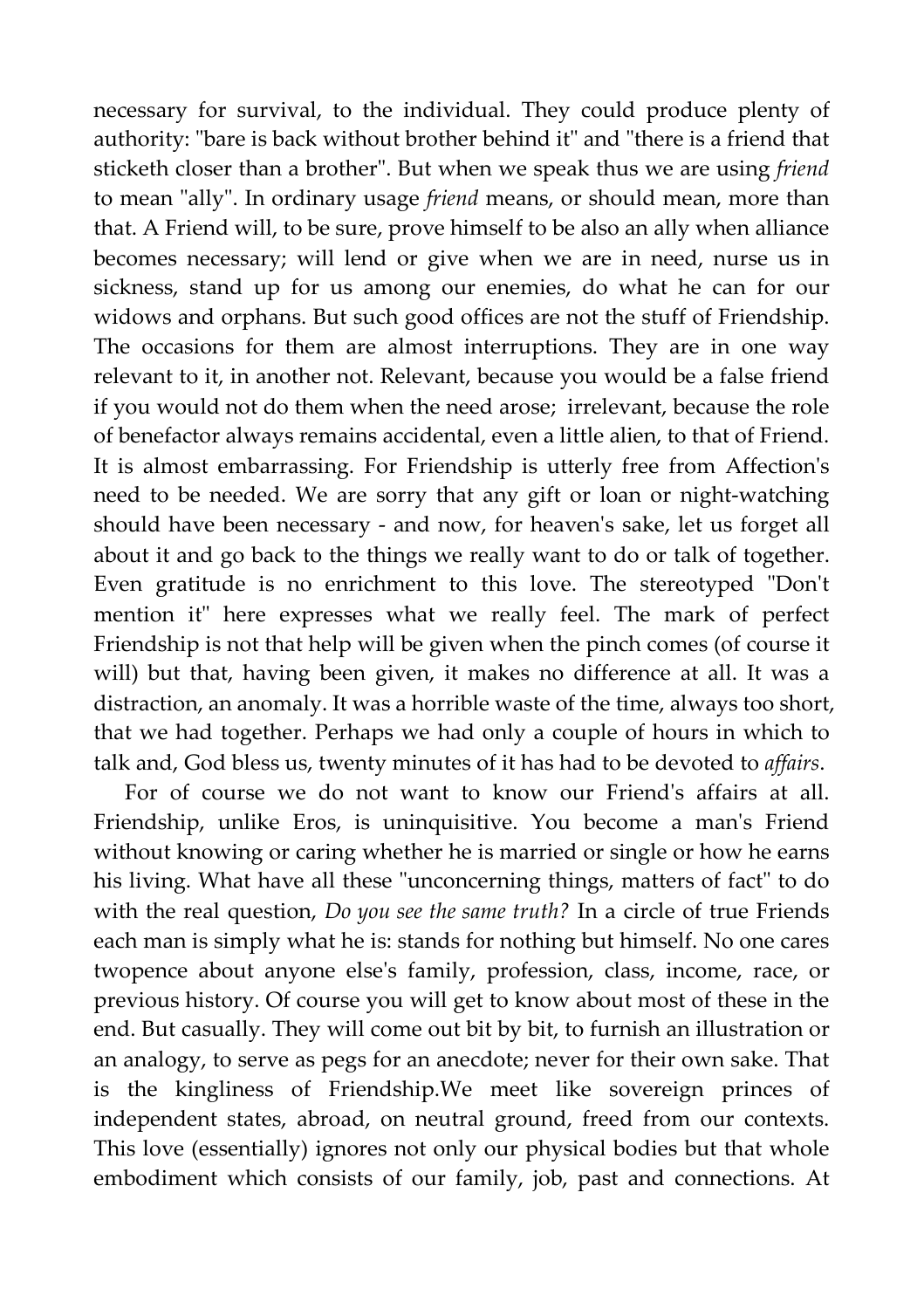home, besides being Peter or Jane, we also bear a general character; husband or wife, brother or sister, chief, colleague or subordinate. Not among our Friends. It is an affair of disentangled, or stripped, minds. Eros will have naked bodies; Friendship naked personalities.

Hence (if you will not misunderstand me) the exquisite arbitrariness and irresponsibility of this love. I have no duty to be anyone's Friend and no man in the world has a duty to be mine. No claims, no shadow of necessity. Friendship is unnecessary, like philosophy, like art, like the universe itself (for God did not need to create). It has no survival value; rather it is one of those things which give value to survival.

When I spoke of Friends as side by side or shoulder to shoulder I was pointing a necessary contrast between their posture and that of the lovers whom we picture face to face. Beyond that contrast I do not want the image pressed. The common quest or vision which unites Friends does not absorb them in such a way that they remain ignorant or oblivious of one another. On the contrary it is the very medium in which their mutual love and knowledge exist. One knows nobody so well as one's "fellow". Every step of the common journey tests his metal; and the tests are tests we fully understand because we are undergoing them ourselves. Hence, as he rings true time after time, our reliance, our respect and our admiration blossom into an Appreciative Love of a singularly robust and well-informed kind. If, at the outset, we had attended more to him and less to the thing our Friendship is "about", we should not have came to know or love him so well. You will not find the warrior, the poet, the philosopher or the Christian by staring in his eyes as if he were your mistress: better fight beside him, read with him, argue with him, pray with him.

In a perfect Friendship this Appreciative Love is, I think, often so great and so firmly based that each member of the circle feels, in his secret heart, humbled before all the rest. Sometimes he wonders what he is doing there among his betters. He is lucky beyond desert to be in such company. Especially when the whole group is together, each bringing out all that is best, wisest, or funniest in all the others. Those are the golden sessions; when four or five of us after a hard day's walking have come to our inn; when our slippers are on, our feet spread out towards the blaze and our drinks at our elbows; when the whole world, and something beyond the world, opens itself to our minds as we talk; and no one has any claim on or any responsibility for another, but all are freemen and equals as if we had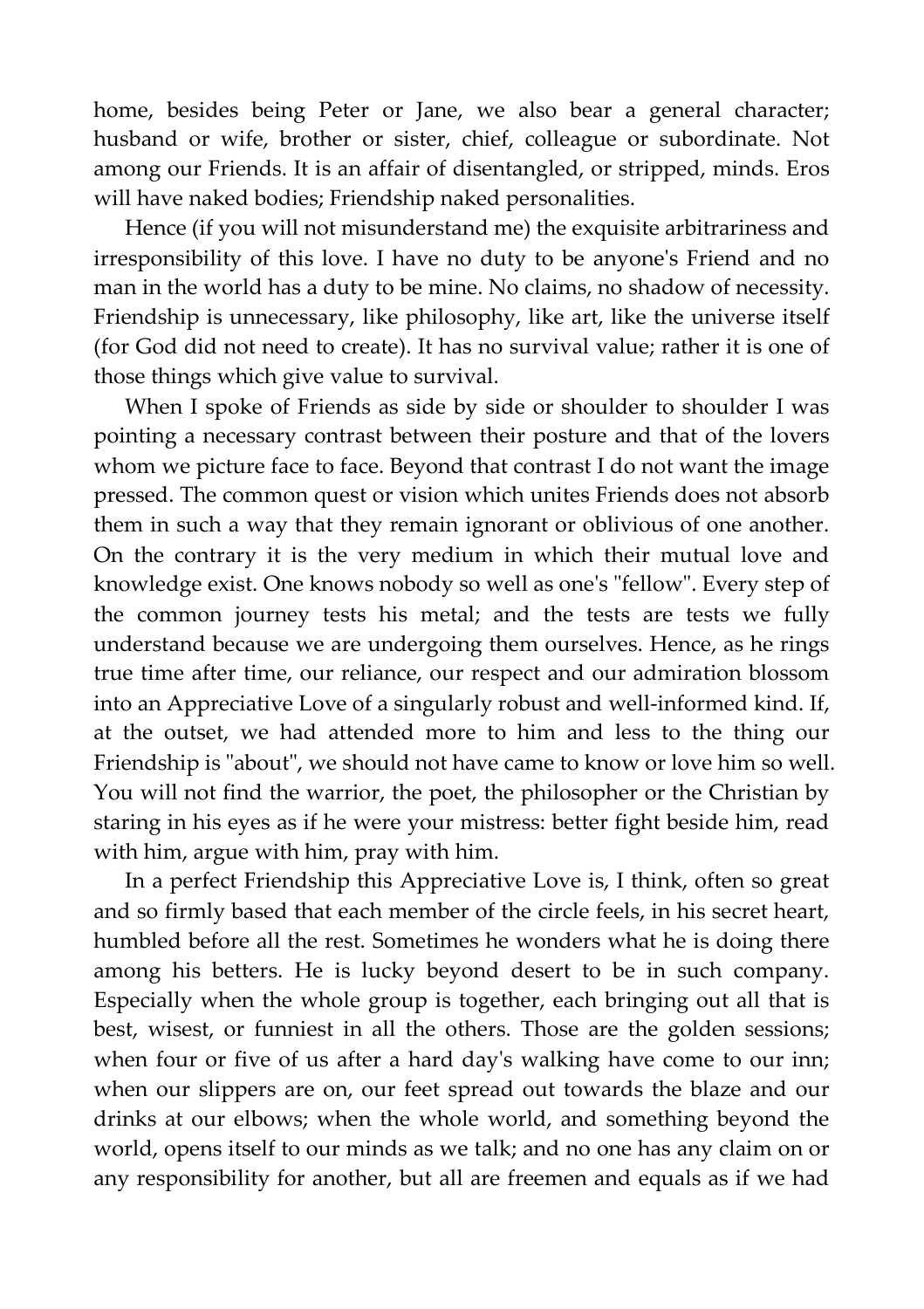first met an hour ago, while at the same time an Affection mellowed by the years enfolds us. Life - natural life - has no better gift to give. Who could have deserved it?

From what has been said it will be clear that in most societies at most periods Friendships will be between men and men or between women and women. The sexes will have met one another in Affection and in Eros but not in this love. For they will seldom have had with each other the companionship in common activities which is the matrix of Friendship. Where men are educated and women not, where one sex works and the other is idle, or where they do totally different work, they will usually have nothing to be Friends about. But we can easily see that it is this lack, rather than anything in their natures, which excludes Friendship; for where they can be companions they can also become Friends. Hence in a profession (like my own) where men and women work side by side, or in the mission field, or among authors and artists, such Friendship is common. To be sure, what is offered as Friendship on one side may be mistaken for Eros on the other, with painful and embarrassing results. Or what begins as Friendship in both may become also Eros. But to say that something can be mistaken for, or turn into, something else is not to deny the difference between them. Rather it implies it; we should not otherwise speak of "turning into" or being "mistaken for".

In one respect our own society is unfortunate. A world where men and women never have common work or a common education can probably get along comfortably enough. In it men turn to each other, and only to each other, for Friendship, and they enjoy it very much. I hope the women enjoy their feminine Friends equally. Again, a world where all men and women had sufficient common ground for this relationship could also be comfortable. At present, however, we fall between two stools. The necessary common ground, the matrix, exists between the sexes in some groups but not in others. It is notably lacking in many residential suburbs. In a plutocratic neighbourhood where the men have spent their whole lives in acquiring money some at least of the women have used their leisure to develop an intellectual life - have become musical or literary. In such places the men appear among the women as barbarians among civilised people. In another neighbourhood you will find the situation reversed. Both sexes have, indeed, "been to school". But since then the men have had a much more serious education; they have become doctors, lawyers, clergymen,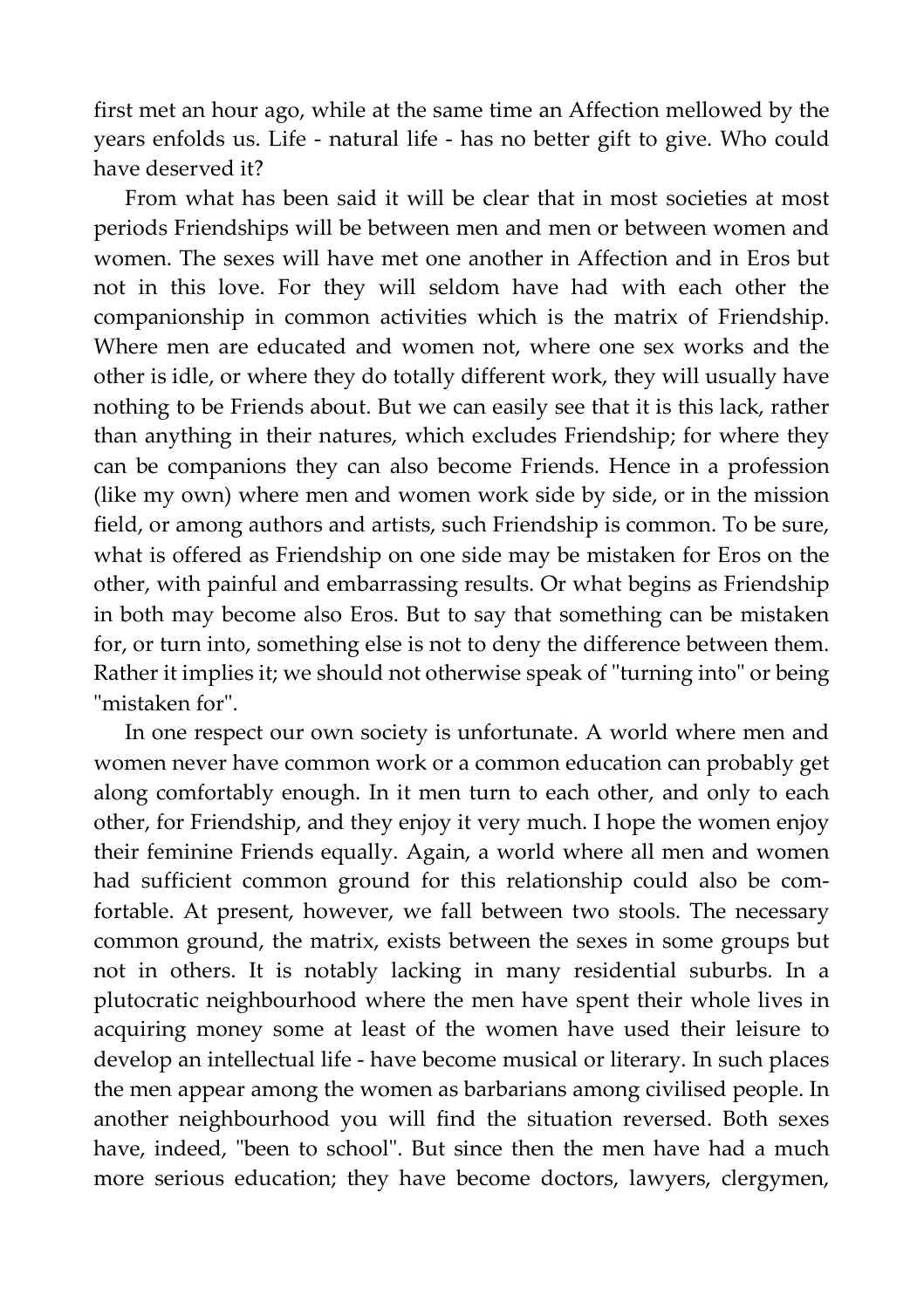architects, engineers, or men of letters. The women are to them as children to adults. In neither neighbourhood is real Friendship between the sexes at all probable. But this, though an impoverishment, would be tolerable if it were admitted and accepted. The peculiar trouble of our own age is that men and women in this situation, haunted by rumours and glimpses of happier groups where no such chasm between the sexes exists, and bedevilled by the egalitarian idea that what is possible for some ought to be (and therefore is) possible to all, refuse to acquiesce in it. Hence, on the one hand, we get the wife as school-marm, the "cultivated" woman who is always trying to bring her husband "up to her level". She drags him to concerts and would like him to learn morris-dancing and invites "cultivated" people to the house. It often does surprisingly little harm. The middle-aged male has great powers of passive resistance and (if she but knew) of indulgence; "women will have their fads." Something much more painful happens when it is the men who are civilised and the women not, and when all the women, and many of the men too, simply refuse to recognise the fact.

When this happens we get a kind, polite, laborious and pitiful pretence. The women are "deemed" (as lawyers say) to be full members of the male circle. The fact - in itself not important - that they now smoke and drink like the men seems to simple-minded people a proof that they really are. No stag-parties are allowed. Wherever the men meet, the women must come too. The men have learned to live among ideas. They know what discussion, proof and illustration mean. A woman who has had merely school lessons and has abandoned soon after marriage whatever tinge of "culture" they gave her - whose reading is the Women's Magazines and whose general conversation is almost wholly narrative - cannot really enter such a circle. She can be locally and physically present with it in the same room. What of that? If the men are ruthless, she sits bored and silent through a conversation which means nothing to her. If they are better bred, of course, they try to bring her in. Things are explained to her: people try to sublimate her irrelevant and blundering observations into some kind of sense. But the efforts soon fail and, for manners sake, what might have been a real discussion is deliberately diluted and peters out in gossip, anecdotes and jokes. Her presence has thus destroyed the very thing she was brought to share. She can never really enter the circle because the circle ceases to be itself when she enters it - as the horizon ceases to be the horizon when you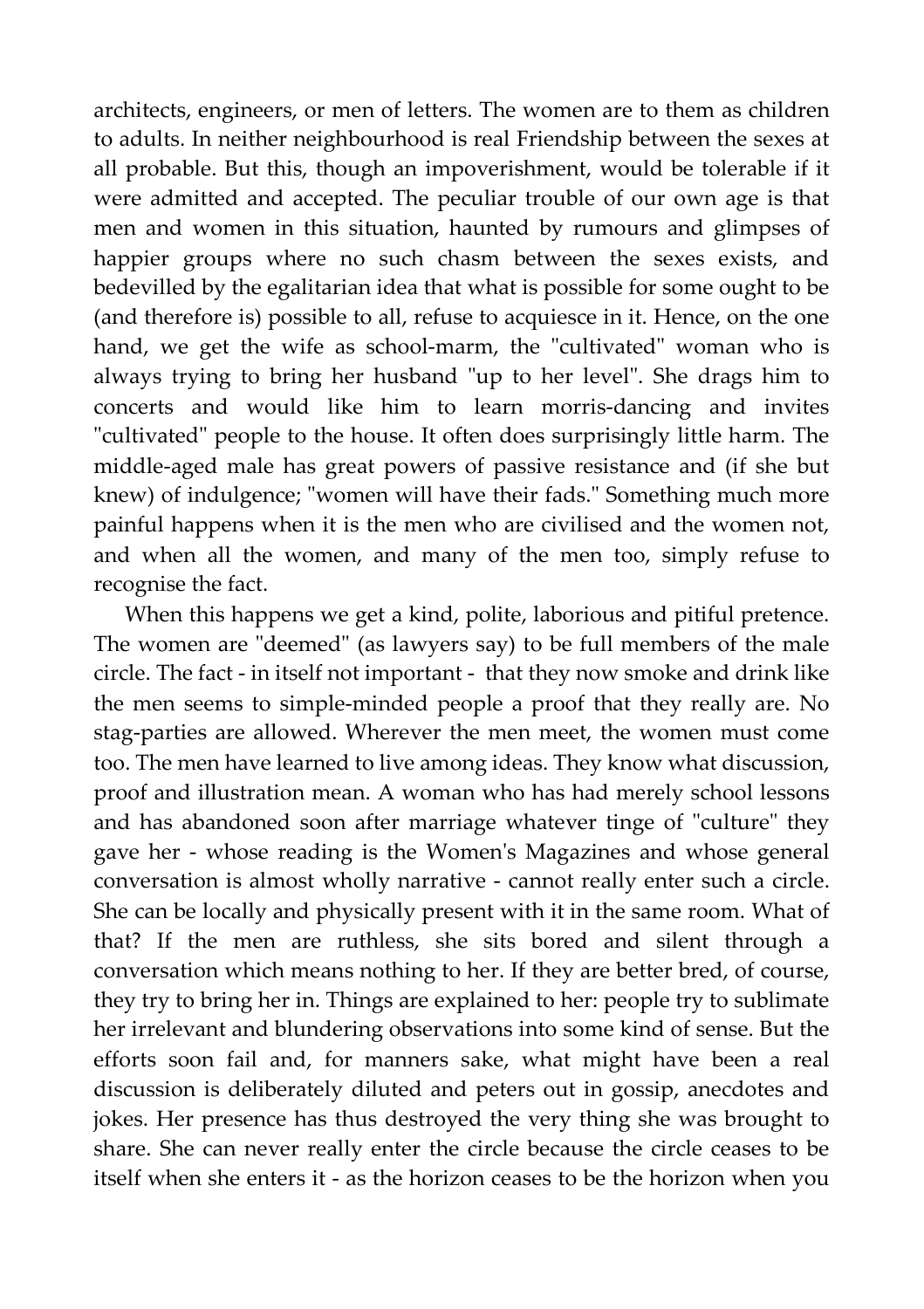get there. By learning to drink and smoke and perhaps to tell risqué stories, she has not, for this purpose, drawn an inch nearer to the men than her grandmother. But her grandmother was far happier and more realistic. She was at home talking real women's talk to other women and perhaps doing so with great charm, sense and even wit. She herself might be able to do the same. She may be quite as clever as the men whose evening she has spoiled, or cleverer. But she is not really interested in the same things, nor mistress of the same methods. (We all appear as dunces when feigning an interest in things we care nothing about.)

The presence of such women, thousands strong, helps to account for the modern disparagement of Friendship. They are often completely victorious. They banish male companionship, and therefore male Friendship, from whole neighbourhoods. In the only world they know, an endless prattling "Jolly" replaces the intercourse of minds. All the men they meet talk like women while women are present.

This victory over Friendship is often unconscious. There is, however, a more militant type of woman who plans it. I have heard one say "Never let two men sit together or they'll get talking about some subject and then there'll be no fun." Her point could not have been more accurately made. Talk, by all means; the more of it the better; unceasing cascades of the human voice; but not, please, a subject. The talk must not be about anything.

This gay lady - this lively, accomplished, "charming", unendurable bore was seeking only each evening's amusement, making the meeting "go". But the conscious war against Friendship may be fought on a deeper level. There are women who regard it with hatred, envy and fear as the enemy of Eros and, perhaps even more, of Affection. A woman of that sort has a hundred arts to break up her husband's Friendships. She will quarrel with his Friends herself or, better still, with their wives. She will sneer, abstruct and lie. She does not realise that the husband whom she succeeds in isolating from his own kind will not be very well worth having; she has emasculated him. She will grow to be ashamed of him herself. Nor does she remember how much of his life lies in places where she cannot watch him. New Friendships will break out, but this time they will be secret. Lucky for her, and lucky beyond her deserts, if there are not soon other secrets as well.

All these, of course, are silly women. The sensible women who, if they wanted, would certainly be able to qualify themselves for the world of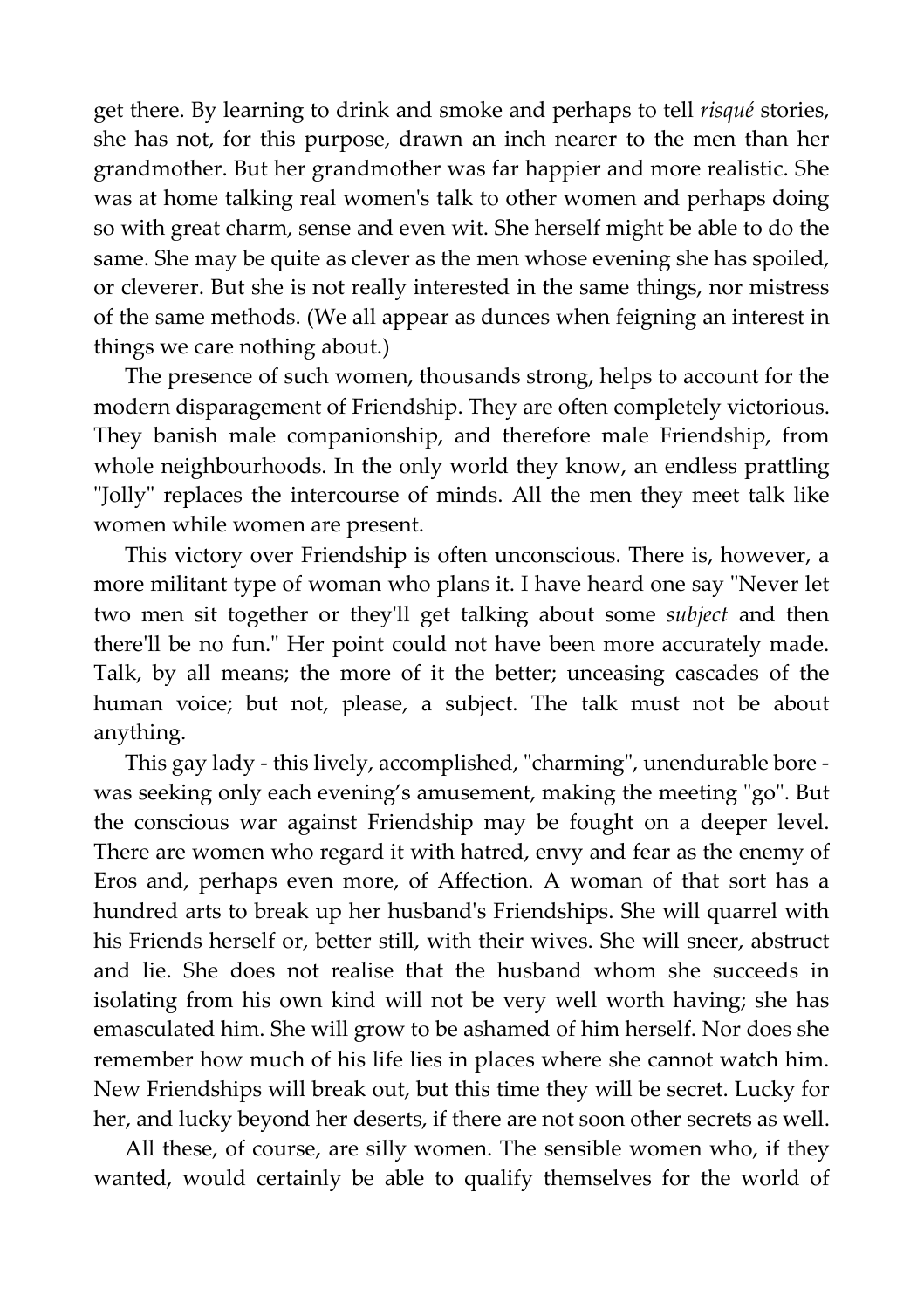discussion and ideas, are precisely those who, if they are not qualified, never try to enter it or to destroy it. They have other fish to fry. At a mixed party they gravitate to one end of the room and talk women's talk to one another. They don't want us, for this sort of purpose, any more than we want them. It is only the riff-raff of each sex that wants to be incessantly hanging on the other. Live and let live. They laugh at us a good deal. That is just as it should be. Where the sexes, having no real shared activities, can meet only in Affection and Eros - cannot be Friends - it is healthy that each should have a lively sense of the other's absurdity. Indeed it is always healthy. No one ever really appreciated the other sex - just as no one really appreciates children or animals - without at times feeling them to be funny. For both sexes are. Humanity is tragi-comical; but the division into sexes enables each to see in the other the joke that often escapes it in itself - and the pathos too.

I gave warning that this chapter would be largely a rehabilitation. The preceding pages have, I hope, made clear why to me at least it seems no wonder if our ancestors regarded Friendship as something that raised us almost above humanity. This love, free from instinct, free from all duties but those which love has freely assumed, almost wholly free from jealousy, and free without qualification from the need to be needed, is eminently spiritual. It is the sort of love one can imagine between angels. Have we here found a natural love, which is Love itself ?

Before we rush to any such conclusion let us beware of the ambiguity in the word spiritual. There are many New Testament contexts in which it means "pertaining to the (Holy) Spirit", and in such contexts the spiritual is, by definition, good. But when spiritual is used simply as the opposite of corporeal, or instinctive, or animal, this is not so. There is spiritual evil as well as spiritual good. There are unholy, as well as holy, angels. The worst sins of men are spiritual. We must not think that in finding Friendship to be spiritual we have found it to be in itself holy or inerrant. Three significant facts remain to be taken into account.

The first, already mentioned, is the distrust which Authorities tend to have of close Friendships among their subjects. It may be unjustified; or there may be some basis for it.

Secondly, there is the attitude of the majority towards all circles of close Friends. Every name they give such a. circle is more or less derogatory. It is at best a "set"; lucky if not a coterie, a "gang", a "little senate", or a "mutual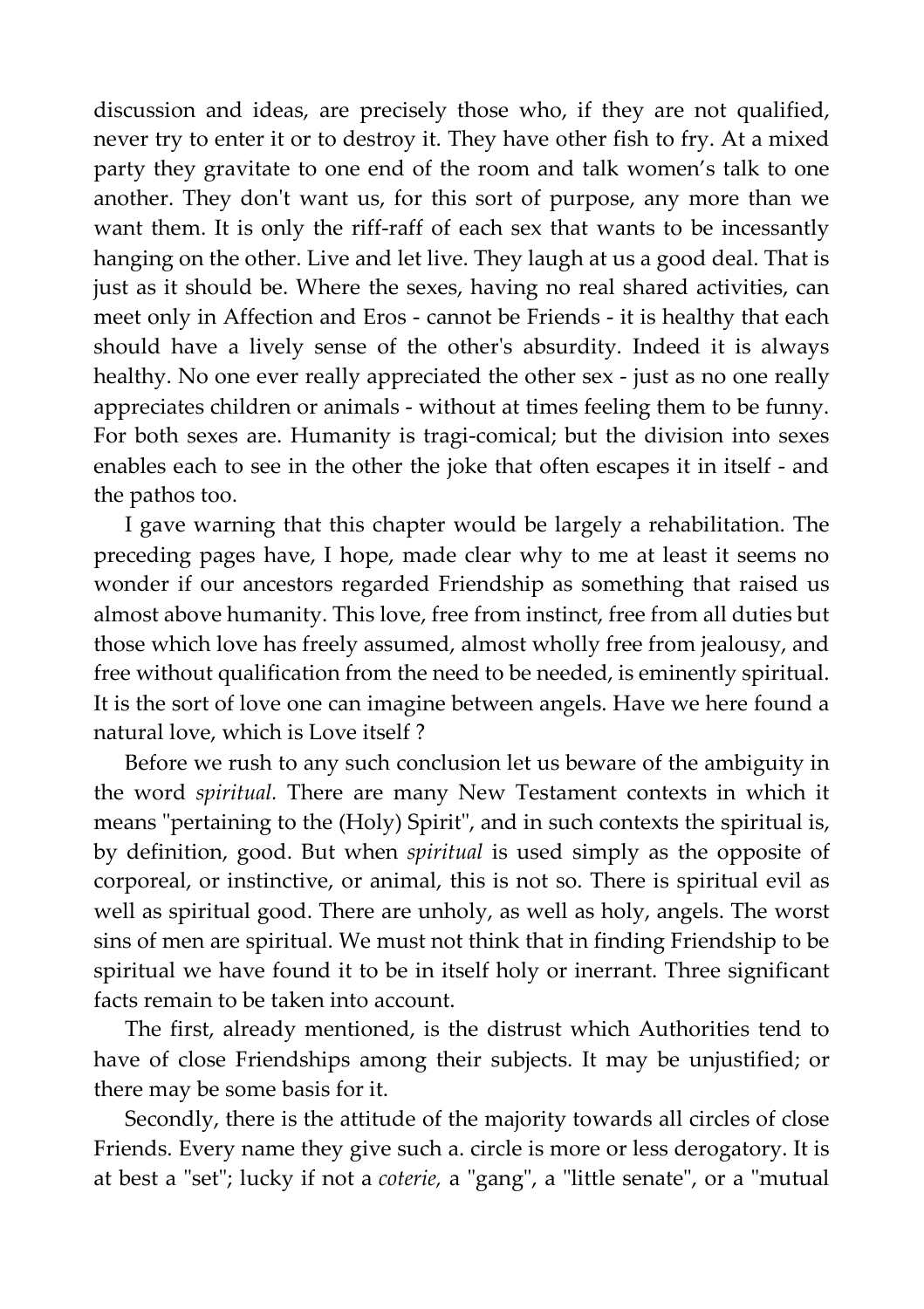admiration society". Those who in their own lives know any Affection, Companionship and Eros, suspect Friends to be "stuck-up prigs who think themselves too good for us". Of course this is the voice of Envy. But Envy always brings the truest charge, or the charge nearest to the truth, that she can think up; it hurts more. This charge, therefore, will have to be considered.

Finally, we must notice that Friendship is very rarely the image under which Scripture represents the love between God and Man. It is not entirely neglected; but far more often, seeking a symbol for the highest love of all, Scripture ignores this seemingly almost angelic relation and plunges into the depth of what is most natural and instinctive. Affection is taken as the image when God is represented as our Father; Eros, when Christ is represented as the Bridegroom of the Church.

Let us begin with the suspicions of those in Authority. I think there is a ground for them and that a consideration of this ground brings something important to light. Friendship, I have said, is born at the moment when one man says to another "What! You too? I thought that no one but myself..." But the common taste or vision or point of view which is thus discovered need not always be a nice one. From such a moment art, or philosophy, or an advance in religion or morals might well take their rise; but why not also torture, cannibalism, or human sacrifice? Surely most of us have experienced the ambivalent nature of such moments in our own youth? It was wonderful when we first met someone who cared for our favourite poet. What we had hardly understood before now took clear shape. What we had been half ashamed of we now freely acknowledged. But it was no less delightful when we first met someone who shared with us a secret evil. This too became far more palpable and explicit; of this too, we ceased to be ashamed. Even now, at whatever age, we all know the perilous charm of a shared hatred or grievance. (It is difficult not to hail as a Friend the only other man in College who really sees the faults of the Sub-Warden.)

Alone among unsympathetic companions, I hold certain views and standards timidly, half ashamed to avow them and half doubtful if they can after all be right. Put me back among my Friends and in half an hour - in ten minutes - these same views and standards become once more indisputable. The opinion of this little circle, while I am in it, outweighs that of a thousand outsiders: a Friendship strengthens, it will do this even when my Friends are far away. For we all wish to be judged by our peers, by the men "after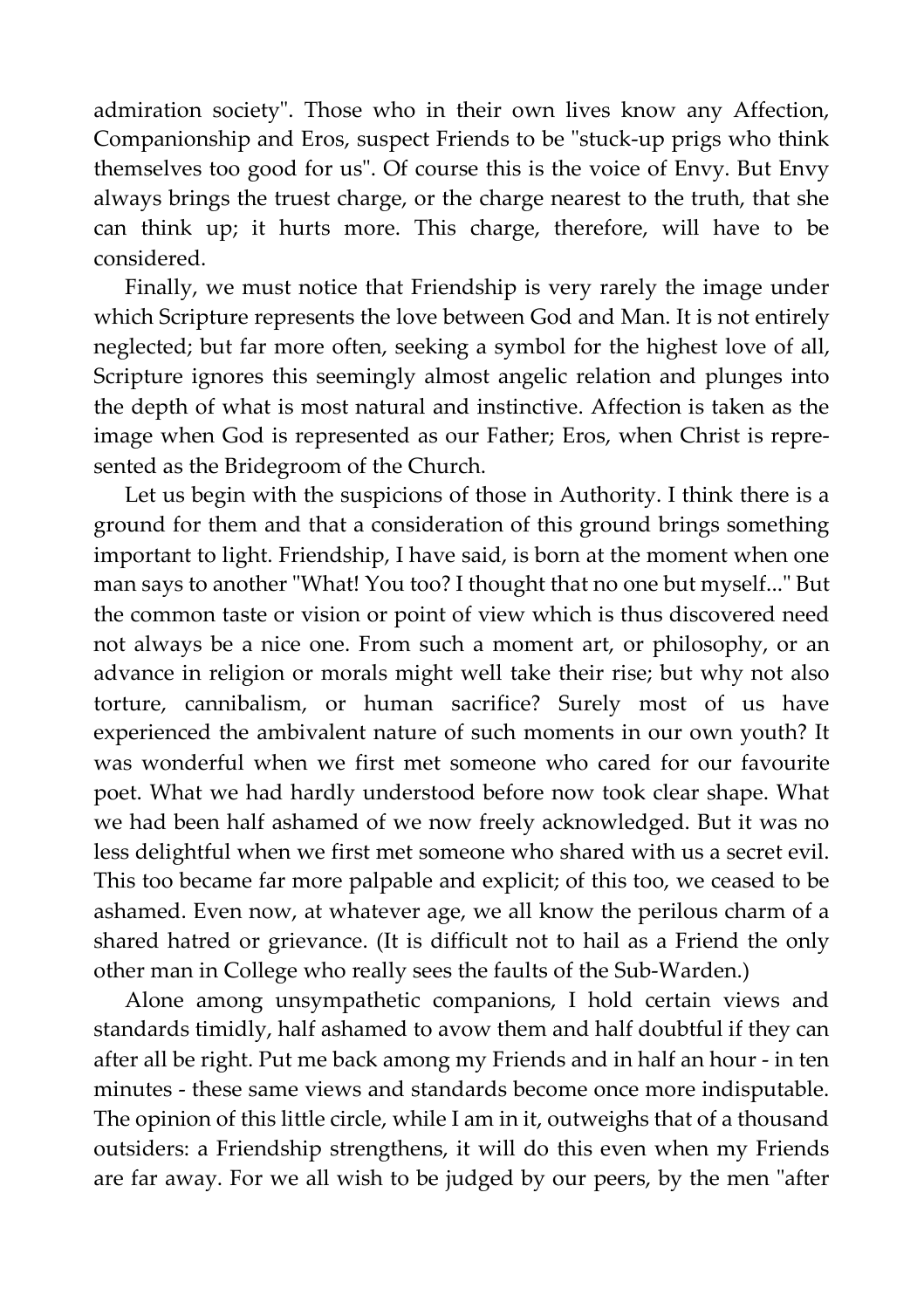our own heart". Only they really know our mind and only they judge it by standards we fully acknowledge. Theirs is the praise we really covet and the blame we really dread. The little pockets of early Christians survived because they cared exclusively for the love of "the brethren" and stopped their ears to the opinion of the Pagan society all round them. But a circle of criminals, cranks, or perverts survives in just the same way; by becoming deaf to the opinion of the outer world, by discounting it as the chatter of outsiders who "don't understand", of the "conventional", "the bourgeois", the "Establishment", of prigs, prudes and humbugs.

It is therefore easy to see why Authority frowns on Friendship. Every real Friendship is a sort of secession, even a rebellion. It may be a rebellion of serious thinkers against accepted clap-trap or of faddists against accepted good sense; of real artists against popular ugliness or of charlatans against civilised taste; of good men against the badness of society or of bad men against its goodness. Whichever it is, it will be unwelcome to Top People. In each knot of Friends there is a sectional "public opinion" which fortifies its members against the public opinion of the community in general. Each therefore is a pocket of potential resistance. Men who have real Friends are less easy to manage or "get at"; harder for good Authorities to correct or for bad Authorities to corrupt. Hence if our masters, by force or by propaganda about "Togetherness" or by unobtrusively making privacy and unplanned leisure impossible, ever succeed in producing a world where all are Companions and none are Friends, they will have removed certain dangers, and will also have taken from us what is almost our strongest safeguard against complete servitude.

But the dangers are perfectly real. Friendship (as the ancients saw) can be a school of virtue; but also (as they did not see) a school of vice. It is ambivalent. It makes good men better and bad men worse. It would be a waste of time to elaborate the point. What concerns us is not to expatiate on the badness of bad Friendships but to become aware of the possible danger in good ones. This love, like the other natural loves, has its congenital liability to a particular disease.

It will be obvious that the element of secession, of indifference or deafness (at least on some matters) to the voices of the outer world, is common to all Friendships, whether good, bad, or merely innocuous. Even if the common ground of the Friendship is nothing more momentous than stamp-collecting, the circle rightly and inevitably ignores the views of the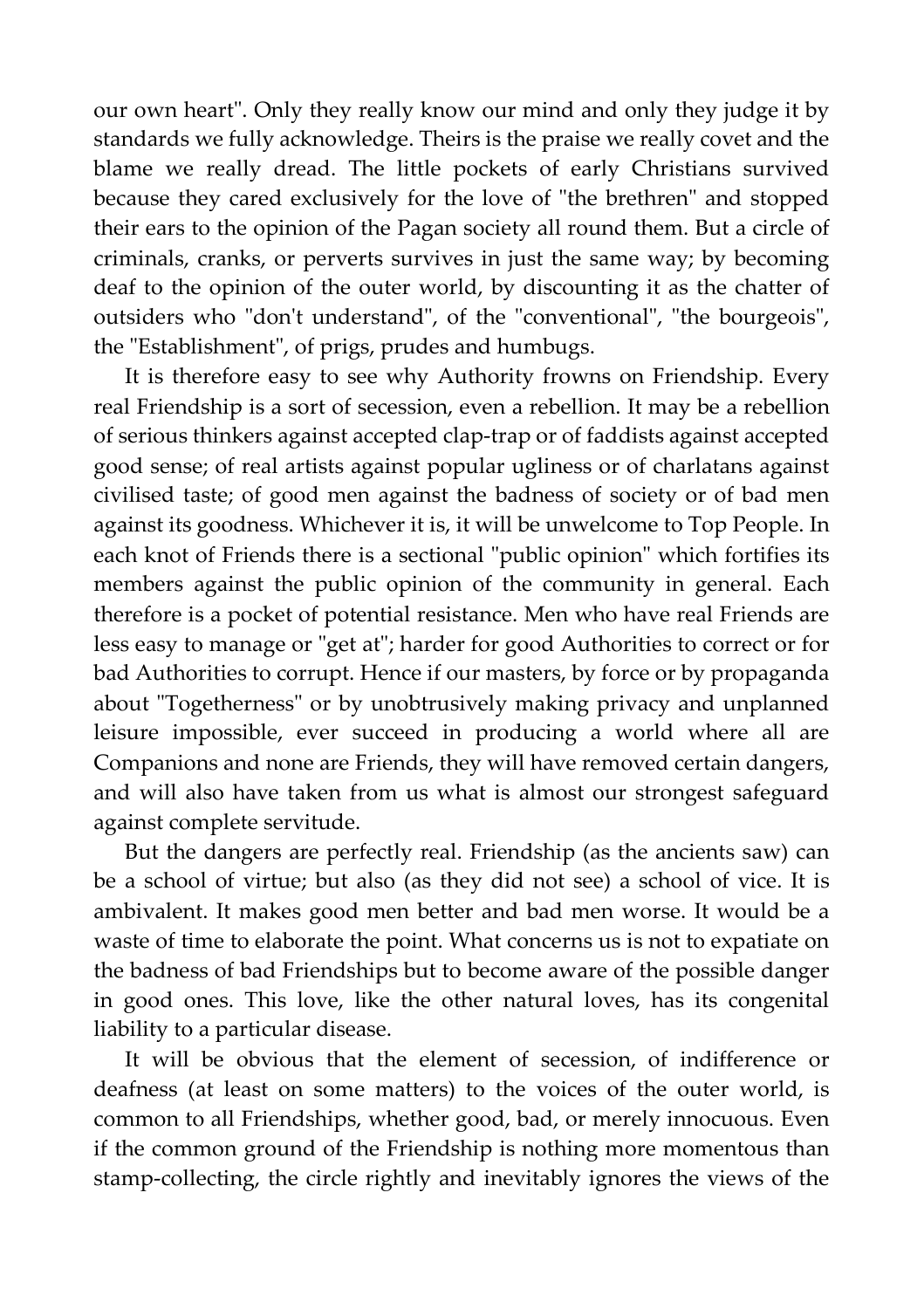millions who think it a silly occupation and of the thousands who have merely dabbled in it. The founders of meteorology rightly and inevitably ignored the views of the millions who still attributed storms to witchcraft. There is no offence in this. As I know that I should be an Outsider to a circle of golfers, mathematicians, or motorists, so I claim the equal right of regarding them as Outsiders to mine. People who hate one another should meet seldom; people who interest one another, often.

The danger is that this partial indifference or deafness to outside opinion, justified and necessary though it is, may lead to a wholesale indifference or deafness. The most spectacular instances of this can be seen not in a circle of friends but in a Theocratic or aristocratic class. We know what the Priests in Our Lord's time thought of the common people. The Knights in Froissart's chronicles had neither sympathy nor mercy for the "outsiders", the churls or peasants. But this deplorable indifference was very closely intertwined with a good quality. They really had, among themselves, a very high standard of valour, generosity, courtesy and honour. This standard the cautious, close-fisted churl would have thought merely silly. The Knights, in maintaining it, were, and had to be, wholly indifferent to his views. They "didn't give a damn" what he thought. If they had, our own standard today would be the poorer and the coarser for it. But the habit of "not giving a damn" grows on a class. To discount the voice of the peasant where it really ought to be discounted makes it easier to discount his voice when he cries for justice or mercy. The partial deafness which is noble and necessary encourages the wholesale deafness which is arrogant and inhuman.

A circle of friends cannot of course oppress the outer world as a powerful social class can. But it is subject, on its own scale, to the same danger. It can come to treat as "outsiders" in a general (and derogatory) sense those who were quite properly outsiders for a particular purpose. Thus, like an aristocracy, it can create around it a vacuum across which no voice will carry. The literary or artistic circle which began by discounting, perhaps rightly, the plain man's ideas about literature or art may came to discount equally his idea that they should pay their bills, cut their nails and behave civilly. Whatever faults the circle has - and no circle is without them - thus become incurable. But that is not all. The partial and defensible deafness was based on some kind of superiority - even if it were only a superior knowledge about stamps. The sense of superiority will then get itself attached to the total deafness. The group will disdain as well as ignore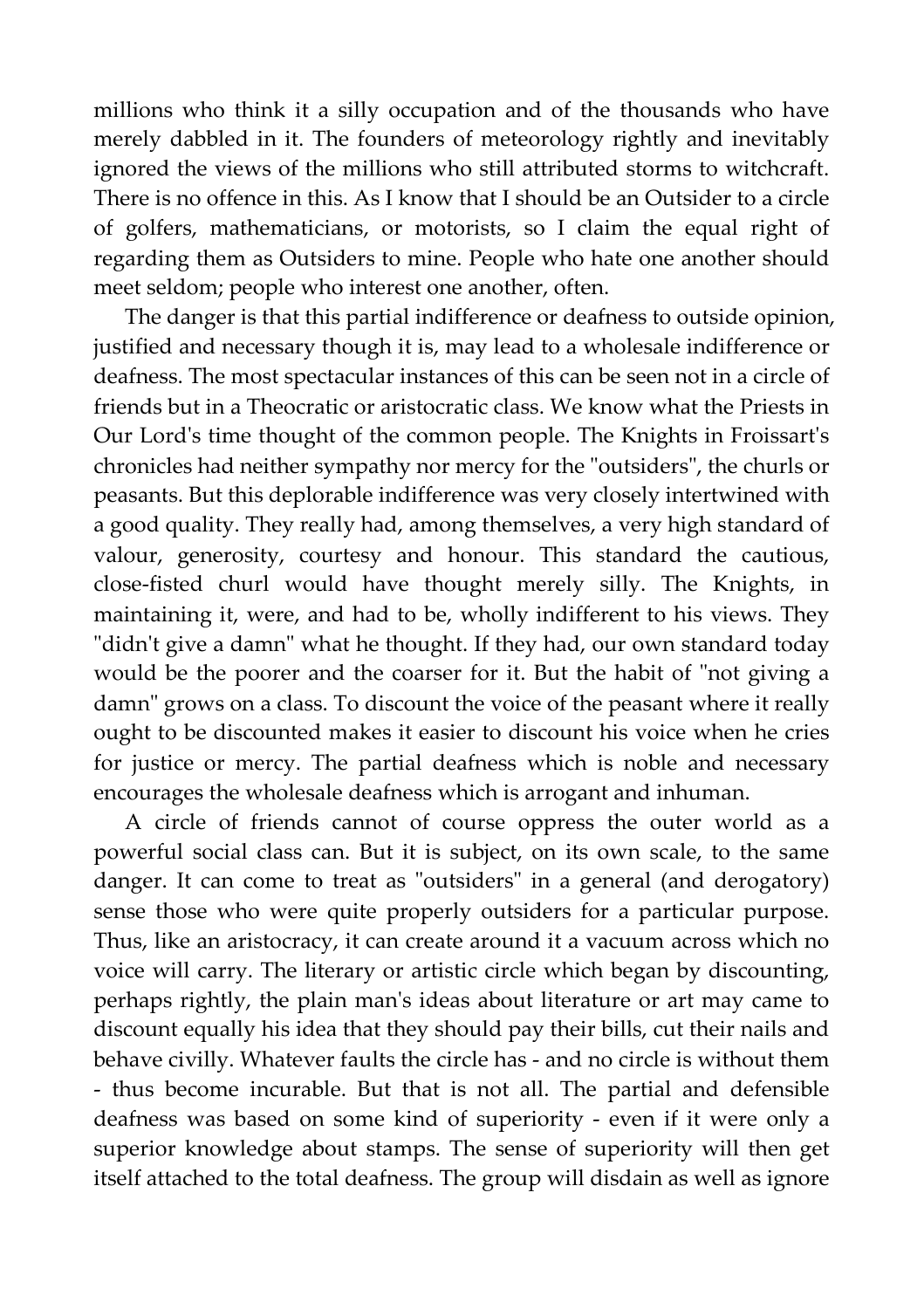those outside it. It will, in effect, have turned itself into something very like a class. A coterie is a self-appointed aristocracy.

I said above that in a good Friendship each member often feels humility towards the rest. He sees that they are splendid and counts himself lucky to be among them. But unfortunately the they and them are also, from another point of view we and us. Thus the transition from individual humility to corporate pride is very easy.

I am not thinking of what we should call a social or snobbish pride: a delight in knowing, and being known to know, distinguished people. That is quite a different thing. The snob wishes to attach himself to some group because it is already regarded as an elite; friends are in danger of coming to regard themselves as an elite because they are already attached. We seek men after our own heart for their own sake and are then alarmingly or delightfully surprised by the feeling that we have become an aristocracy. Not that we'd call it that. Every reader who has known Friendship will probably feel inclined to deny with some heat that his own circle was ever guilty of such an absurdity. I feel the same. But in such matters it is best not to begin with ourselves. However it may be with us, I think we have all recognised some such tendency in those other circles to which we are Outsiders.

I was once at some kind of conference where two clergymen, obviously close friends, began talking about "uncreated energies" other than God. I asked how there could be any uncreated things except God if the Creed was right in calling Him the "maker of all things visible and invisible". Their reply was to glance at one another and laugh. I had no objection to their laughter, but I wanted an answer in words as well. It was not at all a sneering or unpleasant laugh. It expressed very much what Americans would express by saying "Isn't he cute?" It was like the laughter of jolly grown-ups when an enfant terrible asks the sort of question that is never asked. You can hardly imagine how inoffensively it was done, nor how clearly it conveyed the impression that they were fully aware of living habitually on a higher plane than the rest of us, that they came among us as Knights among churls or as grown-ups among children. Very possibly they had an answer to my question and knew that I was too ignorant to follow it. If they had said in so many words "I'm afraid it would take too long to explain", I would not be attributing to them the pride of Friendship. The glance and the laugh are the real point - the audible and visible embodiment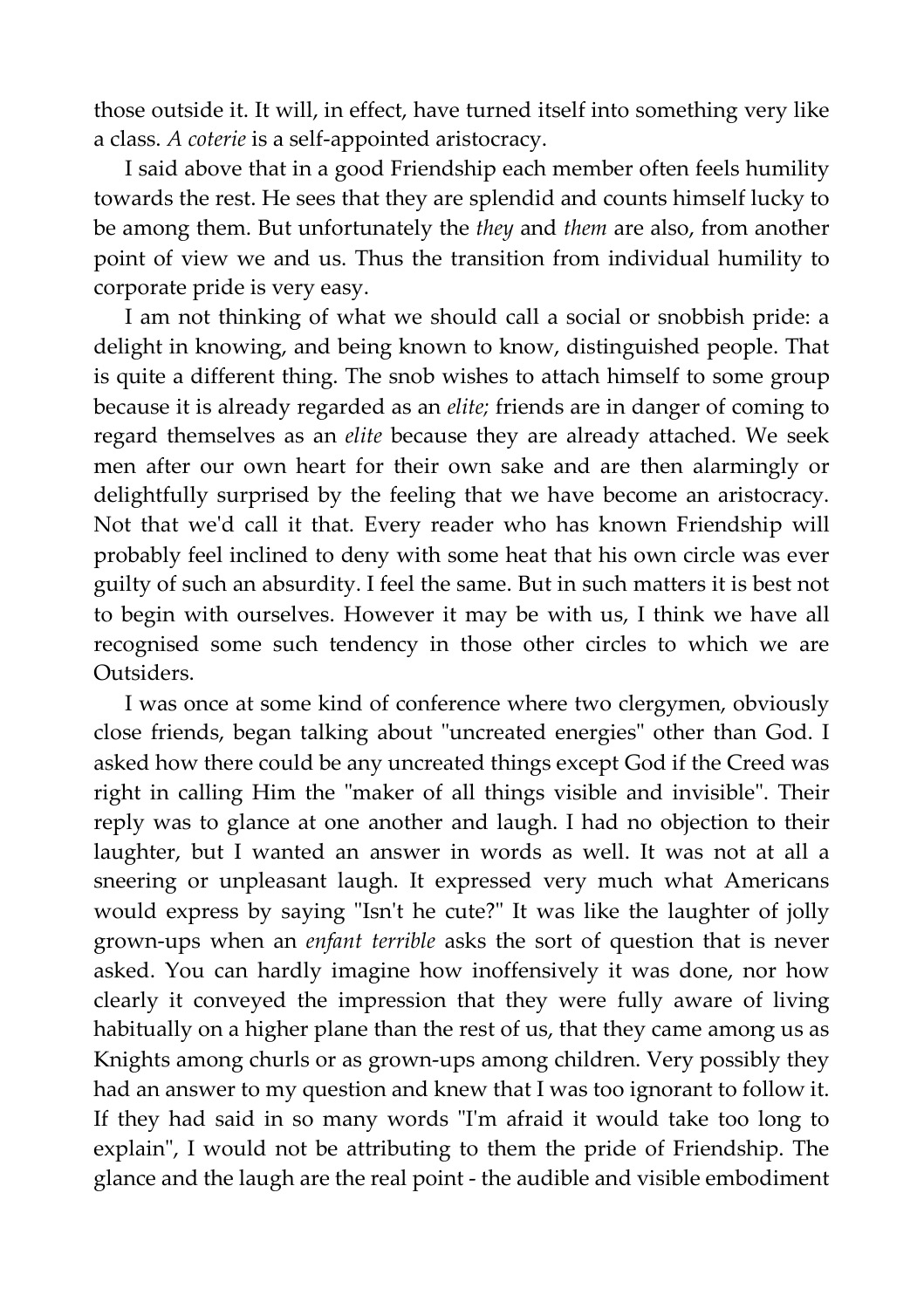of a corporate superiority taken for granted and unconcealed. The almost complete inoffensiveness, the absence of any apparent wish to wound or exult (they were very nice young men) really underline the Olympian attitude. Here was a sense of superiority so secure that it could afford to be tolerant, urbane, unemphatic.

This sense of corporate superiority is not always Olympian; that is, tranquil and tolerant. It may be Titanic; restive, militant and embittered. Another time, when I had been addressing an undergraduate society and some discussion (very properly) followed my paper, a young man with an expression as tense as that of a rodent so dealt with me that I had to say, "Look, sir. Twice in the last five minutes you have as good as called me a liar. If you cannot discuss a question of criticism without that kind of thing I must leave." I expected he would do one of two things; lose his temper and redouble his insults, or else blush and apologise. The startling thing is that he did neither. No new perturbation was added to the habitual malaise of his expression. He did not repeat the Lie Direct; but apart from that he went on just as before. One had came up against an iron curtain. He was forearmed against the risk of any strictly personal relation, either friendly or hostile, with such as me. Behind this, almost certainly, there lies a circle of the Titanic sort - self-dubbed Knights Templar perpetually in arms to defend a critical Baphomet. We - who are they to them - do not exist as persons at all. We are specimens; specimens of various Age Groups, Types, Climates of Opinion, or Interests, to be exterminated. Deprived of one weapon, they coolly take up another. They are not, in the ordinary human sense, meeting us at all; they are merely doing a job of work - spraying (I have heard one use that image) insecticide.

My two nice young clergymen and my not so nice Rodent were on a high intellectual level. So were that famous set who in Edwardian times reached the sublime fatuity of calling themselves "the Souls". But the same feeling of corporate superiority can possess a group of much more commonplace friends. It will then be flaunted in a cruder way. We have all seen this done by the "old hands" at school talking in the presence of a new boy, or two Regulars in the Army talking before a " Temporary "; sometimes by very loud and vulgar friends to impress mere strangers in a bar or a railway carriage. Such people talk very intimately and esoterically in order to be overheard. Everyone who is not in the circle must be shown that he is not in it.' Indeed the Friendship may be "about" almost nothing except the fact that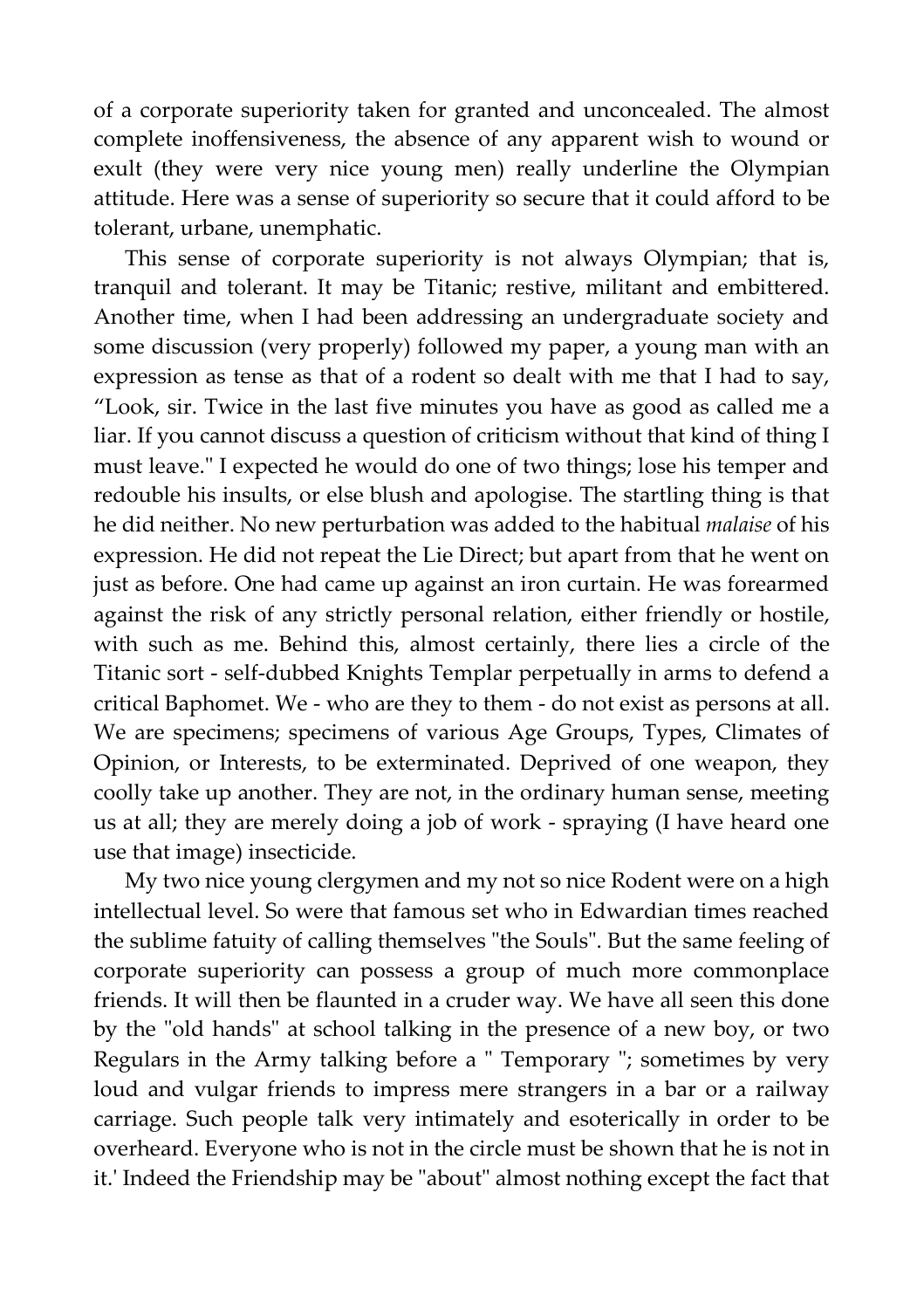it excludes. In speaking to an Outsider each member of it delights to mention the others by their Christian names or nicknames; not although, but because, the Outsider won't know who he means. A man I once knew was even subtler. He simply referred to his friends as if we all knew, certainly ought to know, who they were. "As Richard Button once said to me. . .", he would begin. We were all very young. We never dared to admit that we hadn't heard of Richard Button. It seemed so obvious that to everyone who was anyone he must be a household word; "not to know him argued ourselves unknown." Only much later did we come to realise that no one else had heard of him either. (Indeed I now have a suspicion that some of these Richard Buttons, Hezekiah Cromwells and Eleanor Forsyths had no more existence than Mrs. Harris. But for a year or so we were completely over-awed.)

We can thus detect the pride of Friendship - whether Olympian, Titanic, or merely vulgar - in many circles of Friends. It would be rash to assume that our own is safe from its danger; for of course it is in our own that we should be slowest to recognise it. The danger of such pride is indeed almost inseparable from Friendly love. Friendship must exclude. From the innocent and necessary act of excluding to the spirit of exclusiveness is an easy step; and thence to the degrading pleasure of exclusiveness. If that is once admitted the downward slope will grow rapidly steeper. We may never perhaps become Titans or plain cads; we might - which is in some ways worse - become "Souls". The common vision which first brought us together may fade quite away. We shall be a coterie that exists for the sake of being a coterie; a little self-elected (and therefore absurd) aristocracy, basking in the moonshine of our collective self-approval.

Sometimes a circle in this condition begins to dabble in the world of practice. Judiciously enlarging itself to admit recruits whose share in the original common interest is negligible but who are felt to be (in some undefined sense) "sound men", it becomes a power in the land. Membership of it comes to have a sort of political importance, though the politics involved may be only those of a regiment, a college, or a cathedral close. The manipulation of committees, the capture of jobs (for sound men) and the united front against the Have-nots now become its principal occupation, and those who once met to talk about God or poetry now meet to talk about lectureships or livings. Notice the justice of their doom. "Dust thou art and unto dust shalt thou return," said God to Adam. In a circle which has thus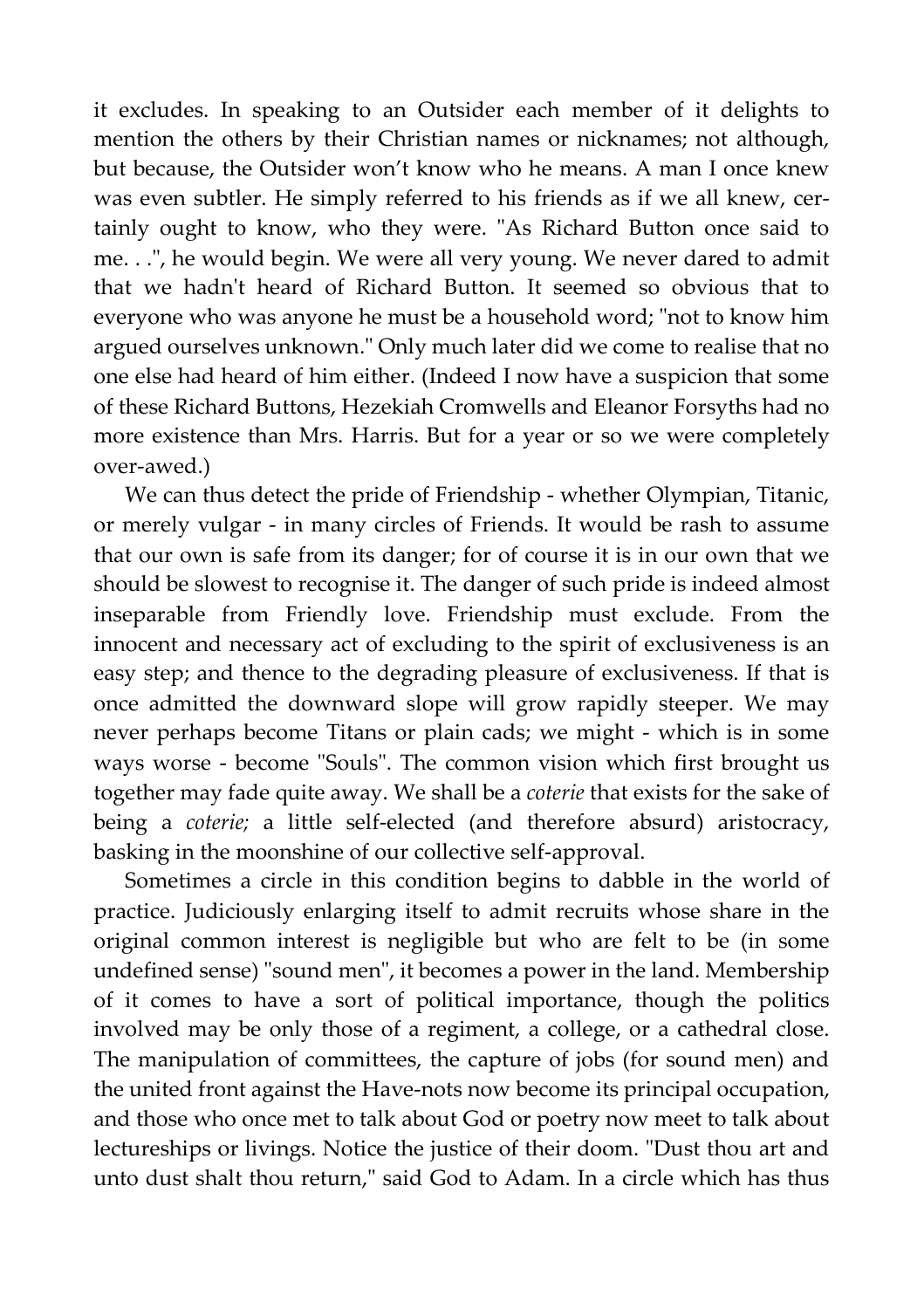dwindled into a coven of wanglers Friendship has sunk back again into the mere practical Companionship which was its matrix. They are now the same sort of body as the primitive horde of hunters. Hunters, indeed, is precisely what they are; and not the kind of hunters I most respect.

The mass of the people, who are never quite right, are never quite wrong. They are hopelessly mistaken in their belief that every knot of friends came into existence for the sake of the pleasures of conceit and superiority. They are, I trust, mistaken in their belief that every Friendship actually indulges in these pleasures. But they would seem to be right in diagnosing pride as the danger to which Friendships are naturally liable. Just because this is the most spiritual of loves the danger which besets it is spiritual too. Friendship is even, if you like, angelic. But man needs to be triply protected by humility if he is to eat the bread of angels without risk.

Perhaps we may now hazard a guess why Scripture uses Friendship so rarely as an image of the highest love. It is already, in actual fact, too spiritual to be a good symbol of Spiritual things. The highest does not stand without the lowest. God can safely represent Himself to us as Father and Husband because only a lunatic would think that He is physically our sire or that His marriage with the Church is other than mystical. But if Friendship were used for this purpose we might mistake the symbol for the thing symbolised. The danger inherent in it would be aggravated. We might be further encouraged to mistake that nearness (by resemblance) to the heavenly life which Friendship certainly displays for a nearness of approach.

Friendship, then, like the other natural loves, is unable to save itself. In reality, because it is spiritual and therefore faces a subtler enemy, it must, even more wholeheartedly than they, invoke the divine protection if it hopes to remain sweet. For consider how narrow its true path is. It must not become what the people call a "mutual admiration society"; yet if it is not full of mutual admiration, of Appreciative love, it is not Friendship at all. For unless our lives are to be miserably impoverished it must be for us in our Friendships as it was for Christiana and her party in The Pilgrim's Progress:

They seemed to be a terror one to the other, for that they could not see that glory each one on herself which they could see in each other. Now therefore they began to esteem each other better than themselves. For you are fairer than I am, said one; and you are more comely than I am, said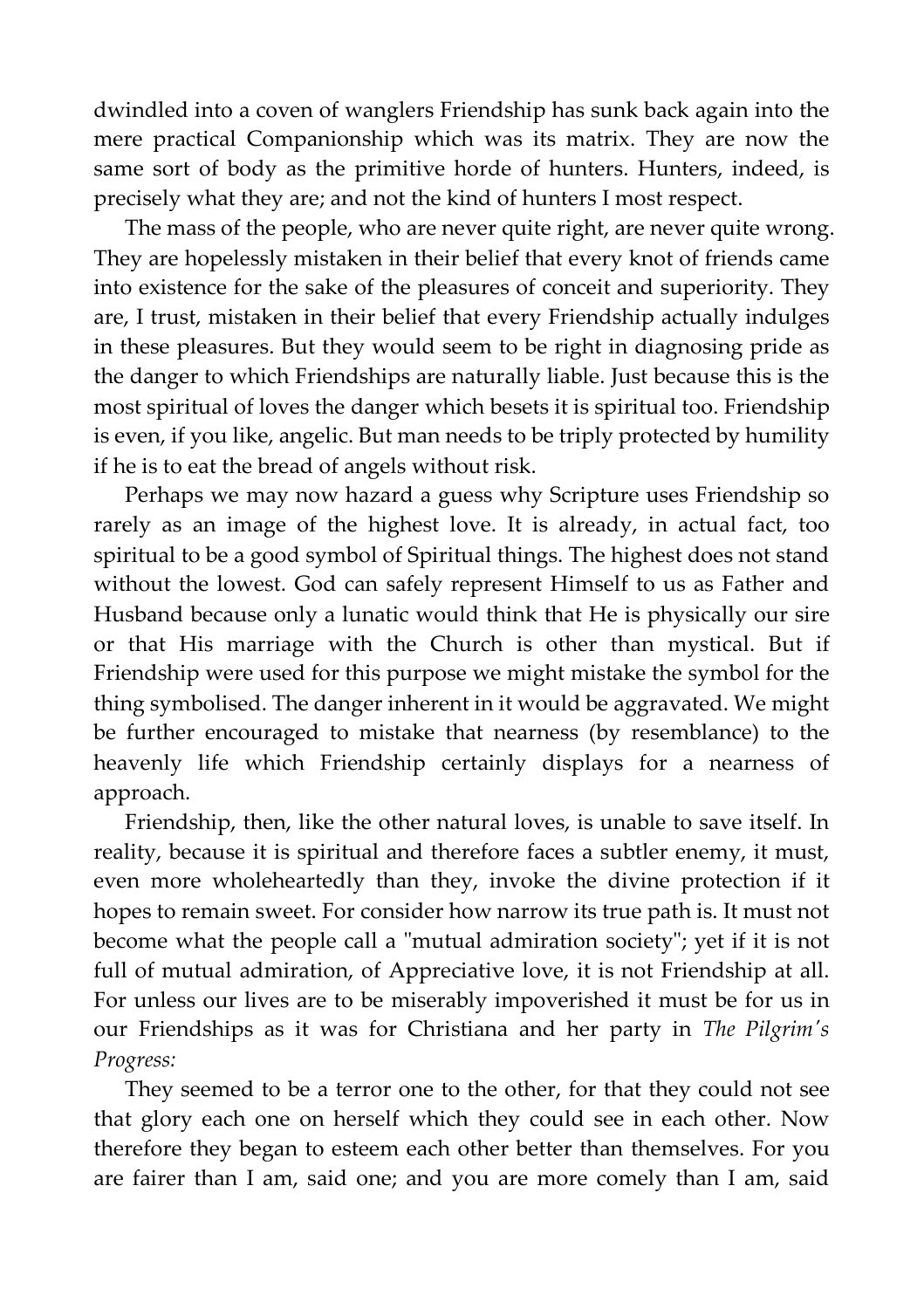another.

There is in the long run only one way in which we can taste this illustrious experience with safety. And Bunyan has indicated it in the same passage. It was in the House of the Interpreter, after they had been bathed, sealed and freshly clothed in "White Raiment" that the women saw one another in this light. If we remember the bathing, sealing and robing, we shall be safe. And the higher the common ground of the Friendship is, the more necessary the remembrance. In an explicitly religious Friendship, above all, to forget it would be fatal.

For then it will seem to us that we - we four or five - have chosen one another, the insight of each finding the intrinsic beauty of the rest, like to like, a voluntary nobility; that we have ascended above the rest of mankind by our native powers. The other loves do not invite the same illusion. Affection obviously requires kinship or at least proximities which never depended on our own choice. And as for Eros, half the love songs and half the love poems in the world will tell you that the Beloved is your fate or destiny, no more your choice than a thunderbolt, for "it is not in our power to love or hate". Cupid's archery, genes - anything but ourselves. But in Friendship, being free of all that, we think we have chosen our peers. In reality, a few years' difference in the dates of our births, a few more miles between certain houses, the choice of one university instead of another, posting to different regiments, the accident of a topic being raised or not raised at a first meeting - any of these chances might have kept us apart. But, for a Christian, there are, strictly speaking, no chances. A secret Master of the Ceremonies has been at work. Christ, who said to the disciples "Ye have not chosen me but I have chosen you," can truly say to every group of Christian friends "You have not chosen one another but I have chosen you for one another." The Friendship is not a reward for our discrimination and good taste in finding one another out. It is the instrument by which God reveals to each the beauties of all the others. They are no greater than the beauties of a thousand other men; by Friendship God opens our eyes to them. They are, like all beauties, derived from Him, and then, in a good Friendship, increased by Him through the Friendship itself, so that it is His instrument for creating as well as for revealing. At this feast it is He who has spread the board and it is He who has chosen the guests. It is He, we may dare to hope, who sometimes does, and always should, preside. Let us not reckon without our Host.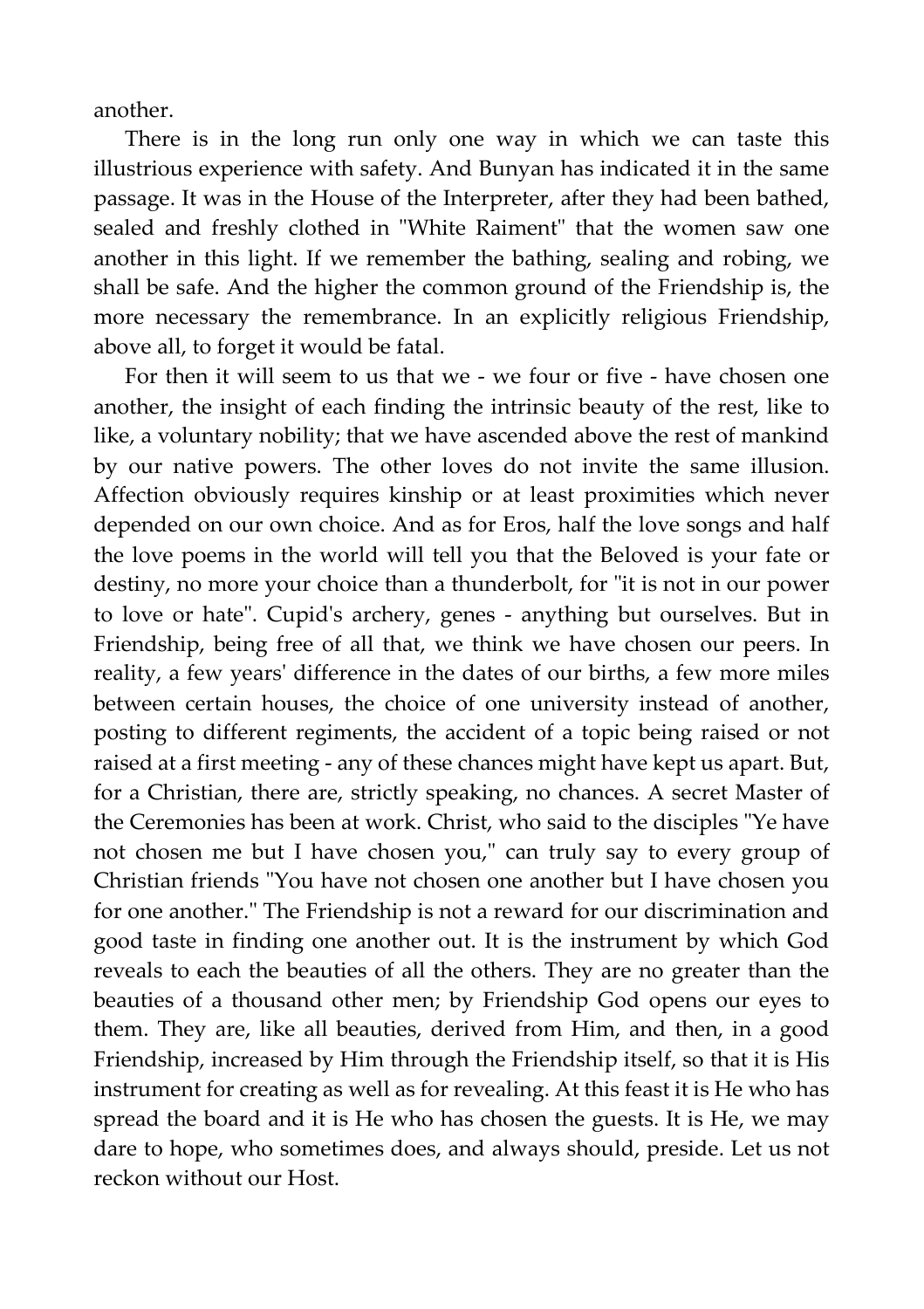Not that we must always partake of it solemnly. "God who made good laughter" forbid. It is one of the difficult and delightful subtleties of life that we must deeply acknowledge certain things to be serious and yet retain the power and will to treat them often as lightly as a game. But there will he a time for saying more about this in the next chapter. For the moment I will only quote Dunbar's beautifully balanced advice:

Man, please thy Maker, and be merry, And give not for this world a cherry.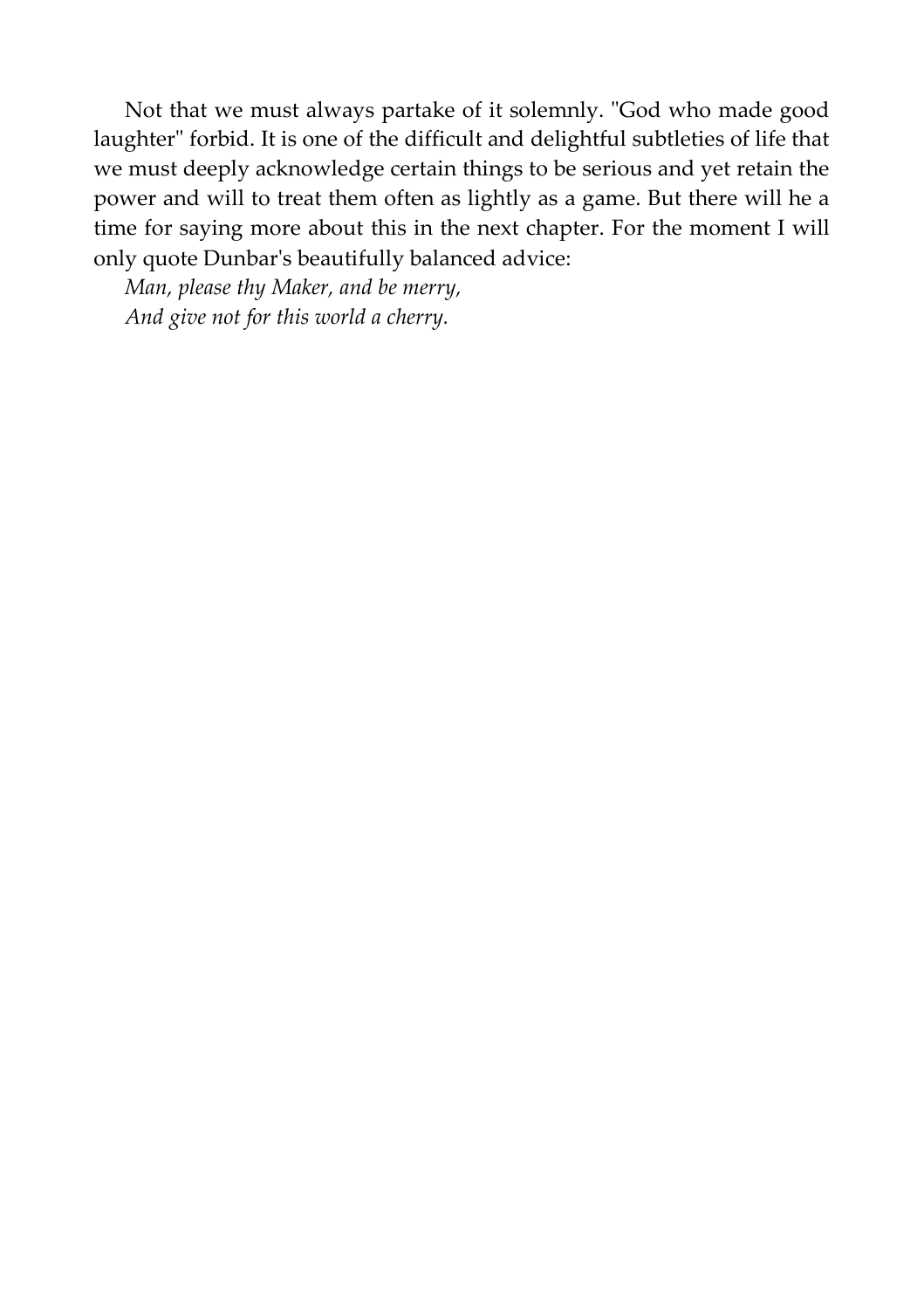## CHAPTER V EROS

By Eros I mean of course that state which we call "being in love"; or, if you prefer, that kind of love which lovers are "in". Some readers may have been surprised when in an earlier chapter, I described Affection as the love in which our experience seems to come closest to that of the animals. Surely, it might be asked, our sexual functions bring us equally close? This is quite true as regards human sexuality in general. But I am not going to be concerned with human sexuality simply as such. Sexuality makes part of our subject only when it becomes an ingredient in the complex state of "being in love". That sexual experience can occur without Eros, without being "in love", and that Eros includes other things besides sexual activity, I take for granted. If you prefer to put it that way, I am inquiring not into the sexuality which is common to us and the beasts or even common to all men but into one uniquely human variation of it which develops within "love" what I call Eros. The carnal or animally sexual element within Eros, I intend (following an old usage) to call Venus. And I mean by Venus what is sexual not in some cryptic or rarified sense - such as a depth-psychologist might explore - but in a perfectly obvious sense; what is known to be sexual by those who experience it; what could be proved to be sexual by the simplest observations.

Sexuality may operate without Eros or as part of Eros. Let me hasten to add that I make the distinction simply in order to limit our inquiry and without any moral implications. I am not at all subscribing to the popular idea that it is the absence or presence of Eros which makes the sexual act "impure" or "pure", degraded or fine, unlawful or lawful. If all who lay together without being in the state of Eros were abominable, we all come of tainted stock. The times and places in which marriage depends on Eros are in a small minority. Most of our ancestors were married off in early youth to partners chosen by their parents on grounds that had nothing to do with Eros. They went to the act with no other "fuel", so to speak, than plain animal desire. And they did right; honest Christian husbands and wives, obeying their fathers and mothers, discharging to one another their "marriage debt", and bringing up families in the fear of the Lord. Conversely, this act, done under the influence of a soaring and iridescent Eros which reduces the role of the senses to a minor consideration, may yet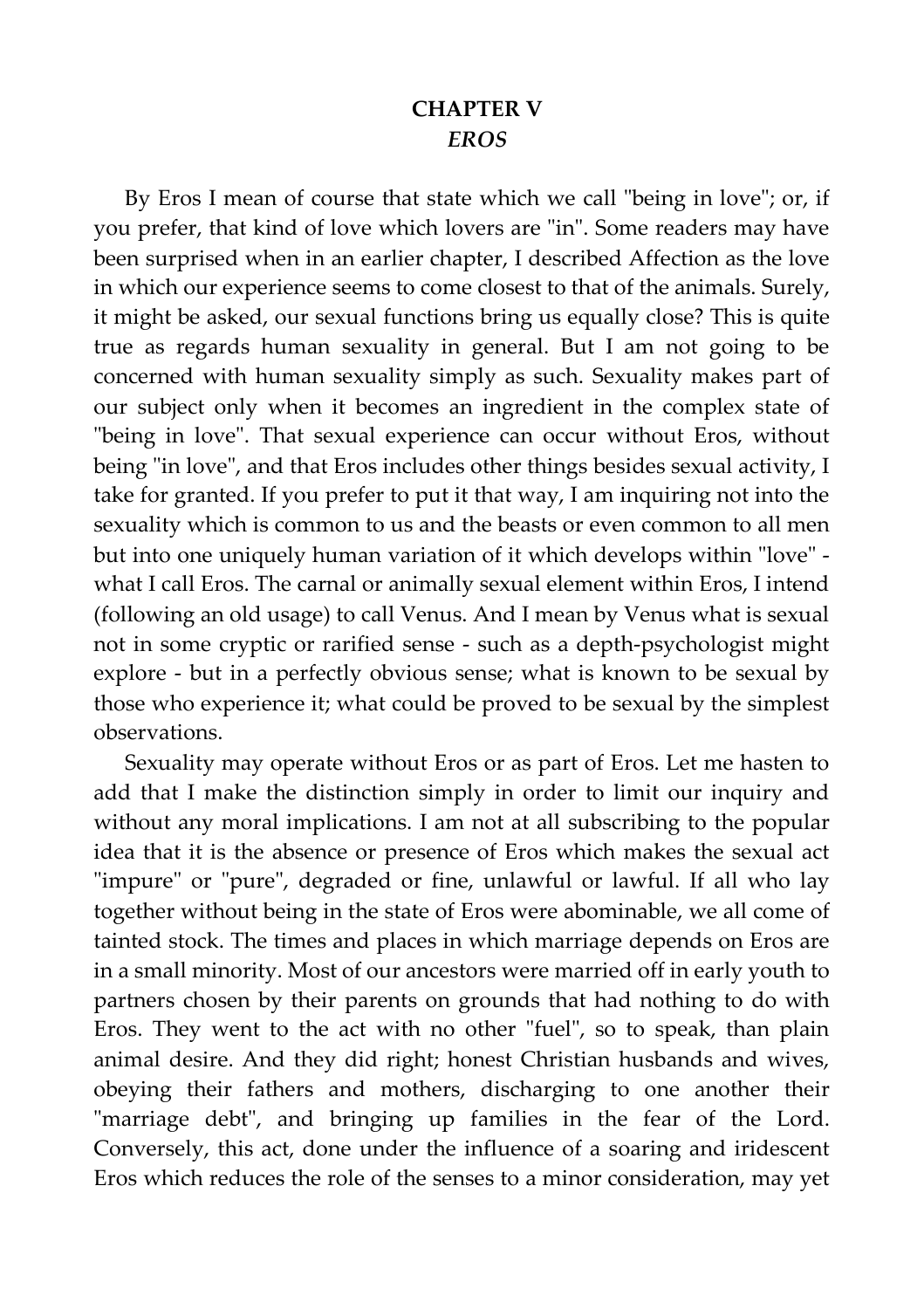be plain adultery, may involve breaking a wife's heart, deceiving a husband, betraying a friend, polluting hospitality; and deserting your children. It has not pleased God that the distinction between a sin and a duty should turn on fine feelings. This act, like any other, is justified (or not) by far more prosaic and definable criteria; by the keeping or breaking of promises, by justice or injustice, by charity or selfishness, by obedience or disobedience. My treatment rules out mere sexuality - sexuality without Eros - on grounds that have nothing to do with morals; because it is irrelevant to our purpose.

To the evolutionist Eros (the human variation) will be something that grows out of Venus, a late complication and development of the immemorial biological impulse. We must not assume, however, that this is necessarily what happens within the consciousness of the individual. There may be those who have first felt mere sexual appetite for a woman and then gone on at a later stage to "fall in love with her". But I doubt if this is at all common. Very often what comes first is simply a delighted pre-occupation with the Beloved - a general, unspecified pre-occupation with her in her totality. A man in this state really hasn't leisure to think of sex. He is too busy thinking of a person. The fact that she is a woman is far less important than the fact that she is herself. He is full of desire, but the desire may not be sexually toned. If you asked him what he wanted, the true reply would often be, "To go on thinking of her." He is love's contemplative. And when at a later stage the explicitly sexual element awakes, he will not feel (unless scientific theories are influencing him) that this had all along been the root of the whole matter. He is more likely to feel that the incoming tide of Eros, having demolished many sand-castles and made islands of many rocks, has now at last with a triumphant seventh wave flooded this part of. his nature also - the little pool of ordinary sexuality which was there on his beach before the tide came in. Eros enters him like an invader, taking over and reorganising, one by one, the institutions of a conquered country. It may have taken over many others before it reaches the sex in him; and it will reorganise that too.

No one has indicated the nature of that reorganisation more briefly and accurately than George Orwell, who disliked it and preferred sexuality in its native condition, uncontaminated by Eros. In Nineteen-Eighty-Four his dreadful hero (how much less human than the four-footed heroes of his excellent Animal Farm!), before towsing the heroine, demands a reassurance, "You like doing this?", he asks, "I don't mean simply me; I mean the thing in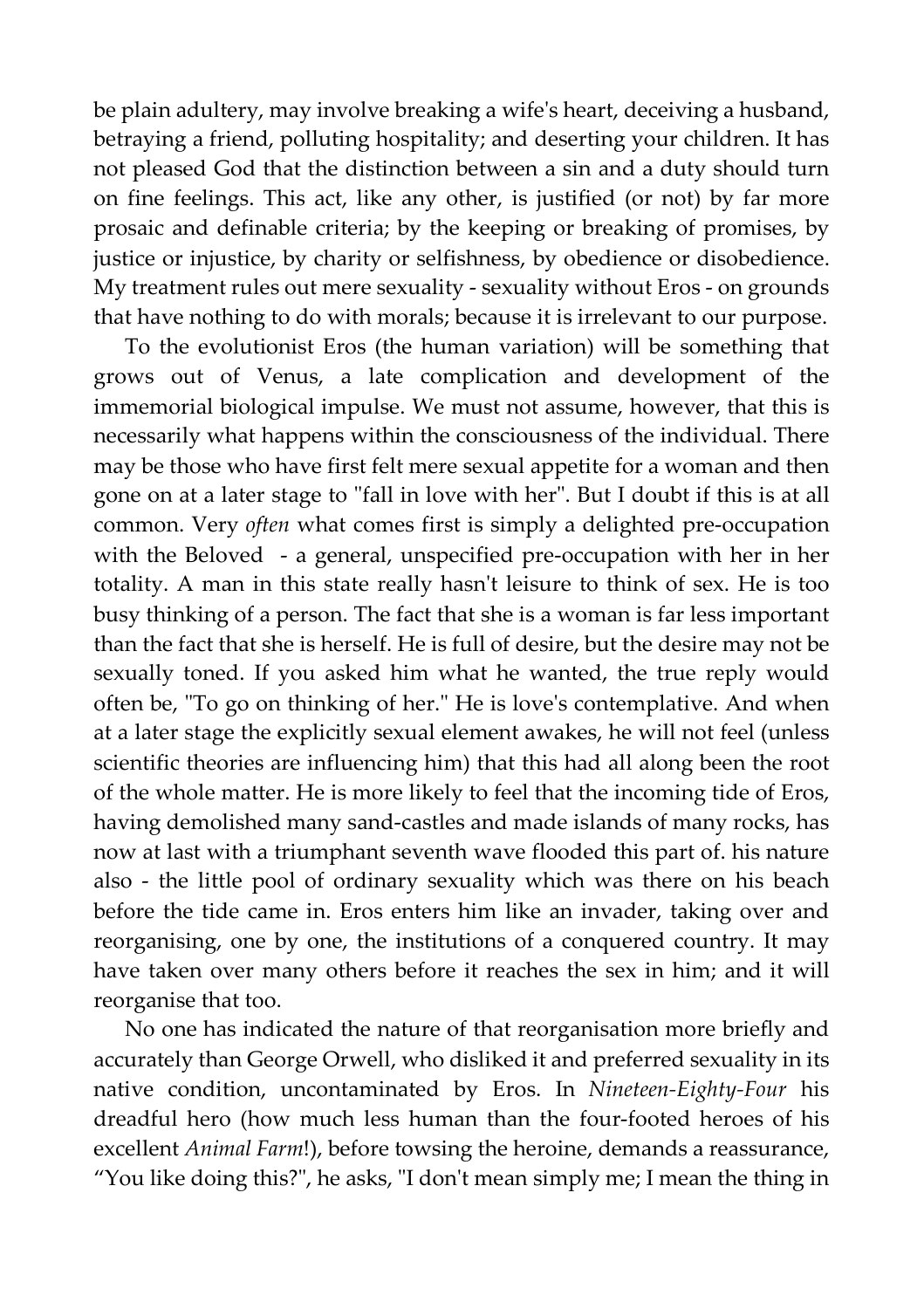itself." He is not satisfied till he gets the answer, "I adore it" This little dialogue defines the reorganisation. Sexual desire, without Eros, wants it, the thing in itself; Eros wants the Beloved.

The thing is a sensory pleasure; that is, an event occurring within one's own body. We use a most unfortunate idiom when we say, of a lustful man prowling the streets, that he "wants a woman". Strictly speaking, a woman is just what he does not want. He wants a pleasure for which a woman happens to be the necessary piece of apparatus. How much he cares about the woman as such may be gauged by his attitude to her five minutes after fruition (one does not keep the carton after one has smoked the cigarettes). Now Eros makes a man really want, not a woman, but one particular woman. In some mysterious but quite indisputable fashion the lover desires the Beloved herself, not the pleasure she can give. No lover in the world ever sought the embraces of the woman he loved as the result of a calculation, however unconscious, that they would be more pleasurable than those of any other woman. If he raised the question he would, no doubt, expect that this would be so. But to raise it would be to step outside the world of Eros altogether. The only man I know of who ever did raise it was Lucretius, and he was certainly not in love when he did. It is interesting to note his answer. That austere voluptuary gave it as his opinion that love actually impairs sexual pleasure. The emotion was a distraction. It spoiled the cool and critical receptivity of his palate. (A great poet; But "Lord, what beastly fellows these Romans were!")

The reader will notice that Eros thus wonderfully transforms what is par excellence a Need-pleasure into the most Appreciative of all pleasures. It is the nature of a Needpleasure to show us the object solely in relation to our need, even our momentary need. But in Eros, a Need, at its most intense, sees the object most intensely as a thing admirable in herself, important far beyond her relation to the lover's need.

If we had not all experienced this, if we were mere logicians, we might boggle at the conception of desiring a human being, as distinct from desiring any pleasure, comfort, or service that human being can give. And it is certainly hard to explain. Lovers themselves are trying to express part of it (not much) when they say they would like to "eat" one another. Milton has expressed more when he fancies angelic creatures with bodies made of light who can achieve total interpenetration instead of our mere embraces. Charles Williams has said something of it in the words, "Love you? I am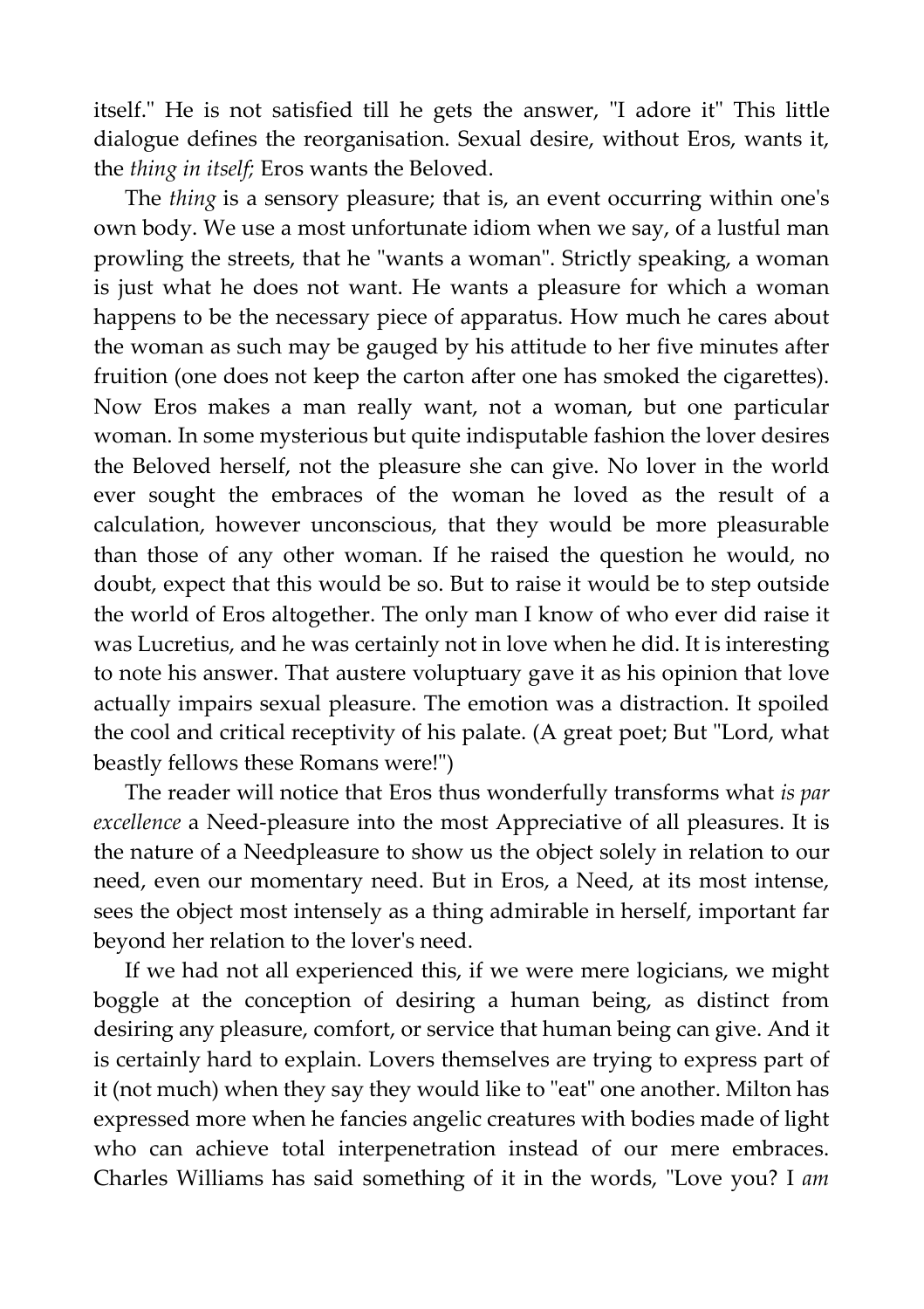you"

Without Eros sexual desire, like every other desire, is a fact about ourselves. Within Eros it is rather about the Beloved. It becomes almost a mode of perception, entirely a mode of expression. It feels objective; something outside us, in the real world. That is why Eros, though the king of pleasures, always (at his height) has the air of regarding pleasure as a by-product. To think about it would plunge us back in ourselves, in our own nervous system. It would kill Eros, as you can "kill" the finest mountain prospect by locating it all in your own retina and optic nerves. Anyway, whose pleasure? For one of the first things Eros does is to obliterate the distinction between giving and receiving.

Hitherto I have been trying merely to describe, not to evaluate. But certain moral questions now inevitably arise, and I must not conceal my own view of them. It is submitted rather than asserted, and of course open to correction by better men, better lovers and better Christians.

It has been widely held in the past, and is perhaps held by many unsophisticated people today, that the spiritual danger of Eros arises almost entirely from the carnal element within it; that Eros is "noblest" or "purest" when Venus is reduced to the minimum. The older moral theologians certainly seem to have thought that the danger we chiefly had to guard against in marriage was that of a souldestroying surrender to the senses. It will be noticed, however, that this is not the Scriptural approach. St. Paul, dissuading his converts from marriage, says nothing about that side of the matter except to discourage prolonged abstinence from Venus (I Cor. vii, 5). What he fears is pre-occupation, the need of constantly "pleasing" - that is, considering - one's partner, the multiple distractions of domesticity. It is marriage itself, not the marriage bed, that will be likely to hinder us from waiting uninterruptedly on God. And surely St. Paul is right? If I may trust my own experience, it is (within marriage as without) the practical and prudential cares of this world, and even the smallest and most prosaic of those cares, that are the great distraction. The gnat-like cloud of petty anxieties and decisions about the conduct of the next hour have interfered with my prayers more often than any passion or appetite whatever. The great, permanent temptation of marriage is not to sensuality but (quite bluntly) to avarice. With all proper respect to the medieval guides, I cannot help remembering that they were all celibates, and probably did not know what Eros does to our sexuality: how, far from aggravating, he reduces the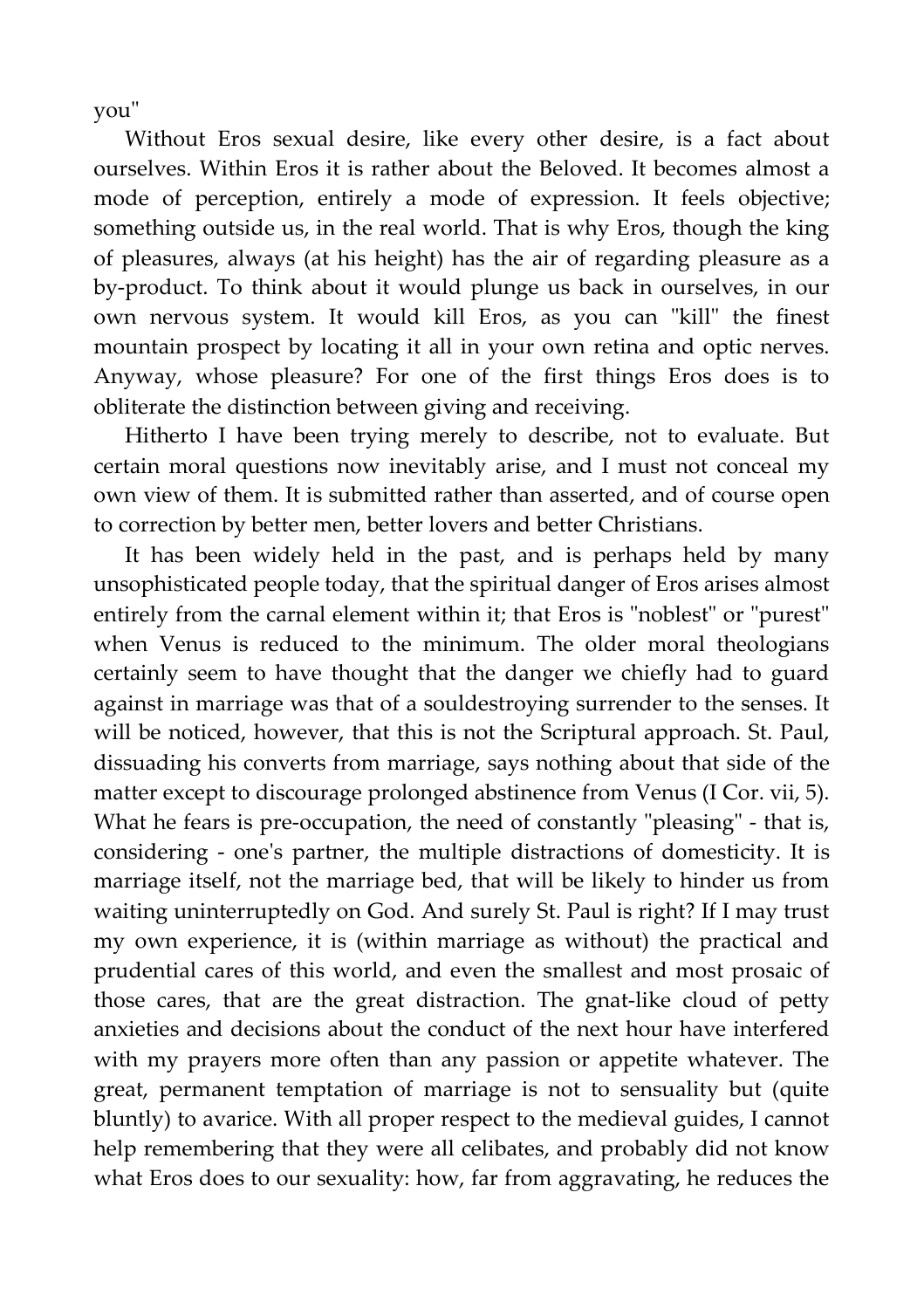nagging and addictive character of mere appetite. And that not simply by satisfying it. Eros, without diminishing desire, make abstinence easier. He tends, no doubt, to a pre-occupation with the Beloved which can indeed be an obstacle to the spiritual life; but not chiefly a sensual pre-occupation.

The real spiritual danger in Eros as a whole lies, I believe, elsewhere. I will return to the point. For the moment, I want to speak of the danger which at present in my opinion, especially haunts the act of love. This is subject on which I disagree, not with the human race (far from it), but with many of its gravest spokesmen. I believe we are all being encouraged to take Venus to seriously; at any rate, with a wrong kind of seriousness. All my life a ludicrous and portentous solemnisation of sex has been going on.

One author tells us that Venus should recur through the married life in "a solemn, sacramental rhythm". A young man to whom I had described as "pornographic" a novel that he much admired, replied with genuine bewilderment, "Pornographic? But how can it be? It treats the whole thing so seriously" - as if a long face were a sort of moral disinfectant. Our friends who harbour Dark Gods, the "pillar of blood" school, attempt seriously to restore something like the Phallic religion. Our advertisements, at their sexiest, paint the whole business in terms of the rapt, the intense, the swoony - devout; seldom a hint of gaiety. And the psychologists have so bedevilled us with the infinite importance of complete sexual adjustment and the all but impossibility of achieving it, that I could believe some young couples now go to it with the complete works of Freud, Kraft-Ebbing, Havelock Ellis and Dr. Stopes spread out on bed-tables all round them. Cheery old Ovid, who never either ignored a molehill or made a mountain of it, would be more to the point. We have reached the stage at which nothing is more needed than a roar of old-fashioned laughter.

But, it will be replied, the thing is serious. Yes; quadruply so. First, theologically, because this is the body's share in marriage which, by God's choice, is the mystical image of the union between God and Man. Secondly, as what I will venture to call a sub-Christian, or Pagan or natural sacrament, our human participation in, and exposition of, the natural forces of life and fertility - the marriage of Sky-Father and Earth-Mother. Thirdly, on the moral level, in view of the obligations involved and the incalculable momentousness of being a parent and ancestor. Finally it has (sometimes, not always) a great emotional seriousness in the minds of the participants.

But eating is also serious; theologically, as the vehicle of the Blessed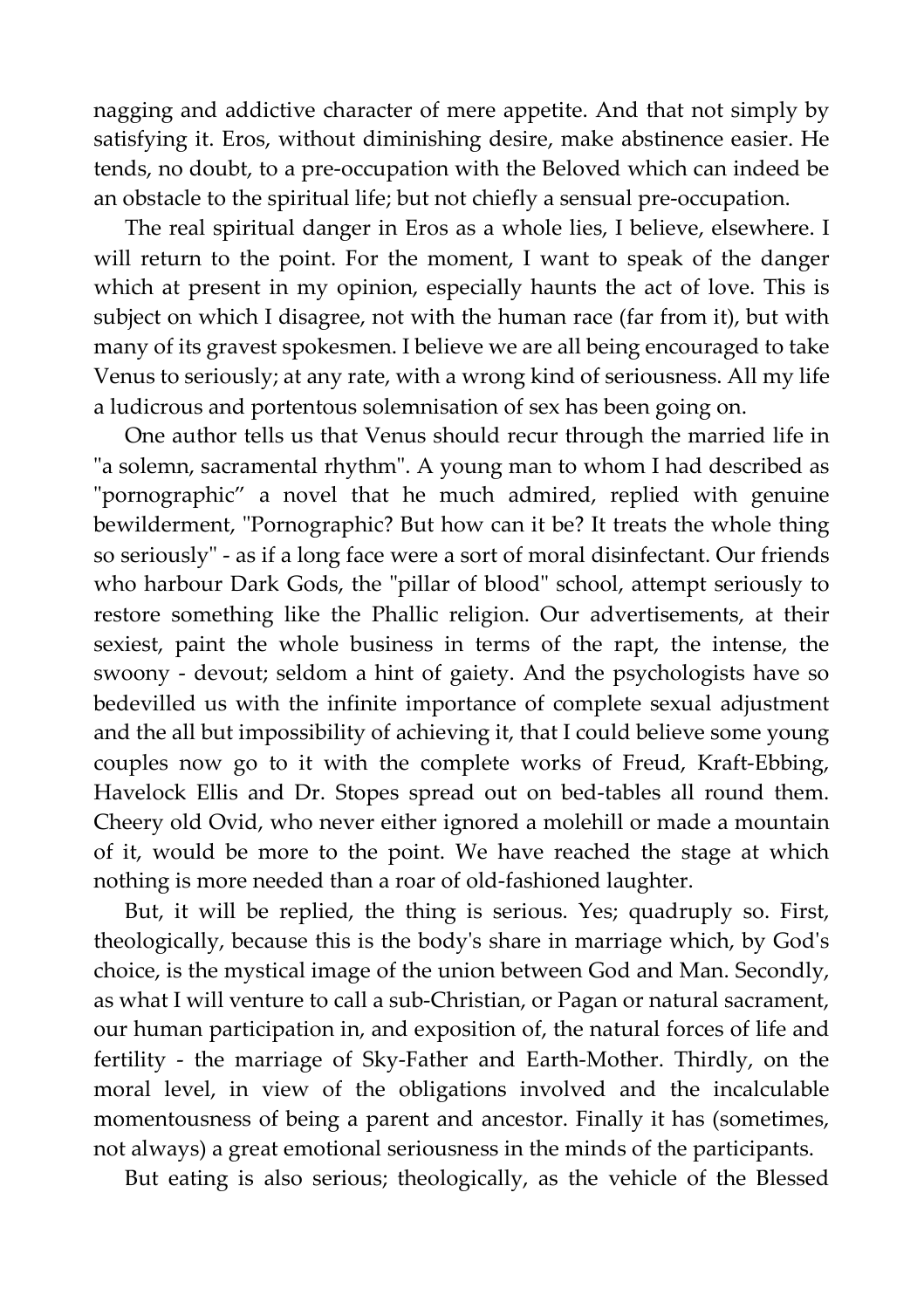Sacrament; ethically in view of our duty to feed the hungry; socially, because the table is from time immemorial the place for talk; medically, as all dyspeptics know. Yet we do not bring bluebooks to dinner nor behave there as if we were in church. And it is gourmets, not saints, who come nearest to doing so. Animals are always serious about food.

We must not be totally serious about Venus. Indeed we can't be totally serious without doing violence to our humanity. It is not for nothing that every language and literature in the world is full of jokes about sex. Many of them may be dull or disgusting and nearly all of them are old. But we must insist that they embody an attitude to Venus which in the long run endangers the Christian life far less than a reverential gravity. We must not attempt to find an absolute in the flesh. Banish play and laughter from the bed of love and you may let in a false goddess. She will be even falser than the Aphrodite of the Greeks; for they, even while they worshipped her, knew that she was "laughter-loving". The mass of the people are perfectly right in their conviction that Venus is a partly comic spirit. We are under no obligation at all to sing all our love-duets in the throbbing, world-without-end, heart-breaking manner of Tristan and Isolde; let us often sing like Papageno and Papagena instead.

Venus herself will have a terrible revenge if we take her (occasional) seriousness at its face value. And that in two ways. One is most comically though with no comic intention - illustrated by Sir Thomas Browne when he says that her service is "the foolishest act a wise man commits in all his life, nor is there anything that will more deject his cool'd imagination, when he shall consider what an odd and unworthy piece of folly he had committed". But if he had gone about that act with less solemnity in the first place he would not have suffered this "dejection". If his imagination had not been misled., its cooling would have brought no such revulsion. But Venus has another and worse revenge.

She herself is a mocking, mischievous spirit, far more elf than deity, and makes game of us. When all external circumstances are fittest for her service she will leave one or both the lovers totally indisposed for it. When every overt act is impossible and even glances cannot be exchanged - in trains, in shops and at interminable parties - she will assail them with all her force. An hour later, when time and place agree, she will have mysteriously withdrawn; perhaps from only one of them. What a pother this must raise what resentments, self-pities, suspicions, wounded vanities and all the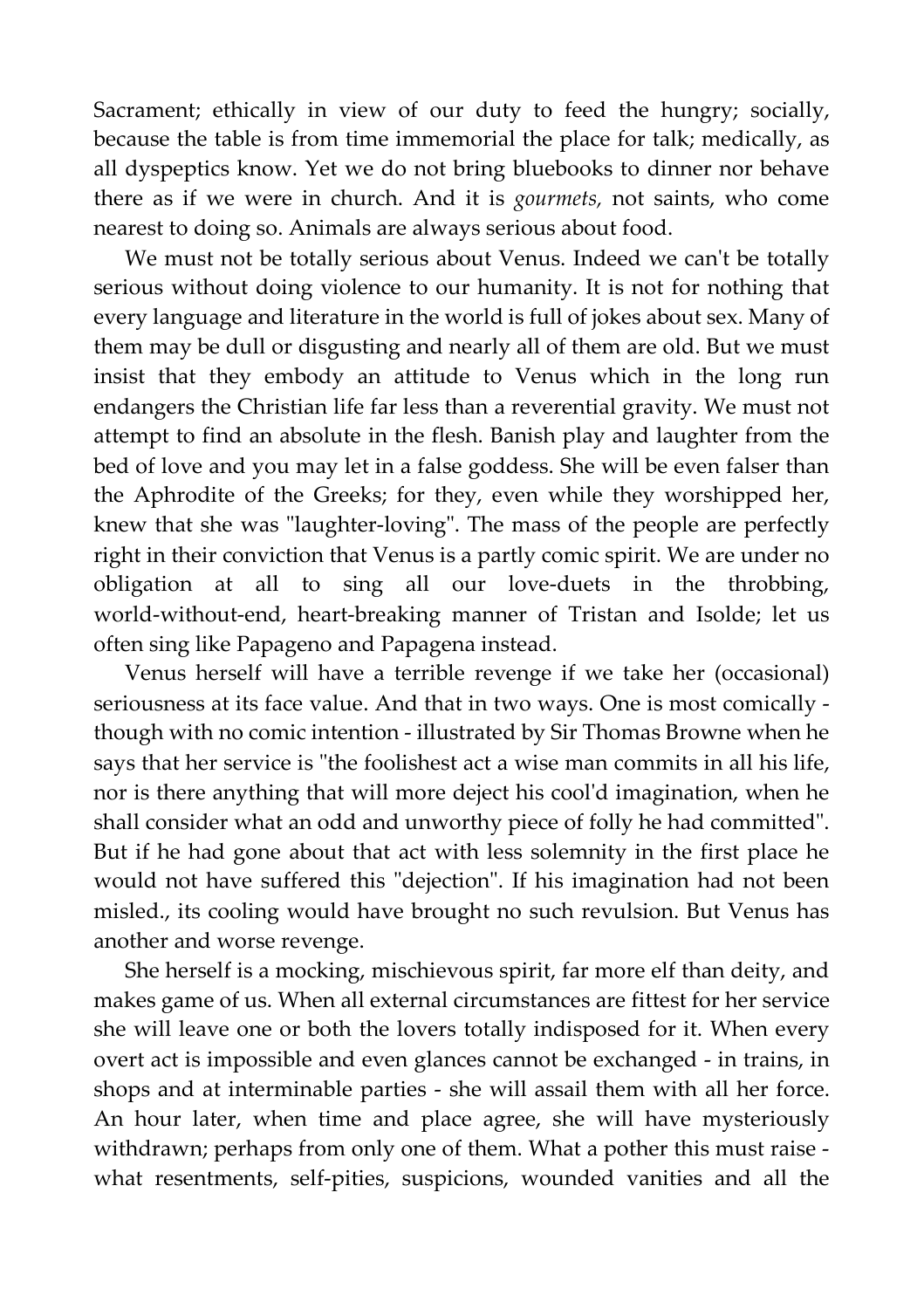current chatter about "frustration" - in those who have deified her! But sensible lovers laugh. It is all part of the game; a game of catch-as-catch-can, and the escapes and tumbles and head-on collisions are to be treated as a romp.

For I can hardly help regarding it as one of God's jokes that a passion so soaring, so apparently transcendent, as Eros, should thus be linked in incongruous symbiosis with a bodily appetite which, like any other appetite, tactlessly reveals its connections with such mundane factors as weather, health, diet, circulation, and digestion. In Eros at times we seem to be flying; Venus gives us the sudden twitch that reminds us we are really captive balloons. It is a continual demonstration of the truth that we are composite creatures, rational animals, akin on one side to the angels, on the other to tom-cats. It is a bad thing not to be able to take a joke. Worse, not to take a divine joke; made, I grant you, at our expense, but also (who doubts it?) for our endless benefit.

Man has held three views of his body. First there is that of those ascetic pagans who called it the prison or the "tomb" of the soul, and of Christians like Fisher to whom it was a "sack of dung", food for worms, filthy, shameful, a source of nothing but temptation to bad men and humiliation to good ones. Then there are the Neo-Pagans (they seldom know Greek), the nudists and the sufferers from Dark Gods, to whom the body is glorious. But thirdly we have the view which St. Francis expressed by calling his body "Brother Ass". All three may be - I am not sure - defensible; but give me St. Francis for my money.

Ass is exquisitely right because no one in his senses can either revere or hate a donkey. It is a useful, sturdy, lazy, obstinate, patient, lovable and infuriating beast; deserving now the stick and now a carrot; both pathetically and absurdly beautiful. So the body. There's no living with it till we recognise that one of its functions in our lives is to play the part of buffoon. Until some theory has sophisticated them, every man, woman and child in the world knows this. The fact that we have bodies is the oldest joke there is. Eros (like death, figure-drawing and the study of medicine) may at moments cause us to take it with total seriousness. The error consists in concluding that Eros should always do so and permanently abolish the joke. But this is not what happens. The very faces of all the happy lovers we know make it clear. Lovers, unless their love is very short-lived, again and again feel an element not only of comedy, not only of play, but even of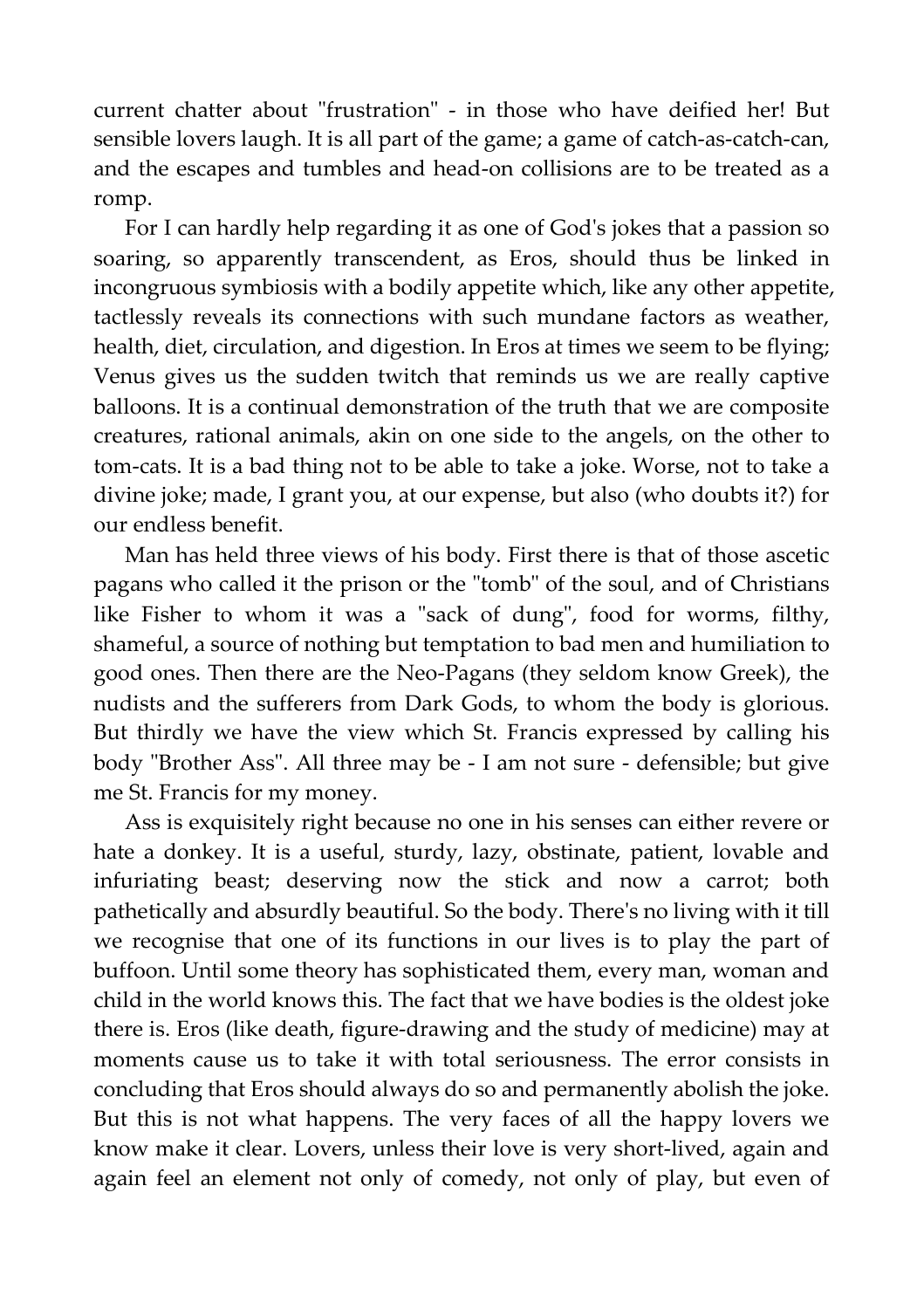buffoonery, in the body's expression of Eros. And the body would frustrate us if this were not so. It would be too clumsy an instrument to render love's music unless its very clumsiness could be felt as adding to the total experience its own grotesque charm - a sub-plot or antimasque miming with its own hearty rough-and-tumble what the soul enacts in statelier fashion. (Thus in old comedies the lyric loves of the hero and heroine are at once parodied and corroborated by some much more earthy affair between a Touchstone and an Audrey or a valet and a chambermaid.) The highest does not stand without the lowest. There is indeed at certain moments a high poetry in the flesh itself; but also, by your leave, an irreducible element of obstinate and ludicrous un-poetry. If it does not make itself felt on one occasion, it will on another. Far better plant it foursquare within the drama of Eros as comic relief than pretend you haven't noticed it.

For indeed we require this relief. The poetry is there as well as the un-poetry; the gravity of Venus as well as her levity, the gravis ardor or burning weight of desire. Pleasure, pushed to its extreme, shatters us like pain. The longing for a union which only the flesh can mediate while the flesh, our mutually excluding bodies, renders it forever unattainable, can have the grandeur of a metaphysical pursuit. Amorousness as well as grief can bring tears to the eyes. But Venus does not always come thus "entire, fastened to her prey", and the fact that she sometimes does so is the very reason for preserving always a hint of playfulness in our attitude to her. When natural things look most divine, the demoniac is just round the corner.

This refusal to be quite immersed - this recollection of the levity even when, for the moment, only the gravity is displayed - is especially relevant to a certain attitude which Venus, in her intensity, evokes from most (I believe, not all) pairs of lovers. This act can invite the man to an extreme, though short-lived, masterfulness, to the dominance of a conqueror or a captor, and the woman to a correspondingly extreme abjection and surrender. Hence the roughness, even fierceness, of some erotic play; the "lover's pinch which hurts and is desired". How should a sane couple think of this? or a Christian couple permit it?

I think it is harmless and wholesome on one condition. We must recognise that we have here to do with what I called "the Pagan sacrament" in sex. In Friendship, as we noticed, each participant stands for precisely himself - the contingent individual he is. But in the act of love we are not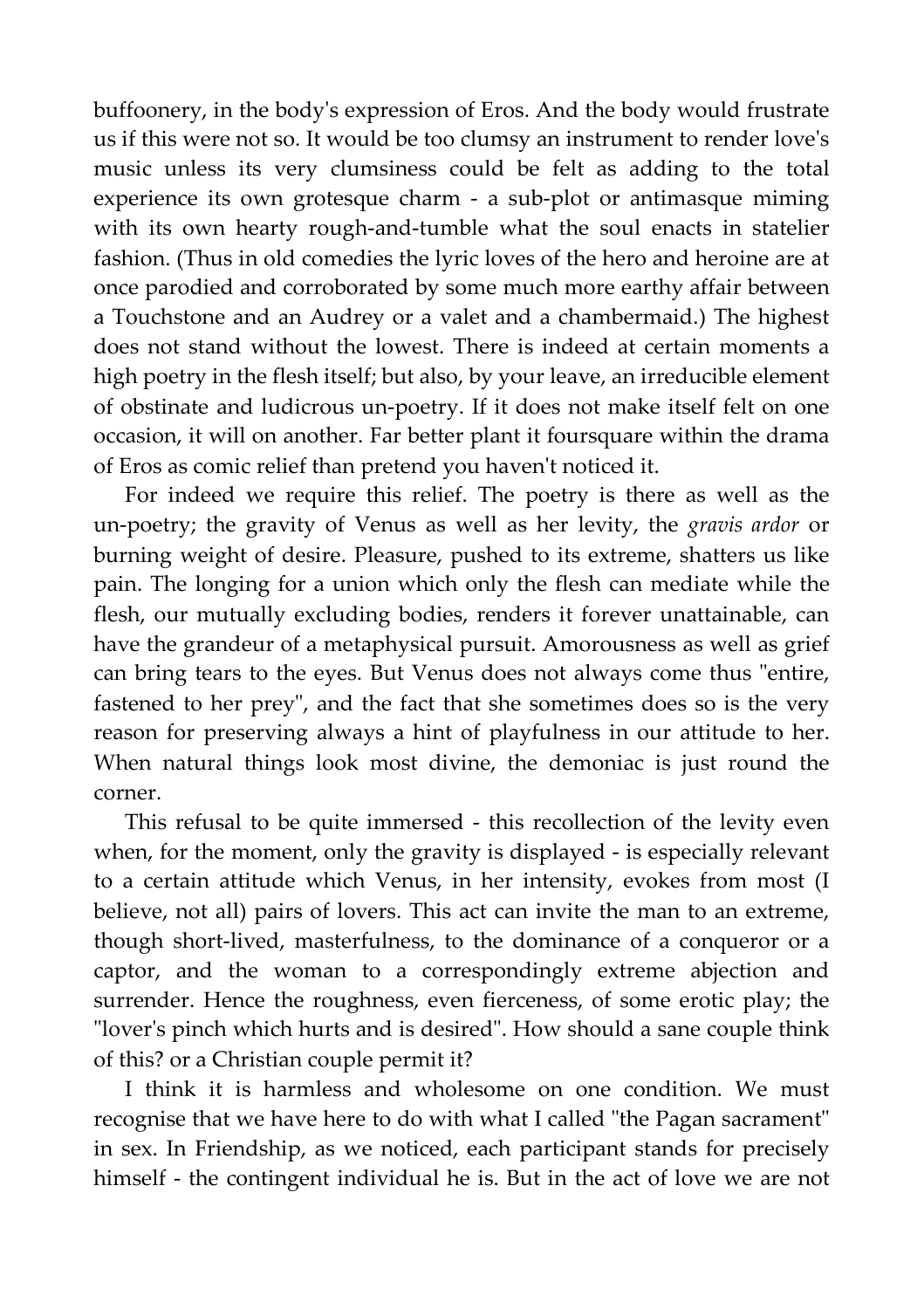merely ourselves. We are also representatives. It is here no impoverishment but an enrichment to be aware that forces older and less personal than we work through us. In us all the masculinity and femininity of the world, all that is assailant and responsive, are momentarily focused. The man does play the Sky-Father and the woman the Earth-Mother; he does play Form, and she Matter. But we must give full value to the word play. Of course neither "plays a part" in the sense of being a hypocrite. But each plays a part or role in - well, in something which is comparable to a mystery-play or ritual (at one extreme) and to a masque or even a charade (at the other).

A woman who accepted as literally her own this extreme self-surrender would be an idolatress offering to a man what belongs only to God. And a man would have to be the coxcomb of all coxcombs, and indeed a blasphemer, if he arrogated to himself, as the mere person he is, the sort of sovereignty to which Venus for a moment exalts him. But what cannot lawfully be yielded or claimed can be lawfully enacted. Outside this ritual or drama he and she are two immortal souls, two free-born adults, two citizens. We should be much mistaken if we supposed that those marriages where this mastery is most asserted and acknowledged in the act of Venus were those where the husband is most likely to be dominant in the married life as a whole; the reverse is perhaps more probable. But within the rite or drama they become a god and goddess between whom there is no equality whose relations are asymmetrical.

Some will think it strange I should find an element of ritual or masquerade in that action which is often regarded as the most real, the most unmasked and sheerly genuine, we ever do. Are we not our true selves when naked? In a sense, no. The word naked was originally a past participle; the naked man was the man who had undergone the process of naking, that is, of stripping or peeling (you used the verb of nuts and fruit). Time out of mind the naked man has seemed to our ancestors not the natural but the abnormal man; not the man who has abstained from dressing but the man who has been for some reason undressed. And it is a simple fact - anyone can observe it at a men's bathing place - that nudity emphasises common humanity and soft-pedals what is individual. In that way we are "more ourselves" when clothed. By nudity the lovers cease to be solely John and Mary; the universal He and She are emphasised. You could almost say they put on nakedness as a ceremonial robe - or as the costume for a charade. For we must still beware - and never more than when we thus partake of the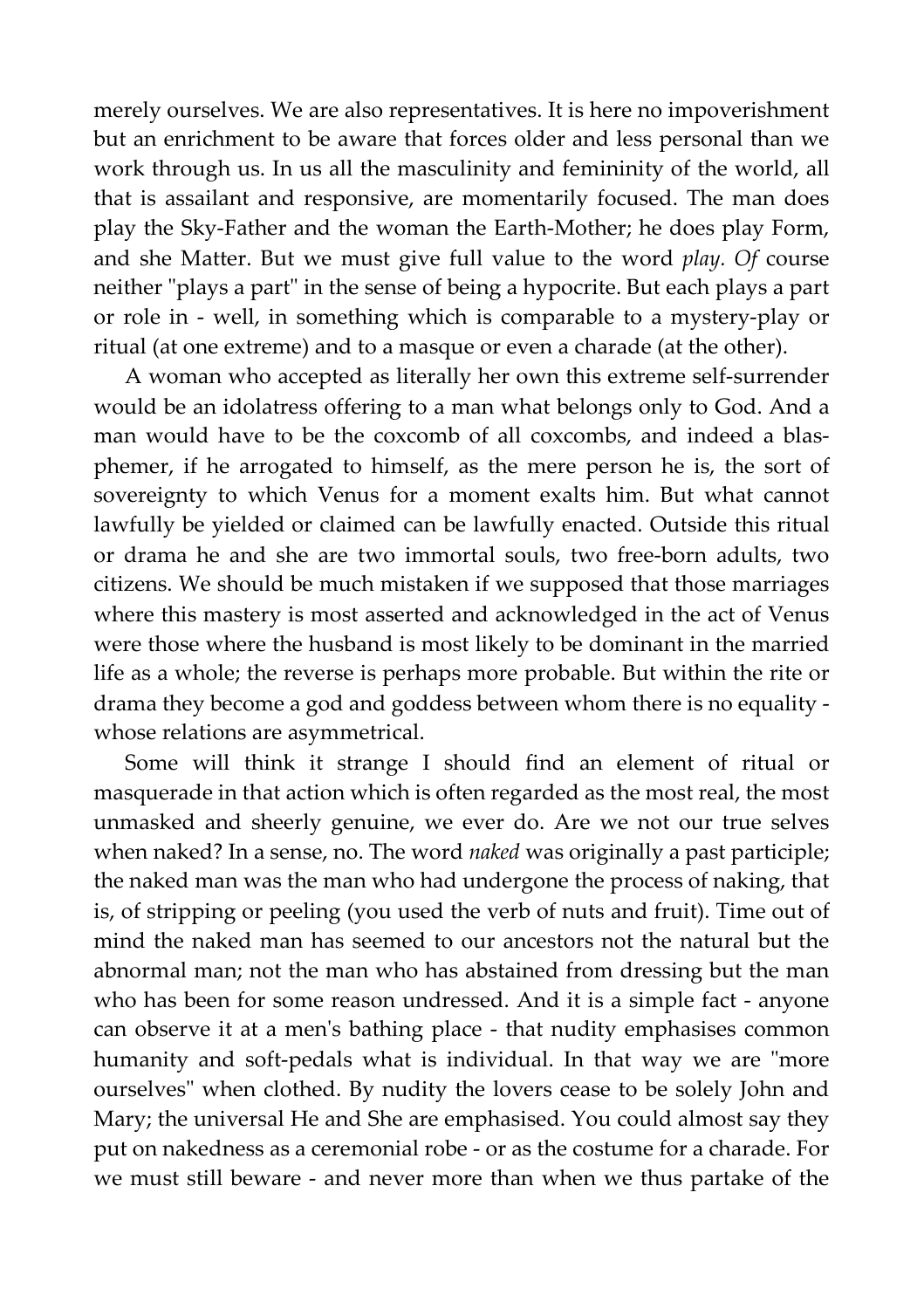Pagan sacrament in our lovepassages - of being serious in the wrong way. The Sky-Father himself is only a Pagan dream of One far greater than Zeus and far mare masculine than the male. And a mortal man is not even the Sky-Father, and cannot really wear his crown. Only a copy of it, done in tinselled paper. I do not call it this in contempt. I like ritual; I like private theatricals; I even like charades. Paper crowns have their legitimate, and (in the proper context) their serious, uses. They are not in the last resort much flimsier ("if imagination mend them") than all earthly dignities.

But I dare not mention this Pagan sacrament without turning aside to guard against any danger of confusing it with an incomparably higher mystery. As nature crowns man in that brief action, so the Christian law has crowned him in the permanent relationship of marriage, bestowing - or should I say, inflicting? - a certain "headship" on him. This is a very different coronation. And as we could easily take the natural mystery too seriously, so we might take the Christian mystery not seriously enough. Christian writers (notably Milton) have sometimes spoken of the husband's headship with a complacency to make the blood run cold. We must go back to our Bibles. The husband is the head of the wife just in so far as he is to her what Christ is to the Church. He is to love her as Christ loved the Church - read on - and gave his life for her (Eph. v, 25). This headship, then, is most fully embodied not in the husband we should all wish to be but in him whose marriage is most like a crucifixion; whose wife receives most and gives least, is most unworthy of him, is - in her own mere nature - least lovable. For the Church has no beauty but what the Bridegroom gives her; he does not find, but makes her, lovely. The chrism of this terrible coronation is to be seen not in the joys of any man's marriage but in its sorrows, in the sickness and sufferings of a good wife or the faults of a bad one, in his unwearying (never paraded) care or his inexhaustible forgiveness: forgiveness, not acquiescence. As Christ sees in the flawed, proud, fanatical or lukewarm Church on earth that Bride who will one day be without spot or wrinkle, and labours to produce the latter, so the husband whose headship is Christ-like (and he is allowed no other sort) never despairs. He is a King Cophetua who after twenty years still hopes that the beggar-girl will one day learn to speak the truth and wash behind her ears.

To say this is not to say that there is any virtue or wisdom in making a marriage that involves such misery. There is no wisdom or virtue in seeking unnecessary martyrdom or deliberately courting persecution; yet it is, none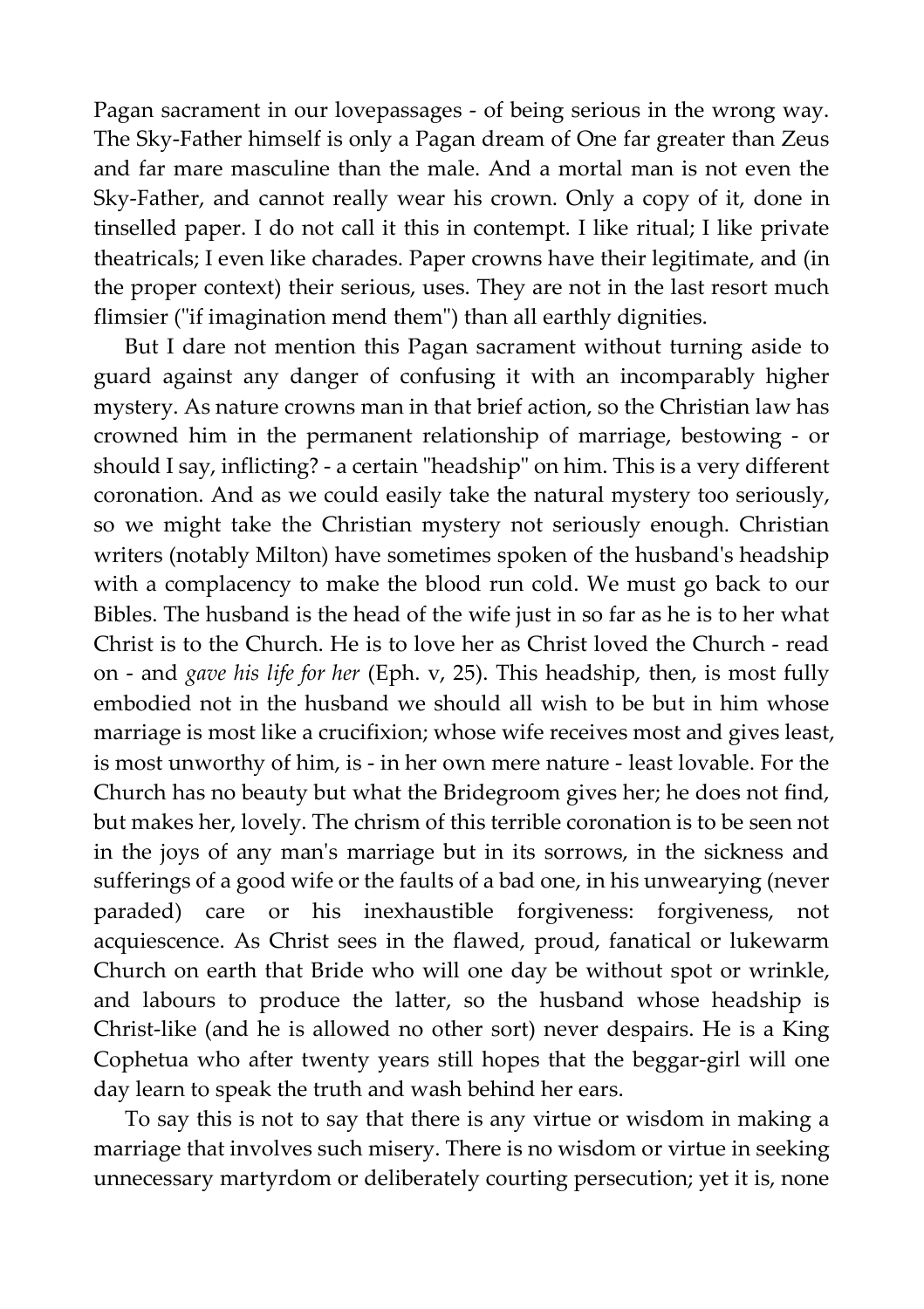the less, the persecuted or martyred Christian in whom the pattern of the Master is most unambiguously realised. So, in these terrible marriages, once they have come about, the "headship" of the husband, if only he can sustain it, is most Christ-like.

The sternest feminist need not grudge my sex the crown offered to it either in the Pagan or in the Christian mystery. For the one is of paper and the other of thorns. The real danger is not that husbands may grasp the latter too eagerly; but that they will allow or compel their wives to usurp it.

From Venus, the carnal ingredient within Eros, I now turn to Eros as a whole. Here we shall see the same pattern repeated. As Venus within Eros does not really aim at pleasure, so Eros does not aim at happiness. We may think he does, but when he is brought to the test it proves otherwise. Everyone knows that it is useless to try to separate lovers by proving to them that their marriage will be an unhappy one. This is not only because they will disbelieve you. They usually will, no doubt. But even if they believed, they would not be dissuaded. For it is the very mark of Eros that when he is in us we had rather share unhappiness with the Beloved than be happy on any other terms. Even if the two lovers are mature and experienced people who know that broken hearts heal in the end and can clearly foresee that, if they once steeled themselves to go through the present agony of parting, they would almost certainly be happier ten years hence than marriage is at all likely to make them even then, they would not part. To Eros all these calculations are irrelevant just as the coolly brutal judgment of Lucretius is irrelevant to Venus. Even when it becomes clear beyond all evasion that marriage with the Beloved cannot possibly lead to happiness - when it cannot even profess to offer any other life than that of tending an incurable invalid, of hopeless poverty, of exile, or of disgrace - Eros never hesitates to say, "Better this than parting. Better to be miserable with her than happy without her. Let our hearts break provided they break together." If the voice within us does not say this, it is not the voice of Eros.

This is the grandeur and terror of love. But notice, as before, side by side with this grandeur, the playfulness. Eros, as well as Venus, is the subject of countless jokes. And even when the circumstances of the two lovers are so tragic that no bystander could keep back his tears, they themselves - in want, in hospital wards, on visitors' days in jail - will sometimes be surprised by a merriment which strikes the onlooker (but not them) as unbearably pathetic. Nothing is falser than the idea that mockery is necessarily hostile. Until they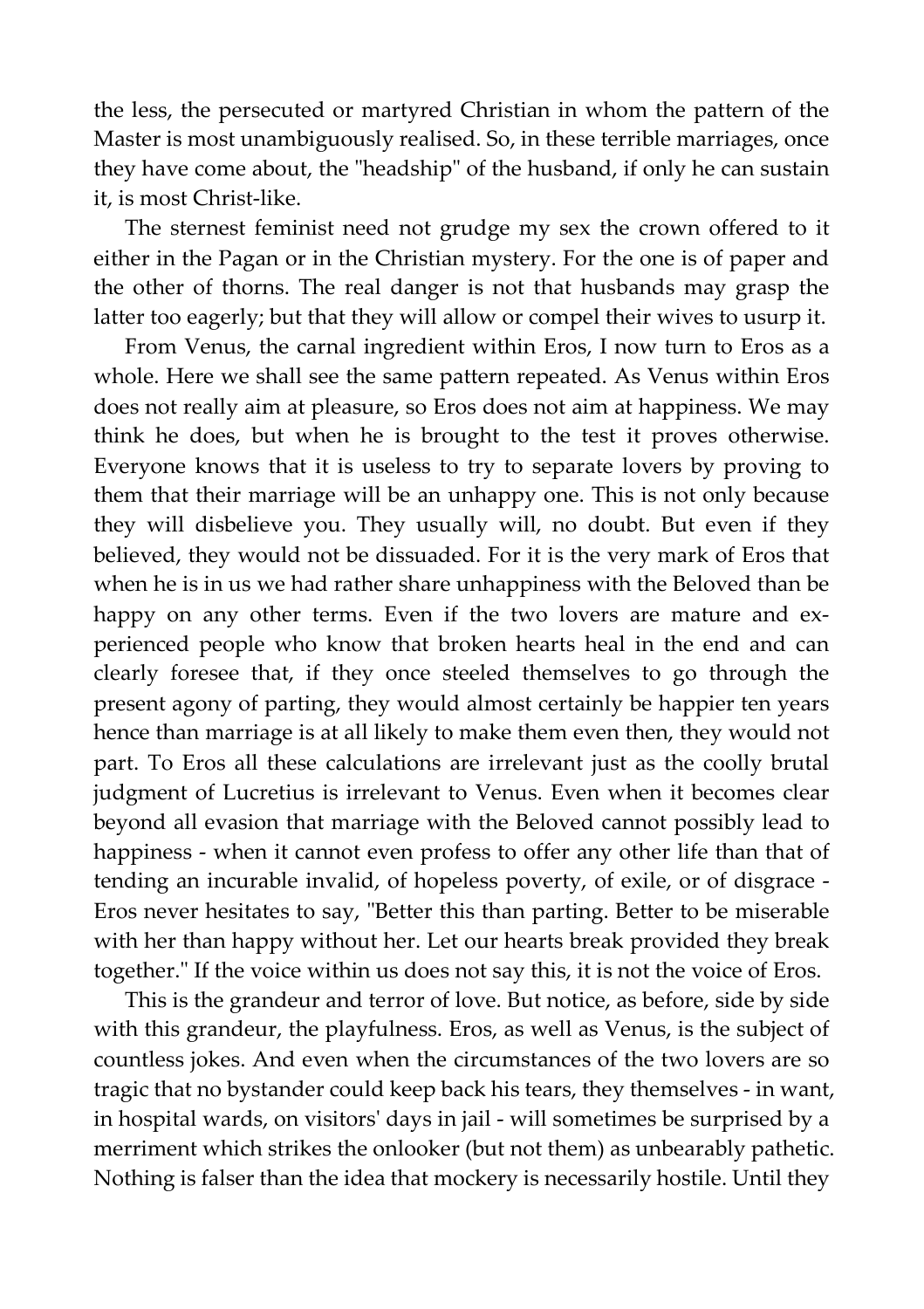have a baby to laugh at, lovers are always laughing at each other.

It is in the grandeur of Eros that the seeds of danger are concealed. He has spoken like a god. His total commitment, his reckless disregard of happiness, his transcendence of self-regard, sound like a message from the eternal world.

And yet it cannot, just as it stands, be the voice of God Himself. For Eros, speaking with that very grandeur and displaying that very transcendence of self, may urge to evil as well as to good. Nothing is shallower than the belief that a love which leads to sin is always qualitatively lower - more animal or more trivial - than one which leads to faithful, fruitful and Christian marriage. The love which leads to cruel and perjured unions, even to suicide-pacts and murder, is not likely to be wandering lust or idle sentiment. It may well be Eros in all his splendour heartbreakingly sincere; ready for every sacrifice except renunciation.

There have been schools of thought which accepted the voice of Eros as something actually transcendent and tried to justify the absoluteness of his commands. Plato will have it that "falling in love" is the mutual recognition on earth of souls which have been singled out for one another in a previous and celestial existence. To meet the Beloved is to realise "We loved before we were born." As a myth to express what lovers feel this is admirable. But if one accepted it literally one would he faced by an embarrassing consequence. We should have to conclude that in that heavenly and forgotten life affairs were no better managed than here. For Eros may unite the most unsuitable yokefellows; many unhappy, and predictably unhappy, marriages were love-matches.

A theory more likely to be accepted in our own day is what we may call Shavian. Shaw himself might have said "metabiological" - Romanticism. According to Shavian Romanticism the voice of Eros is the voice of the élan vital or Life Force, the "evolutionary appetite". In overwhelming a particular couple it is seeking parents (or ancestors) for the superman. It is indifferent both to their personal happiness and to the rules of morality because it aims at something which Shaw thinks very much more important: the future perfection of our species. But if all this were true it hardly makes clear whether - and if so, why - we should obey it. All pictures yet offered us of the superman are so unattractive that one might well vow celibacy at once to avoid the risk of begetting him. And secondly, this theory surely leads to the conclusion that the Life Force does not very well understand its (or her?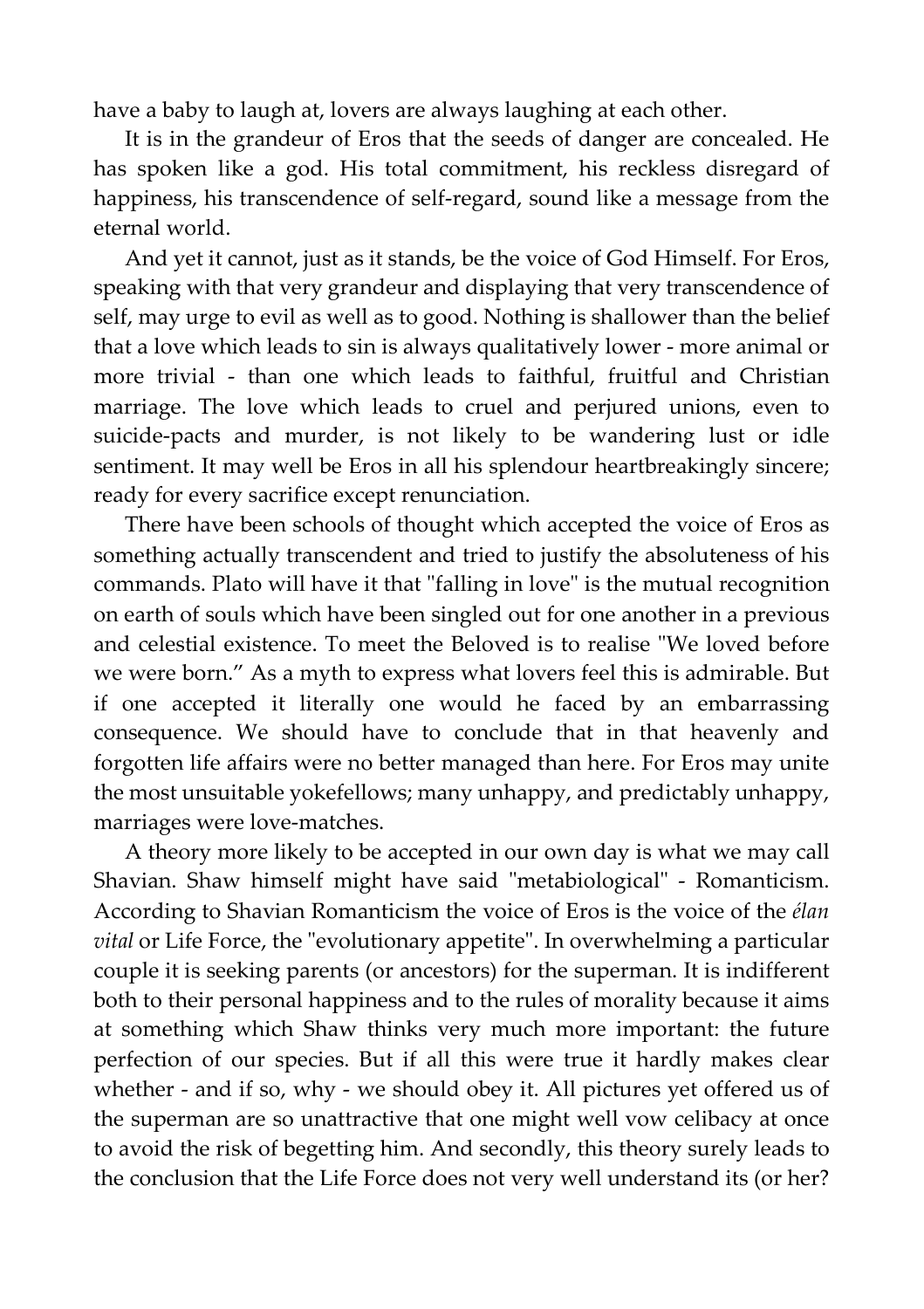or his?) own business. So far as we can see the existence or intensity of Eros between two people is no warrant that their offspring will be especially satisfactory, or even that they will have offspring at all. Two good "strains" (in the stockbreeders' sense), not two good lovers, is the recipe for fine children. And what on earth was the Life Force doing through all those countless generations when the begetting of children depended very little on mutual Eros and very much on arranged marriages, slavery and rape? Has it only just thought of this bright idea for improving the species?

Neither the Platonic nor the Shavian type of erotic transcendentalism can help a Christian. We are not worshippers of the Life Force and we know nothing of previous existences. We must not give unconditional obedience to the voice of Eros when he speaks most like a god. Neither must we ignore or attempt to deny the god-like quality. This love is really and truly like Love Himself. In it there is a real nearness to God (by Resemblance); but not, therefore and necessarily, a nearness of Approach. Eros, honoured so far as love of God and charity to our fellows will allow, may become for us a means of Approach. His total commitment is a paradigm or example, built into our natures, of the love we ought to exercise towards God and Man. As Nature, for the Nature-lover, gives a content to the word glory, so this gives a content to the word Charity. It is as if Christ said to us through Eros, "Thus - just like this - with this prodigality - not counting the cost - you are to love me and the least of my brethren." Our conditional honour to Eros will of course vary with our circumstances. Of some a total renunciation (but not a contempt) is required. Others, with Eros as their fuel and also as their model, can embark on the married life. Within which Eros, of himself, will never be enough - will indeed survive only in so far as he is continually chastened and corroborated by higher principles.

But Eros, honoured without reservation and obeyed unconditionally, becomes a demon. And this is just how he claims to be honoured and obeyed. Divinely indifferent to our selfishness, he is also demoniacally rebellious to every claim of God or Man that would oppose him. Hence as the poet says :

People in love cannot be moved by kindness, And opposition makes them feel like martyrs.

Martyrs is exactly right. Years ago when I wrote about medieval love-poetry and described its strange, half makebelieve, "religion of love", I was blind enough to treat this as an almost purely literary phenomenon. I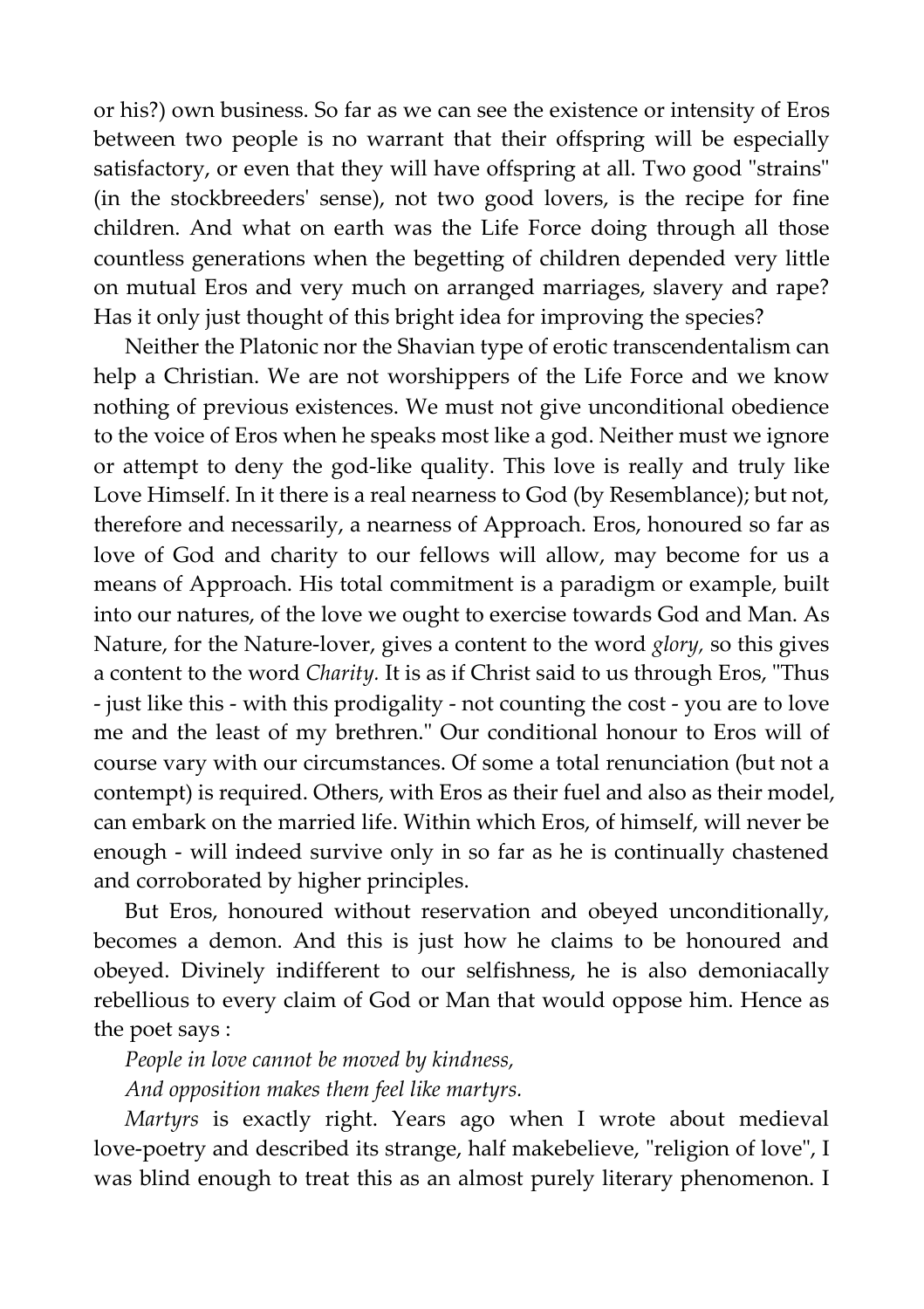know better now. Eros by his nature invites it. Of all loves he is, at his height, most god-like; therefore most prone to demand our worship. Of himself he always tends to turn "being in love" into a sort of religion.

Theologians have often feared, in this love, a danger of idolatry. I think they meant by this that the lovers might idolise one another. That does not seem to me to be the real danger; certainly not in marriage. The deliciously plain prose and business-like intimacy of married life render it absurd. So does the Affection in which Eros is almost invariably clothed. Even in courtship I question whether anyone who has felt the thirst for the Uncreated, or even dreamed of feeling it, ever supposed that the Beloved could satisfy it. As a fellow-pilgrim pierced with the very same desire, that is, as a Friend, the Beloved may be gloriously and helpfully relevant; but as an object for it - well (I would not be rude), ridiculous. The real danger is to me not that the lovers will idolise each other but that they will idolise Eros himself.

I do not of course mean that they will build altars or say prayers to him. The idolatry I speak of can be seen in the popular misinterpretation of Our Lord's words "Her sins, which are many, are forgiven her, for she loved much" (Luke vii, 47). From the context, and especially from the preceding parable of the debtors, it is clear that this must mean: "The greatness of her love for Me is evidence of the greatness of the sins I have forgiven her." (The for here is like the for in "He can't have gone out, for his hat is still hanging in the hall"; the presence of the hat is not the cause of his being in the house but a probable proof that he is). But thousands of people take it quite differently, They first assume, with no evidence, that her sins were sins against chastity, though, for all we know, they may have been usury, dishonest shopkeeping, or cruelty to children. And they then take Our Lord to be saying, "I forgive her unchastity because she was so much in love." The implication is that a great Eros extenuates - almost sanctions - almost sanctifies - any actions it leads to.

When lovers say of some act that we might blame, "Love made us do it," notice the tone. A man saying, "I did it because I was frightened," or "I did it because I was angry," speaks quite differently. He is putting forward an excuse for what he feels to require excusing. But the lovers are seldom doing quite that. Notice how tremulously, almost how devoutly, they say the word love, not so much pleading an "extenuating circumstance" as appealing to an authority. The confession can be almost a Boast. There can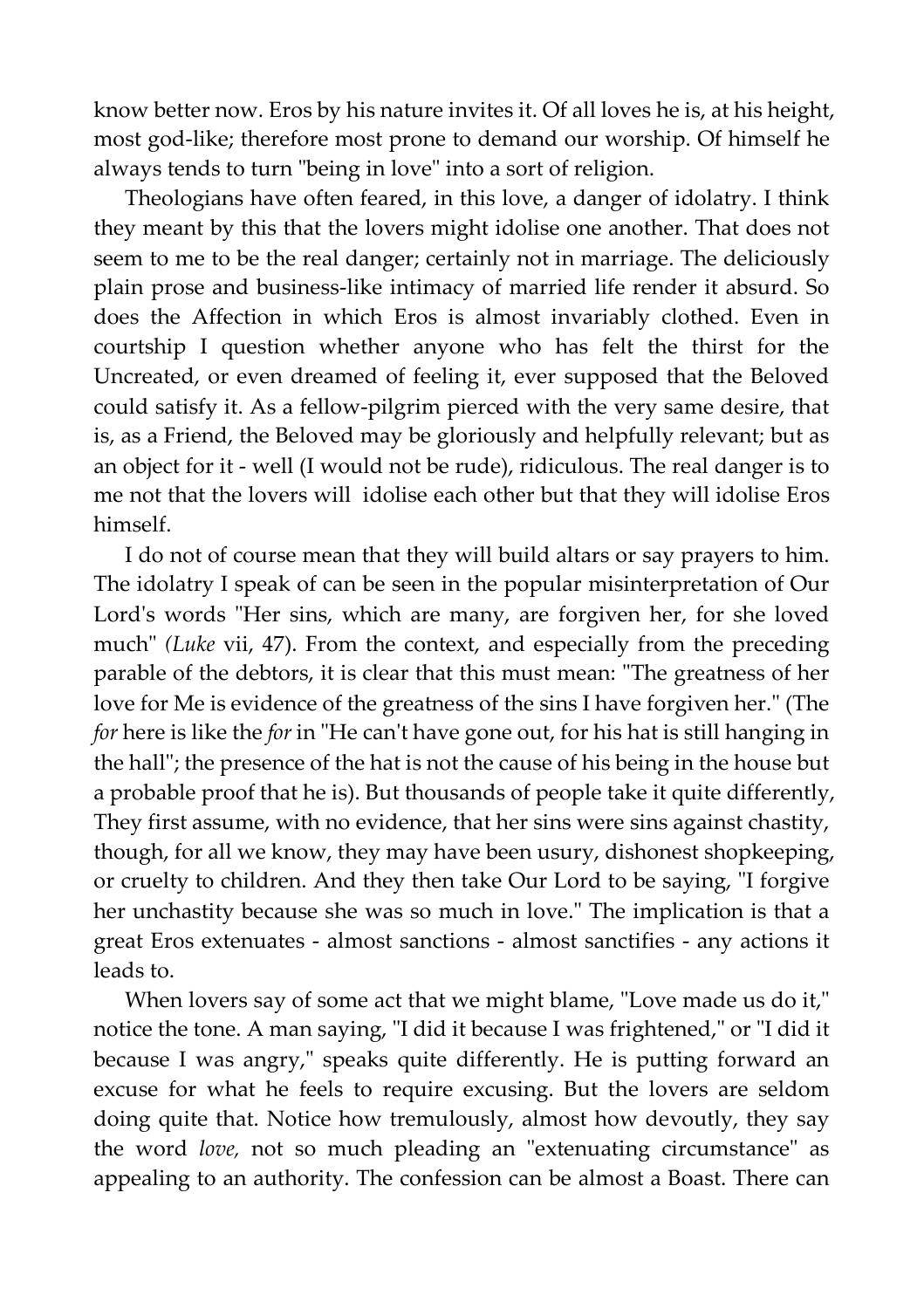be a shade of defiance in it. They "feel like martyrs". In extreme cases what their words really express is a demure yet unshakable allegiance to the god of love.

"These reasons in love's law have passed for good," says Milton's Dalila. That is the point; in love's law. "In love", we have our own "law", a religion of our own, our own god. Where a true Eros is present resistance to his commands feels like apostasy, and what are really (by the Christian standard) temptations speak with the voice of duties - quasi-religious duties, acts of pious zeal to Love. He builds his own religion round the lovers. Benjamin Constant has noticed how he creates for them, in a few weeks or months, a joint past which seems to them immemorial. They recur to it continually with wonder and reverence, as the Psalmists recur to the history of Israel. It is in fact the Old Testament of Love's religion; the (p104) record of love's judgments and mercies towards his chosen pair up to the moment when they first knew they were lovers. After that, its New Testament begins. They are now under a new law, under what corresponds (in this religion) to Grace. They are new creatures. The "spirit" of Eros supersedes all laws, and they must not "grieve" it.

It seems to sanction all sorts of actions they would not otherwise have dared. I do not mean solely, or chiefly, acts that violate chastity. They are just as likely to be acts of injustice or uncharity against the outer world. They will seem like proofs of piety and zeal towards Eros. The pair can say to one another in an almost sacrificial spirit, "It is for love's sake that I have neglected my parents - left my children - cheated my partner - failed my friend at his greatest need." These reasons in love's law have passed for good. The votaries may even come to feel a particular merit in such sacrifices; what costlier offering can be laid on love's altar than one's conscience?

And all the time the grim joke is that this Eros whose voice seems to speak from the eternal realm is not himself necessarily even permanent. He is notoriously the most mortal of our loves. The world rings with complaints of his fickleness. What is baffling is the combination of this fickleness with his protestations of permanency. To be in love is both to intend and to promise lifelong fidelity. Love makes vows unasked; can't be deterred from making them. "I will be ever true," are almost the first words he utters. Not hypocritically but sincerely. No experience will cure him of the delusion. We have all heard of people who are in love again every few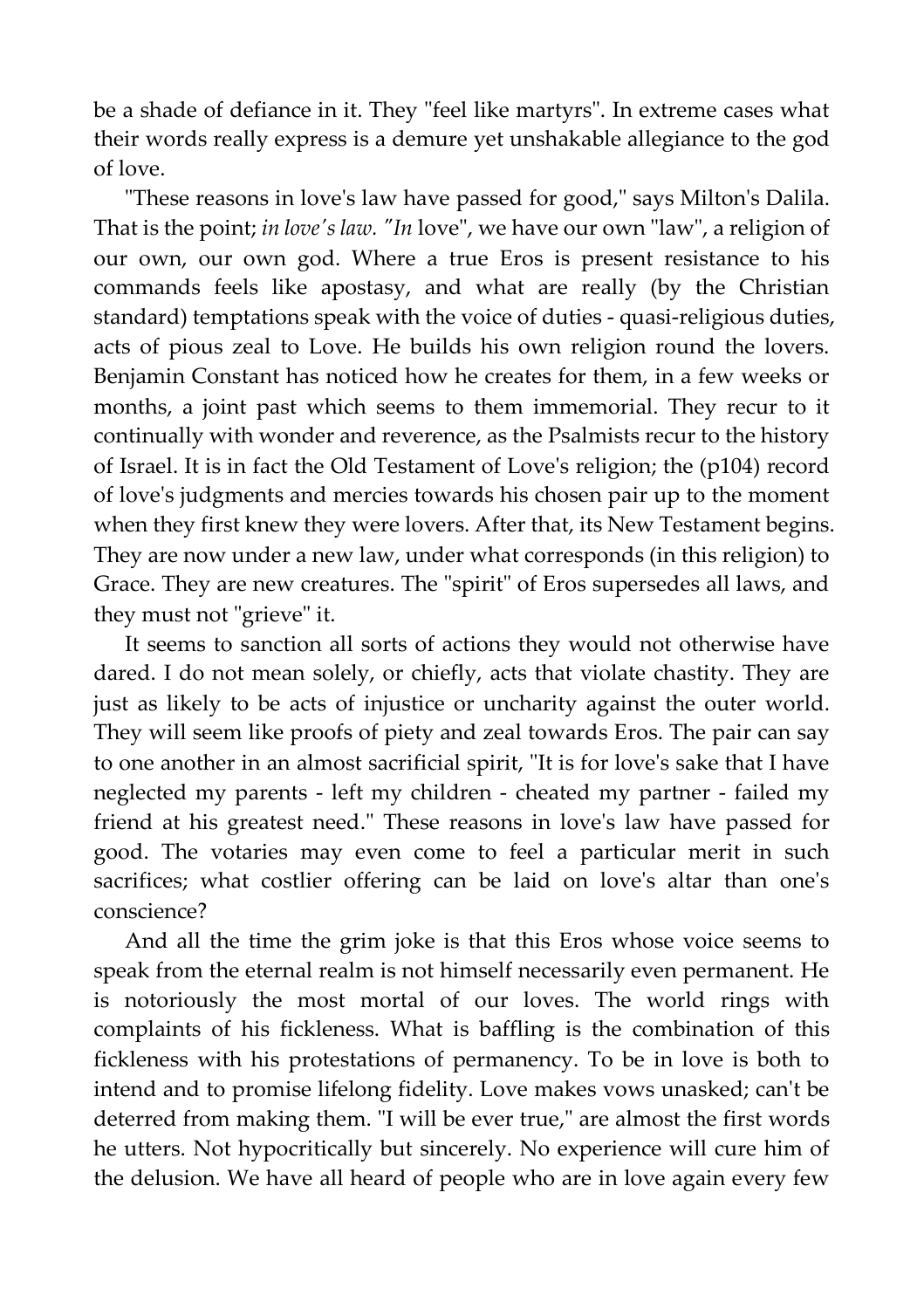years; each time sincerely convinced that "this time it's the real thing", that their wanderings are over, that they have found their true love and will themselves be true till death.

And yet Eros is in a sense right to make this promise. The event of falling in love is of such a nature that we are right to reject as intolerable the idea that it should be transitory. In one high bound it has overleaped the massive wall of our selfhood; it has made appetite itself altruistic, tossed personal happiness aside as a triviality and planted the interests of another in the centre of our being. Spontaneously and without effort we have fulfilled the law (towards one person) by loving our neighbour as ourselves. It is an image, a foretaste, of what we must become to all if Love Himself rules in us without a rival. It is even (well used) a preparation for that. Simply to relapse from it, merely to "fall out of" love again, is - if I may coin the ugly word - a sort of disredemption. Eros is driven to promise what Eros of himself cannot perform.

Can we be in this selfless liberation for a lifetime? Hardly for a week. Between the best possible lovers this high condition is intermittent. The old self soon turns out to be not so dead as he pretended - as after a religious conversion. In either he may be momentarily knocked flat; he will soon be up again; if not on his feet, at least an his elbow, if not roaring, at least back to his surly grumbling or his mendicant whine. And Venus will often slip back into mere sexuality.

But these lapses will not destroy a marriage between two "decent and sensible" people. The couple whose marriage will certainly be endangered by them, and possibly ruined, are those who have idolised Eros. They thought he had the power and truthfulness of a god. They expected that mere feeling would do for them, and permanently, all that was necessary. When this expectation is disappointed they throw the blame on Eros or, more usually, on their partners. In reality, however, Eros, having made his gigantic promise and shown you in glimpses what its performance would be like, has "done his stuff". He, like a godparent, makes the vows; it is we who must keep them. It is we who must labour to bring our daily life into even closer accordance with what the glimpses have revealed. We must do the works of Eros when Eros is not present. This all good lovers know, though those who are not reflective or articulate will be able to express it only in a few conventional phrases about "taking the rough along with the smooth", not "expecting too much", having "a little common sense", and the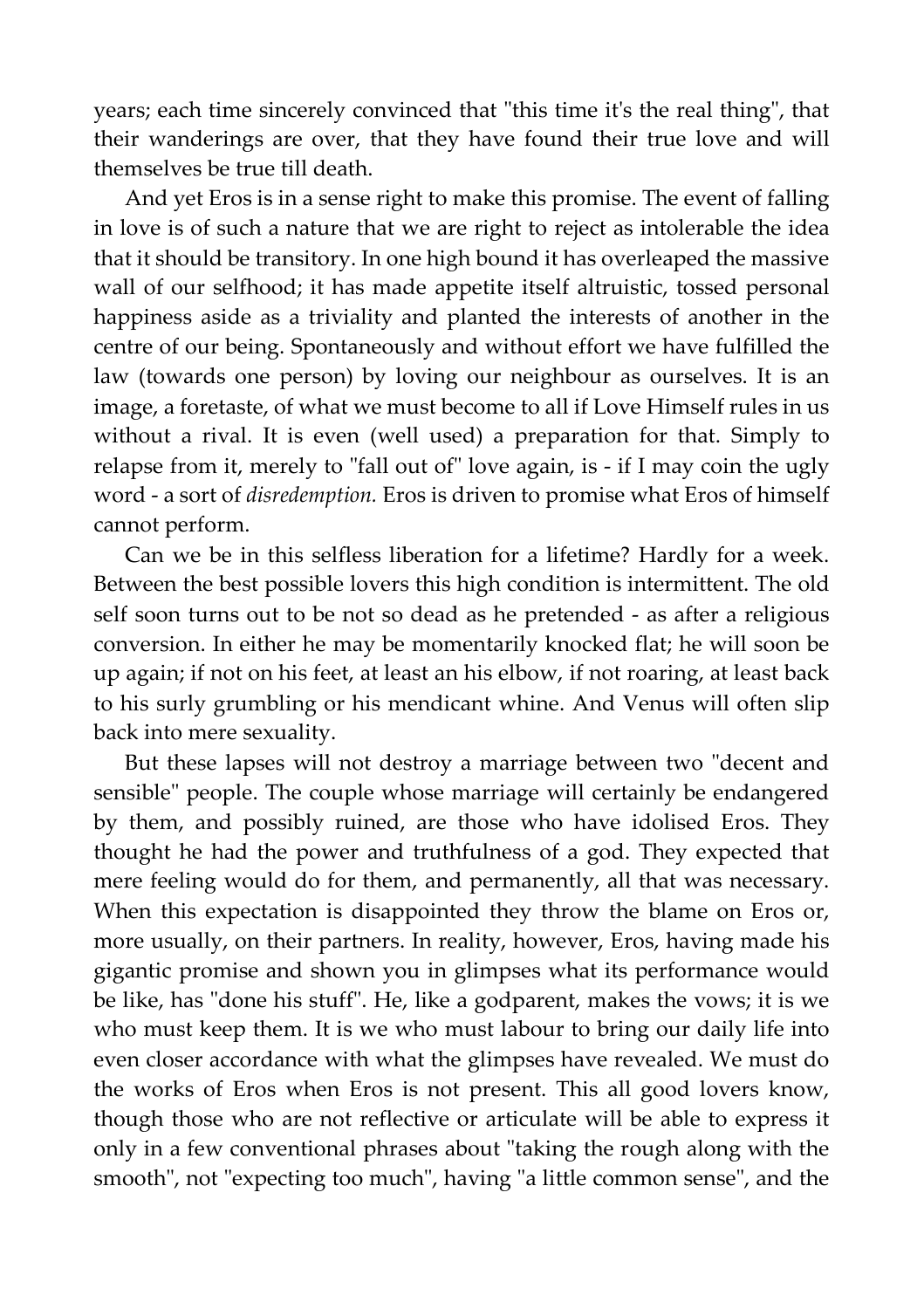like. And all good Christian lovers know that this programme; modest as it sounds, will not be carried out except by humility, charity and divine grace; that it is indeed the whole Christian life seen from one particular angle.

Thus Eros, like the other loves, but more strikingly because of his strength, sweetness, terror and high port, reveals his true status. He cannot of himself be what, nevertheless, he must be if he is to remain Eros. He needs help; therefore needs to be ruled. The god dies or becomes a demon unless he obeys God. It would be well if, in such case, he always died. But he may live on, mercilessly chaining together two mutual tormentors, each raw all over with the poison of hate-in-love; each ravenous to receive and implacably refusing to give, jealous, suspicious, resentful, struggling for the upper hand, determined to be free and to allow no freedom, living on "scenes": Read Anna Karenina, and do not fancy that such things happen only in Russia. The lovers' old hyperbole of "eating" each other can come horribly near to the truth.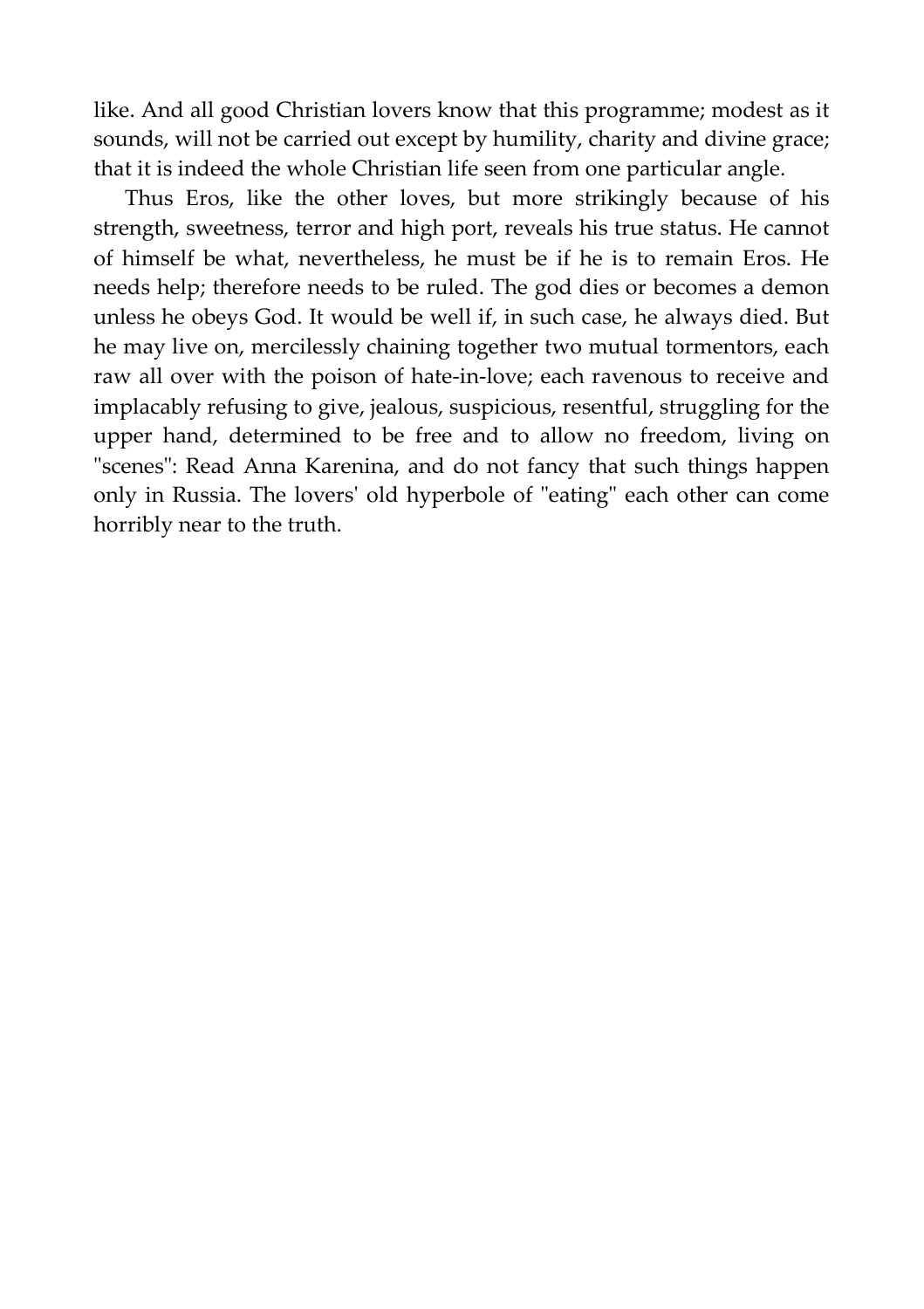## CHAPTER VI **CHARITY**

William Morris wrote a poem called Love is Enough and someone is said to have reviewed it briefly in the words "It isn't". Such has been the burden of this book. The natural loves are not self-sufficient. Something else, at first vaguely described as "decency and common sense" but later revealed as goodness, and finally as the whole Christian life in one particular relation, must come to the help of the mere feeling if the feeling is to be kept sweet.

To say this is not to belittle the natural loves but to indicate where their real glory lies. It is no disparagement to a garden to say that it will not fence and weed itself, nor prune its own fruit trees, nor roll and cut its own lawns. A garden is a good thing but that is not the sort of goodness it has. It will remain a garden, as distinct from a wilderness, only if someone does all these things to it. Its real glory is of quite a different kind. The very fact that it needs constant weeding and pruning bears witness to that glory. It teems with life. It glows with colour and smells like heaven and puts forward at every hour of a summer day beauties which man could never have created and could not even, on his own resources, have imagined. If you want to see the difference between its contribution and the gardener's, put the commonest weed it grows side by side with his hoes, rakes, shears and packet of weed killer; you have put beauty, energy and fecundity beside dead, sterile things. Just so, our "decency and common sense" show grey and deathlike beside the geniality of love. And when the garden is in its full glory the gardener's contributions to that glory will still have been in a sense paltry compared with those of nature. Without life springing from the earth, without rain, light and heat descending from the sky, he could do nothing. When he has done all, he has merely encouraged here and discouraged there, powers and beauties that have a different source. But his share, though small, is indispensable and laborious. When Gad planted a garden He set a man over it and set the man under Himself. When He planted the garden of our nature and caused the flowering, fruiting loves to grow there, He set our will to "dress" them. Compared with them it is dry and cold. And unless His grace comes down, like the rain and the sunshine, we shall use this tool to little purpose. But its laborious - and largely negative - services are indispensable. If they were needed when the garden was still Paradisal, how much more now when the soil has gone sour and the worst weeds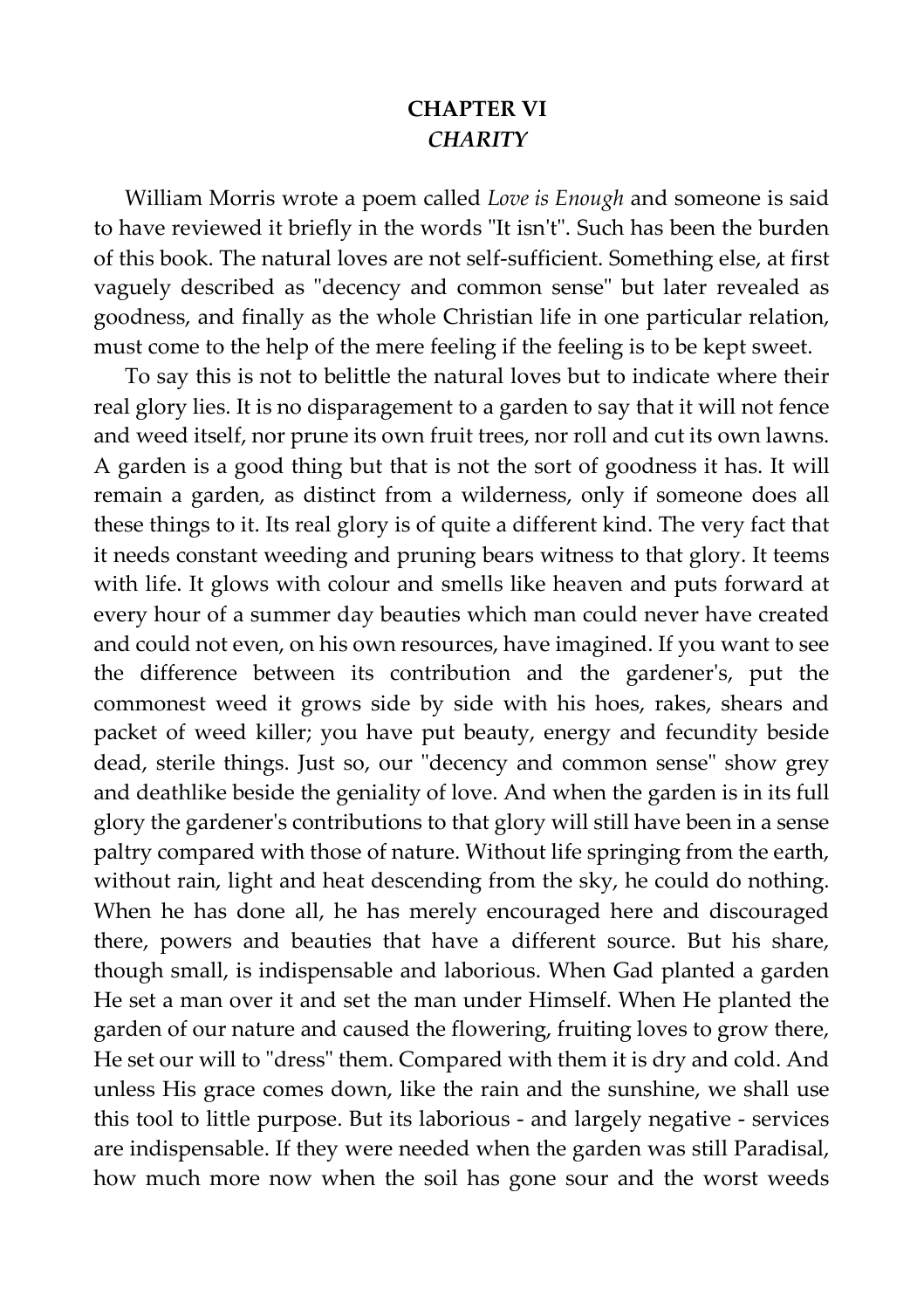seem to thrive on it best? But heaven forbid we should work in the spirit of prigs and Stoics. While we hack and prune we know very well that what we are hacking and pruning is big with a splendour and vitality which our rational will could never of itself have supplied. To liberate that splendour, to let it become fully what it is trying to be, to have tall trees instead of scrubby tangles, and sweet apples instead of crabs, is part of our purpose.

But only part. For now we must face a topic that I have long postponed. Hitherto hardly anything has been said in this book about our natural loves as rivals to the love of God. Now the question can no longer be avoided. There were two reasons for my delay.

One - already hinted - is that this question is not the place at which most of us need begin. It is seldom, at the outset, "addressed to our condition". For most of us the true rivalry lies between the self and the human Other, not yet between the human Other and God. It is dangerous to press upon a man the duty of getting beyond earthly love when his real difficulty lies in getting so far. And it is no doubt easy enough to love the fellow-creature less and to imagine that this is happening because we are learning to love God more, when the real reason may be quite different. We may be only "mistaking the decays of nature for the increase of Grace". Many people do not find it really difficult to hate their wives or mothers. M. Mauriac, in a fine scene, pictures the other disciples stunned and bewildered by this strange command, but not Judas. He laps it up easily.

But to have stressed the rivalry earlier in this book would have been premature in another way also. The claim to divinity which our loves so easily make can be refuted without going so far as that. The loves prove that they are unworthy to take the place of God by the fact that they cannot even remain themselves and do what they promise to do without God's help. Why prove that some petty princeling is not the lawful Emperor when without the Emperor's support he cannot even keep his subordinate throne and make peace in his little province for half a year? Even for their own sakes the loves must submit to be second things if they are to remain the things they want to be. In this yoke lies their true freedom; they "are taller when they bow". For when God rules in a human heart, though He may sometimes have to remove certain of its native authorities altogether, He often continues others in their offices and, by subjecting their authority to His, gives it for the first time a firm basis. Emerson has said, "When half-gods go, the gods arrive." That is a very doubtful maxim. Better say,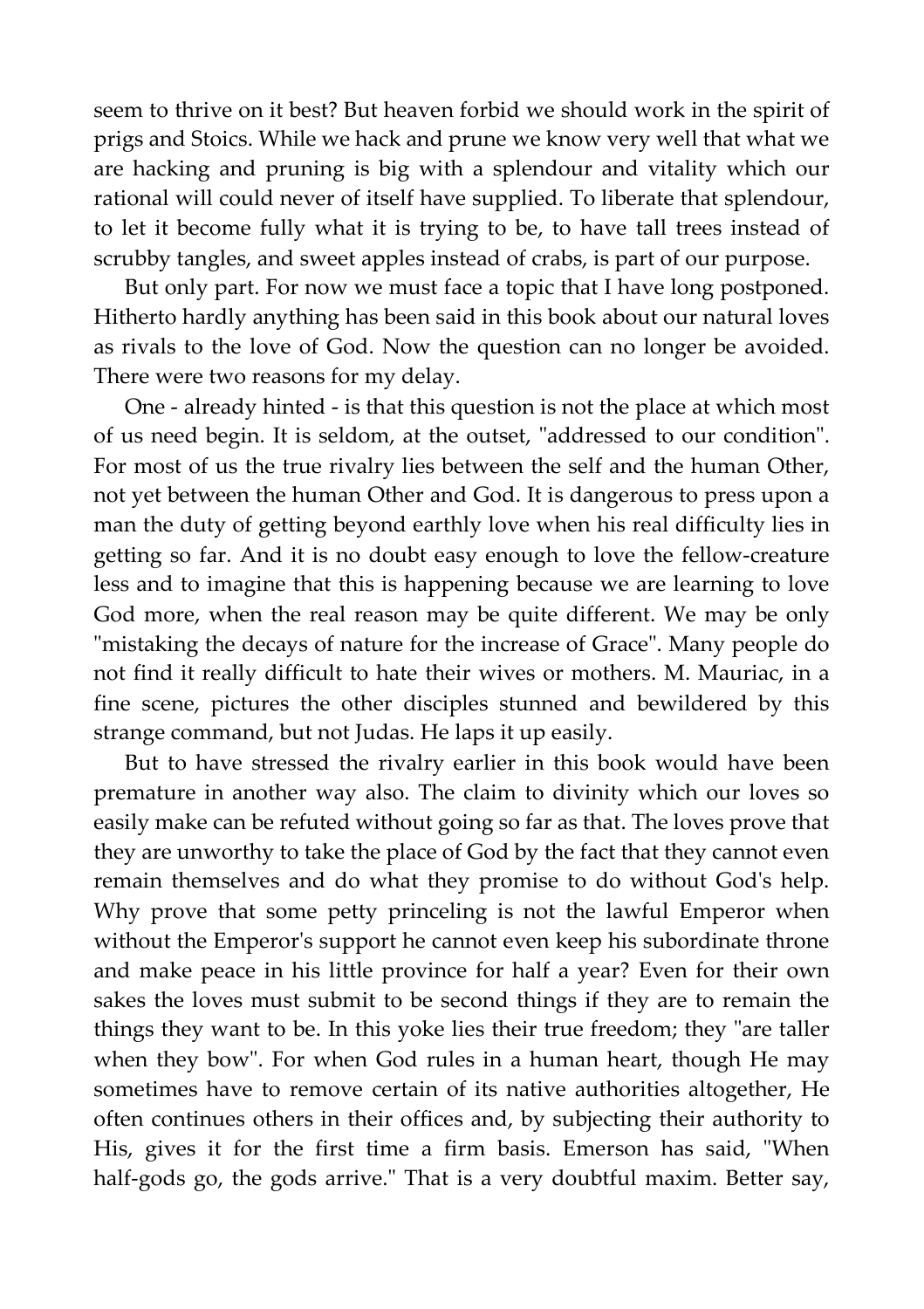"When God arrives (and only then) the half-gods can remain" Left to themselves they either vanish or become demons. Only in His name can they with beauty and security "wield their little tridents". The rebellious slogan "All for love" is really love's death warrant (date of execution, for the moment, left blank).

But the question of the Rivalry, for these reasons long postponed, must now be treated. In any earlier period, except the Nineteenth Century, it would have loomed large throughout a book on this subject. If the Victorians needed the reminder that love is not enough, older theologians were always saying very loudly that (natural) love is likely to be a great deal too much. The danger of loving our fellow creatures too little was less present to their minds than that of loving them idolatrously. In every wife, mother, child and friend they saw a possible rival to God. So of course does Our Lord (Luke xiv, 26).

There is one method of dissuading us from inordinate love of the fellow-creature which I find myself forced to reject at the very outset. I do so with trembling, for it met me in the pages of a great saint and a great thinker to whom my own glad debts are incalculable.

In words which can still bring tears to the eyes, St. Augustine describes the desolation in which the death of his friend Nebridius plunged him (Confessions xv, 10). Then he draws a moral. This is what comes, he says, of giving one's heart to anything but God. All human beings pass away. Do not let your happiness depend on something you may lose. If love is to be a blessing, not a misery, it must be for the only Beloved who will never pass away.

Of course this is excellent sense. Don't put your goods in a leaky vessel. Don't spend too much on a house you may he turned out of. And there is no man alive who responds more naturally than I to such canny maxims. I am a safety-first creature. Of all arguments against love none makes so strong an appeal to my nature as "Careful! This might lead you to suffering".

To my nature, my temperament, yes. Not to my conscience. When I respond to that appeal I seem to myself to be a thousand miles away from Christ. If I am sure of anything I am sure that His teaching was never meant to confirm my congenital preference for safe investments and limited liabilities. I doubt whether there is anything in me that pleases Him less. And who could conceivably begin to love God on such a prudential ground because the security (so to speak) is better? Who could even include it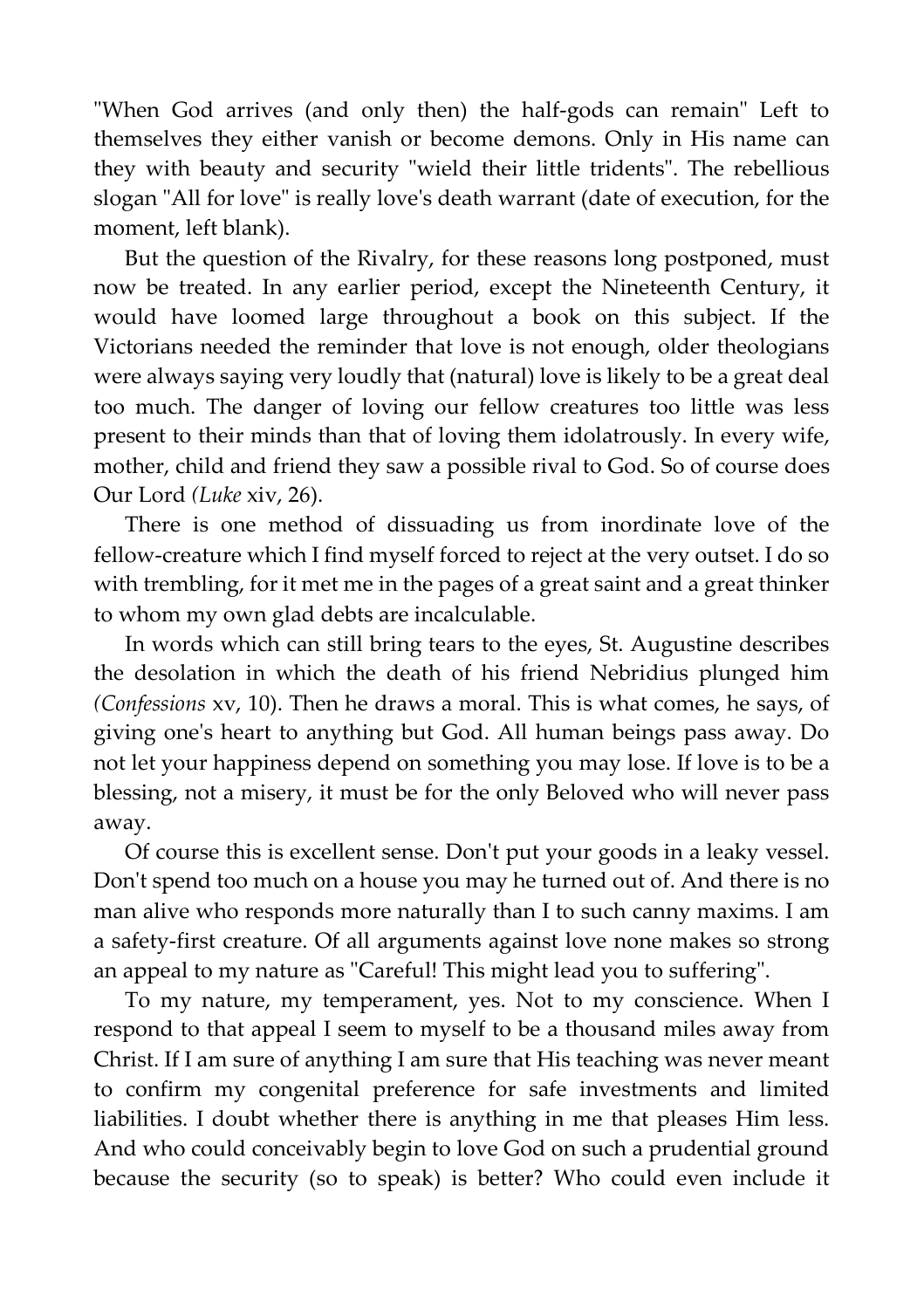among the grounds for loving? Would you choose a wife or a Friend - if it comes to that, would you choose a dog in this spirit? One must be outside the world of love, of all loves, before one thus calculates. Eros, lawless Eros, preferring the Beloved to happiness, is more like Love Himself than this.

I think that this passage in the Confessions is less a part of St. Augustine's Christendom than a hangover from the high-minded Pagan philosophies in which he grew up. It is closer to Stoic "apathy" or neo-Platonic mysticism than to charity. We follow One who wept over Jerusalem and at the grave of Lazarus, and, loving all, yet had one disciple whom, in a special sense, he "loved". St. Paul has a higher authority with us than St. Augustine - St. Paul who shows no sign that he would not have suffered like a man, and no feeling that he ought not so to have suffered, if Epaphroditus had died. (Philippians ii, 27.)

Even if it were granted that insurances against heartbreak were our highest wisdom, does God Himself offer them? Apparently not. Christ comes at last to say "Why hast thou forsaken me?"

There is no escape along the lines St. Augustine suggests. Nor along any other lines. There is no safe investment. To love at all is to be vulnerable. Love anything, and your heart will certainly be wrung and possibly be broken. If you want to make sure of keeping it intact, you must give your heart to no one, not even to an animal. Wrap it carefully round with hobbies and little luxuries; avoid all entanglements; lock it up safe in the casket or coffin of your selfishness. But in that casket - safe, dark, motionless, airless it will change. It will not be broken; it will become unbreakable, impenetrable, irredeemable. The alternative to tragedy, or at least to the risk of tragedy, is damnation. The only place outside Heaven where you can be perfectly safe from all the danges and perturbations of love is Hell.

I believe that the most lawless and inordinate loves are less contrary to God's will than a self-invited and selfprotective lovelesssness. It is like hiding the talent in a napkin and for much the same reason. "I knew thee that thou wert a hard man." Christ did not teach and suffer that we might become, even in the natural loves, more careful of our own happiness. If a man is not uncalculating towards the earthly beloveds whom he has seen, he is none the more likely to be so towards God whom he has not. We shall draw nearer to God, not by trying to avoid the sufferings inherent in all loves, but by accepting them and offering them to Him; throwing away all defensive armour. If our hearts need to be broken, and if He chooses this as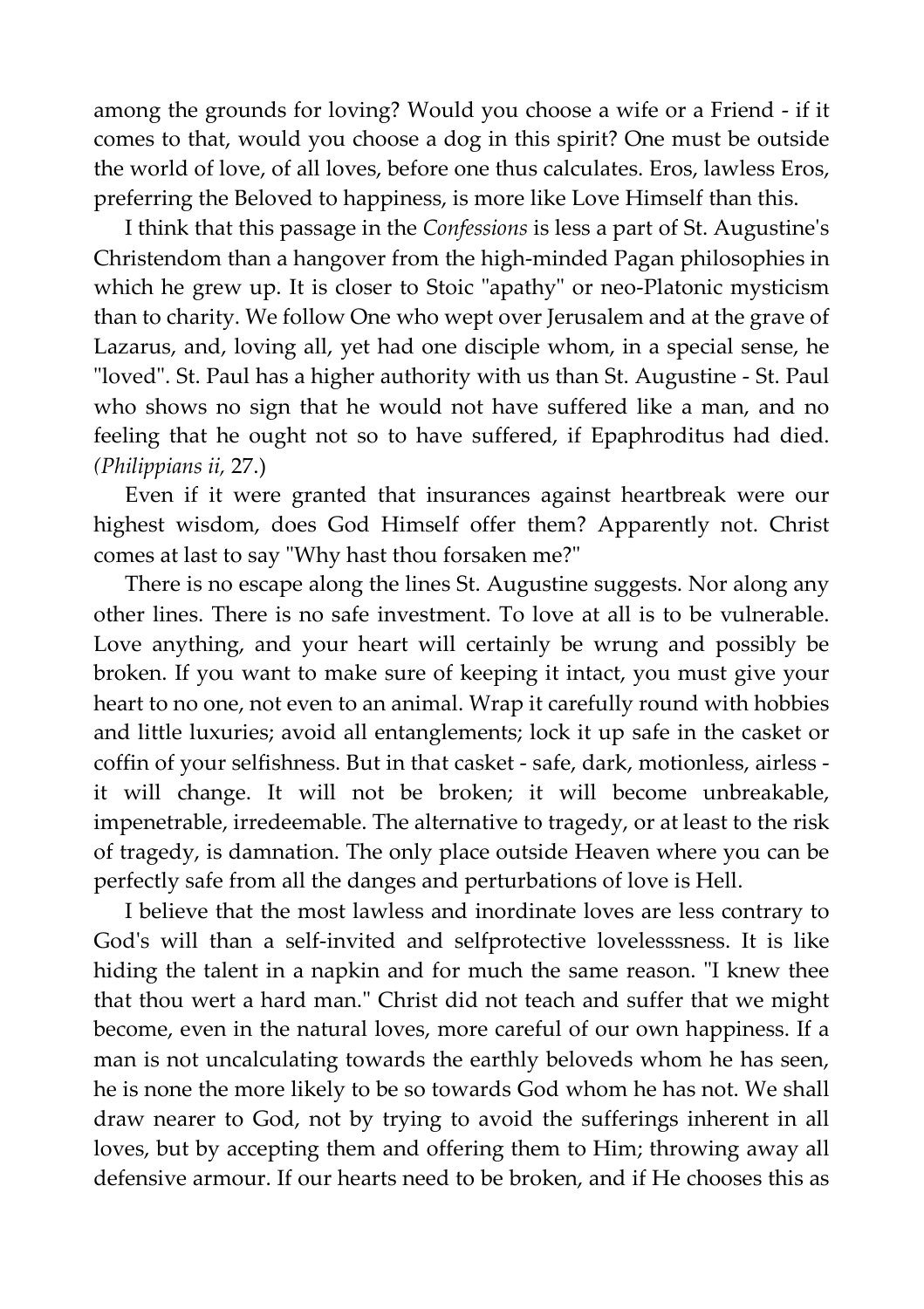the way in which they should break, so be it.

It remains certainly true that all natural loves can be inordinate. Inordinate does not mean "insufficiently cautious". Nor does it mean "too big". It is not a quantitative term. It is probably impossible to love any human being simply "too much". We may love him too much in proportion to our love for God; but it is the smallness of our love for God, not the greatness of our love for the man, that constitutes the inordinacy. But even this must be refined upon. Otherwise we shall trouble some who are very much on the right road but alarmed because they cannot feel towards God so warm a sensible emotion as they feel for the earthly Beloved. It is much to be wished - at least I think so - that we all, at all times, could. We must pray that this gift should be given us. But the question whether we are loving God or the earthly Beloved "more" is not, so far as concerns our Christian duty, a question about the comparative intensity of two feelings. The real question is, which (when the alternative comes) do you serve, or choose, or put first? To which claim does your will, in the last resort, yield?

As so often, Our Lord's own words are both far fiercer and far more tolerable than those of the theologians. He says nothing about guarding against earthly loves for fear we might be hurt; He says something that cracks like a whip about trampling them all under foot the moment they hold us 'back from following Him. "If any man come to me and hate not his father and mother and wife... and his own life also, he cannot be my disciple " (Luke xiv, 26).

But how are we to understand the word hate? That Love Himself should be commanding what we ordinarily mean by hatred - commanding us to cherish resentment, to gloat over another's misery, to delight in injuring him - is almost a contradiction in terms. I think Our Lord, in the sense here intended, "hated" St. Peter when he said, "Get thee behind me." To hate is to reject, to set one's face against, to make no concession to, the Beloved when the Beloved utters, however sweetly and however pitiably, the suggestions of the Devil. A man, said Jesus, who tries to serve two masters, will "hate" the one and "love" the other. It is not, surely, mere feelings of aversion and liking that are here in question. He will adhere to, consent to, work for, the one and not the other. Consider again, "I loved Jacob and I hated Esau " (Malachi i, 2-3). How is the thing called God's "hatred" of Esau displayed in the actual story? Not at all as we might expect. There is of course no ground for assuming that Esau made a bad end and was a lost soul; the Old Testa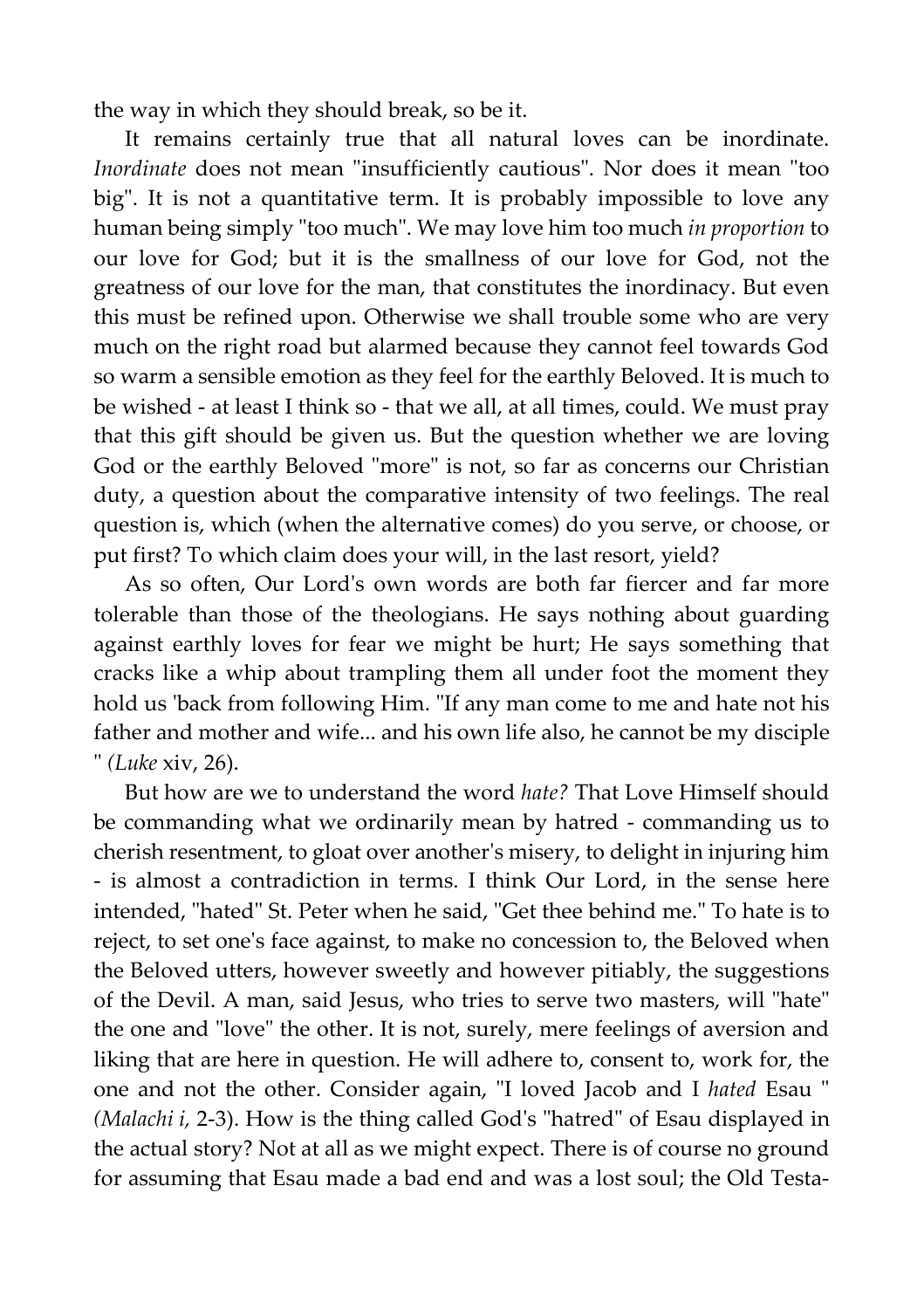ment, here as elsewhere, has nothing to say about such matters. And, from all we are told, Esau's earthly life was, in every ordinary sense, a good deal more blessed than Jacob's. It is Jacob who has all the disappointments, humiliations, terrors and bereavements. But he has something which Esau has not. He is a patriarch. He hands on the Hebraic tradition, transmits the vocation and the blessing, becomes an ancestor of Our Lord. The "loving" of Jacob seems to mean the acceptance of Jacob for a high (and painful) vocation; the "hating" of Esau, his rejection. He is "turned down", fails to "make the grade", is found useless for the purpose. So, in the last resort, we must turn down or disqualify our nearest and dearest when they come between us and our obedience to God. Heaven knows, it will seem to them sufficiently like hatred. We must not act on the pity we feel; we must be blind to tears and deaf to pleadings.

I will not say that this duty is hard; some find it too easy; some, hard almost beyond endurance. What is hard for all is to know when the occasion for such "hating" has arisen. Our temperaments deceive us. The meek and tender - uxorious husbands, submissive wives, doting parents, dutiful children - will not easily believe that it has ever arrived. Self-assertive people, with a dash of the bully in them, will believe it too soon. That is why it is of such extreme importance so to order our loves that it is unlikely to arrive at all.

How this could come about we may see on a far lower level when the Cavalier poet, going. to the wars, says to his mistress :

1 could not love thee, dear, so much

Loved I not honour more.

There are women to whom the plea would be meaningless. Honour would be just one of those silly things that Men talk about; a verbal excuse for, therefore an aggravation of, the offence against "love's law" which the poet is about to commit. Lovelace can use it with confidence because his lady is a Cavalier lady who already admits, as he does, the claims of Honour. He does not need to "hate" her, to set his face against her, because he and she acknowledge the same law. They have agreed and understood each other on this matter long before. The task of converting her to a belief in Honour is not now, now, when the decision is upon them to be undertaken. It is this prior agreement which is so necessary when a far greater claim than that of Honour is at stake. It is too late, when the crisis comes, to begin telling a wife or husband or mother or friend, that your love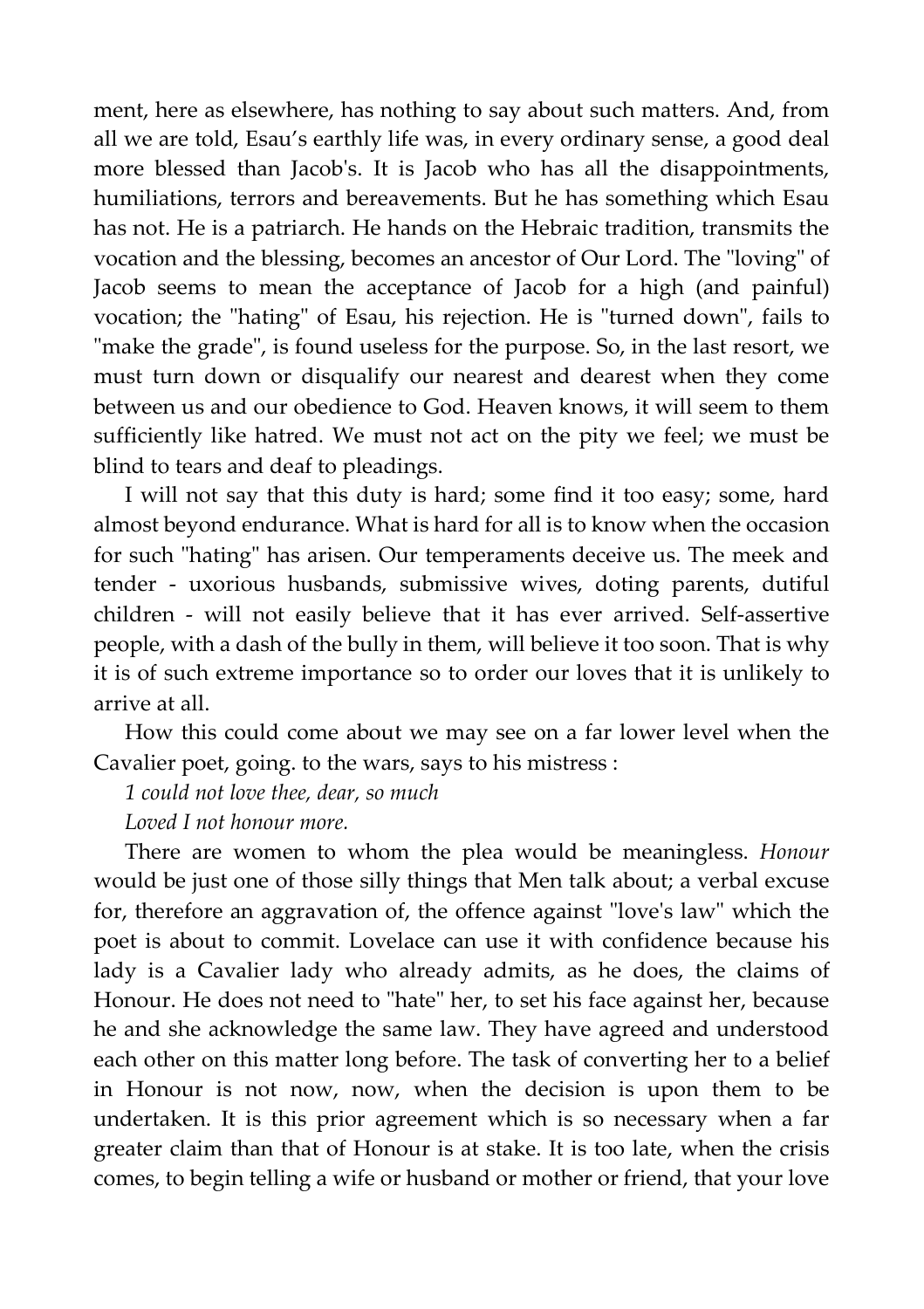all along had a secret reservation - "under God" or "so far as a higher Love permits". They ought to have been warned; not, to be sure, explicitly, but by the implication of a thousand talks, by the principle revealed in a hundred decisions upon small matters. Indeed, a real disagreement on this issue should make itself felt early enough to prevent a marriage or a Friendship from existing at all. The best love of either sort is not blind. Oliver Elton, speaking of Carlyle and Mill, said that they differed about justice, and that such a difference was naturally fatal "to any friendship worthy of the name". If "All" - quite seriously all - "for love" is implicit in the Beloved's attitude, his or her love is not worth having. It is not related in the right way to Love Himself.

And this brings me to the foot of the last steep ascent this book must try to make. We must try to relate the human activities called "loves" to that Love which is God a little more precisely than we have yet done. The precision can, of course, be only that of a model ar a symbol, certain to fail us in the long run and, even while we use it, requiring correction from other models. The humblest of us, in a state of Grace, can have some "knowledge-by-acquaintance" (connaitre), some "tasting" of Love Himself; but man even at his highest sanctity and intelligence has no direct "knowledge about" (savoir) the ultimate Being - only analogies. We cannot see light, though by light we can see things. Statements about God are extrapolations from the knowledge of other things which the divine illumination enables us to know. I labour these deprecations because, in what follows, my efforts to be clear (and not intolerably lengthy) may suggest a confidence which I by no means feel. I should be mad if I did. Take it as one man's reverie, almost one man's myth: If anything in it is useful to you, use it; if anything is not, never give it a second thought.

God is love. Again, "Herein is love, not that we loved God but that He loved us" (I John, iv, 10). We must not begin with mysticism, with the creature's love for God, or with the wonderful foretastes of the fruition of God vouchesafed to some in their earthly life. We begin at the real beginning, with love as the Divine energy. This Primal love is Gift-love. In God there is no hunger that needs to be filled, only plenteousness that desires to give. The doctrine that God was under no necessity to create is not a piece of dry scholastic speculation. It is essential. Without it we can hardly avoid the conception of what I can only call a "managerial" God; a Being whose function or nature is to "run" the universe, who stands to it as a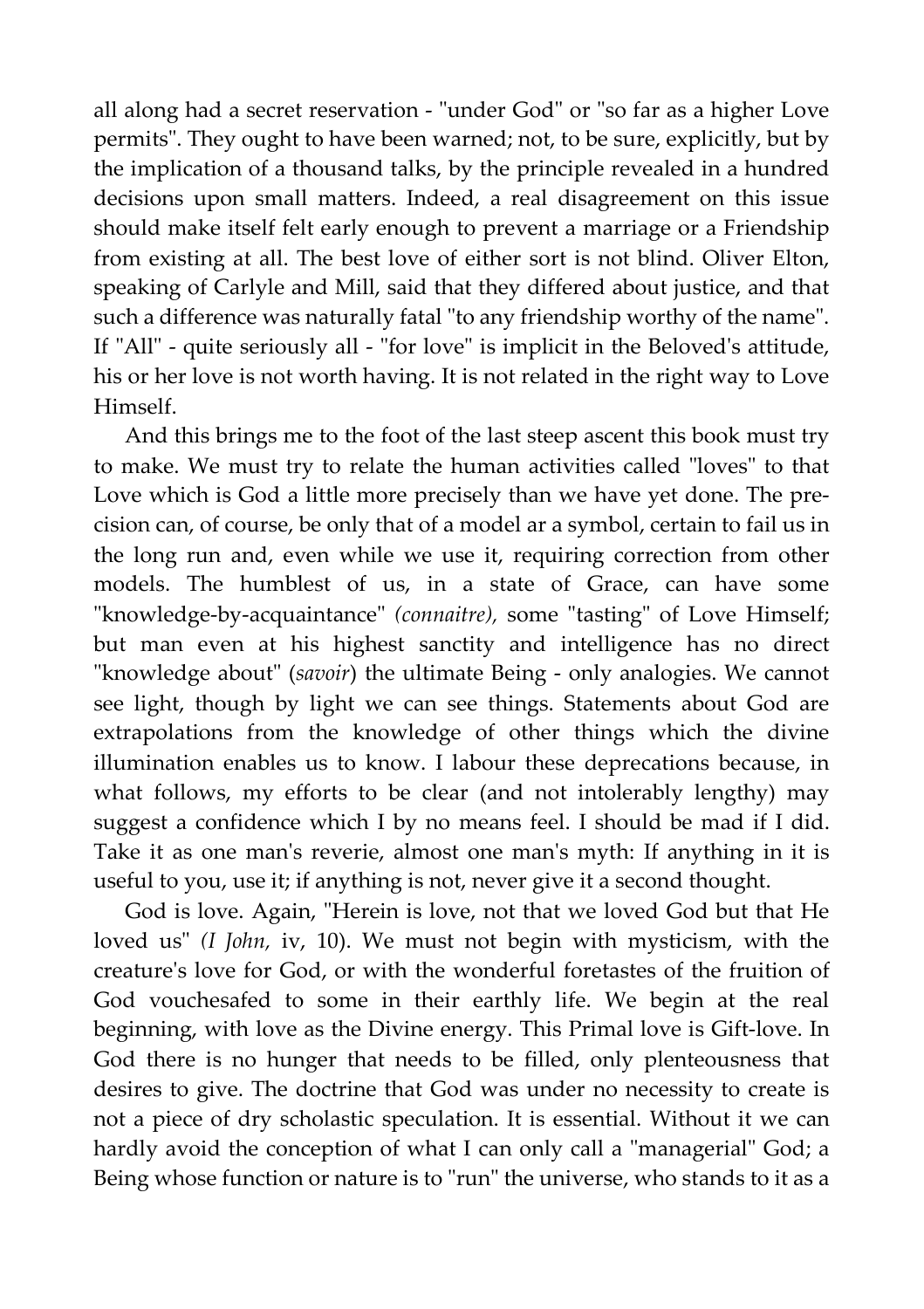headmaster to a school or a hotelier to a hotel. But to be sovereign of the universe is no great matter to God. In Himself, at home in "the land of the Trinity", he is Sovereign of a far greater realm. We must keep always before our eyes that vision of Lady Julian's in which God carried in His hand a little object like a nut, and that nut was "all that is made". God, who needs nothing, loves into existence wholly superfluous creatures in order that He may love and perfect them. He creates the universe, already foreseeing - or should we say "seeing ? there are no tenses in God - the buzzing cloud of flies about the cross, the flayed back pressed against the uneven stake, the nails driven through the mesial nerves, the repeated incipient suffocation as the body droops, the repeated torture of back and arms as it is time after time, for breath's sake, hitched up. If I may dare the biological image, God is a "host" who deliberately creates His own parasites; causes us to be that we may exploit and "take advantage of" Him. Herein is love. This is the diagram of Love Himself, the inventor of all loves. God, as Creator of nature, implants in us both Gift loves and Need-loves. The Gift-loves are natural images of Himself; proximities to Him by resemblance which are not necessarily and in all men proximities of approach. A devoted mother, a beneficent ruler or teacher, may give and give, continually exhibiting the likeness, without making the approach. The Need-loves, so far as I have been able to see, have no resemblance to the Love which God is. They are rather correlatives, opposites; not as evil is the opposite of good, of course, but as the form of the blanc-mange is an opposite to the form of the mould.

But in addition to these natural loves God can bestow a far better gift; or rather, since our minds must divide and pigeon-hole, two gifts.

He communicates to men a share of His own Gift-love. This is different from the Gift-loves He has built into their nature. These never quite seek simply the good of the loved object for the object's own sake. They are biased in favour of those goods they can themselves bestow, or those which they would like best themselves, or those which fit in with a pre-conceived picture of the life they want the object to lead. But Divine Gift-love - Love Himself working in a man - is wholly disinterested and desires what is simply best for the beloved. Again, natural Gift-love is always directed to objects which the lover finds in some way intrinsically lovable objects to which Affection or Eros or a shared point of view attracts him, or, failing that, to the grateful and the deserving, or perhaps to those whose helplessness is of a winning and appealing kind. But Divine Gift-love in the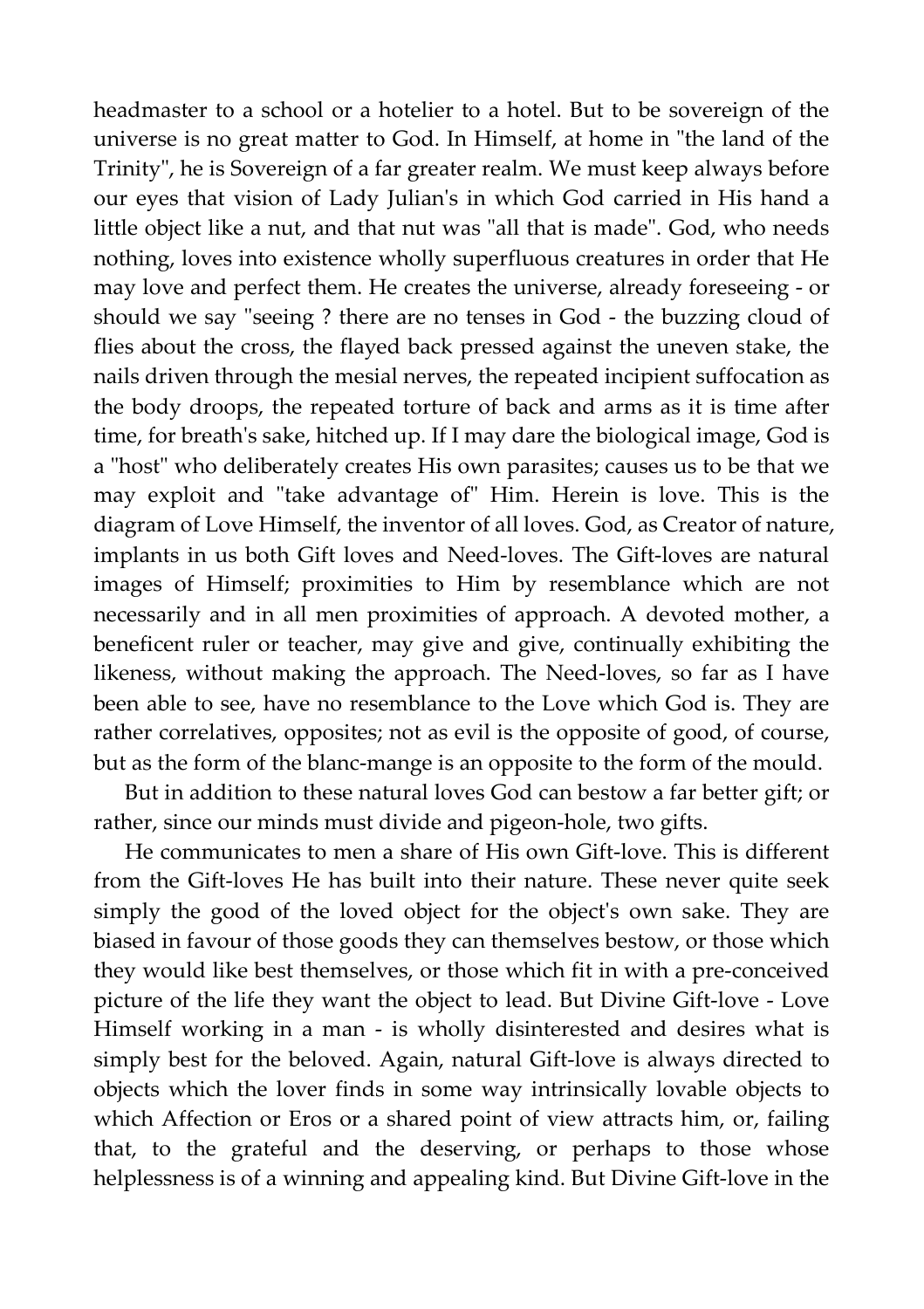man enables him to love what is not naturally lovable; lepers, criminals, enemies, morons, the sulky, the superior and the sneering. Finally, by a high paradox, God enables men to have a Gift-love towards Himself. There is of course a sense in which no one can give to God anything which is not already His; and if it is already His, what have you given? But since it is only too obvious that we can withhold ourselves, our wills and hearts, from God, we can, in that sense, also give them. What is His By right and would not exist for a moment if it ceased to be His (as the song is the singer's), He has nevertheless made ours in such a way that we can freely offer it back to Him. "Our wills are ours to make them Thine." And as all Christians know there is another way of giving to God; every stranger whom we feed or clothe is Christ. And this apparently is Gift-love to God whether we know it or not. Love Himself can work in those who know nothing of Him. The "sheep" in the parable had no idea either of the God hidden in the prisoner whom they visited or of the God hidden in themselves when they made the visit. (I take the whole parable to be about the judgment of the heathen. For it begins by saying, in the Greek, that the Lord will summon all "the nations" before Him - presumably, the Gentiles, the Goyim).

That such a Gift-love comes by Grace and should be called Charity, everyone will agree. But I have to add something which will not perhaps be so easily admitted. God, as it seems to me, bestows two other gifts; a supernatural Need-love of Himself and a supernatural Needlove of one another. By the first I do not mean the Appreciative love of Himself, the gift of adoration. What little I have to say on that higher that highest subject will come later. I mean a love which does not dream of disinterestedness, a bottomless indigence. Like a river making its own channel, like a magic wine which in being poured out should simultaneously create the glass that was to hold it, God turns our need of Him into Need-love of Him. What is stranger still is that he creates in us a more than natural receptivity of Charity from our fellow men. Need is so near greed and we are so greedy already that it seems a strange grace. But I cannot get it out of my head that this is what happens.

Let us consider first this supernatural Need-love of Himself, bestowed by Grace. Of course the Grace does not create the need. That is there already; "given" (as the mathematicians say) in the mere fact of our being creatures, and incalculably increased by our being fallen creatures. What the Grace gives is the full recognition, the sensible awareness, the complete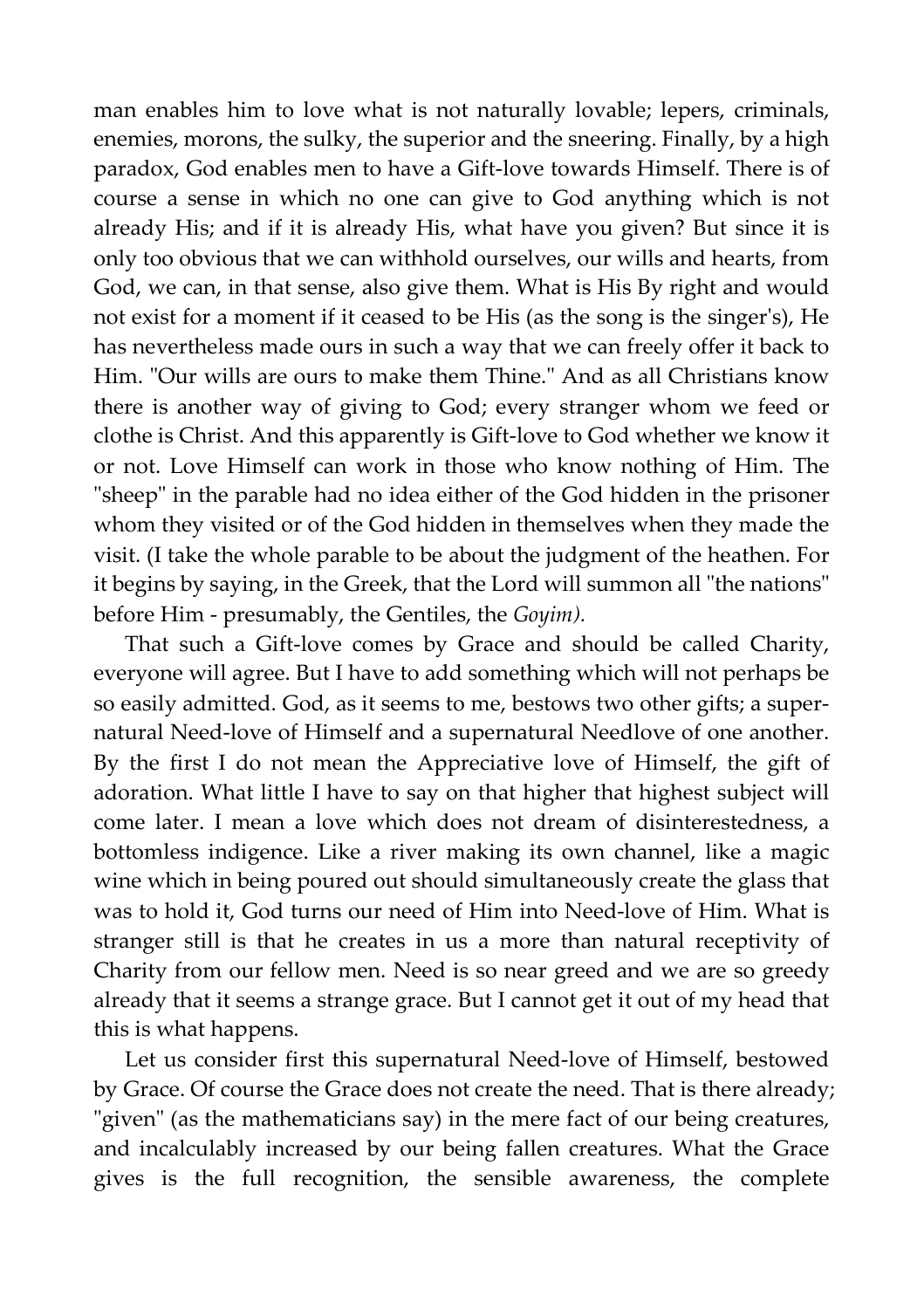acceptance - even, with certain reservations, the glad acceptance - of this Need. For, without Grace, our wishes and our necessities are in conflict.

All those expressions of unworthiness which Christian practice puts into the believer's mouth seem to the outer world like the degraded and insincere grovellings of a sycophant before a tyrant, or at best a façon de parler like the self-depreciation of a Chinese gentleman when he calls himself "this coarse and illiterate person". In reality, however, they express the continually renewed, because continually necessary, attempt to negate that misconception of ourselves and of our relation to God which nature, even while we pray, is always recommending to us. No sooner do we believe that God loves us than there is an impulse to believe that He does so, not because He is Love, but because we are intrinsically lovable. The Pagans obeyed this impulse unabashed; a good man was "dear to the gods" because he was good. We, being better taught, resort to subterfuge. Far be it from us to think that we have virtues for which God could love us. But then, how magnificently we have repented! As Bunyan says, describing his first and illusory conversion, "I thought there was no man in England that pleased God better than I." Beaten out of this, we next offer our own humility to God's admiration. Surely He'll like that? Or if not that, our clear-sighted and humble recognition that we still lack humility. Thus, depth beneath depth and subtlety within subtlety, there remains some lingering idea of our own, our very own, attractiveness. It is easy to acknowledge, but almost impossible to realise for long, that we are mirrors whose brightness, if we are bright, is wholly derived from the sun that shines upon us. Surely we must have a little - however little - native luminosity? Surely we can't be quite creatures?

For this tangled absurdity of a Need, even a Need-love, which never fully acknowledges its own neediness, Grace substitutes a full, childlike and delighted acceptance of our Need, a joy in total dependence. We become "jolly beggars". The good man is sorry for the sins which have increased his Need. He is not entirely sorry for the fresh Need they have produced. And he is not sorry at all for the innocent Need that is inherent in his creaturely condition. For all the time this illusion to which nature clings as her last treasure, this pretence that we have anything of our own or could for one hour retain by our own strength any goodness that God may pour into us, has kept us from being happy. We have been like bathers who want to keep their feet -or one foot - or one toe - on the bottom, when to lose that foothold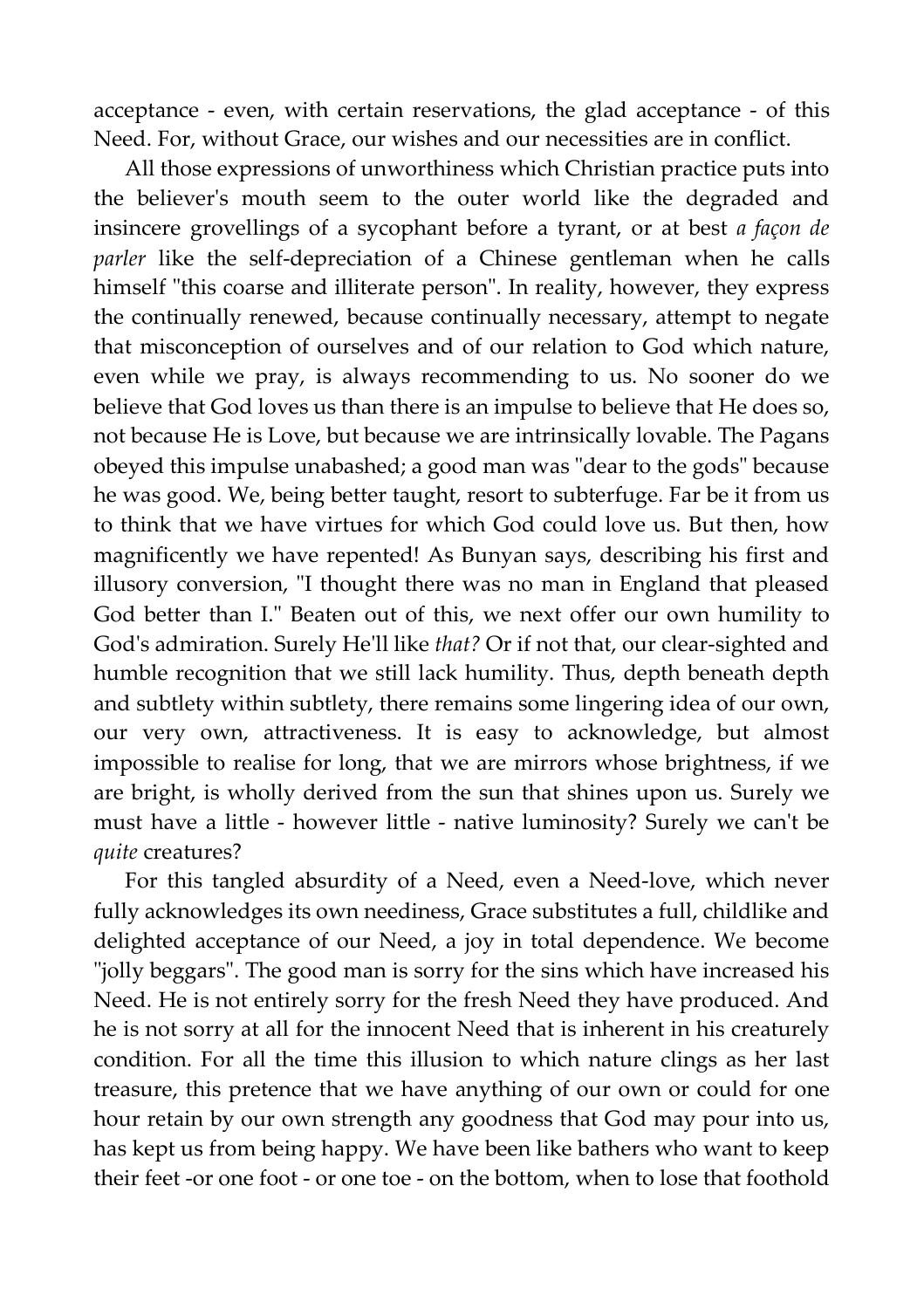would be to surrender themselves to a glorious tumble in the surf. The consequences of parting with our last claim to intrinsic freedom, power, or worth, are real freedom, power and worth, really ours just because God gives them and because we know them to be (in another sense) not "ours". Anodos has got rid of his shadow.

But God also transforms our Need-love for one another, and it requires equal transformation. In reality we all need at times, same of us at most times, that Charity from others which, being Love Himself in them, loves the unlovable. But this, though a sort of love we need, is not the sort we want. We want to be loved for our cleverness, beauty, generosity; fairness, usefulness. The first hint that anyone is offering us the highest love of all is a terrible shock. This is so well recognised that spiteful people will pretend to be loving us with Charity precisely because they know that it will wound us. To say to one who expects a renewal of Affection, Friendship, or Eros, "I forgive you as a Christian" is merely a way of continuing the quarrel. Those who say it are of course lying. But the thing would not be falsely said in order to wound unless, if it were true, it would be wounding.

How difficult it is to receive, and to go on receiving, from others a love that does not depend on our own attraction, can be seen from an extreme case. Suppose yourself a man struck down shortly after marriage by an incurable disease which may not kill you for many years; useless, impotent, hideous, disgusting; depending on your wife's earnings; impoverishing where you hoped to enrich; impaired even in intellect and shaken by gusts of uncontrollable temper, full of unavoidable demands. And suppose your wife's care and pity to he inexhaustible. The man who can take this sweetly, who can receive all and give nothing without resentment, who can abstain even from those tiresome self-deprecations which are really only a demand for petting and reassurance, is doing something which Need-love in its merely natural condition could not attain. (No doubt such a wife will also be doing something beyond the reach of a natural Gift-love, but that is not the point at present.) In such a case to receive is harder and perhaps more blessed than to give. But what the extreme example illustrates is universal. We are all receiving Charity. There is something in each of us that cannot be naturally loved. It is no one's fault if they do not so love it. Only the lovable can he naturally loved. You might as well ask people to like the taste of rotten bread or the sound of a mechanical drill. We can be forgiven, and pitied, and loved in spite of it, with Charity; no other way. All who have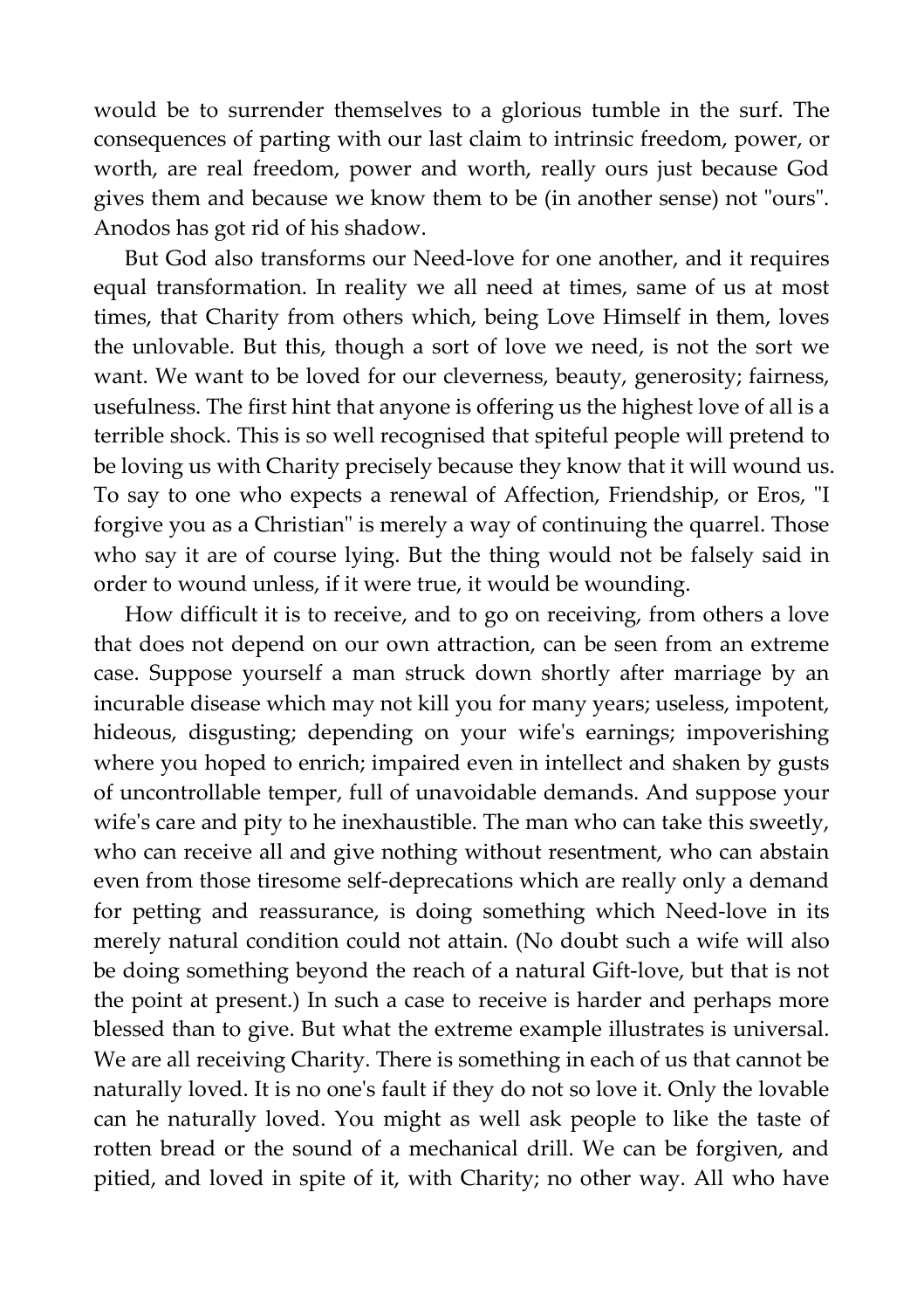good parents, wives, husbands, or children, may be sure that at some times and perhaps at all times in respect of some one particular trait or habit - they are receiving Charity, are not loved because they are lovable but because Love Himself is in those who love them.

Thus God, admitted to the human heart, transforms not only Gift-love but Need-love; not only our Need-love of Him, but our Need-love of one another. This is of course not the only thing that can happen. He may come on what seems to us a more dreadful mission and demand that a natural love be totally renounced. A high and terrible vocation, like Abraham's, may constrain a man to turn his back on his own people and his father's house. Eros, directed to a forbidden object, may have to be sacrificed. In such instances, the process, though hard to endure, is easy to understand. What we are more likely to overlook is the necessity for a transformation even when the natural love is allowed to continue.

In such a case the Divine Love does not substitute itself for the natural - as if we had to throw away our silver to make room for the gold. The natural loves are summoned to become modes of Charity while also remaining the natural loves they were.

One sees here at once a sort of echo or rhyme or corollary to the Incarnation itself. And this need not surprise us, for the Author of both is the same. As Christ is perfect God and perfect Man, the natural loves are called to become perfect Charity and also perfect natural loves. As God becomes Man "Not by conversion of the Godhead into flesh, but by taking of the Manhood into God", so here; Charity does not dwindle into merely natural love but natural love is taken up into, made the tuned and obedient instrument of, Love Himself.

How this can happen, most Christians know. All the activities (sins only excepted) of the natural loves can in a favoured hour become works of the glad and shameless and grateful Need-love or of the selfless, unofficious Gift-love, which are both Charity. Nothing is either too trivial or too animal to be thus transformed. A game, a joke, a drink together, idle chat, a walk, the act of Venus - all these can be modes in which we forgive or accept forgiveness, in which we console or are reconciled, in which we "seek not our own". Thus in our very instincts, appetites and recreations, Love has prepared for Himself "a body".

But I said "in a favoured hour". Hours soon pass. The total and secure transformation of a natural love into a mode of Charity is a work so difficult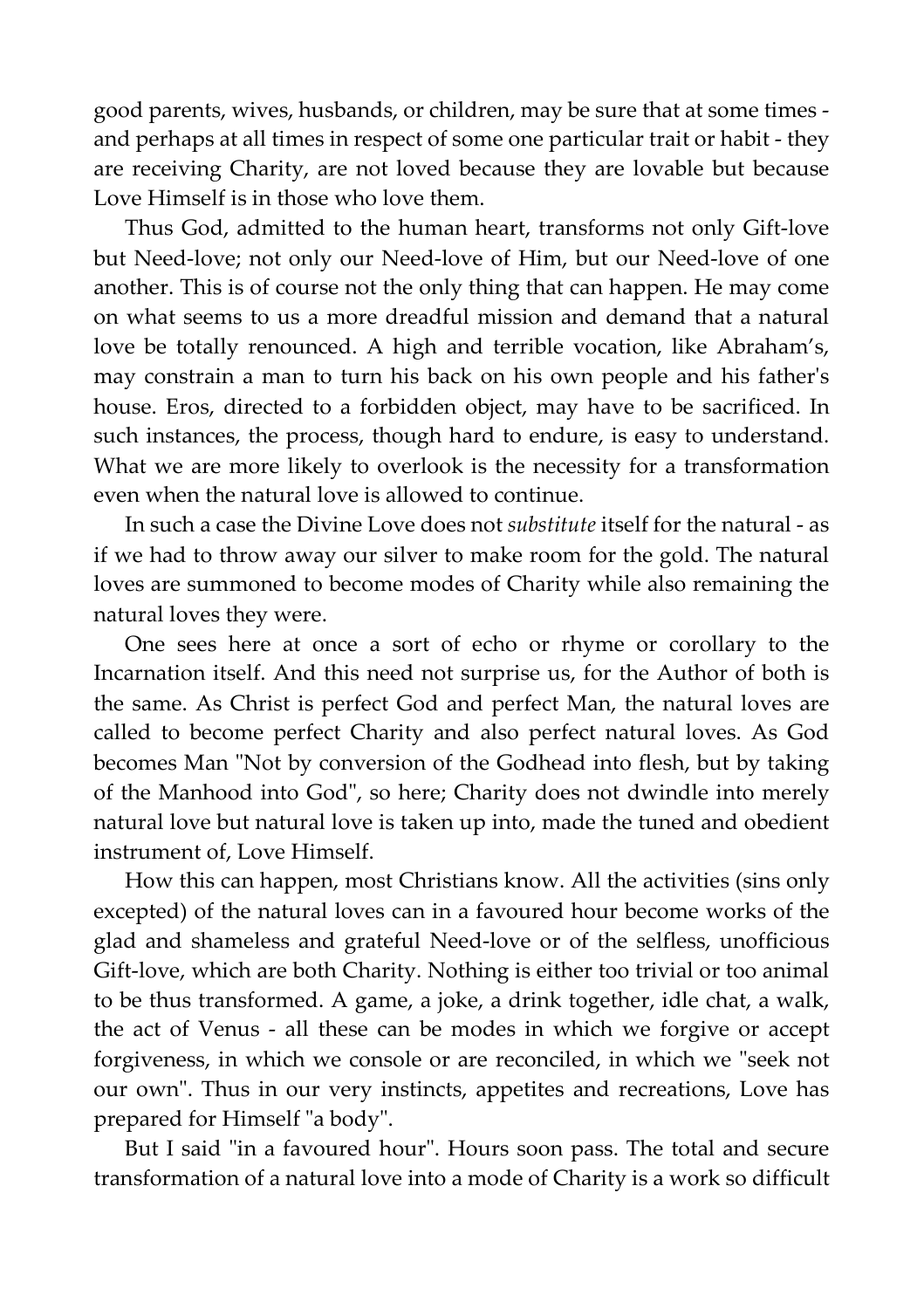that perhaps no fallen man has ever come within sight of doing it perfectly. Yet the law that loves must be so transformed is, I suppose, inexorable.

One difficulty is that here, as usual, we can take a wrong turn. A Christian - a somewhat too vocally Christian - circle or family, having grasped this principle, can make a show, in their overt behaviour and especially in their words, of having achieved the thing itself - an elaborate, fussy, embarrassing and intolerable show. Such people make every trifle a matter of explicitly spiritual importance - out loud and to one another (to God, on their knees, behind a closed door, it would be another matter). They are always unnecessarily asking, or insufferably offering, forgiveness. Who would not rather live with those ordinary people who get over their tantrums (and ours) unemphatically, letting a meal, a night's sleep, or a joke mend all? The real work must be, of all our works, the most secret. Even as far as possible secret from ourselves. Our right hand must not know what our left is doing. We have not got far enough if we play a game of cards with the children "merely" to amuse them or to show that they are forgiven. If this is the best we can do we are right to do it. But it would be better if a deeper, less conscious, Charity threw us into a frame of mind in which a little fun with the children was the thing we should at that moment like best.

We are, however, much helped in this necessary work by that very feature of our experience at which we most repine. The invitation to turn our natural loves into Charity is never lacking. It is provided by those frictions and frustrations that meet us in all of them; unmistakable evidence that (natural) love is not going to be "enough" - unmistakable, unless we are blinded by egotism. When we are, we use them absurdly. "If only I had been more fortunate in my children (that boy gets more like his father every day) I could have loved them perfectly." But every child is sometimes infuriating; most children are not infrequently odious. "If only my husband were more considerate, less lazy, less extravagant "... "If only my wife had fewer moods and more sense, and were less extravagant "... "If my father wasn't so infernally prosy and close-fisted." But in everyone, and of course in ourselves, there is that which requires forbearance, tolerance, forgiveness. The necessity of practising these virtues first sets us, forces us, upon the attempt to turn - more, strictly, to let God turn - our love into Charity. These frets and rubs are beneficial. It may even be that where there are fewest of them the conversion of natural love is most difficult. When they are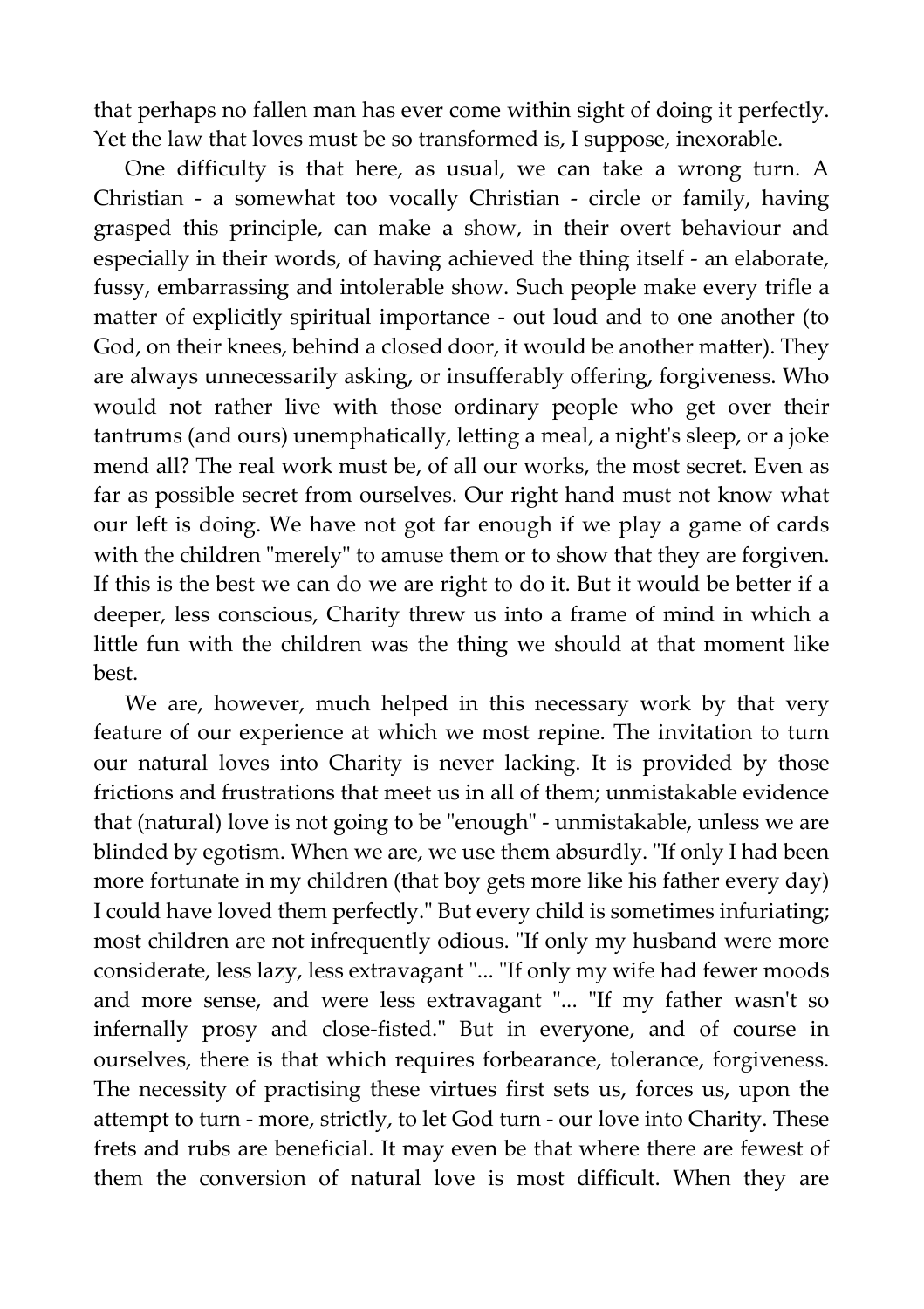plentiful the necessity of rising above it is obvious. To rise above it when it is as fully satisfied and as little impeded as earthly conditions allow - to see that we must rise when all seems so well already this may require a subtler conversion and a more delicate insight. In this way also it may be hard for "the rich" to enter the Kingdom.

And yet, I believe, the necessity for the conversion is inexorable; at least, if our natural loves are to enter the heavenly life. That they can enter it most of us in fact believe. We may hope that the resurrection of the body means also the resurrection of what may be called our "greater body"; the general fabric of our earthly life with its affections and relationships. But only on a condition; not a condition arbitrarily laid down by God, but one necessarily inherent in the character of Heaven: nothing can enter there which cannot became heavenly.

"Flesh and blood", mere nature, cannot inherit that Kingdom. Man can ascend to Heaven only because the Christ, who died and ascended to Heaven, is "formed in him". Must we not suppose that the same is true of a man's loves? Only those into which Love Himself has entered will ascend to Love Himself. And these can be raised with Him only if they have, in some degree and fashion, shared His death; if the natural element in them has submitted year after year, or in some sudden agony - to transmutation. The fashion of this world passes away. The very name of nature implies the transitory. Natural loves can hope for eternity only in so far as they have allowed themselves to be taken into the eternity of Charity; have at least allowed the process to begin here on earth, before the night comes when no man can work. And the process will always involve a kind of death. There is no escape. In my love for wife or friend the only eternal element is the transforming presence of Love Himself. By that presence, if at all, the other elements may hope, as our physical bodies hope, to be raised from the dead. For this only is holy in them, this only is the Lord.

Theologians have sometimes asked whether we shall "know one another" in Heaven, and whether the particular love-relations worked out on earth would then continue to have any significance. It seems reasonable to reply: "It may depend what kind of love it had become or was becoming, on earth." For, surely, to meet in the eternal world someone for whom your love in this, however strong, had been merely natural, would not be (on that ground) even interesting. Would it not be like meeting in adult life someone who had seemed to be a great friend at your preparatory school solely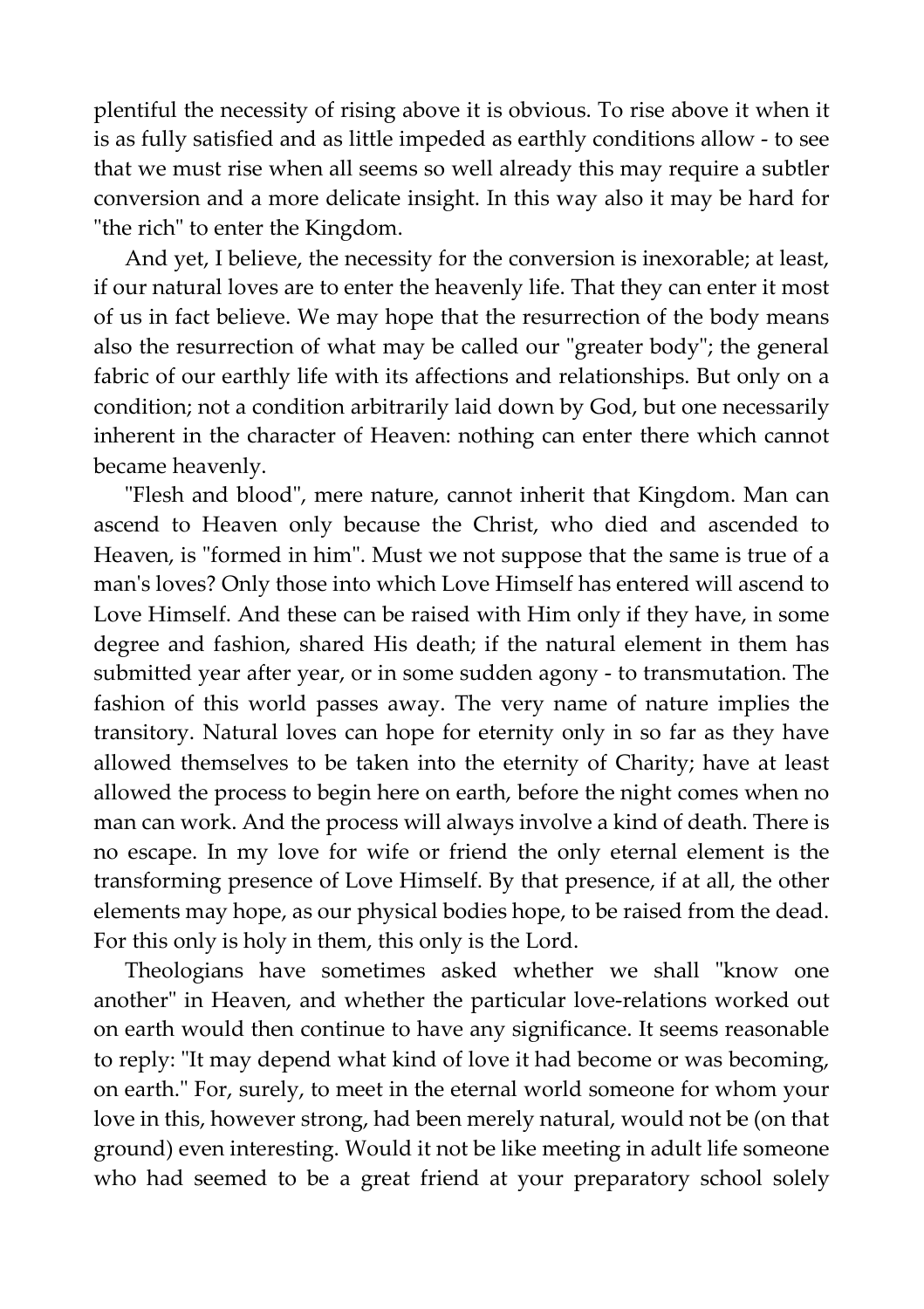because of common interests and occupations? If there was nothing more, if he was not a kindred soul, he will now be a total stranger. Neither of you now plays conkers. You no longer want to swop your help with his French exercise for his help with your arithmetic. In Heaven, I suspect, a love that had never embodied Love Himself would be equally irrelevant. For Nature has passed away. All that is not eternal is eternally out of date.

But I must not end on this note, I dare not - and all the less because longings and terrors of my own prompt me to do so - leave any bereaved and desolate reader confirmed in the widespread illusion that reunion with the loved dead is the goal of the Christian life. The denial of this may sound harsh and unreal in the ears of the broken hearted, but it must be denied.

"Thou hast made us for thyself," said St. Augustine, "and our heart has no rest till it comes to Thee." This, so easy to believe for a brief moment before the altar or, perhaps, half-praying, half-meditating in an April wood, sounds like mockery beside a deathbed. But we shall be far more truly mocked if, casting this away, we pin our comfort on the hope - perhaps even with the aid of seance and necromancy - of some day, this time forever, enjoying the earthly Beloved again, and no more. It is hard not to imagine that such an endless prolongation of earthly happiness would be completely satisfying.

But, if I may trust my own experience, we get at once a sharp warning that there is something wrong. The moment we attempt to use our faith in the other world for this purpose, that faith weakens. The moments in my life when it was really strong have all been moments when God Himself was central in my thoughts. Believing in Him, I could then believe in Heaven as a corollary. But the reverse process - believing first in reunion with the Beloved, and then, for the sake of that reunion, believing in Heaven, and finally, for the sake of Heaven, believing in God - this will not work. One can of course imagine things. But a self-critical person will soon be increasingly aware that the imagination at work is his own; he knows he is only weaving a fantasy. And simpler souls will find the phantoms they try to feed on void of all comfort and nourishment, only to be stimulated into some semblance of reality by pitiful efforts of self-hypnotism, and perhaps by the aid of ignoble pictures and hymns and (what is worse) witches.

We find thus by experience that there is no good applying to Heaven for earthly comfort. Heaven can give heavenly comfort; no other kind. And earth cannot give earthly comfort either. There is no earthly comfort in the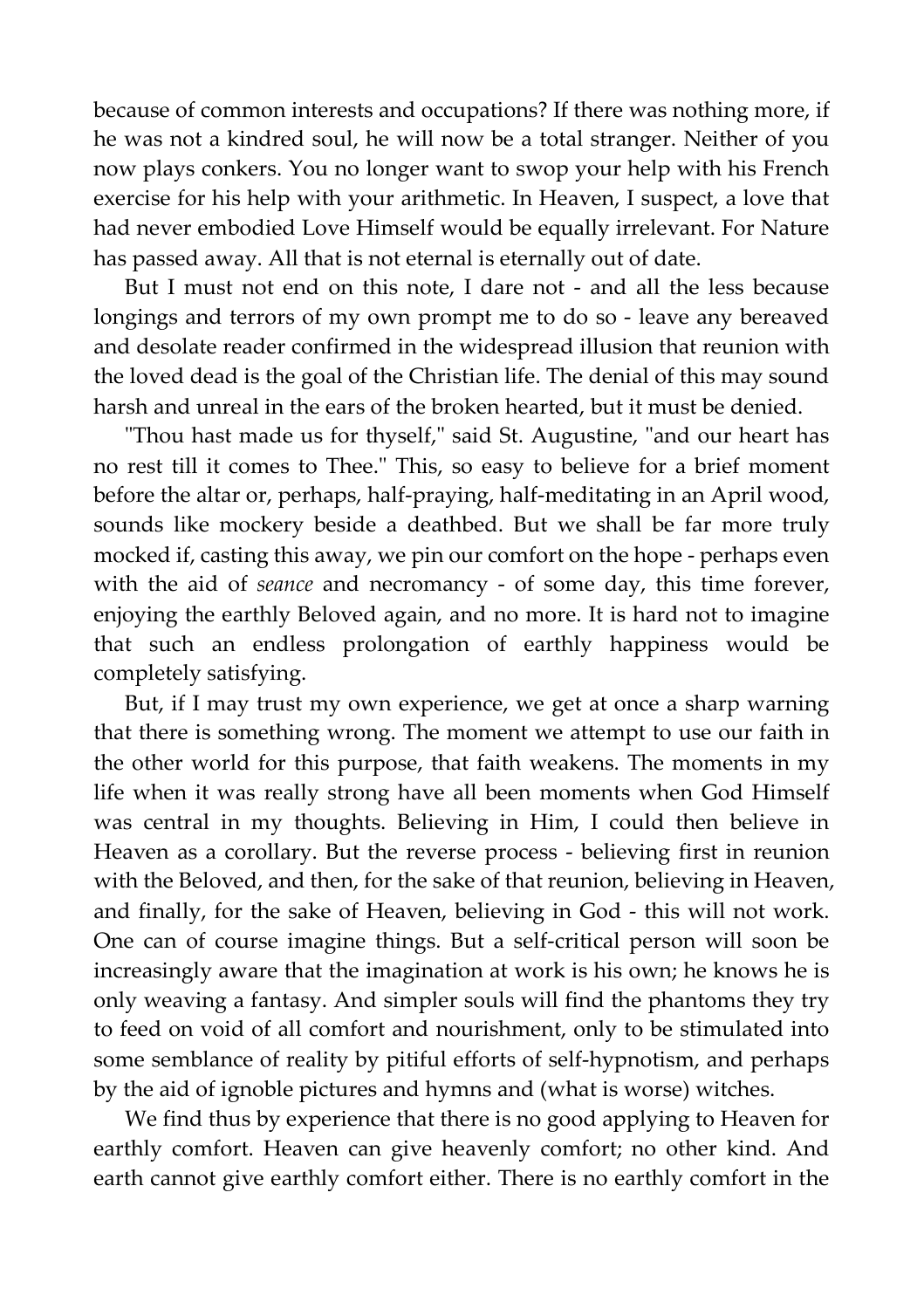long run.

For the dream of finding our end, the thing we were made for, in a Heaven of purely human love could not be true unless our whole Faith were wrong. We were made for God. Only by being in some respect like Him, only by being a manifestation of His beauty, lovingkindness, wisdom or goodness, has any earthly Beloved excited our love. It is not that we have loved them too much, but that we did not quite understand what we were loving. It is not that we shall be asked to turn from them, so dearly familiar, to a Stranger. When we see the face of God we shall know that we have always known it. He has been a party to, has made, sustained and moved moment by moment within, all our earthly experiences of innocent love. All that was true love in them was, even on earth, far more His than ours, and ours only because His. In Heaven there will be no anguish and no duty of turning away from our earthly Beloveds. First, because we shall have turned already; from the portraits to the Original, from the rivulets to the Fountain, from the creatures He made lovable to Love Himself. But secondly, because we shall find them all in Him. By loving Him more than them we shall love them more than we now do.

But all that is far away in "the land of the Trinity", not here in exile, in the weeping valley. Down here it is all loss and renunciation. The very purpose of the Bereavement (so far as it affects ourselves) may have been to force this upon us. We are then compelled to try to believe, what we cannot yet feel, that God is our true Beloved. That is why bereavement is in some ways easier for the unbeliever than for us. He can storm and rage and shake his fist at the universe, and (if he is a genius) write poems like Housman's or Hardy's. But we, at our lowest ebb, when the least effort seems too much far us, must begin to attempt what seem impossibilities.

"Is it easy to love God?" asks an old author. "It is easy," he replies, "to those who do it" I have included two Graces under the word Charity. But God can give a third. He can awake in man, towards Himself, a supernatural Appreciative Love. This is of all gifts the most to be desired. Here, not in our natural loves, nor even in ethics, lies the true centre of all human and angelic life. With this all things are possible.

And with this, where a better book would begin, mine must end. I dare not proceed. God knows, not I, whether I have ever tasted this love. Perhaps I have only imagined the tasting. Those like myself whose imagination far exceeds their obedience are subject to a just penalty; we easily imagine